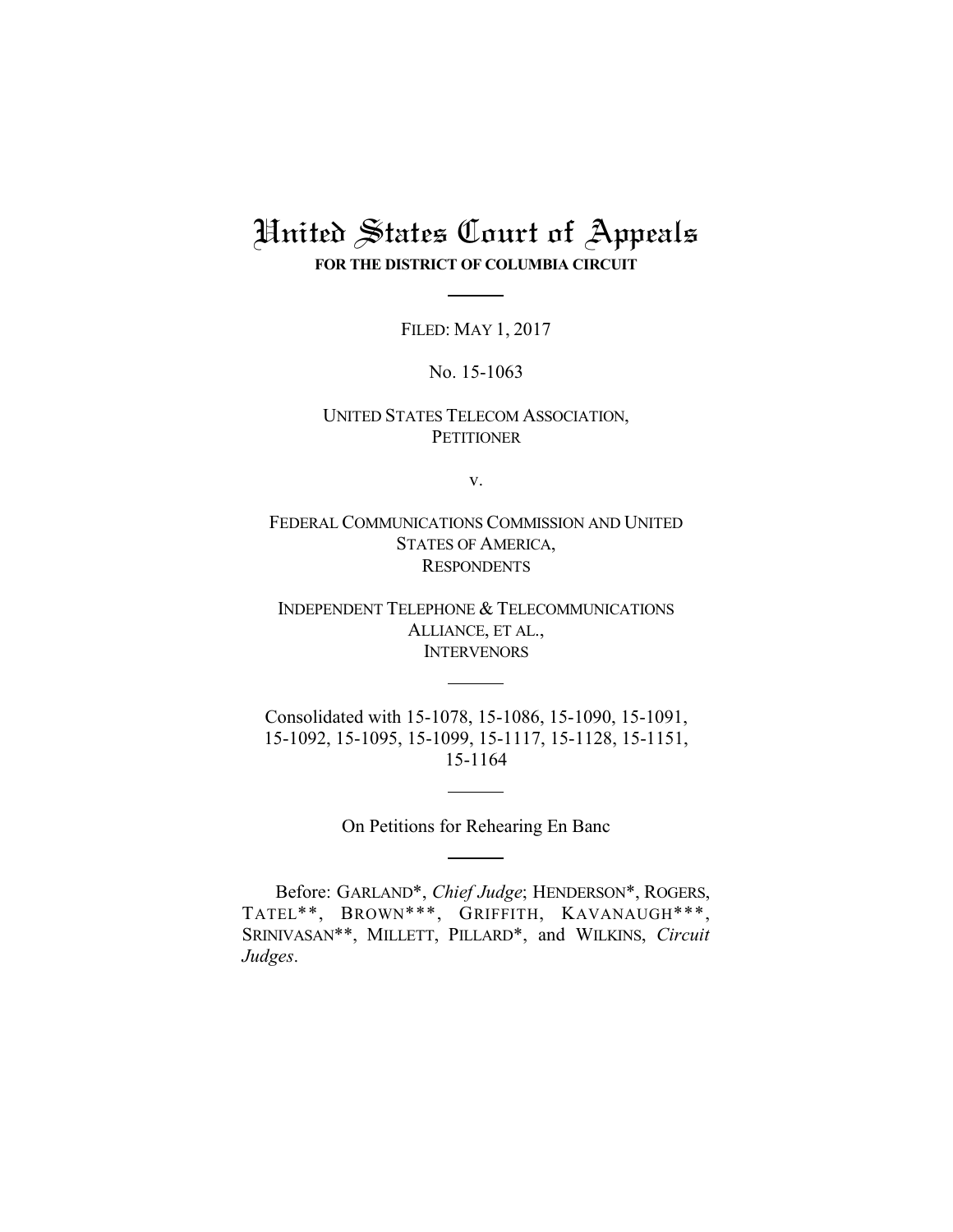## **O R D E R**

The petitions for rehearing en banc, the responses thereto, and the brief of *amici curiae* were circulated to the full court, and a vote was requested. Thereafter, a majority of the judges eligible to vote did not vote in favor of the petitions. Upon consideration of the foregoing, it is

**ORDERED** that the petitions be denied.

### **Per Curiam**

# **FOR THE COURT**:

Mark J. Langer, Clerk

## **BY:** /s/

 Ken Meadows Deputy Clerk

\* Chief Judge Garland and Circuit Judges Henderson and Pillard did not participate in this matter.

\*\* A statement by Circuit Judge Srinivasan, joined by Circuit Judge Tatel, concurring in the denial of the petitions, is attached.

\*\*\* Circuit Judges Brown and Kavanaugh would grant the petitions. Separate statements by Circuit Judge Brown and Circuit Judge Kavanaugh, dissenting from the denial of the petitions, are attached.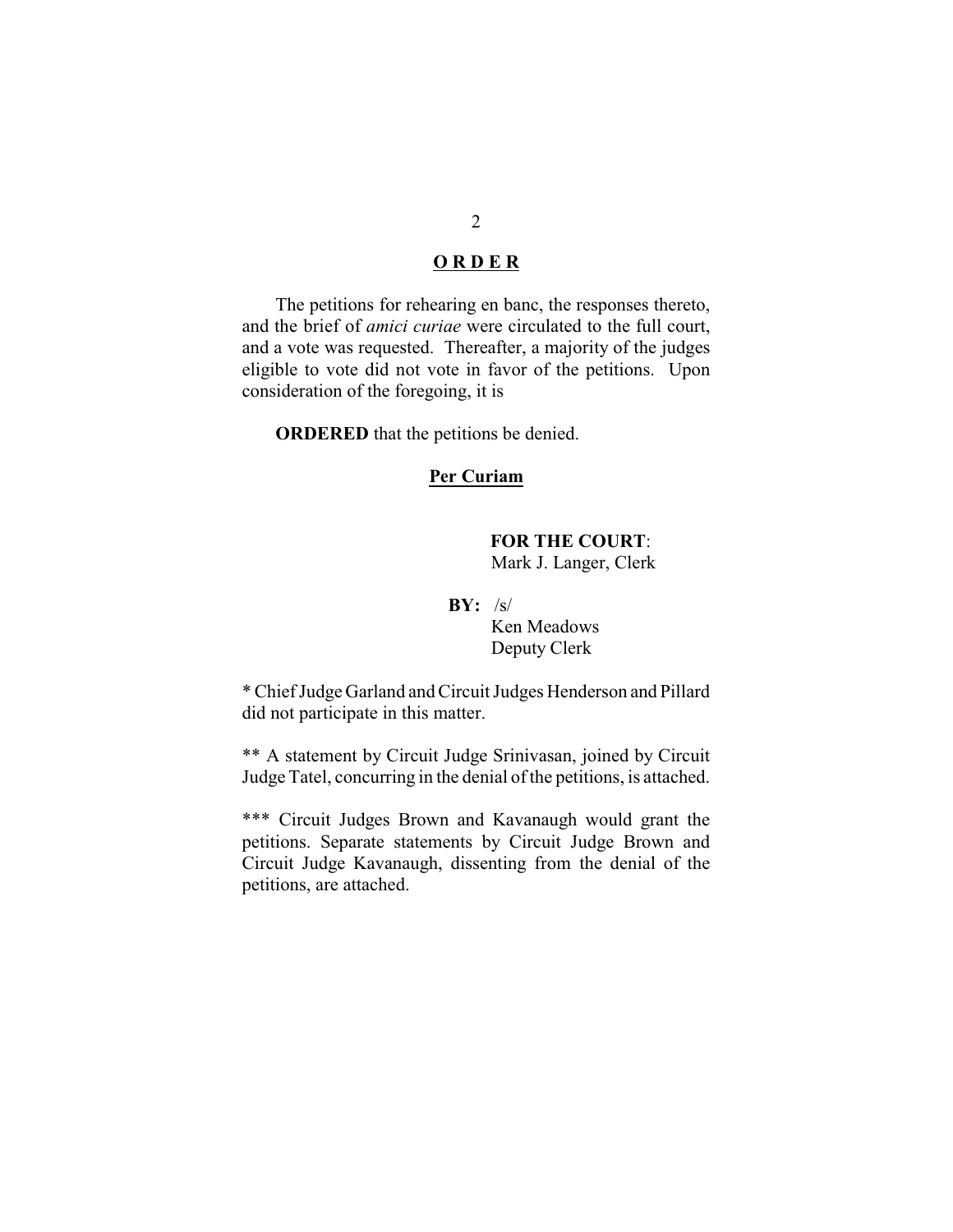SRINIVASAN, *Circuit Judge*, joined by TATEL, *Circuit Judge*, concurring in the denial of rehearing en banc:

In this case, a panel of our court upheld the FCC's 2015 Open Internet Order, commonly known as the net neutrality rule. The parties who unsuccessfully challenged the Order before the panel have now filed petitions seeking review by the full court sitting en banc. The court today denies en banc review. En banc review would be particularly unwarranted at this point in light of the uncertainty surrounding the fate of the FCC's Order. The agency will soon consider adopting a Notice of Proposed Rulemaking that would replace the existing rule with a markedly different one. *See* In re Restoring Internet Freedom, FCC (Apr. 27, 2017), https://apps.fcc.gov/edocs\_public/attachmatch/DOC-344614A 1.pdf. In that light, the en banc court could find itself examining, and pronouncing on, the validity of a rule that the agency had already slated for replacement.

While we concur in the court's denial of en banc review, we write to respond to a particular contention pressed by one of our dissenting colleagues: that the FCC's Order, and thus our panel decision sustaining it, departs from controlling Supreme Court precedent in two distinct ways. First, our colleague submits that Supreme Court decisions require clear congressional authorization for rules like the net neutrality rule, and the requisite clear statutory authority, he argues, is absent here. *See infra* at 3-18 (Kavanaugh, J., dissenting); *accord infra* at 18-23 (Brown, J., dissenting). Second, our colleague contends that the rule conflicts with Supreme Court decisions ostensibly arming internet service providers (ISPs) with a First Amendment shield against net neutrality obligations. *See infra* at 19-36 (Kavanaugh, J., dissenting).

Respectfully, both lines of argument are misconceived. As to the first, the Supreme Court, far from precluding the FCC's Order due to any supposed failure of congressional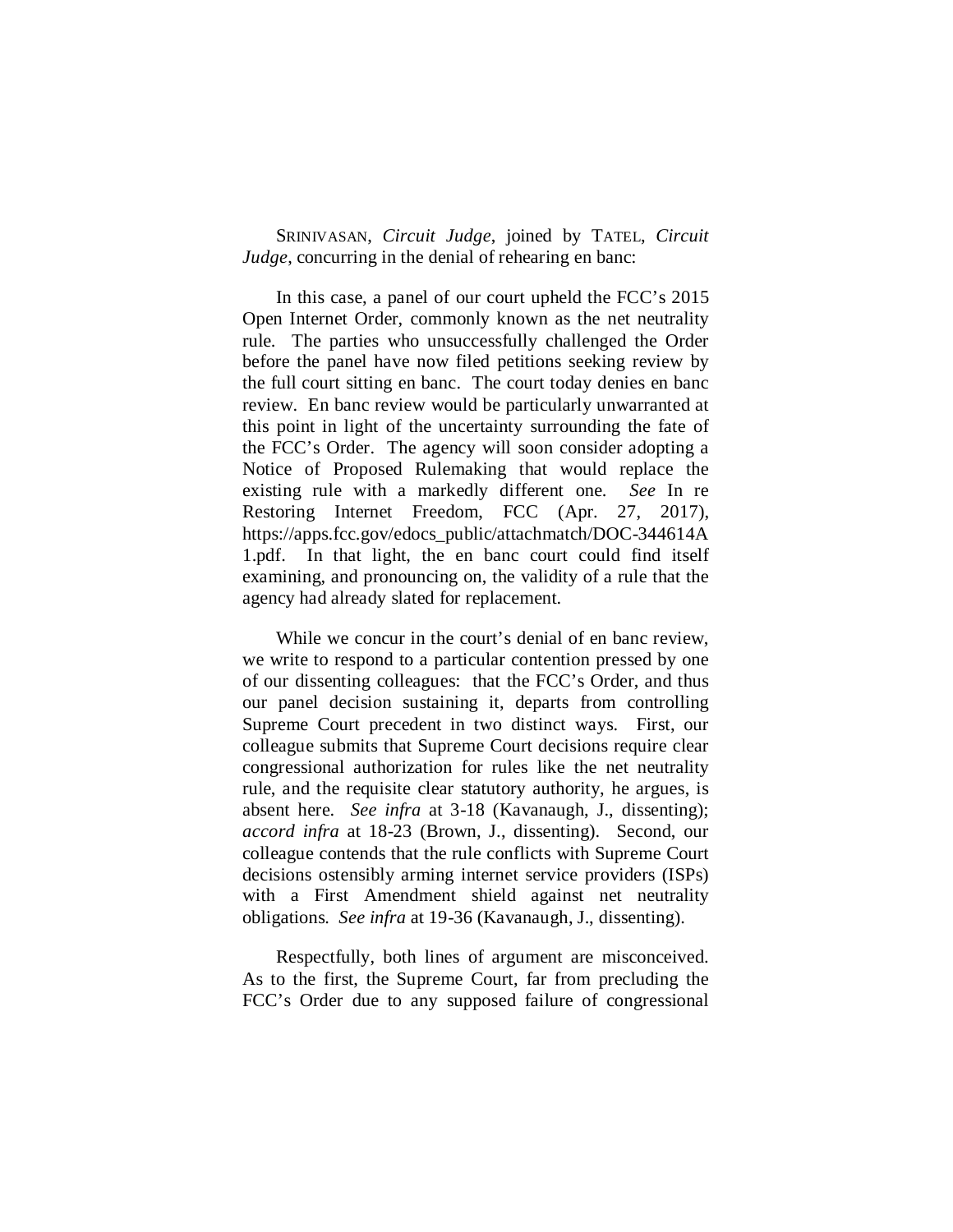authorization, has pointedly recognized the agency's authority under the governing statute to do precisely what the Order does. As to the second, no Supreme Court decision supports the counterintuitive notion that the First Amendment entitles an ISP to engage in the kind of conduct barred by the net neutrality rule—i.e., to hold itself out to potential customers as offering them an unfiltered pathway to any web content of *their* own choosing, but then, once they have subscribed, to turn around and limit their access to certain web content based on the *ISP's* own commercial preferences.

Before taking up the merits of those two issues, we first emphasize the role in which we examine them. The wisdom of the net neutrality rule was, and remains, a hotly debated matter. The FCC received the views of some four million commenters before adopting the rule, In re Protecting and Promoting the Open Internet, 30 FCC Rcd. 5601, 5604 ¶ 6 (2015) (Order), and the debate over the rule continues to this day, with the agency now poised to consider replacing it. We have no involvement in that ongoing debate. Our task is not to assess the advisability of the rule as a matter of policy. It is instead to assess the permissibility of the rule as a matter of law. Does the rule lie within the agency's statutory authority? And is it consistent with the First Amendment? The answer to both questions, in our view, is yes.

I.

According to our dissenting colleague, the FCC's Order runs afoul of a doctrine he gleans from certain Supreme Court decisions invalidating an agency rule as lying outside the agency's congressionally delegated authority. Our colleague understands those decisions to give rise to a "major rules" doctrine. That doctrine is said to embody the following understanding about the scope of agencies' delegated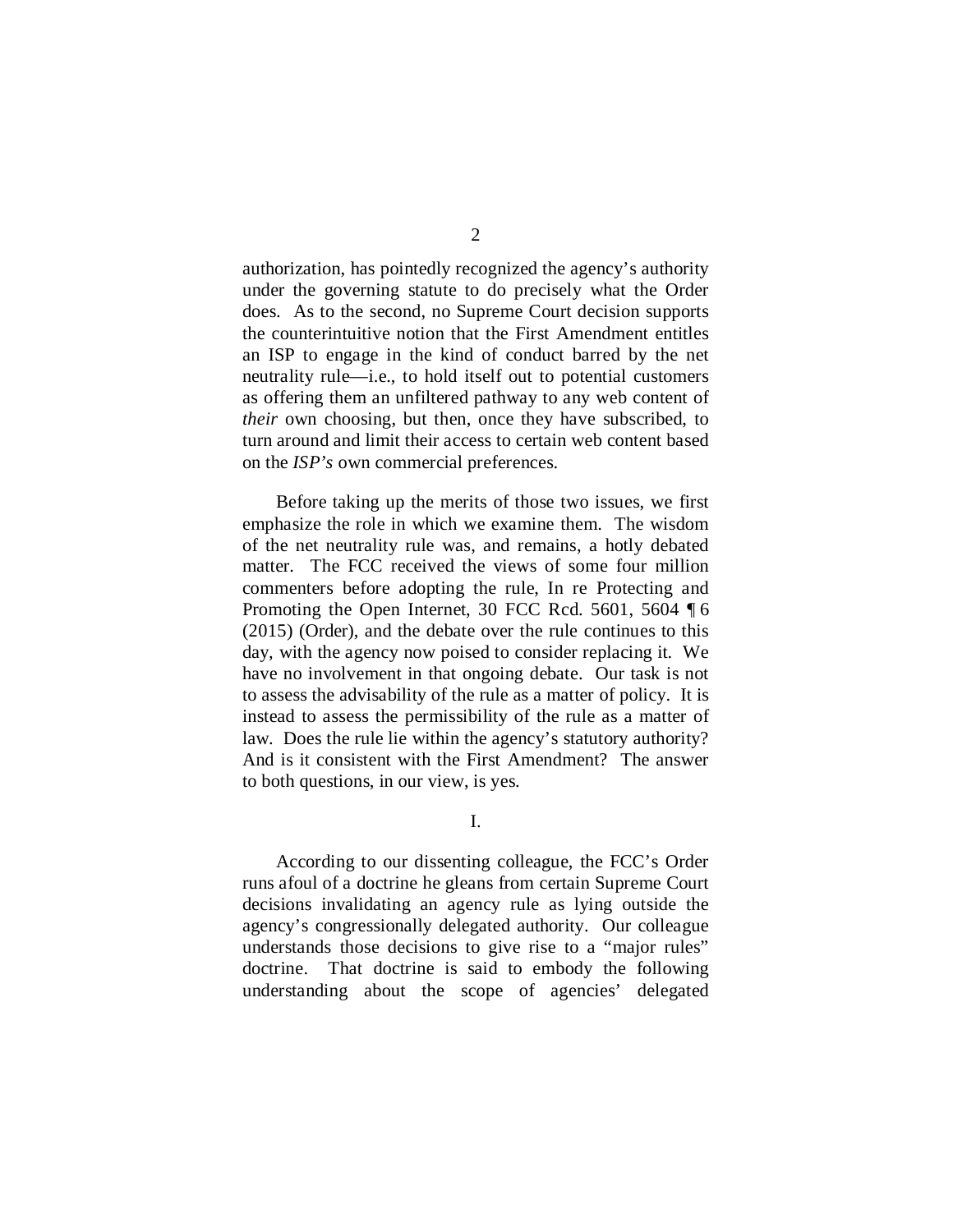authority: while agencies are generally assumed to possess authority under *Chevron U.S.A. Inc. v. Natural Resources Defense Council, Inc.*, 467 U.S. 837 (1984), to issue rules resolving statutory ambiguities, an agency can issue a *major* rule—i.e., one of great economic and political significance only if it has clear congressional authorization to do so. *See infra* at 4-5 (Kavanaugh, J., dissenting). Our other dissenting colleague generally agrees with this line of argument (although she calls the doctrine the "major questions" doctrine rather than the "major rules" doctrine). *See infra* at 18-20 (Brown, J., dissenting).

We have no need in this case to resolve the existence or precise contours of the major rules (or major questions) doctrine described by our colleagues. Assuming the existence of the doctrine as they have expounded it, and assuming further that the rule in this case qualifies as a major one so as to bring the doctrine into play, the question posed by the doctrine is whether the FCC has clear congressional authorization to issue the rule. The answer is yes. Indeed, we know Congress vested the agency with authority to impose obligations like the ones instituted by the Order because the Supreme Court has specifically told us so.

The pertinent decision is *National Cable & Telecommunications Ass'n v. Brand X Internet Services*, 545 U.S. 967 (2005). That case, like this one, addressed the proper regulatory classification under the Communications Act of broadband internet service. *Brand X* involved the provision of broadband internet access via cable systems. At the time of the decision, cable broadband was one of two types of broadband service available to customers, the other being DSL (digital subscriber line). *See id.* at 975.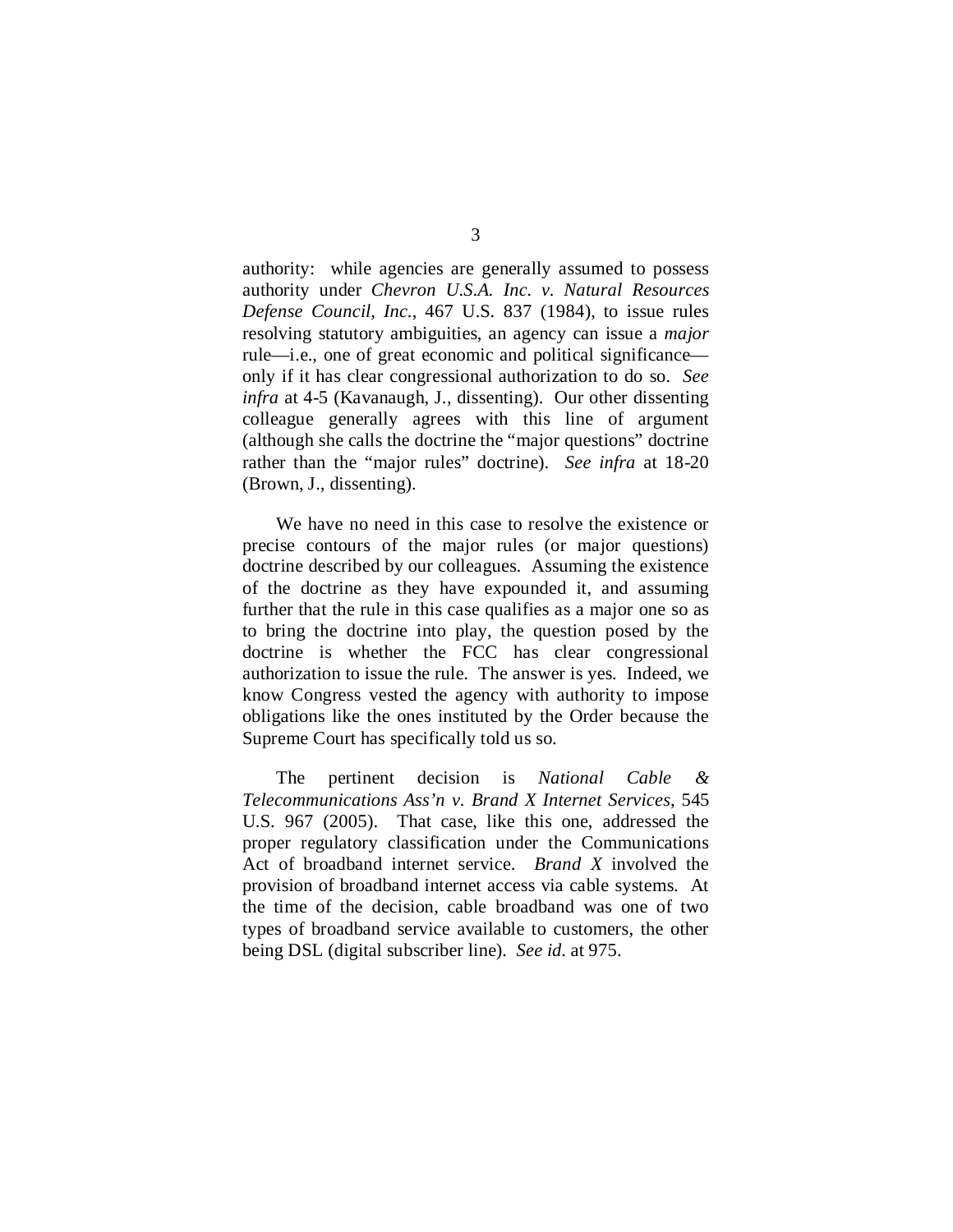4

The FCC had applied a different form of regulatory treatment to cable broadband service than to DSL service. The agency had classified DSL as a "telecommunications service" for purposes of the Communications Act. *See id.* at 975, 1000. That classification carries significant statutory consequences. The Act requires treating telecommunications providers as common carriers presumptively subject to the substantial regulatory obligations attending that status. *See id.*  at 975-76. Common carriers, for instance, generally must afford neutral, nondiscriminatory access to their services, and must avoid unjust and unreasonable practices in that connection. *See id.* at 975-76, 1000.

Whereas the FCC had classified DSL broadband as a telecommunications service, the agency had instead elected to classify cable broadband as an "information service," the other of the two classifications available to the agency under the statute. *See id.* at 978. Providers of an information service, in contrast with telecommunications providers, are not considered to be common carriers under the Act. As a result, providers of an information service are subject to less extensive regulatory obligations and oversight than are telecommunications providers. *See id.* at 975-76.

The issue in *Brand X* was whether the Communications Act compelled the FCC to classify cable broadband ISPs as telecommunications providers subject to regulatory treatment as common carriers. The Court answered that question no. Critically for our purposes, though, the Court made clear in its decision—over and over—that the Act left the matter to the agency's discretion. In other words, the FCC *could* elect to treat broadband ISPs as common carriers (as it had done with DSL providers), but the agency did not *have* to do so.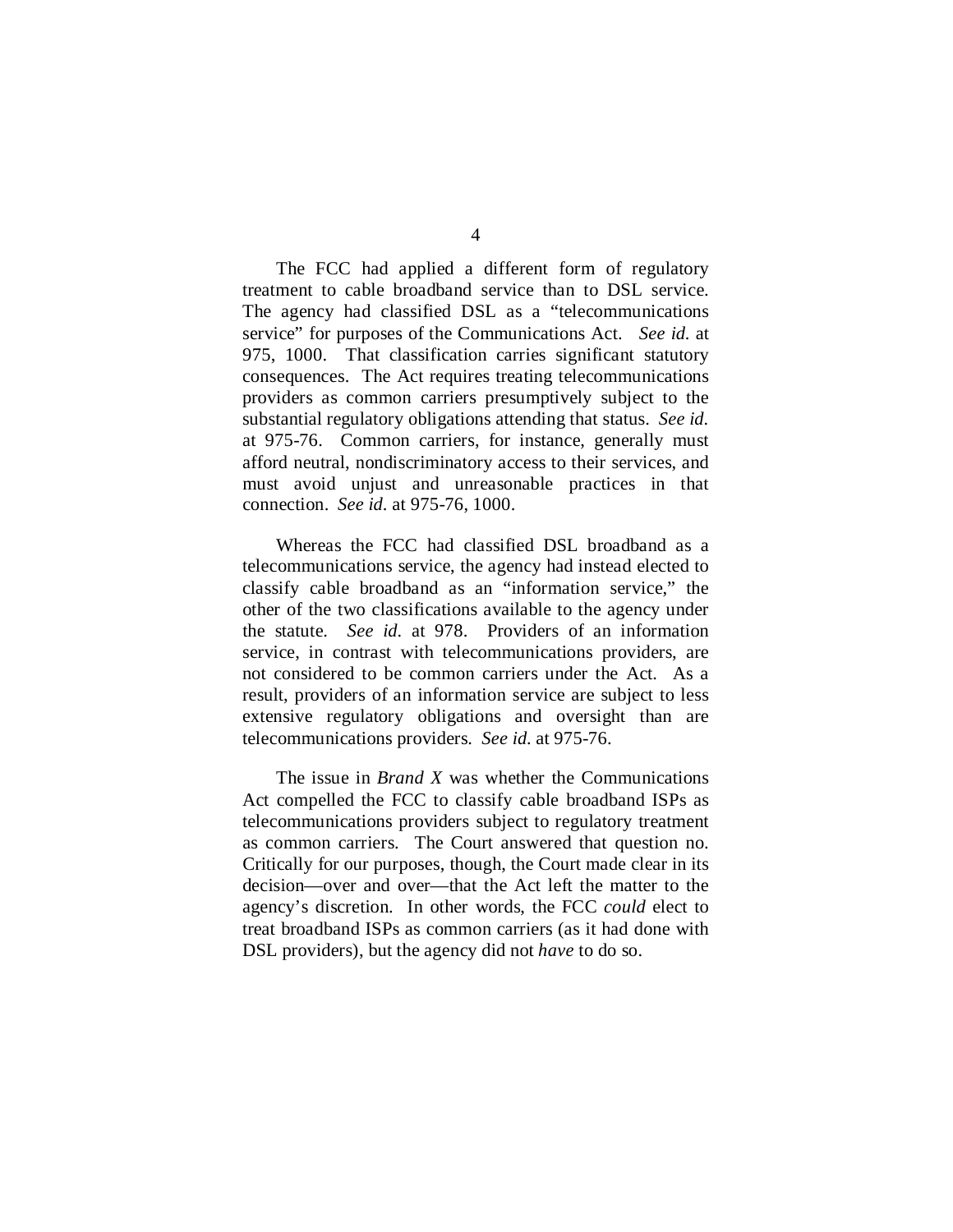The Court, to that end, explained that it had "no difficulty concluding that *Chevron* applie[d]" to the agency's decision to classify cable broadband as an information service rather than a telecommunications service. *Id.* at 982. The statute's "silence" on the matter left the Commission "discretion to fill the consequent statutory gap." *Id.* at 997. That meant the question "would be resolved, first and foremost, by the agency." *Id.* at 982 (internal quotation marks omitted); *see id.*  at 980-81. The Court repeatedly emphasized the Commission's authority to use "its expert policy judgment to resolve these difficult questions." *Id.* at 1003. In that light, the proper classification of broadband service would turn "on the factual particulars of how Internet technology works and how it is provided, questions *Chevron* leaves to the Commission to resolve in the first instance." *Id.* at 991.

Consequently, the Court held, the court of appeals in *Brand X* had "erred in refusing to apply *Chevron* to the Commission's interpretation of the definition of 'telecommunications service,'" and in declining to defer to the agency's decision to treat cable broadband as an information service. *Id.* at 984 (quoting 47 U.S.C. § 153(46) (2000) (currently codified at 47 U.S.C. § 153(53)). But deference equally would have been owed, the Supreme Court made clear, if the FCC had reached the opposite resolution by classifying cable broadband providers as telecommunications carriers. That is because the agency had only two regulatory classifications available to it. To affirm the FCC's statutory discretion to select between them was necessarily to countenance the agency's treatment of cable broadband as a telecommunications service.

Indeed, the Court went as far as to affirmatively "leave[] untouched" the court of appeals's belief that the better reading of the statute—albeit not the one that had been adopted by the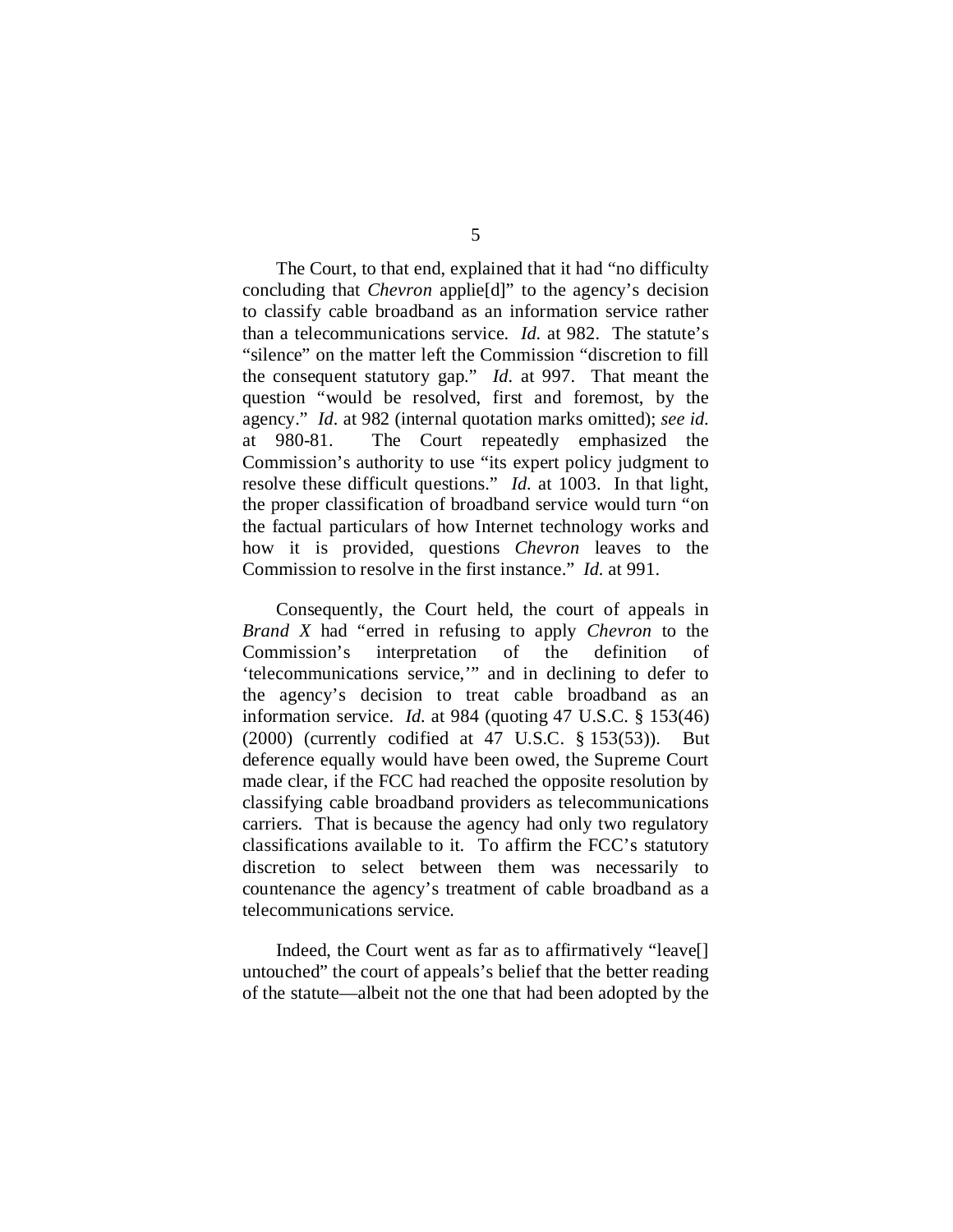agency—called for treating broadband providers as telecommunications carriers. *Id.* at 985-86. And the Court fully understood the significant regulatory implications if the agency were instead to make that choice: classification as a telecommunications service "would require applying presumptively mandatory Title II [i.e., common carrier] regulation to all ISPs." *Id.* at 995 n.2.

The concurring and dissenting opinions in *Brand X*  reinforced the majority's recognition of the agency's statutory authority to subject ISPs to regulation as common carriers. Justice Breyer's concurring opinion concluded that the FCC's decision to classify cable broadband as an information service fell "within the scope of its statutorily delegated authority though perhaps just barely." *Id.* at 1003 (Breyer, J., concurring). If the FCC's election *not* to impose common carrier obligations on cable broadband ISPs "just barely" fell within the agency's discretion, the opposite choice necessarily would have fallen comfortably within the agency's congressionally delegated authority.

Justice Scalia's dissenting opinion, joined by Justices Souter and Ginsburg, went even further. According to Justice Scalia, the statute permitted only one conclusion: cable broadband ISPs "are subject to Title II regulation as common carriers, like their chief competitors [e.g., DSL] who provide Internet access through other technologies." *Id.* at 1006 (Scalia, J., dissenting). The agency, in Justice Scalia's view, had no discretion to conclude otherwise. And he expressly accepted that his reading of the Act would result in "commoncarrier regulation of all ISPs," a result he considered "not a worry." *Id.* at 1011. (He noted, though, that the agency possessed statutory authority to forbear from applying the full range of common carrier regulatory obligations, *id.* at 1011-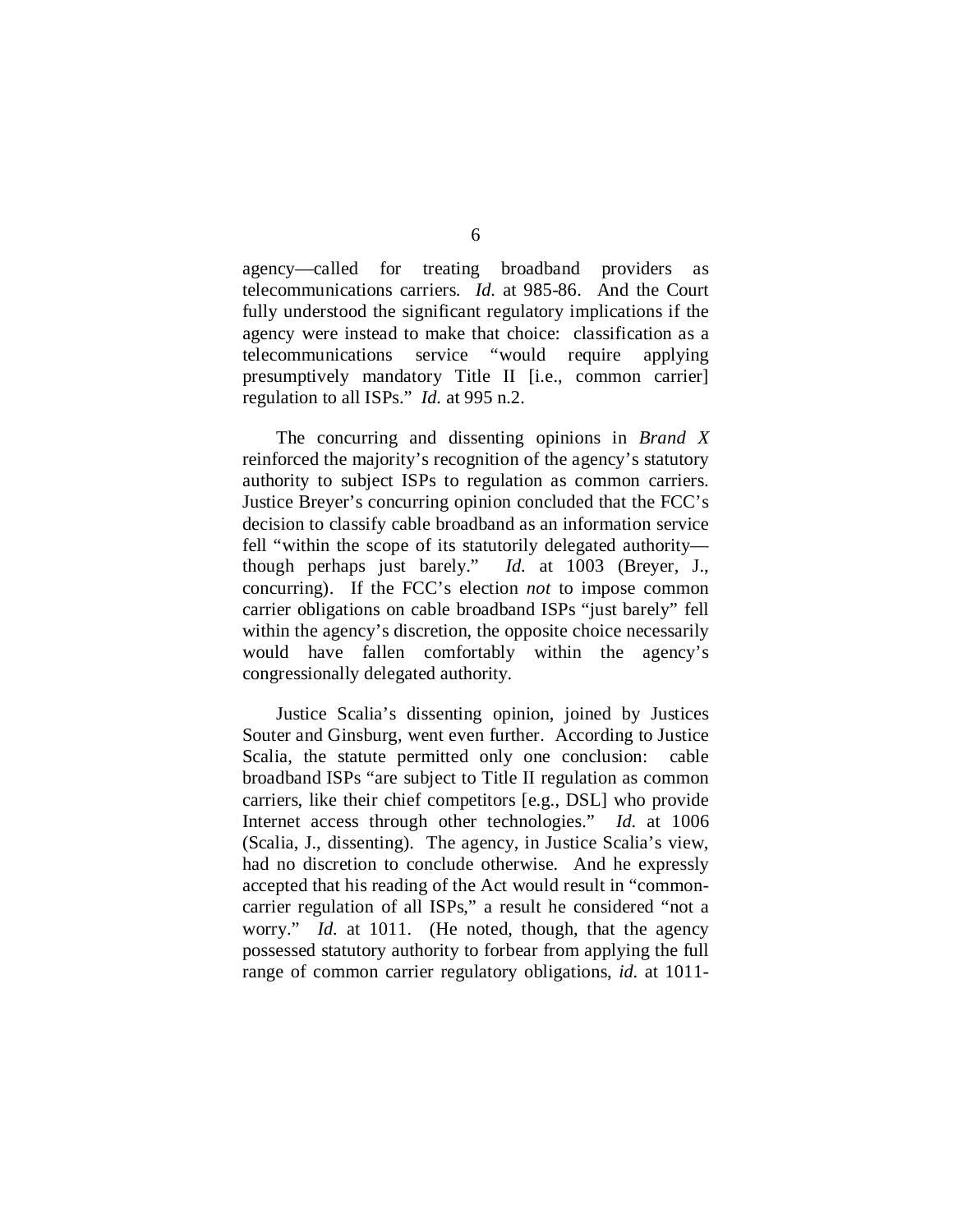12, an authority the FCC exercised when it fashioned the rule we now review, *see* Order ¶¶ 434-532.)

The upshot of *Brand X* with regard to the FCC's congressionally delegated authority over broadband ISPs is unmistakable and straightforward. All nine Justices recognized the agency's statutory authority to institute "common-carrier regulation of all ISPs," with some Justices even concluding that the Act left the agency with no other choice. 545 U.S. at 1011 (Scalia, J., dissenting). In the Order under review, the agency took up the *Brand X* Court's invitation. It decided to classify broadband ISPs as telecommunications providers, enabling it to impose common carrier obligations on ISPs such as the net neutrality rule in question here.

In light of *Brand X*, our dissenting colleague's reliance on the "major rules" doctrine cannot carry the day. Recall that the doctrine ultimately embodies an understanding about congressional authorization: an agency, the doctrine says, can adopt a major rule only if it clearly possesses congressional authorization to do so. The major question at issue here, according to our colleague, is whether the FCC can subject broadband ISPs to common carrier obligations. *See infra* at 12-13 (Kavanaugh, J., dissenting). If we assume that the FCC's decision to treat broadband ISPs as common carriers amounts to a major rule, the question then is whether the agency clearly has authority under the Act to make that choice. In *Brand X*, the Supreme Court definitively—and authoritatively, for our purposes as an inferior court answered that question yes.

It bears emphasis in this regard that, by the time of *Brand X*, two of the Supreme Court decisions cited by the dissent as exemplars of the major rules doctrine—*MCI*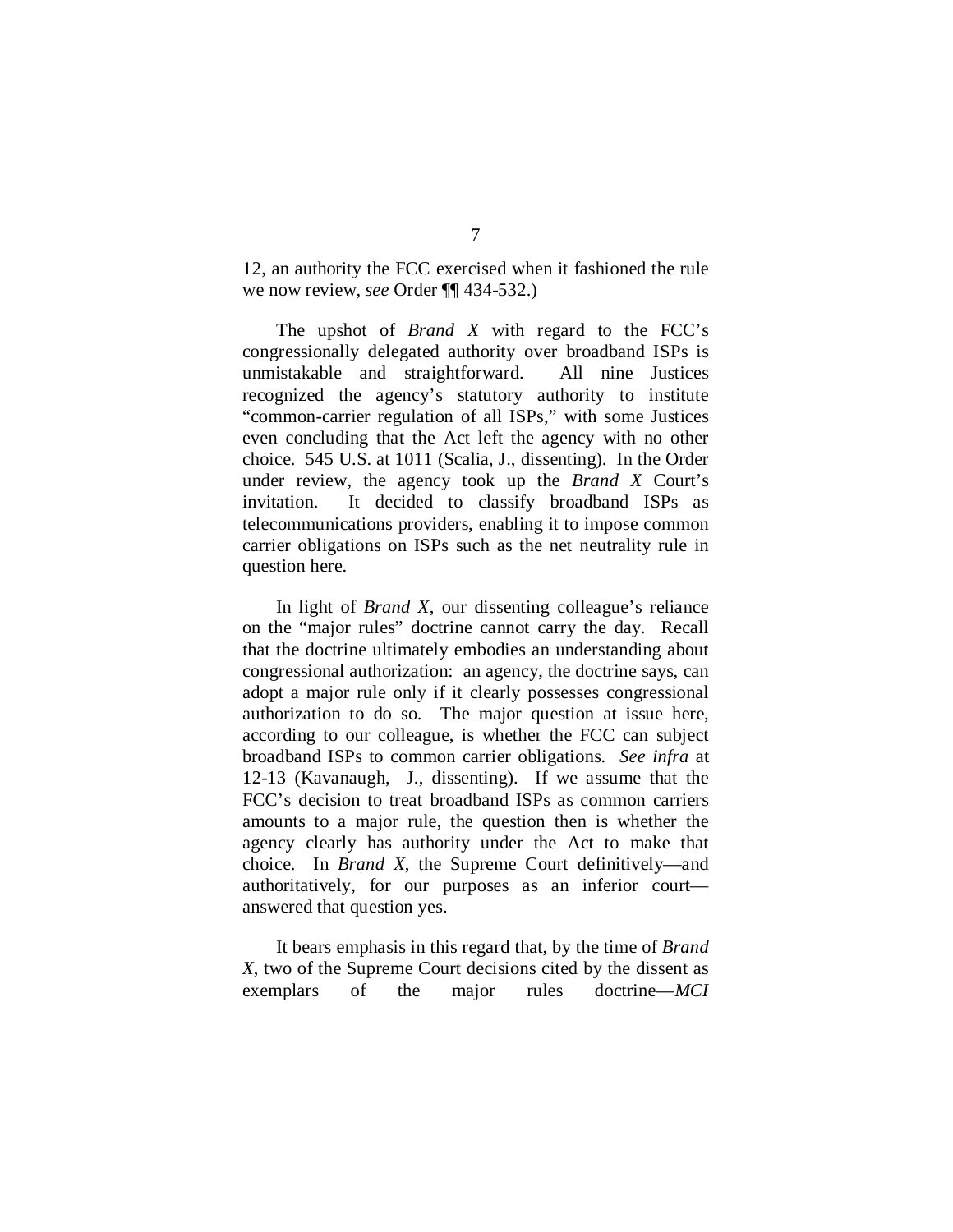*Telecommunications Corp. v. Am. Telephone & Telegraph Co.*, 512 U.S. 218 (1994), and *FDA v. Brown & Williamson Tobacco Corp.*, 529 U.S. 120 (2000)—had already been decided. *Brown & Williamson* is particularly notable. There, the Supreme Court considered the FDA's exercise of its general rulemaking authority under the Food, Drug, and Cosmetic Act to regulate the use of tobacco products by children and adolescents. The Court, although applying principles of *Chevron* deference to the FDA's assertion of authority over tobacco products, concluded that Congress did not "delegate a decision of such economic and political significance to an agency in so cryptic a fashion." *Id.* at 160.

Later, in *Brand X*, the Court reached a different conclusion about the FCC's regulatory authority over ISPs. The Court, again applying *Chevron*, this time concluded that Congress had authorized the agency to decide whether to regulate ISPs as common carriers. As between the two possible classifications, "the Commission's choice of one of them is entitled to deference." *Brand X*, 545 U.S. at 989.

We note, further, that there is no material difference between the technology considered in *Brand X* and the technology at issue here. The petitioning parties have contended throughout this case that *Brand X* involved only something referred to as the "last mile" of internet service. But the panel straightforwardly (and unanimously) rejected their effort to make anything of that supposed distinction. *See U.S. Telecom Ass'n v. FCC*, 825 F.3d 674, 702 (D.C. Cir. 2016); *id.* at 745 (Williams, J., concurring in part and dissenting in part). Our dissenting colleague likewise makes no effort to distinguish *Brand X* on such a basis. Rather, both cases involve "the FCC's authority to classify Internet service as a telecommunications service." *Infra* at 17 (Kavanaugh, J., dissenting); *but see infra* 22-23 (Brown, J., dissenting). And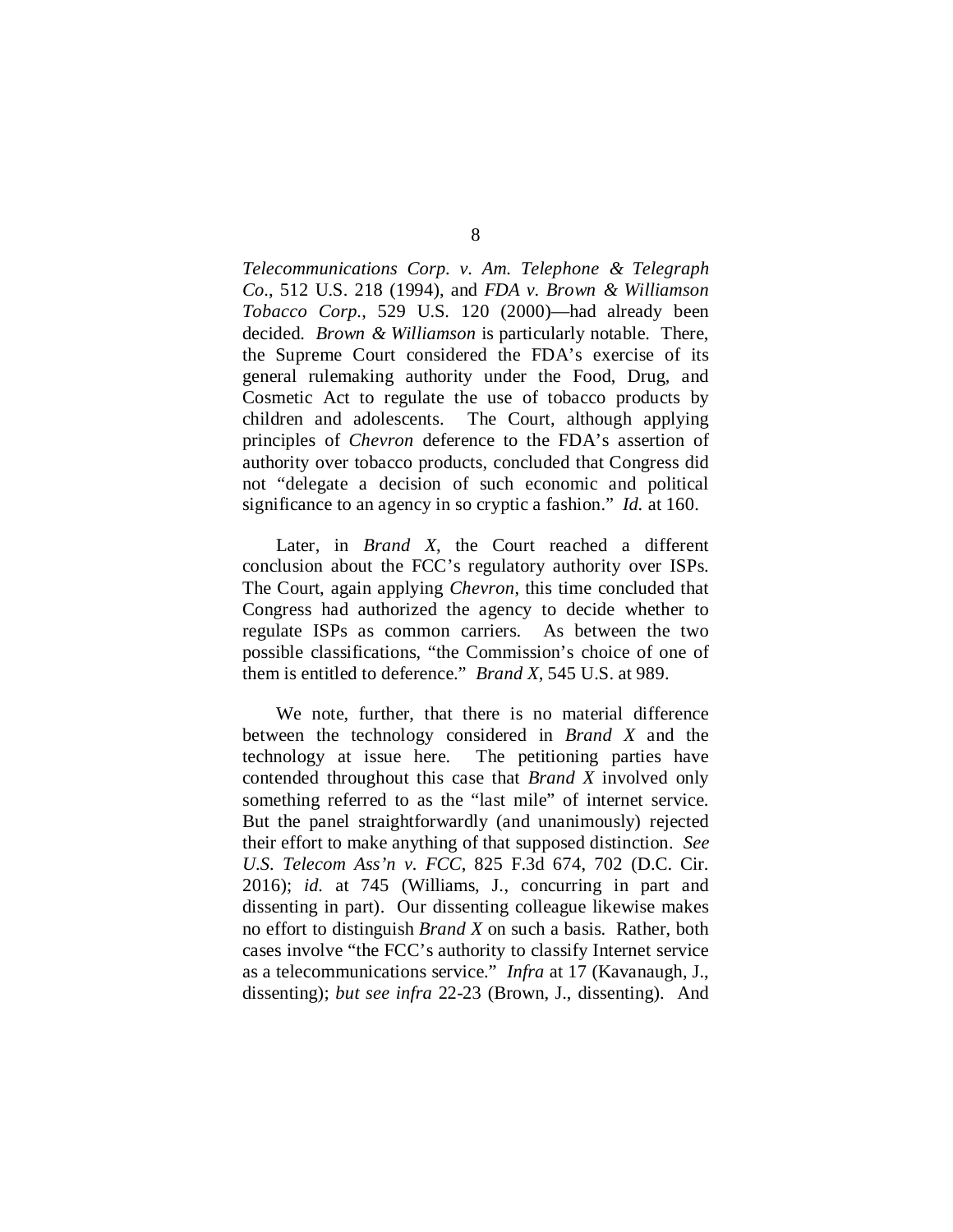*Brand X*, in clearly recognizing the agency's authority to do so under the Act, negates any argument under the major rules doctrine that the FCC lacked statutory authority to issue the Order we now review.

Our dissenting colleague nonetheless contends that *Brand X* poses no obstacle to invalidating the FCC's Order under the major rules doctrine. His argument runs as follows. The question under the major rules doctrine, he observes, is whether Congress has "clearly authorized the FCC to subject Internet service providers to the range of burdensome common-carrier regulations associated with telecommunications services." *Infra* at 16 (Kavanaugh, J., dissenting). But the *Brand X* Court, he then notes, found the statute "ambiguous about whether Internet service was an information service or a telecommunications service." *Id.* at 17. In his view, "*Brand X*'s finding of ambiguity by definition means that Congress has not clearly authorized the FCC to issue the net neutrality rule." *Id.* at 18.

That analysis rests on a false equivalence: it incorrectly equates two distinct species of ambiguity. It is one thing to ask whether "Internet service is *clearly* a telecommunications service under the statute." *Id.* at 16. It is quite another thing to ask whether Congress has "clearly authorized the FCC to classify Internet service as a telecommunications service," which is the relevant question under our colleague's understanding of the major rules doctrine. *Id.* The former question asks whether the statute *itself* clearly classifies ISPs as telecommunications providers. The latter asks whether the statute clearly authorizes the *agency* to classify ISPs as telecommunications providers.

Our colleague assumes that, if the answer to the former question is no, "that is the end of the game for the net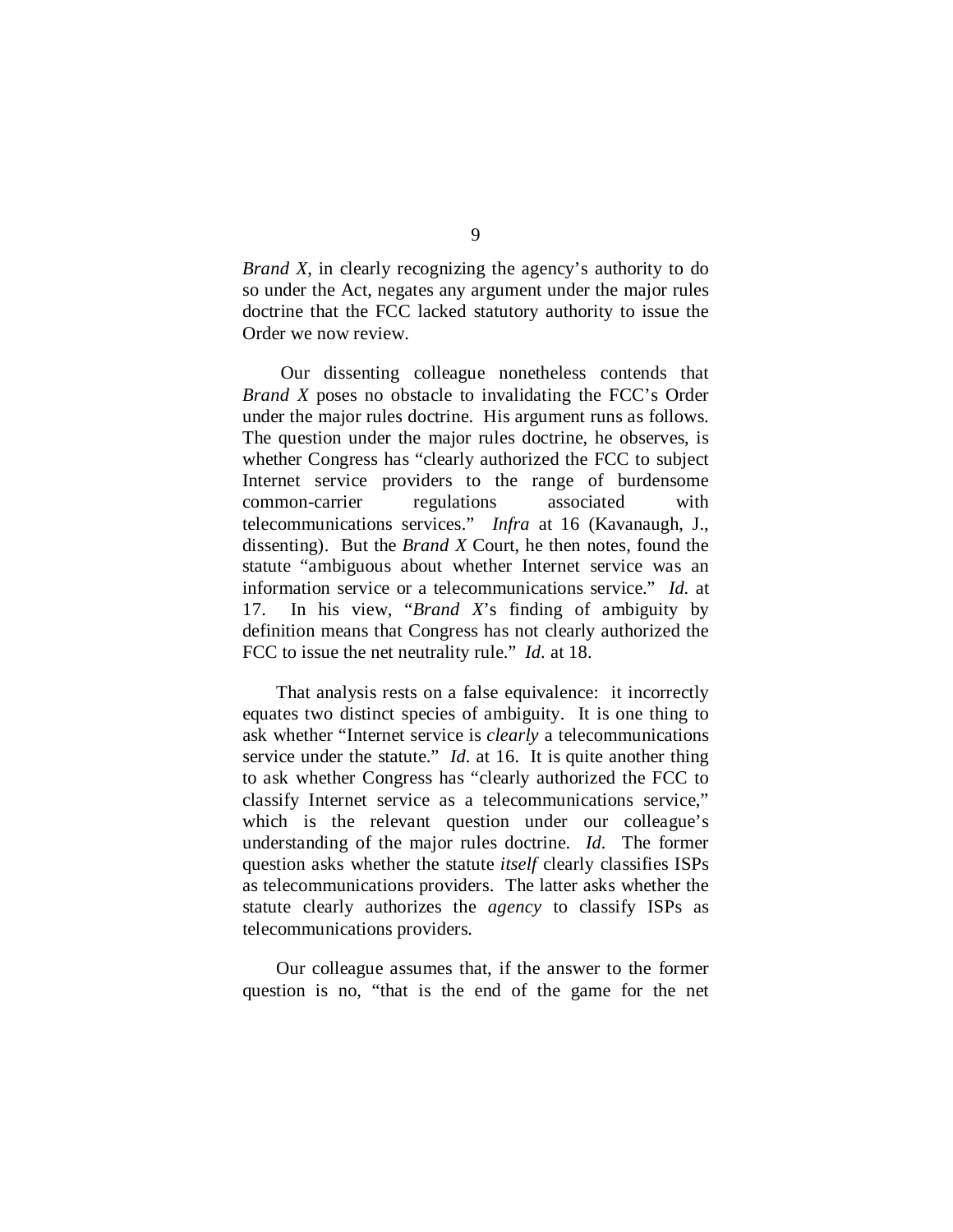neutrality rule." *Id.* at 17.Not at all. A negative answer to the former question hardly dictates a negative answer to the latter, more salient, one. The statute itself might be ambiguous about whether ISPs are to be treated as common carriers, but still be clear in authorizing the agency to resolve the question.

Indeed, that dichotomy perfectly captures *Brand X*'s holding. Justice Scalia, in dissent, believed that the statute clearly compelled treating ISPs as telecommunications providers. The majority disagreed, finding the statute ambiguous on the question. But the majority found that the agency was empowered to resolve the ambiguity—i.e., to decide whether ISPs should be classified as telecommunications providers presumptively subject to common carrier obligations. In short, whereas *Brand X* found statutory ambiguity on whether ISPs are telecommunications providers, the decision found no statutory ambiguity on whether the FCC gets to answer that question.

So understood, *Brand X* dictates rejecting our dissenting colleague's argument based on the major rules doctrine. It is thus perhaps unsurprising that none of the petitioning parties, no member of the original panel (including our colleague who dissented in part at the panel stage), and neither of the dissenting Commissioners objected to the FCC's Order as infringing any such doctrine. (We note, though, that a group of intervenors led by TechFreedom makes such an argument.) The major rules doctrine is said to promote separation-ofpowers principles by assuring that Congress has delegated authority to an Executive agency to decide a major matter of policy. *See infra* at 3-5 (Kavanaugh, J., dissenting). But in light of *Brand X*'s recognition of the FCC's congressionally delegated authority to decide whether to regulate ISPs as common carriers, it would disserve—not promote—the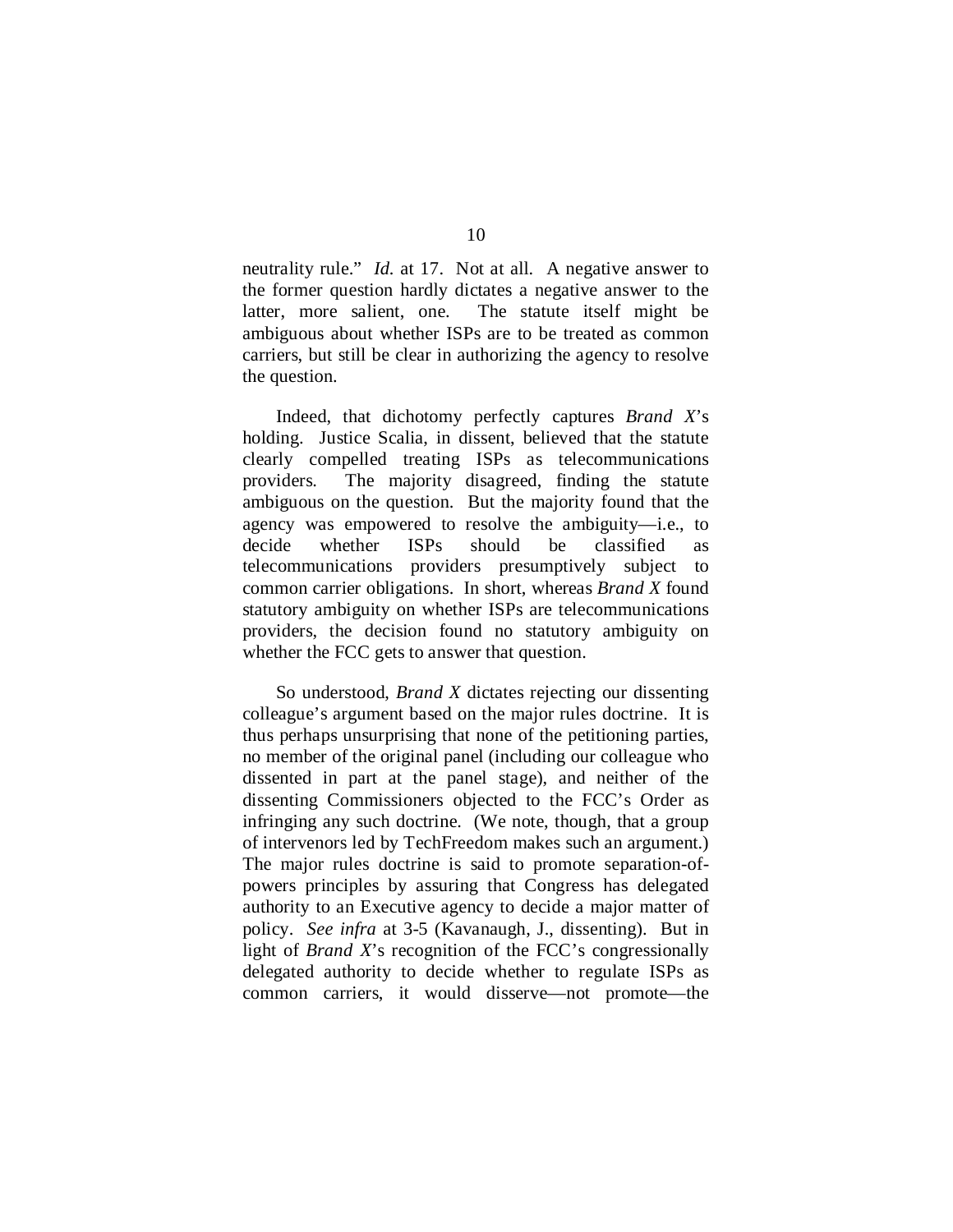separation of powers to deny the agency the authority conferred on it by Congress.

In the end, the major rules doctrine, as articulated by our colleague, affords no basis for invalidating the net neutrality rule. The Supreme Court decisions ostensibly giving rise to that doctrine lie far afield from this case. They involve, per our colleague's description, "regulating cigarettes, banning physician-assisted suicide, eliminating telecommunications rate-filing requirements, or regulating greenhouse gas emitters." *Id.* at 9. The Court's decision in *Brand X*, by contrast, involved the same statute (the Communications Act), the same agency (the FCC), the same factual context (the provision of broadband internet access), and the same issue (whether broadband ISPs are telecommunications providers, and hence common carriers, under the Act). *Brand X*  unambiguously recognizes the agency's statutorily delegated authority to decide that issue.

Does *Brand X*, then, necessarily validate the agency's decision to classify broadband ISPs as telecommunications providers and to subject them to common carrier obligations? No, it does not. While *Brand X* recognizes the FCC's statutory authority to treat broadband ISPs as common carriers, the agency must carry out its authority in a reasonable and non-arbitrary way. The partial dissent from the panel's disposition believed that the FCC's Order fell short on those grounds, and the petitioning parties have raised a host of challenges to the agency's decisionmaking process and outcome. The panel majority concluded otherwise and upheld the rule.

But while *Brand X* could not have settled the validity of a rule the FCC had yet to promulgate, it did settle the agency's authority to classify broadband ISPs as telecommunications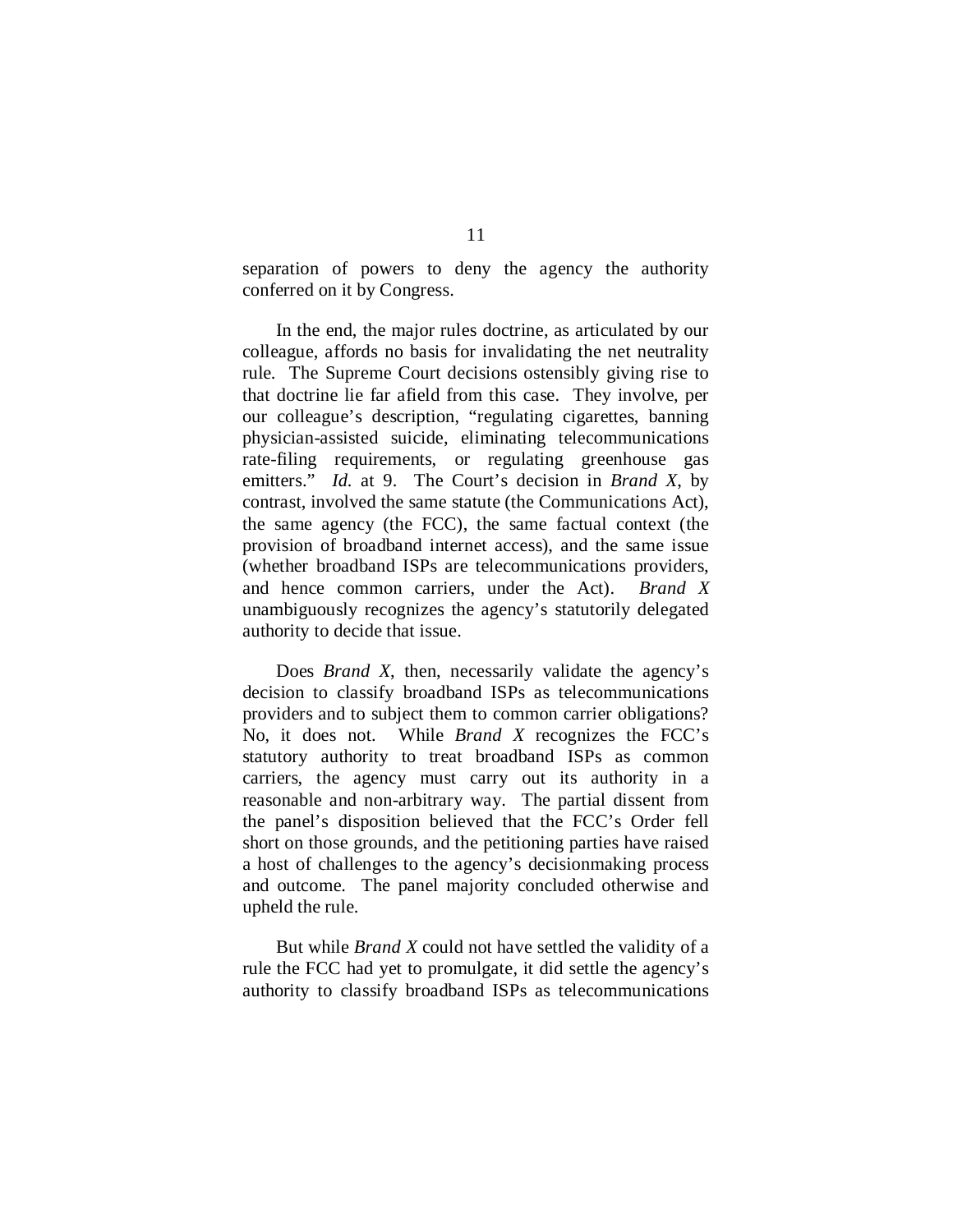providers under the Communications Act. The major rules doctrine, as conceptualized by our dissenting colleague, is a heuristic for determining whether a given rule falls within an agency's congressionally delegated authority. Once the Supreme Court says that a rule does so—as *Brand X* did with regard to the FCC's authority to treat ISPs as common carriers—our inquiry is over. Insofar as the FCC's Order involves a major rule, then, *Brand X* resolves the agency's statutory authority to adopt it.

II.

Our dissenting colleague separately argues that the First Amendment poses an independent bar to the FCC's Order. The Order, he submits, infringes the First Amendment rights of broadband ISPs. Specifically, he understands Supreme Court precedent to recognize a First Amendment entitlement on the part of an ISP to block its subscribers from accessing certain internet content based on the ISP's own preferences, even if the ISP has held itself out as offering its customers an indiscriminate pathway to internet content of their own—not the ISP's—choosing.

Under that view, an ISP, for instance, could hold itself out to consumers as affording them neutral, indiscriminate access to all websites, but then, once they subscribe, materially degrade their ability to use Netflix for watching video—or even prevent their access to Netflix altogether—in an effort to steer customers to the ISP's own competing video-streaming service. Alternatively, an ISP, again having held itself out as affording its customers an unfiltered conduit to internet content, could block them from accessing (or significantly delay their ability to load) the *Wall Street Journal*'s or the *New York Times*'s website because of a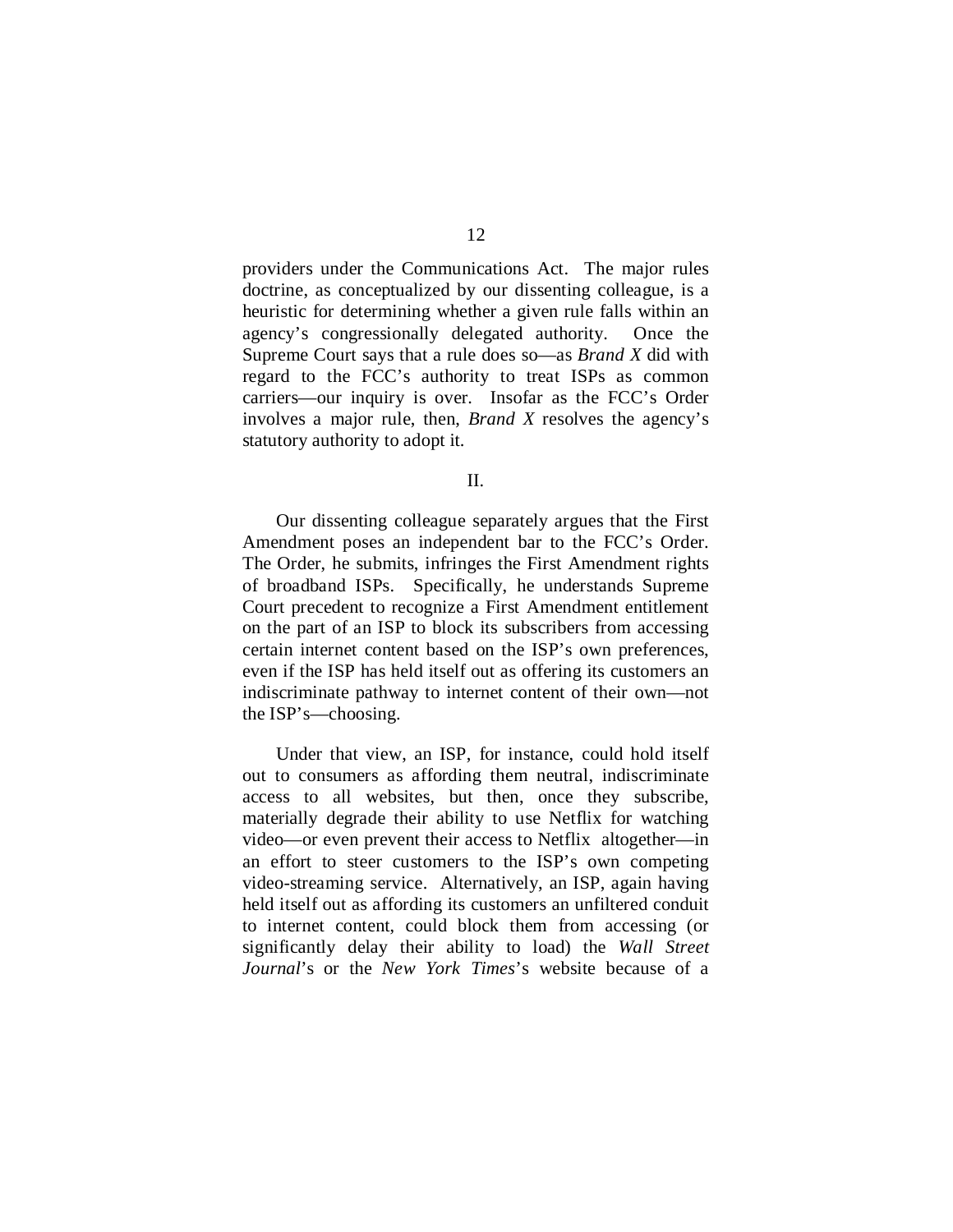disagreement with the views expressed on one or the other site.

An ISP has no First Amendment right to engage in those kinds of practices. No Supreme Court decision suggests otherwise. Indeed, although the two dissenting FCC Commissioners objected to the agency's adoption of the rule on multiple grounds, neither suggested the rule poses any First Amendment issue. Similarly, the principal parties challenging the Order in this court, who collectively represent virtually every broadband provider—including all of the major ISPs—bring no First Amendment challenge to the rule. The sole party to raise any claim under the First Amendment is Alamo Broadband Inc., which describes itself as "a small broadband provider" serving some 1,000 customers in Texas, and which is joined in its claim by an individual named Daniel Berninger. Pet'rs' Joint Proposed Briefing Format & Sched. 8; Alamo Br. 3.

Notwithstanding the arguments presented by Alamo and Berninger—and now also our dissenting colleague—the consensus view is correct: the net neutrality rule raises no issue under the First Amendment. The key to understanding why lies in perceiving when a broadband provider falls within the rule's coverage. As the Order explains, broadband ISPs that are subject to the rule "sell retail customers the ability to go anywhere (lawful) on the Internet"—they "represent[] that they will transport and deliver traffic to and from all or substantially all Internet endpoints." Order ¶ 27; *see id.*  ¶¶ 15, 350. They "display no . . . intent to convey a message in their provision" of internet access, *id.* ¶ 549, as would be necessary "to bring the First Amendment into play," *Texas v. Johnson*, 491 U.S. 397, 404 (1989).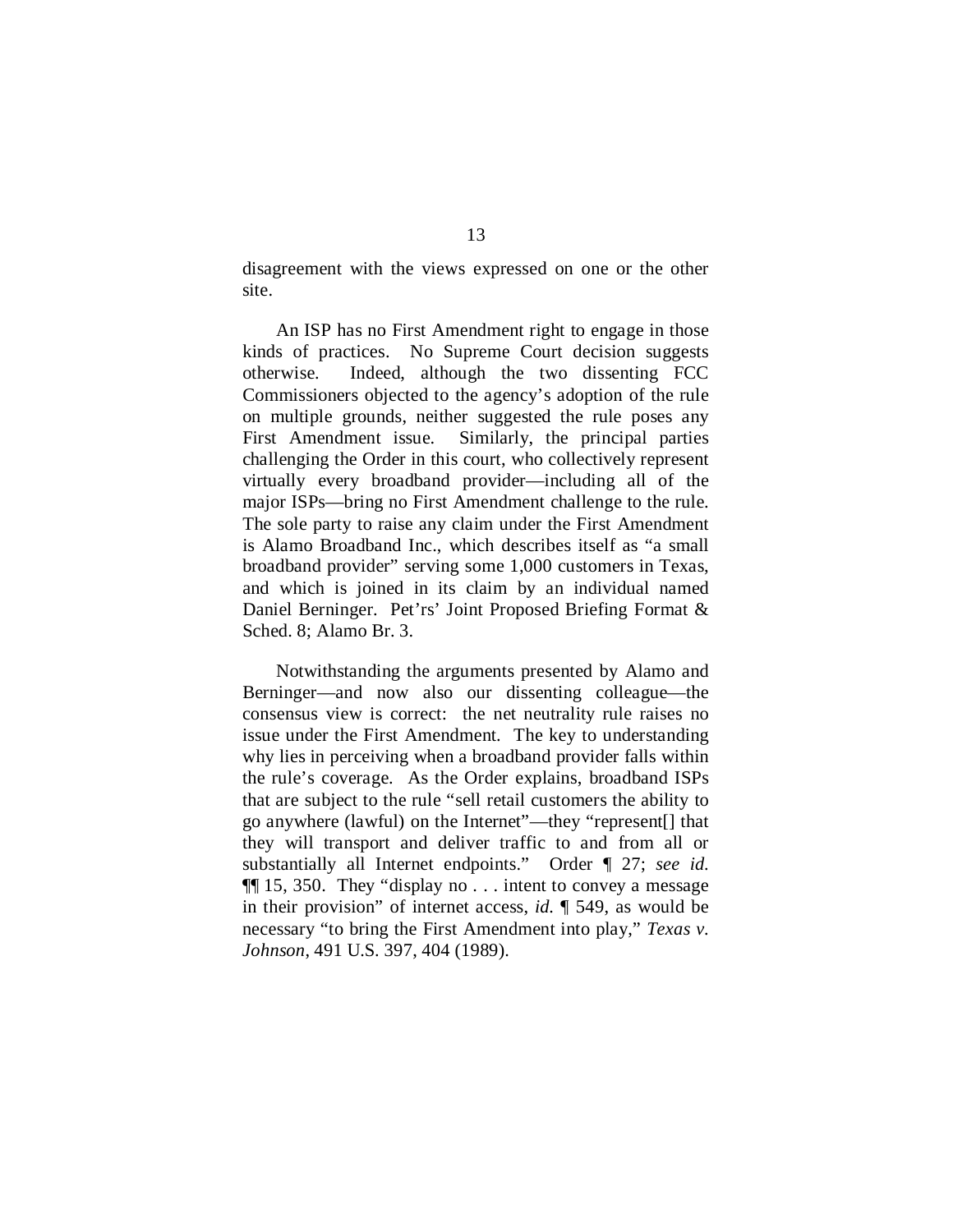In particular, "[b]roadband providers" subject to the rule "represent that their services allow Internet end users to access all or substantially all content on the Internet, *without alteration, blocking, or editorial intervention*." *Id.* ¶ 549 (emphasis added). Customers, "in turn, expect that they can obtain access to all content available on the Internet, *without the editorial intervention of their broadband provider*." *Id.*  (emphasis added).Therefore, as the panel decision held and the agency has confirmed, the net neutrality rule applies only to "those broadband providers that hold themselves out as neutral, indiscriminate conduits" to any internet content of a subscriber's own choosing. *U.S. Telecom Ass'n*, 825 F.3d at 743; *see* FCC Opp'n Pets. Reh'g 28-29.

For a broadband ISP that holds itself out to consumers as a "neutral, indiscriminate conduit"—i.e., as a pathway to "all content on the Internet, without alteration, blocking, or editorial intervention," Order ¶ 549—the rule requires the ISP to abide by its representation and honor its customers' ensuing expectations. The ISP therefore cannot block its subscribers' access to certain websites based on its own preferences. Nor can it engage in "throttling," which, while stopping short of outright blocking, degrades a user's experience with selected content so as to render it largely, even if not technically, "unusable." *Id.* ¶ 17. Nor can an ISP create "fast lanes" favoring content providers who pay the ISP (or with whom it has a commercial affiliation), while relegating disfavored (i.e., nonpaying) providers to "slow lanes." *Id.* ¶¶ 18, 126. Like blocking and throttling, paid prioritization practices of that variety are incompatible with a promise to provide a neutral, indiscriminate pathway to content of a customer's own choosing.

The upshot of the FCC's Order therefore is to "fulfill the reasonable expectations of a customer who signs up for a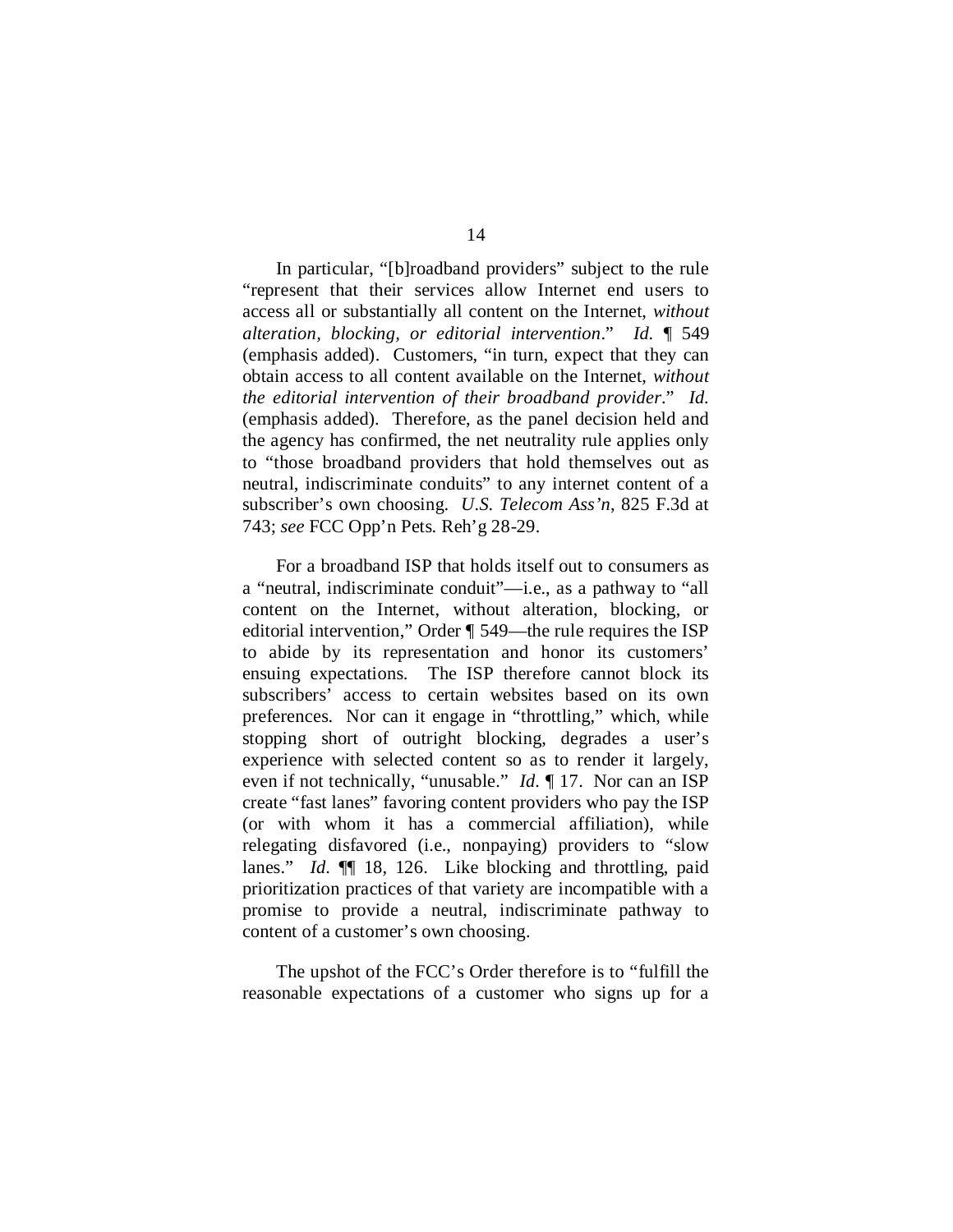broadband service that promises access to all of the lawful Internet" without editorial intervention. *Id.* ¶¶ 17, 549. The FCC found that, once a consumer subscribes to a particular broadband service in reliance on such a promise, she faces high switching costs constraining her ability to shift away from her ISP if it reneges on its representation by blocking her access to select content. *See id.* ¶¶ 80-82, 97-99. The agency further explained that a subscriber might well have no awareness of her ISP's practices of that kind in the first place: she may have no reason to suppose that her inability to access a particular application, or that the markedly slow speeds she confronts when attempting to use it, derives from her ISP's choices rather than from some deficiency in the application. *See id.* ¶¶ 81, 99. After all, if a subscriber encounters frustratingly slow buffering of videos when attempting to use Netflix, why would she naturally suspect the fault lies with her ISP rather than with Netflix itself?

While the net neutrality rule applies to those ISPs that hold themselves out as neutral, indiscriminate conduits to internet content, the converse is also true: the rule does not apply to an ISP holding itself out as providing something other than a neutral, indiscriminate pathway—i.e., an ISP making sufficiently clear to potential customers that it provides a filtered service involving the ISP's exercise of "editorial intervention." *Id.* ¶ 549. For instance, Alamo Broadband, the lone broadband provider that raises a First Amendment challenge to the rule, posits the example of an ISP wishing to provide access solely to "family friendly websites." Alamo Pet. Reh'g 5. Such an ISP, as long as it represents itself as engaging in editorial intervention of that kind, would fall outside the rule. *See U.S. Telecom Ass'n*, 825 F.3d at 743; FCC Opp'n Pets. Reh'g 28-29; FCC Br. 146 n.53. The Order thus specifies that an ISP remains "free to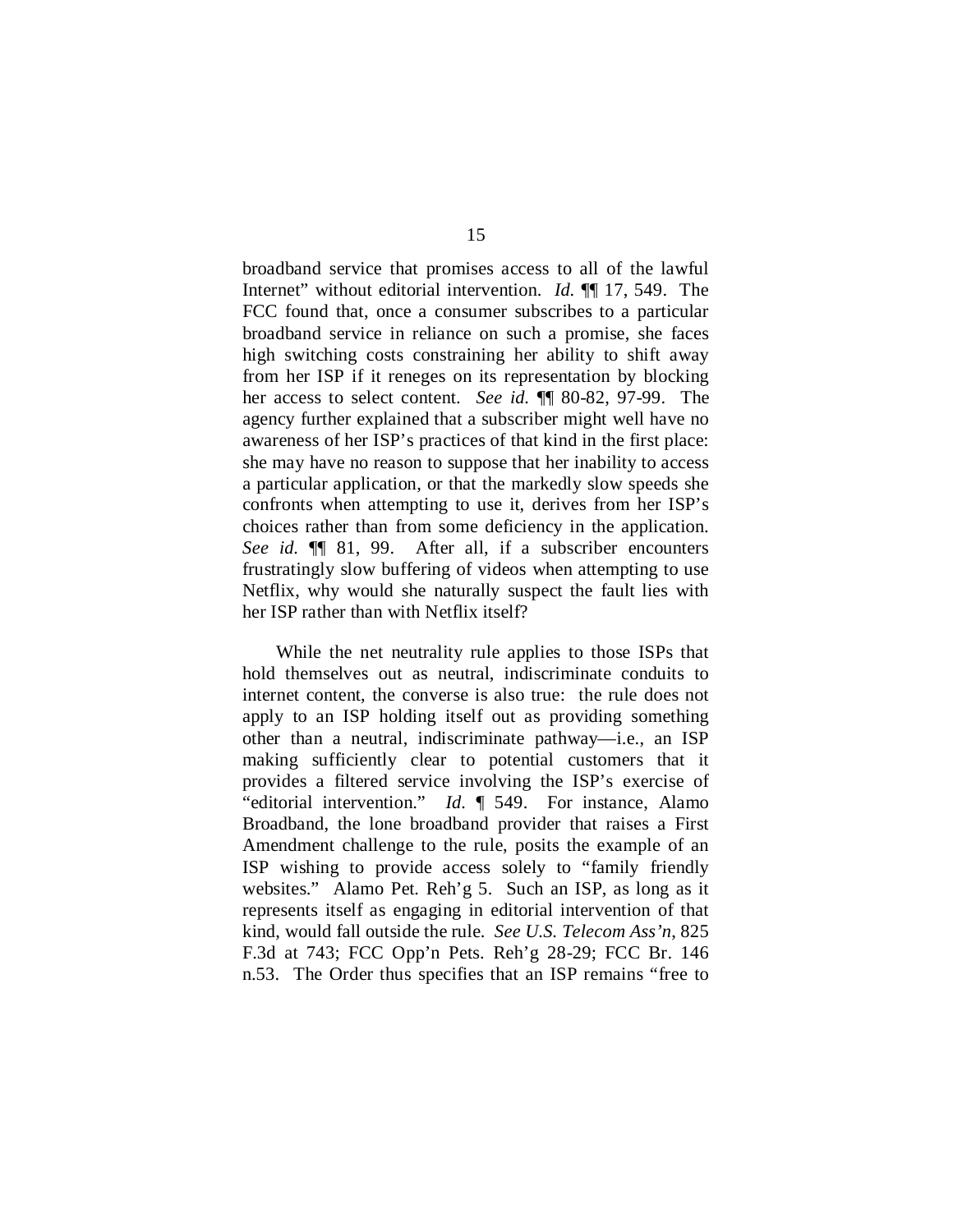offer 'edited' services" without becoming subject to the rule's requirements. Order ¶ 556.

That would be true of an ISP that offers subscribers a curated experience by blocking websites lying beyond a specified field of content (e.g., family friendly websites). It would also be true of an ISP that engages in other forms of editorial intervention, such as throttling of certain applications chosen by the ISP, or filtering of content into fast (and slow) lanes based on the ISP's commercial interests. An ISP would need to make adequately clear its intention to provide "edited services" of that kind, *id.* ¶ 556, so as to avoid giving consumers a mistaken impression that they would enjoy indiscriminate "access to all content available on the Internet, without the editorial intervention of their broadband provider," *id.* ¶ 549. It would not be enough under the Order, for instance, for "consumer permission" to be "buried in a service plan—the threats of consumer deception and confusion are simply too great." *Id.* ¶ 19; *see id.* ¶ 129.

There is no need in this case to scrutinize the exact manner in which a broadband provider could render the FCC's Order inapplicable by advertising to consumers that it offers an edited service rather than an unfiltered pathway. No party disputes that an ISP could do so if it wished, and no ISP has suggested an interest in doing so in this court. That may be for an understandable reason: a broadband provider representing that it will filter its customers' access to web content based on its own priorities might have serious concerns about its ability to attract subscribers. Additionally, such a provider, by offering filtered rather than indiscriminate access, might fear relinquishing statutory protections against copyright liability afforded to ISPs that act strictly as conduits to internet content. *See* 17 U.S.C. § 512; *Recording Indus.*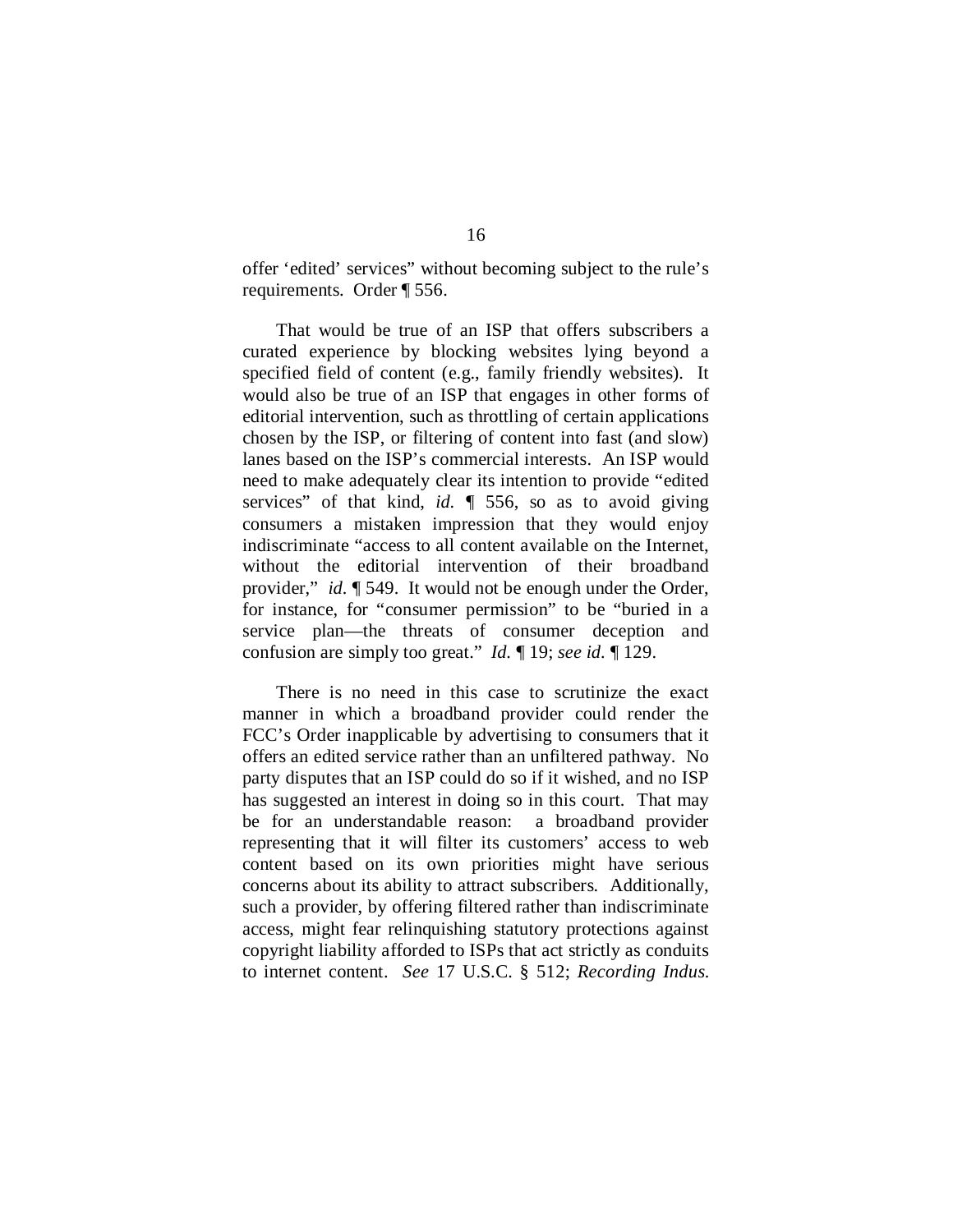## *Ass'n of Am., Inc. v. Verizon Internet Servs., Inc.*, 351 F.3d 1229, 1233, 1237 (D.C. Cir. 2003).

In the event that an ISP nonetheless were to choose to hold itself out to consumers as offering them an edited service rather than indiscriminate internet access—despite the potential effect on its subscriber base—it could then bring itself outside the rule. In that sense, the rule could be characterized as "voluntary," *infra* at 25-26 n.8 (Kavanaugh, J., dissenting), but in much the same way that just about any regulation could be considered voluntary, insofar as a regulated entity could always transform its business to such an extent that it is no longer in the line of business covered by the regulation.

Here, it would be no small matter for an ISP to decide to present itself to potential customers as providing a fundamentally different product—an edited service—than the neutral, indiscriminate access generally promised by ISPs and expected by consumers as standard service. No ISP has indicated in this court a desire to represent itself to consumers as affording them less of a "go wherever *you*'d like to go" service and more of a "go where *we*'d like you to go" service. Accordingly, Alamo Broadband, the only ISP to raise a First Amendment claim, makes no argument that it holds itself out as offering filtered access to web content, as opposed to offering an indiscriminate pathway to any content of its subscribers' own choosing. Alamo nonetheless claims a First Amendment entitlement to filter its subscribers' access to web content through blocking, throttling, and paid prioritization measures.

Alamo contends, for instance, that a broadband provider has a First Amendment right to provide faster access to its own video-streaming service than to a competing product.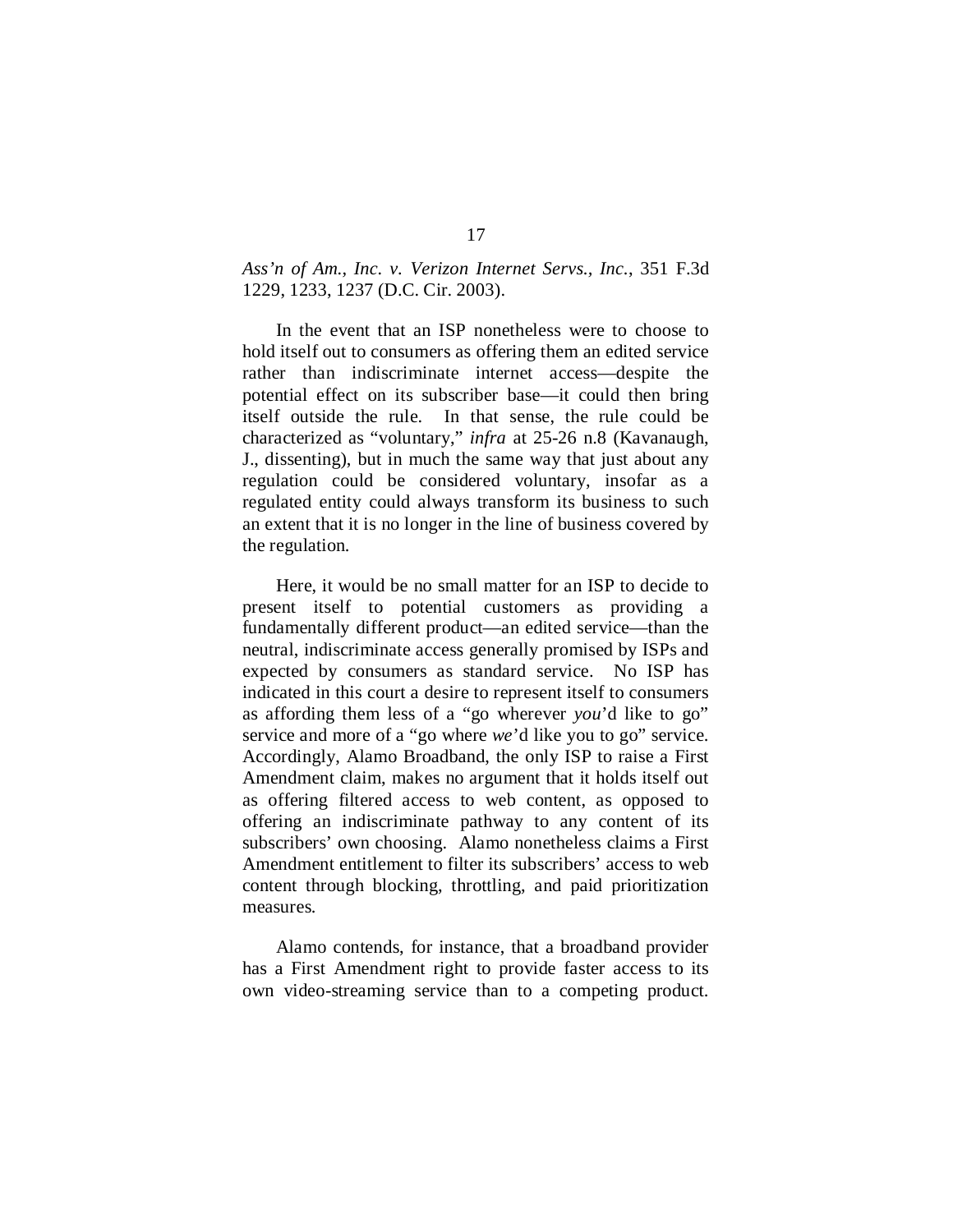Alamo Reh'g Pet. 9. If so, an ISP could similarly afford fastlane access (because paid to do so) to a particular service that sells tickets to concert events while degrading access to Ticketmaster, even though a customer might lose out on preferred seats while waiting for Ticketmaster to work. The same would be true of measures favoring (or disfavoring) specific ride-sharing applications (e.g., Uber), travel websites (e.g., Expedia), or video-chat services (e.g., Skype), potentially causing customers, respectively, to wait longer for rides, to miss out on flight reservations at fares available for a limited period, or to fail to connect with family or friends for face-to-face interactions. Alternatively, the ISP could simply block access altogether rather than merely slow it down.

In all of those situations, an ISP would have held itself out as offering its customers unfiltered access to all internet content, but then would prevent them from accessing—or otherwise impair their ability to use—selected content it disfavors. The First Amendment does not give an ISP the right to present itself as affording a neutral, indiscriminate pathway but then conduct itself otherwise. The FCC's Order requires ISPs to act in accordance with their customers' legitimate expectations. Nothing in the First Amendment stands in the way of establishing such a requirement in the form of the net neutrality rule.

Contrary to our dissenting colleague's argument, the Supreme Court's *Turner Broadcasting* decisions do not grant ISPs a First Amendment shield against the net neutrality rule's obligations. *See infra* at 21-23 (Kavanaugh, J., dissenting). Those decisions arose in a markedly different context. They addressed the validity under the First Amendment of statutory "must-carry" requirements calling for cable television operators to "devote a portion of their channels to the transmission of local broadcast television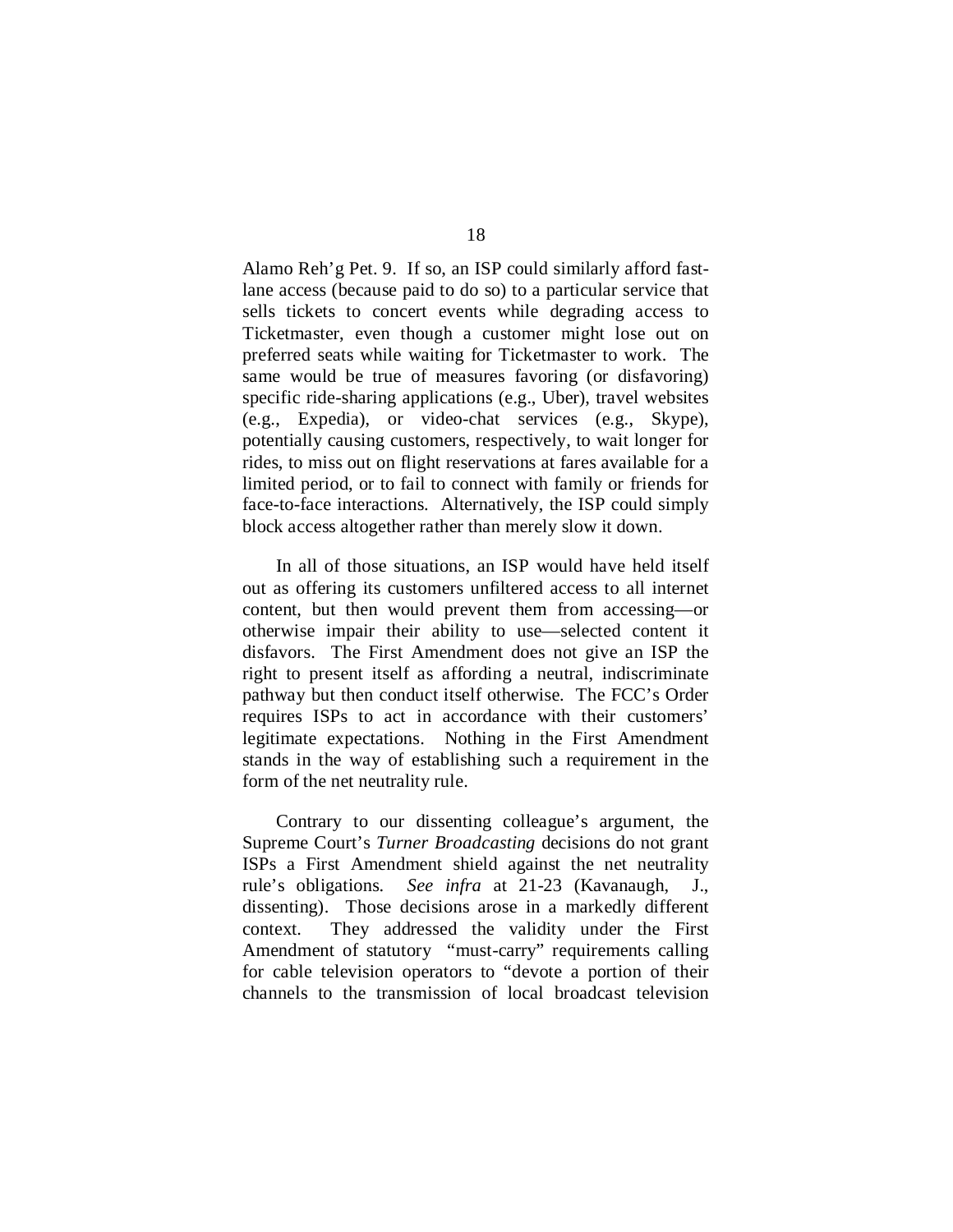stations." *Turner Broad. Sys., Inc. v. FCC*, 512 U.S. 622, 626, 630 (1994); *see Turner Broad. Sys., Inc. v. FCC*, 520 U.S. 180 (1997).

The Supreme Court ultimately upheld the must-carry obligations. In the process of doing so, however, the Court recognized that a cable operator's choices about which programming to carry on its channels implicate the First Amendment's protections. That is because a cable operator engages in protected First Amendment activity when it "exercis[es] editorial discretion over which stations or programs to include in its repertoire." *Turner Broad.*, 512 U.S. at 636 (internal quotation marks omitted).

The same cannot be said of broadband providers subject to the FCC's Order. Whereas a cable operator draws the protections of the First Amendment when it exercises editorial discretion about which programming to carry, an ISP falling within the net neutrality rule represents that it gives subscribers indiscriminate access to internet content without any editorial intervention. Cable operators, that is, engage in editorial discretion; ISPs subject to the net neutrality rule represent that they do not. The very practice bringing cable operators within the fold of the First Amendment's protections is inapplicable in the case of broadband providers subject to the net neutrality rule.

For that reason, our dissenting colleague gains little by emphasizing that the same cable operators recognized to have First Amendment interests at stake in *Turner Broadcasting*  also serve as broadband ISPs. *See infra* at 23 (Kavanaugh, J., dissenting). Our colleague thinks it entirely illogical to conclude that those entities receive First Amendment protection when transmitting television programming under must-carry obligations but not when transmitting internet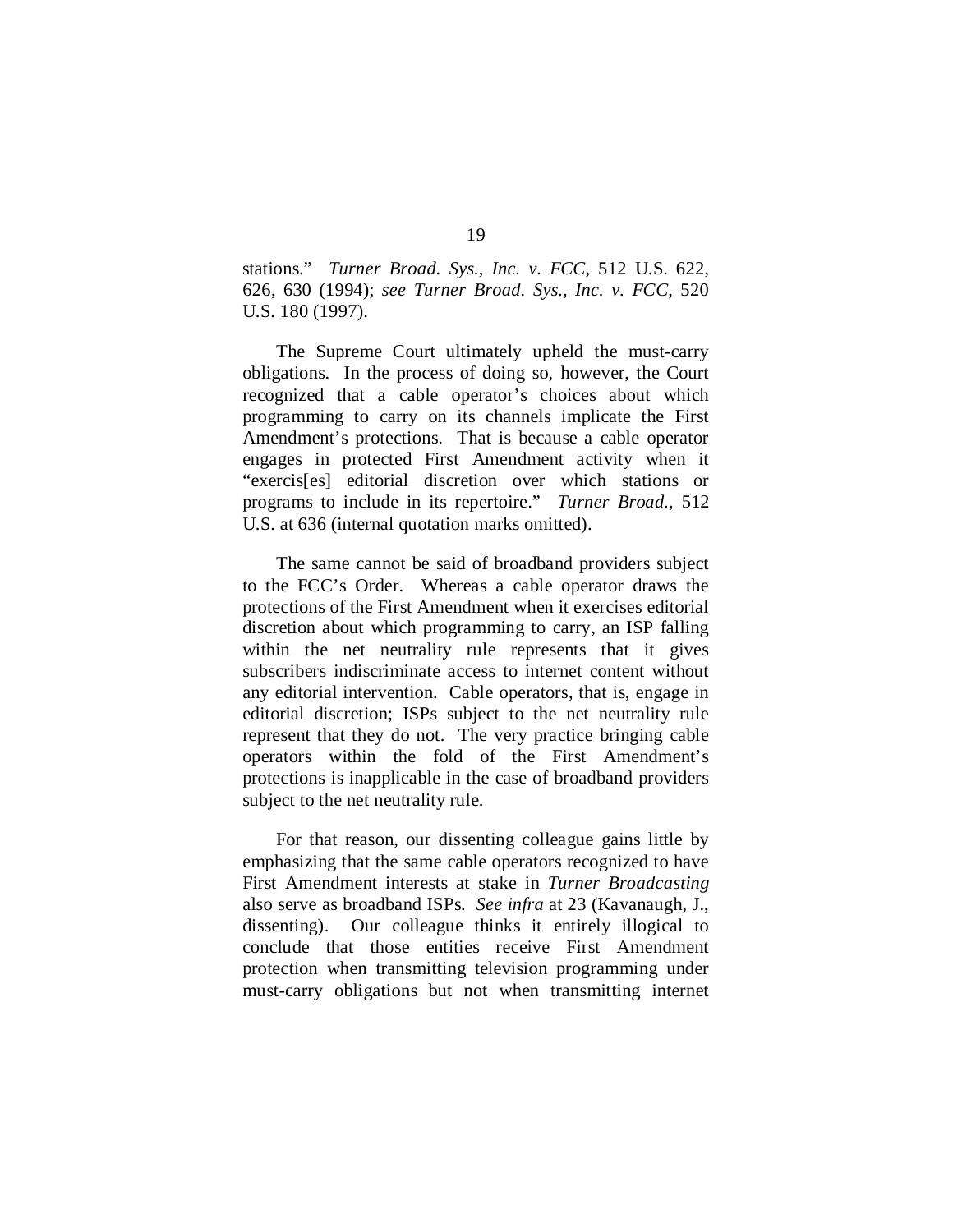content under the net neutrality rule. The distinction becomes entirely understandable, however, upon recognizing that cable operators exercise editorial discretion in the former situation but disclaim any exercise of editorial intervention in the latter.

Indeed, the cable operators themselves evidently appreciate a distinction. In *Turner Broadcasting*, the party standing in the shoes of cable operators, presenting oral argument and briefing on their behalf, was NCTA (which then stood for National Cable Television Association). *See* 520 U.S. at 184; 512 U.S. at 625. Here, NCTA again represents cable operators, this time in their capacity as broadband providers. *See, e.g.*, *U.S. Telecom Ass'n*, 825 F.3d at 687. In *Turner Broadcasting*, NCTA persuaded the Court that cable operators engage in protected First Amendment activity when selecting the television programming to include in their channel lineups. Yet here, the very same party—tellingly raises no First Amendment challenge at all. It says quite a lot when the party that presumably understands better than anyone the import of the *Turner Broadcasting* decisions for cable operators apparently perceives no viable First Amendment objection to the net neutrality rule under those decisions. (That NCTA may have raised First Amendment concerns about previous net neutrality obligations, *see infra*  28 n.9 (Kavanaugh, J., dissenting), only magnifies its decision to forgo any such objection to the current rule.)

Our dissenting colleague presents a number of associated arguments emanating from his belief that *Turner Broadcasting* vests broadband providers with First Amendment protections when they block and throttle internet content. Those arguments, however, tend to fall away once one understands—as cable operators themselves evidently do—the inapplicability of *Turner Broadcasting* to this case.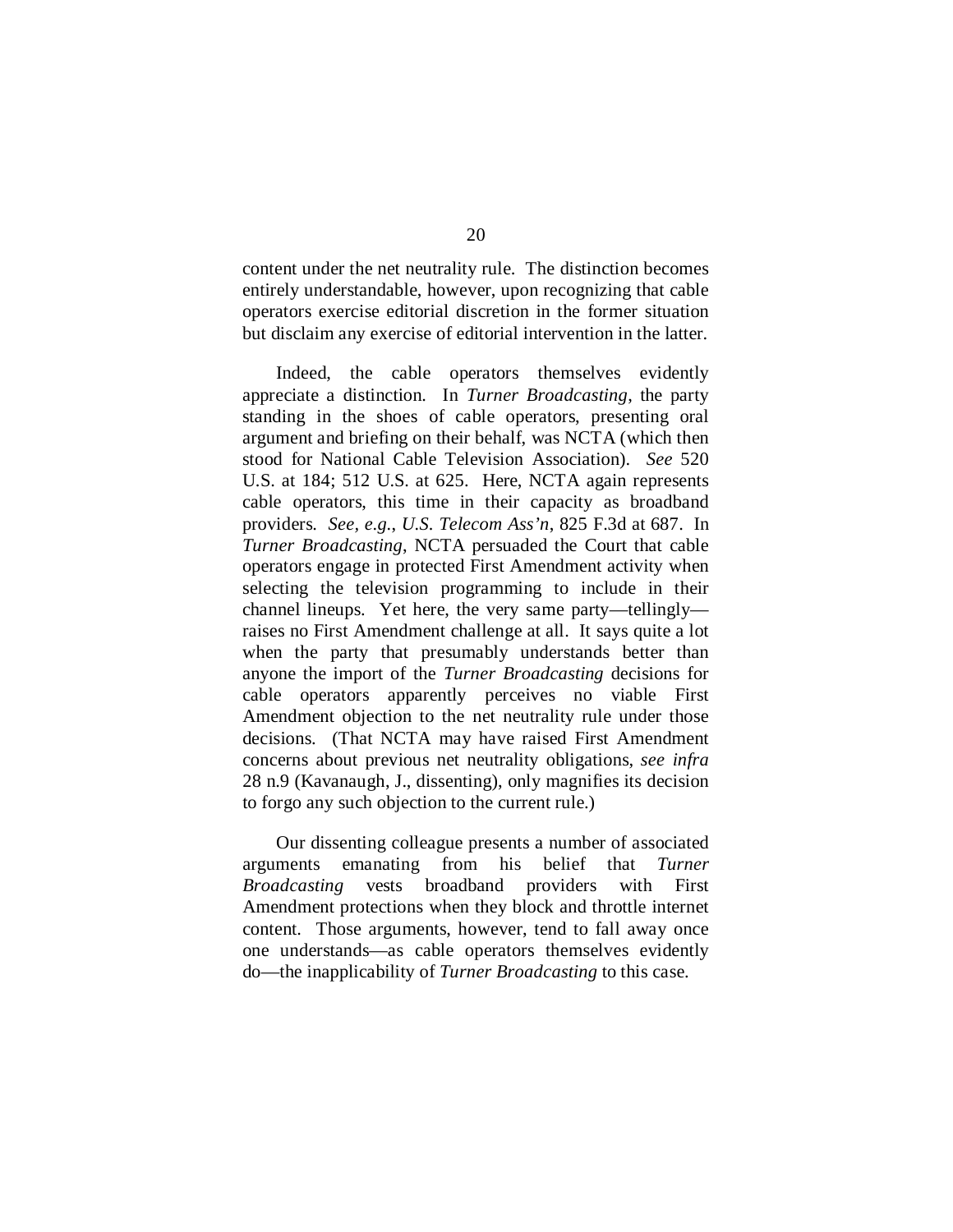As an example, our colleague rejects what he perceives to be the FCC's "use it or lose it" conception of First Amendment rights. *See infra* at 24 (Kavanaugh, J., dissenting). But the chief reason the net neutrality rule raises no First Amendment problem is not that ISPs have lost their First Amendment rights by refraining from actively filtering the internet content they transmit to subscribers. The lack of a viable First Amendment claim stems from what ISPs have (or have not) *said*, not from what they have (or have not) *done*. When a broadband provider holds itself out as giving customers neutral, indiscriminate access to web content of their own choosing, the First Amendment poses no obstacle to holding the provider to its representation. That amounts to an "if you say it, do it" theory, not a "use it or lose it" theory.

Our dissenting colleague likewise errs in fearing a slippery slope under which the government could require widely used web platforms such as Facebook, Google, Twitter, and YouTube, or a widely used commercial marketplace such as Amazon, to accept or promote all relevant content on nondiscriminatory terms. *See infra* at 25, 33 (Kavanaugh, J., dissenting). Those companies evidently do not share our colleague's concern—all but one is a member of a group that supports the rule in this court. *See* Internet Association Amicus Br. in Support of Resp'ts iv. That may be in part because those companies, in contrast with broadband ISPs, are not considered common carriers that hold themselves out as affording neutral, indiscriminate access to their platform without any editorial filtering. If an agency sought to impose such a characterization on them, they would presumably disagree. Here, by contrast, the rule applies only to ISPs that represent themselves as neutral, indiscriminate conduits to internet content, and no ISP subject to the rule including Alamo Broadband—has disclaimed that characterization in this court.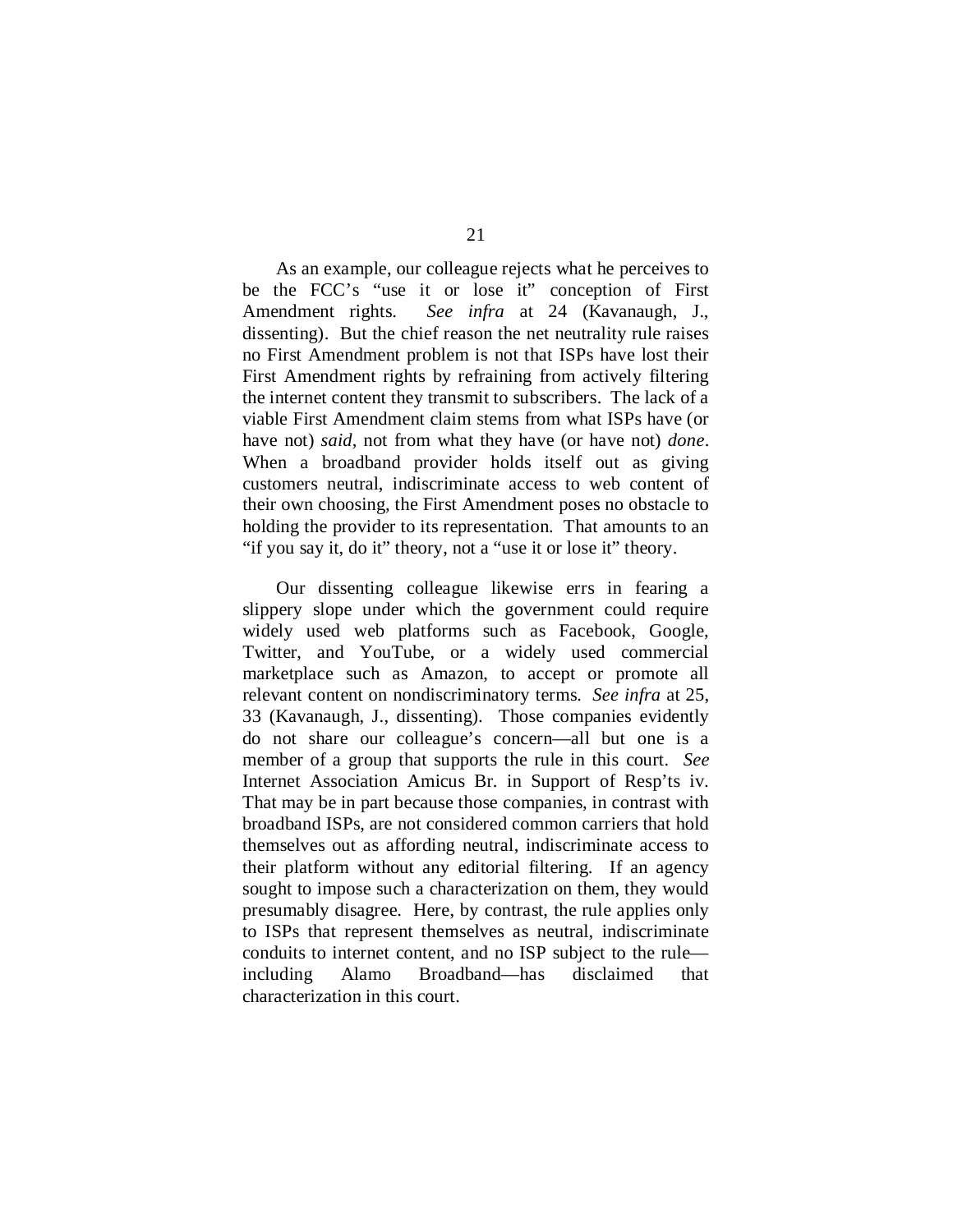The real slippery-slope concerns run in the reverse direction. Under our dissenting colleague's approach, broadband ISPs would have a First Amendment entitlement to block and throttle content based on their own commercial preferences even if they had led customers to anticipate neutral and indiscriminate access to all internet content. There is no apparent reason the same conclusion would not also obtain in the case of telephone service, which, like broadband service, is classified as common carriage.

Imagine if a telephone provider held itself out as an indiscriminate conduit for phone communications but wished to block or impair access to select endpoints based on the provider's own editorial preferences. A telephone company might, for example, restrict access to certain numbers based on political affiliation or other criteria. The company would have an entitlement to do so under our colleague's understanding of the First Amendment.

Our colleague suggests that telephone companies differ from broadband providers in that they generally do not carry "mass communications." *Infra* at 34 n.13 (Kavanaugh, J., dissenting). But speech directed to a finite audience is no less protected than speech available on a broader scale. And the category of "mass communications," in any event, is hardly self-defining. One can readily envision circumstances in which telephone service would fairly be considered to involve mass communication (text messages or recorded voice messages designed to reach a broad audience, for instance). Our colleague's understanding of broadband providers' First Amendment rights would arm telephone companies with parallel rights to block or filter phone service, contradicting a long history of uncontroversial regulation of that service.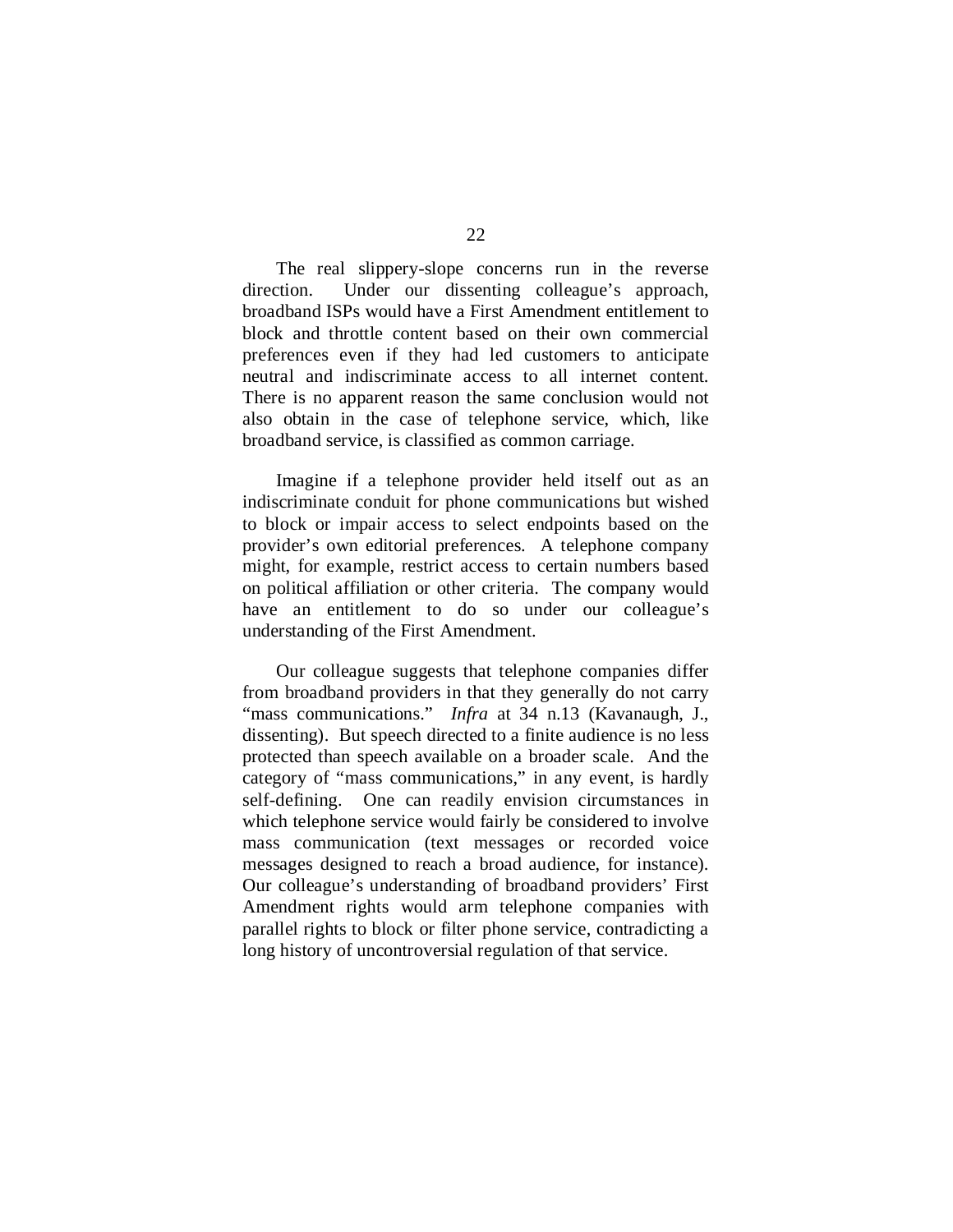For all of those reasons, broadband ISPs have no First Amendment entitlement to hold themselves out as indiscriminate conduits but then to act as something different. The net neutrality rule assures that broadband ISPs live up to their promise to consumers of affording them neutral access to internet content of their own choosing. The rule, in doing so, does not infringe the First Amendment.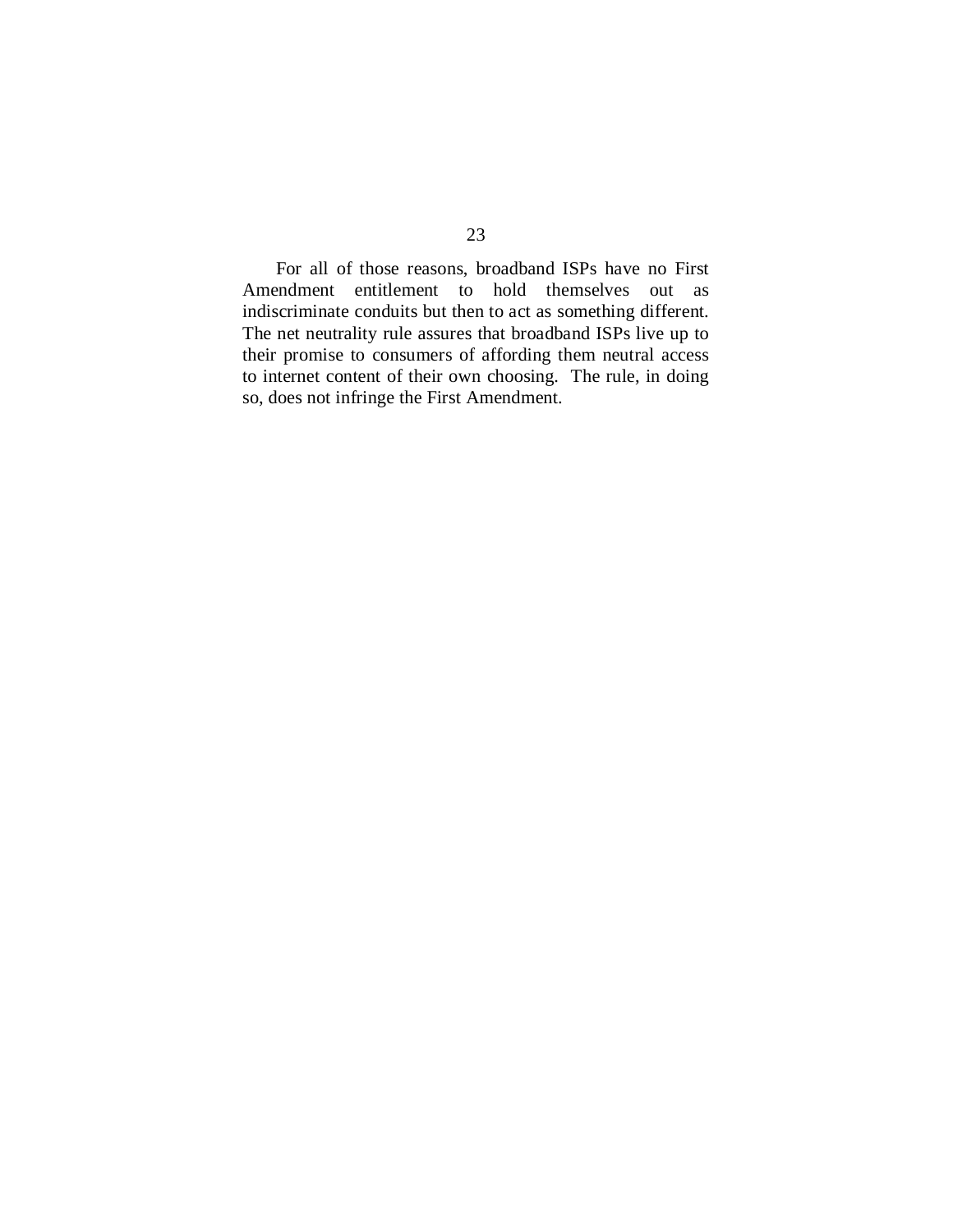BROWN, *Circuit Judge*, dissenting from the denial of rehearing *en banc*: An independent federal agency sits at the intersection of the road to the White House and Constitution Avenue. Two statues that capture struggle between man and horse flank the agency. The statues are called "Man Controlling Trade," and they depict a man, the government, restraining a horse, the marketplace. Though the statues look similar, they are not the same. On the President's road, the horse—the marketplace—looks threatening, as if it will topple the brawny man trying to grasp the reins. On *Constitution* Avenue, the man—the government—is the threatening one, grasping the reins on both sides of the animal's head; it appears he is trying to overpower a valiant and sympathetic horse. Here, as with the statues, an independent agency sits at the crossroads of competing visions—the President's view of the Internet as threatening consumers, and the libertarian view of government as strangling the greatest market innovation of the last century. But an orthodox view of checks and balances leaves the choice of vision to Congress.

Congress passed, and President Clinton signed, the Telecommunications Act of 1996 (the "Act"), and its meaning could not be clearer: "to preserve the vibrant and competitive free market that presently exists for the Internet . . ., *unfettered by Federal or State regulation*." 47 U.S.C. § 230(b)(2) (emphasis added). For nearly two decades, the federal government respected the Act's deregulatory policy. Presidents enforced it, Congresses did not alter it, and the Federal Communications Commission ("FCC" or the "Commission") gave the Internet only a light-touch regulation. When FCC regulation went beyond a light touch, this Court intervened. *See Verizon v. FCC*, 740 F.3d 623, 629–30, 650– 59 (D.C. Cir. 2014). However, the regulatory proposal now before the Court seeks to end this longstanding consensus.

When the FCC followed the *Verizon* "roadmap" to implement "net neutrality" principles without heavy-handed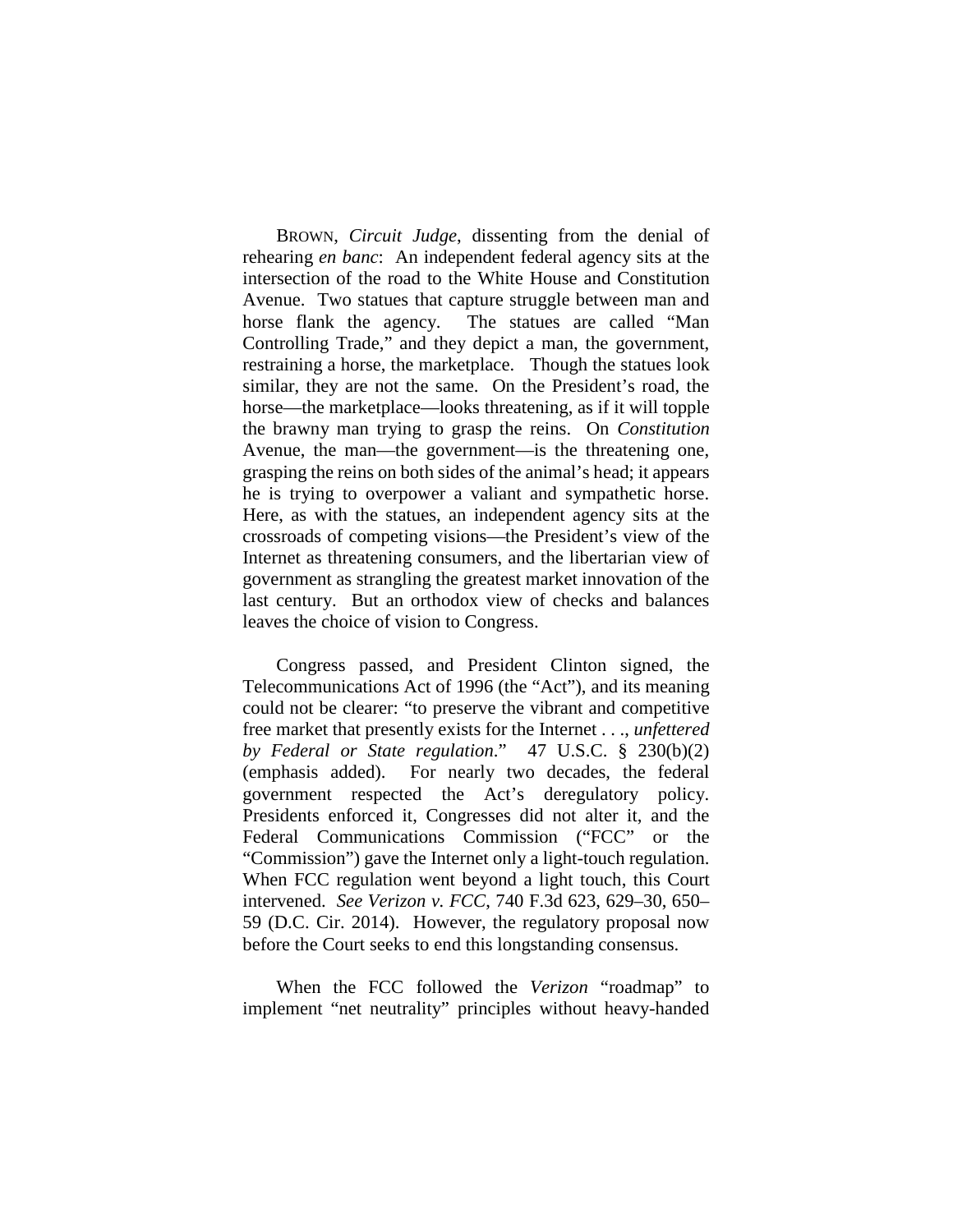regulation of Internet access, the Obama administration intervened. Through covert and overt measures, FCC was pressured into rejecting this decades-long, light-touch consensus in favor of regulating the Internet like a public utility. This sea change places the Commission in control of Internet access. G. Nagesh & B. Mullins, *Net Neutrality: How White House Thwarted FCC Chief*, WALL ST.J. (Feb. 4, 2015).

Abandoning Congress's clear, deregulatory policy does more than subject Internet access to a regulatory framework fit for the horse and buggy. The FCC's statutory rewrite relegates the Constitution's vital separation of powers framework to "a mere parchment delineation of the boundaries;" a hollow guarantee of liberty. *See* THE FEDERALIST NO. 73 (Hamilton), p. 441 (Clinton Rossiter ed., 1961). If we take the Constitution's structural restraints seriously, we cannot wish the Commission *bon voyage* on its Presidentially-imposed journey to become the Federal Cyberspace Commission. As that is exactly what the Court's Opinion does, I respectfully dissent from the denial of rehearing *en banc*. [1](#page-26-0)

## **I.**

## *The Act's Deregulatory Structure*

<span id="page-26-0"></span><sup>&</sup>lt;sup>1</sup> The Judges concurring in today's denial of rehearing note "[t]he [FCC] will soon consider adopting a Notice of Proposed Rulemaking that would replace the existing rule with a markedly different one." Concurral at 1. For this reason, they consider *en banc* review "particularly unwarranted at this point." *Id.* Of course, *en banc* review is not now at issue. The motions to rehear this case were filed in August of *last year* when rehearing would certainly have been appropriate. Moreover, regardless of any future FCC action, the broad implications of this Court's Panel Opinion remain; Supreme Court involvement may yet be warranted.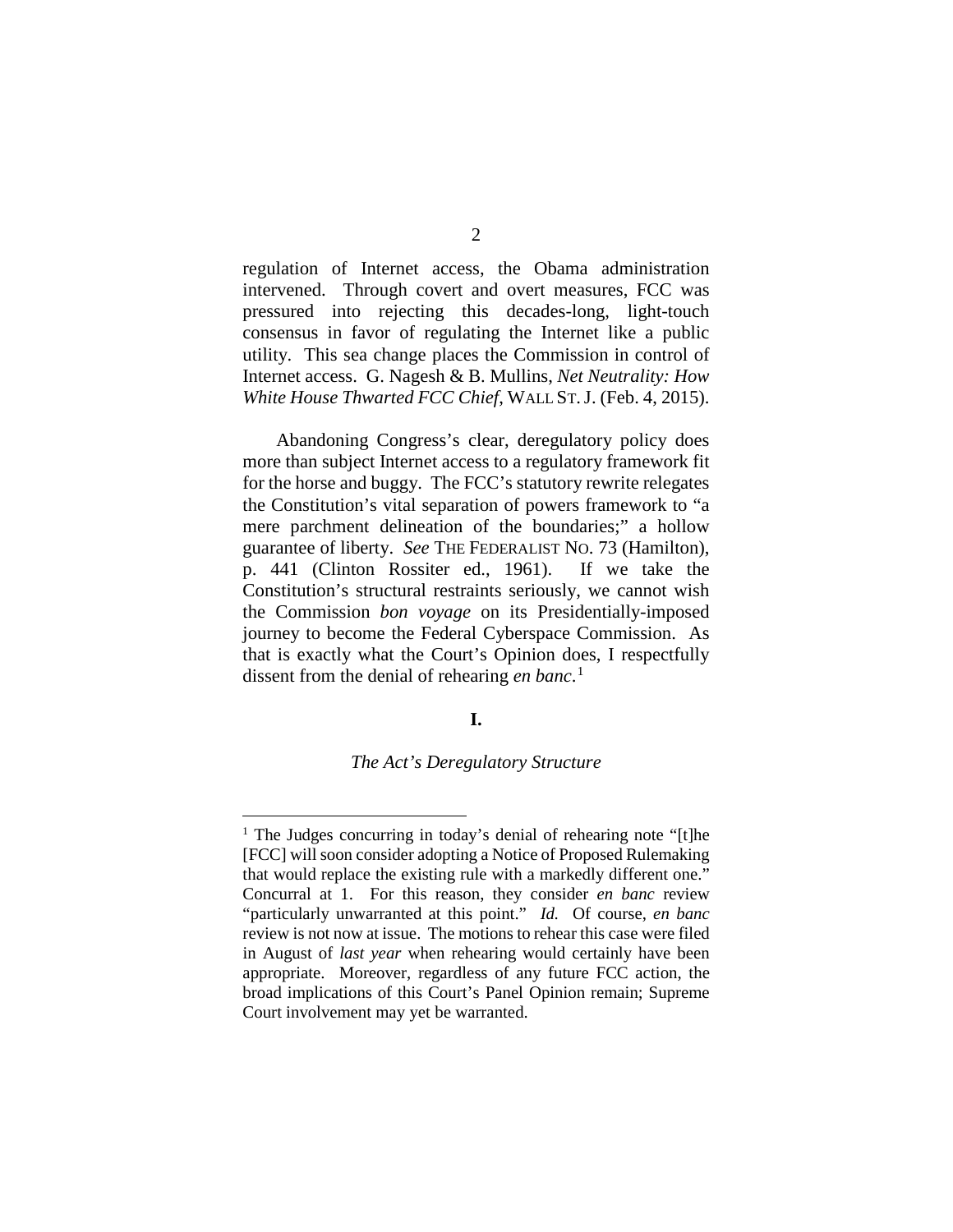Congress passed the Telecommunications Act of 1996 to amend the Communications Act of 1934, and in doing so, protect the innovation animating the Internet. *See* Telecommunications Act of 1996, Pub. L. No. 104-104, 110 Stat. 56 (1996) ("An Act [t]o promote competition and reduce regulation in order to secure lower prices and higher quality services for American telecommunications consumers and encourage the rapid deployment of new telecommunications technologies."). The Act found that the "Internet and other interactive computer services have flourished, to the benefit of all Americans, *with a minimum of government regulation*." 47 U.S.C. § 230(a)(4) (emphasis added). Accordingly, Congress made keeping the Internet "unfettered" by "regulation" our national policy. *Id.* § 230(b)(2). Achieving this policy required a commitment to deregulatory tools and standards. The Act provided exactly that.

# *A.*

#### *Internet Access As An Information Service*

As the Supreme Court explained, the 1996 Act incorporated FCC's prior practice of distinguishing "basic services," which are provided by "telecommunications services," and "enhanced services," which are provided by "information services." *See National Cable & Telecommunications Ass'n v. Brand X Internet Services*, 545 U.S. 967, 975–77 (2005) ("*Brand X*"). "These two statutory classifications originated in the late 1970's, as the Commission developed rules to regulate data-processing services offered over telephone wires." *Id.* at 976.

"Basic services," the analogue to the 1996 Act's "telecommunications services," were defined as "a pure transmission capability over a communications path that is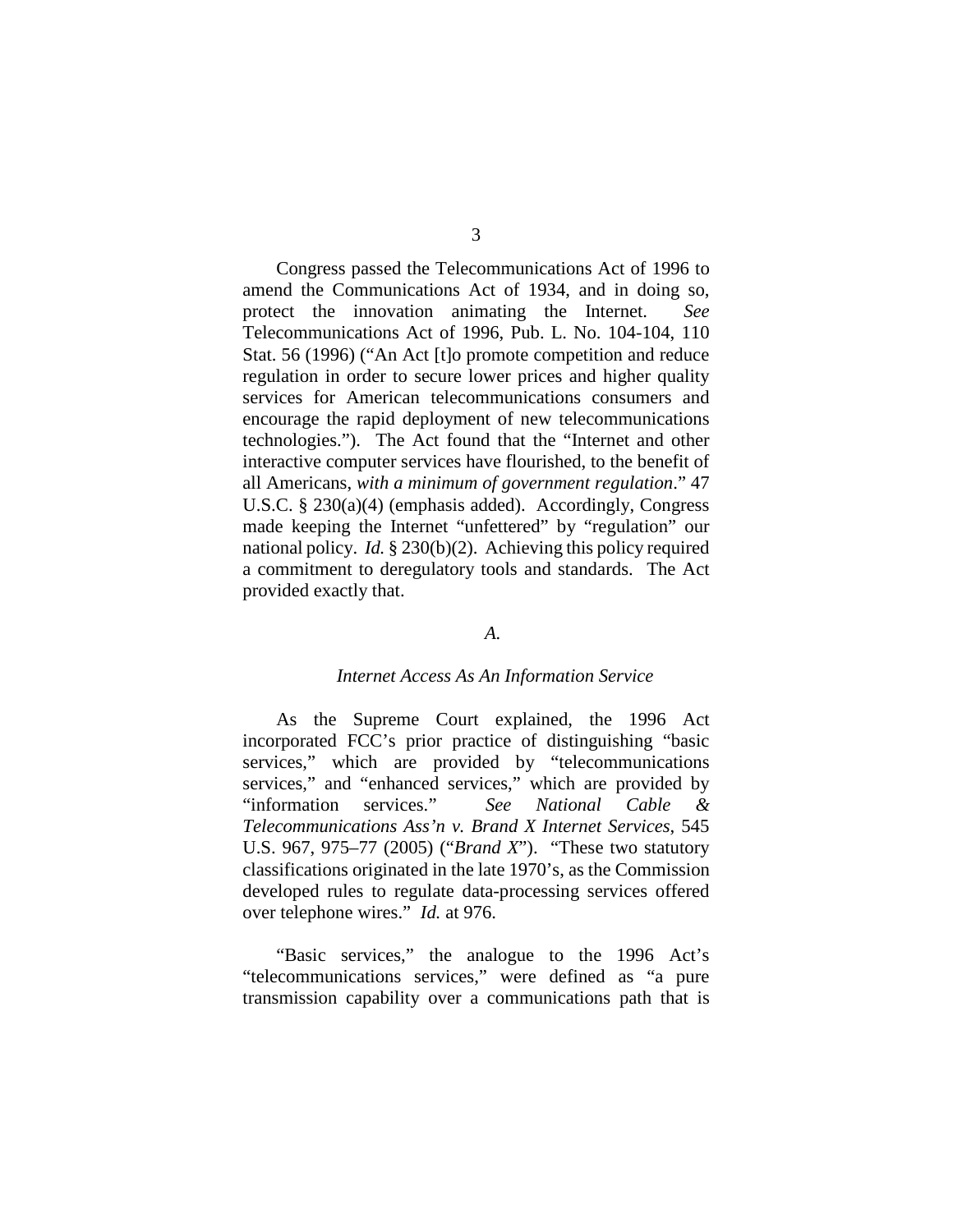virtually transparent in terms of its interaction with customer supplied information." *Id. "[N]o computer processing or storage of the information" was part of "basic services,"* "other than the processing or storage needed to convert the message into electronic form and then back into the ordinary language for purposes of transmitting it over the network such as a telephone or facsimile." *Id.* (emphasis added). The FCC, and then Congress in 1996, subjected these "basic services," these "telecommunications services," to common carrier regulation. *Id.*

"Enhanced services" are the analogue to "information services" in the 1996 Act, and they are not subject to common carrier regulation. *Id.* at 977. The Commission historically defined "enhanced services" to be those where "computer processing applications [were] used to act on the content, code, protocol, and other aspects of the subscriber's information," like voicemail. *See id.* at 976–77. The regulatory rub with "enhanced service," as it is here with Internet access, is that it may be "offered via transmission wires" that, themselves, may constitute a "basic" or "telecommunications service." *See id.* at 977. Nevertheless, "given the fast-moving, competitive market" in which [enhanced services] were offered," the FCC did not subject them to common carrier regulation. *Id.* 

Just so, when Congress exempted "information services" from common carrier regulation in 1996, it followed the FCC's longstanding course. *See id.* at 992 ("Congress passed the definitions in the Communications Act against the background of this regulatory history, and we may assume that the parallel terms 'telecommunications service' and 'information service' substantially incorporated their meaning, as the Commission has held."). The statute says "interactive computer service" includes "*any*" provider of "information service," and "*specifically* a service or system that provides access to the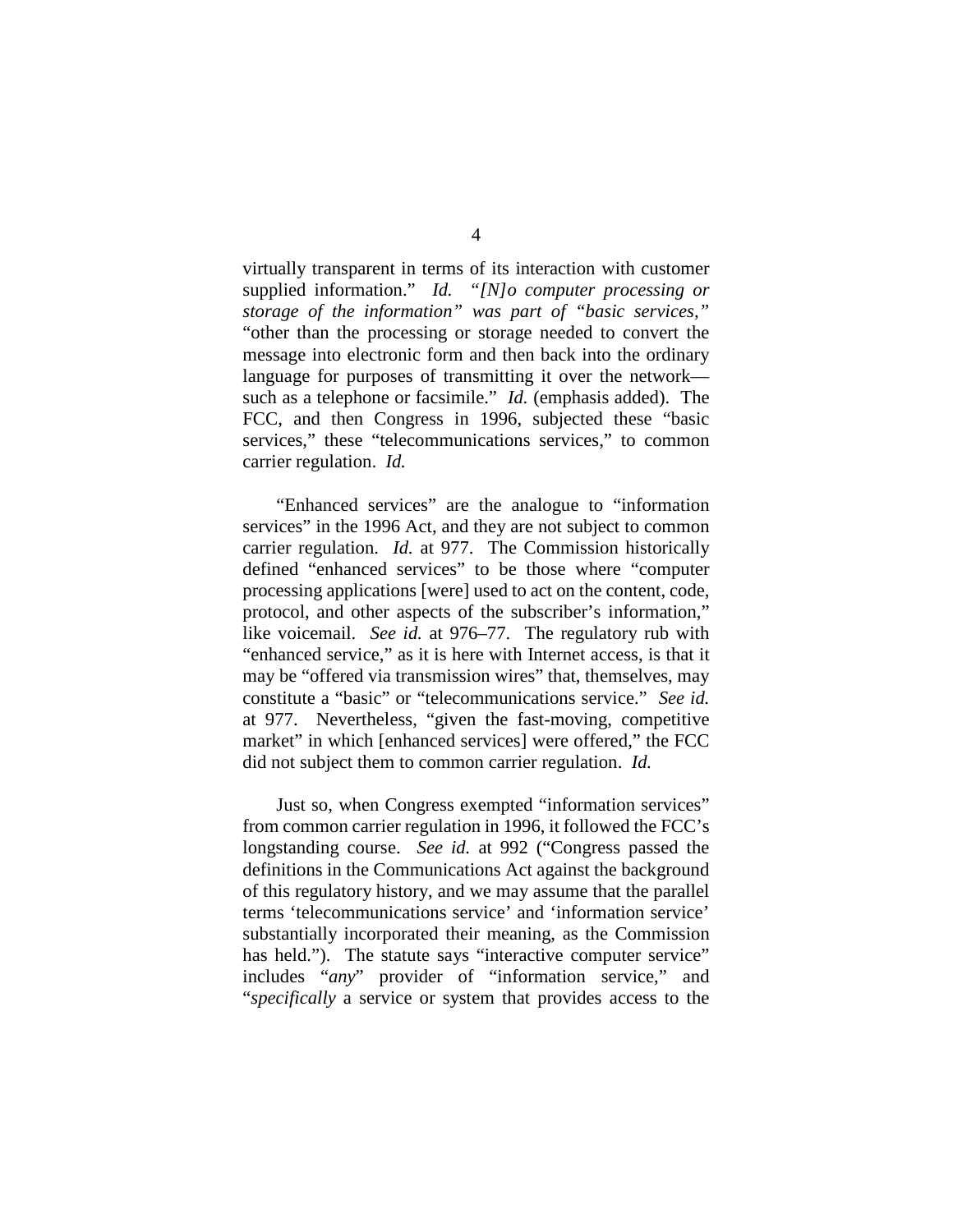Internet." *See* 47 U.S.C. § 230(f)(2) (emphasis added). The Act also *specifically excludes* "telecommunications services" from the definition of "Internet access service." *Id.* § 231(e)(4).

Unsurprisingly, the Act's definition of "information service" fits broadband Internet access like a glove. "[G]enerating, acquiring, storing," or "making available information via telecommunications" is what users do on social media websites like Facebook. *See id.* § 153(24). "[T]ransforming" or "utilizing" "information via telecommunications" is what users do on YouTube. *See id.*  "[A]cquiring, storing," and "retrieving . . . information via telecommunications" is what users do with email. *See id.* The "offering of a capability" for engaging in all of these activities is exactly what is provided by broadband Internet access. *See id.*

## *B.*

### *Authority To Forbear Burdensome Regulations*

Before the 1996 Act, FCC sought to deregulate aspects of the telecommunications industry on its own authority. But, its assertions of inherent power to "forbear" common carrier regulations engendered judicial skepticism. *See, e.g.*, *MCI Telecomms. Corp. v. AT&T*, 512 U.S. 218, 234 (1994) ("[T]he Commission's desire to 'increase competition' cannot provide [it] authority to alter the well-established statutory filed rate requirements . . . . [S]uch considerations address themselves to Congress, not to the courts"); *AT&T v. FCC*, 978 F.2d 727, 736 (D.C. Cir. 1992) ("We understand fully why the Commission wants the flexibility to apply the tariff provisions of the Communications Act . . . . But the statute, as we have interpreted it, is not open to the Commission's construction. The Commission will have to obtain congressional sanction for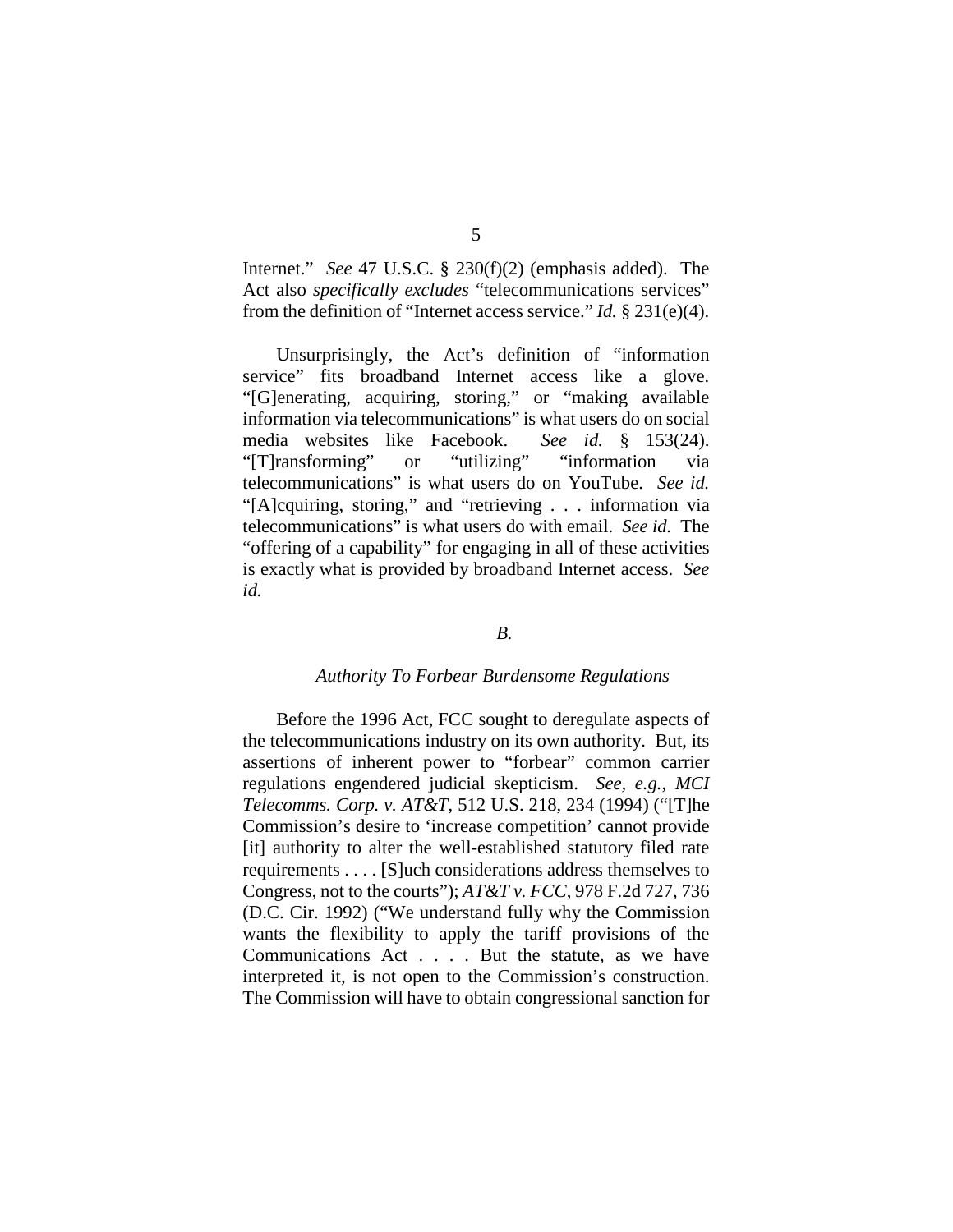its desired policy course."). Heeding these admonitions, Congress gave FCC statutory authority to forbear common carrier regulations in the 1996 Act. *See* Telecommunications Act of 1996, Pub. L. No. 104-104 § 401, 110 Stat. 56, 128 (1996) (entitled "Regulatory Forbearance" and inserting this section into the Communications Act's Title I). Logically, forbearance is a tool for lessening common carrier regulation, not expanding it.

The authority to forbear regulation is limited to certain circumstances. FCC is only permitted to forbear when it has shown the common carriage provision is not needed: (1) to ensure just and reasonable prices and practices; or (2) to protect consumers. Forbearance must also be in the public interest. *See* 47 U.S.C. § 160(a).

## *C.*

#### *Mobile Broadband Cannot Be Common Carriage*

The 1996 Act also ensured providers of mobile broadband Internet access "shall not . . . be treated as a common carrier *for any purpose*." *See* 47 U.S.C. § 332(c)(2) (emphasis added). Section 332 specifies only a commercial mobile service (or a "functional equivalent") can be subject to common carrier regulation. *Id.*  $\S$ § 332(c)(1)(A), (c)(2), (d)(3). "Private mobile service," in contrast, is "any mobile service" that is not a commercial one, and it may not be regulated as a common carrier. *See id.* § 332(d)(3). Section 332 defines "commercial mobile service" as a mobile service "provided for profit [that] makes interconnected service available [to the public]." *Id.* §  $332(d)(1)$ . The section then defines "interconnected service" as a "service that is interconnected with the public switched network (as such terms are defined by regulation by the [FCC])." *Id.* § 332(d)(2). The FCC—until the *Order* at issue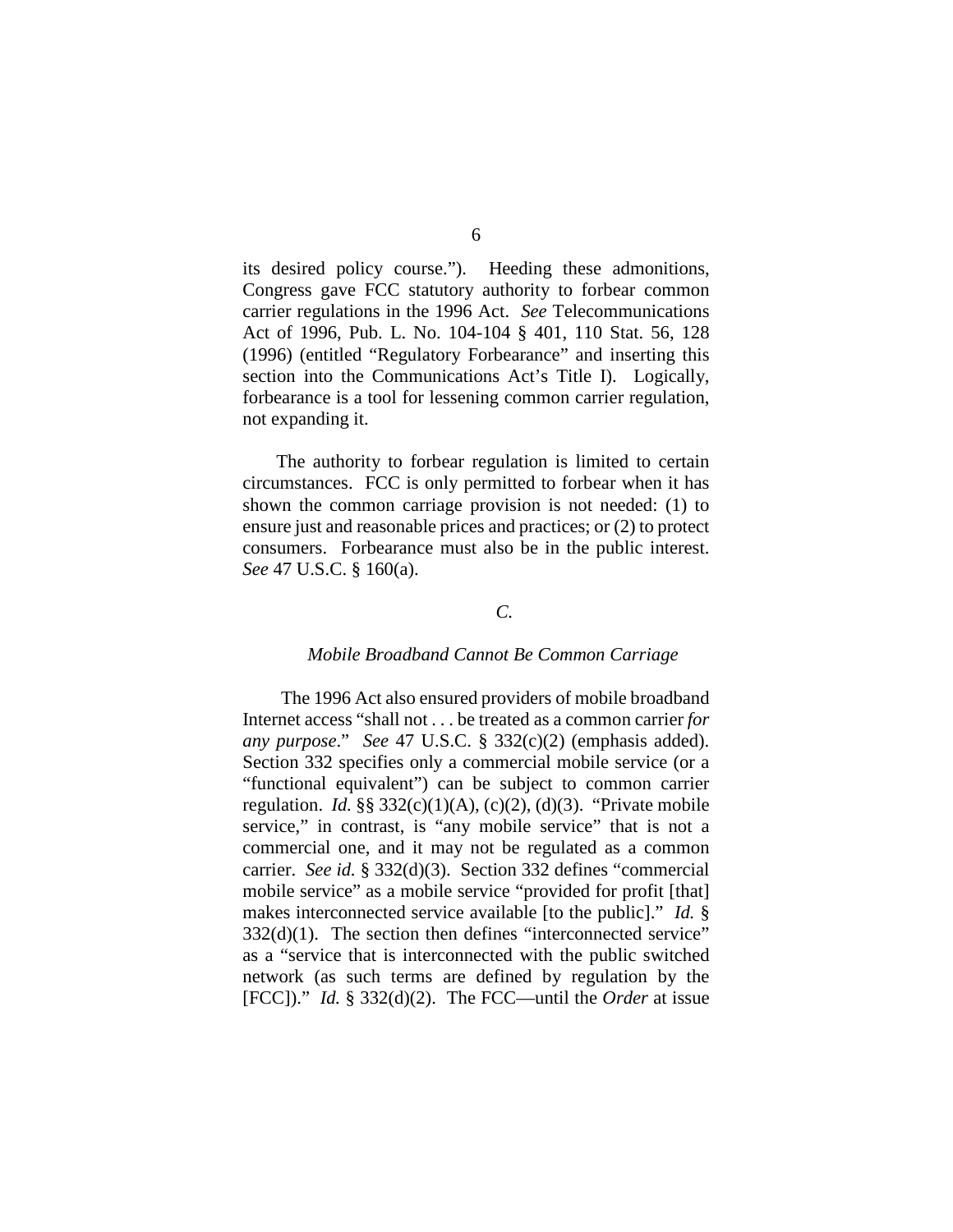here—*always* defined "interconnected service" as "giv[ing] subscribers the capability to communicate . . . [with] *all* other users on the public switched network." *See* 47 C.F.R. § 20.3 (1994) (emphasis added). "[T]he public switched network" was, in turn, defined as the "common carrier switched network . . . that use[s] the North American Numbering Plan." *Id.* In other words, "the public switched network" is the telephone network. Though it is legislative history, the 1996 Act's Conference Report buttresses this textual reading. *See* H.R. Rep. No. 103-213, at 495 (1993) (characterizing the House version of Section 332 as interconnection with "the Public switched *telephone* network," even as both the House and Senate versions of Section 332 referred to "the public switched network") (emphasis added), *reprinted in* 1993 U.S.C.C.A.N. 1088, 1184. Moreover, § 332(d)(2) refers to one network: "*the* public switched network." In other words, the fact that another network can connect to the telephone network does not make that other network part of "the public switched network."

## **II.**

# *FCC Practice Preserved The Free Market For Internet Access*

It is bizarre that the FCC is now disputing the notion that Congress would "attempt to settle the regulatory status of broadband Internet access services" with the 1996 Act. *See* Op. 34–35. Barely more than a year after the 1996 Act, Congress charged the FCC with assessing "the definitions of 'information service' . . . [and] 'telecommunications service'" in the Act, and "the application of those definitions to mixed or hybrid services . . . including with respect to Internet access." *See* Dep'ts of Commerce, Justice, and State, the Judiciary, and Related Agencies Appropriations Act, 1998, Pub. L. No. 105- 119, § 623, 111 Stat. 2440, 2521 (1997). What is this but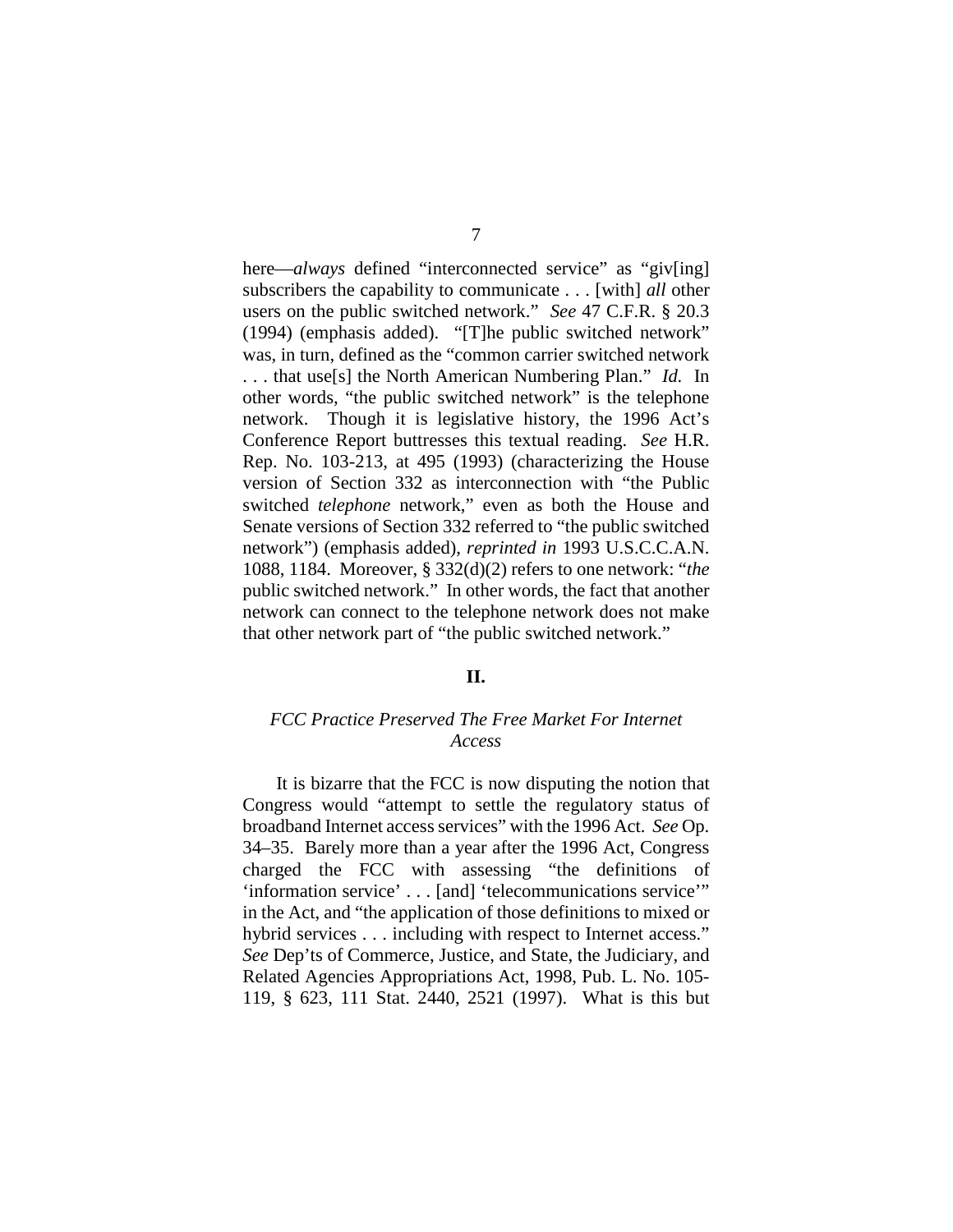inquiring into "the regulatory status" of Internet access in the 1996 Act and whether Congress was satisfied with its scheme?

The Commission's report, known as the *Universal Service Report*, made several conclusions confirming the text, history, and structure of the 1996 Act properly classified Internet access service as "information service." *See, e.g.*, Federal-State Joint Board on Universal Service, Report to Congress, FCC 98-67, 13 FCC Rcd. 11501, 11513–14 ¶ 27, 11536–40 ¶¶ 74–82 (1998) (hereinafter *Universal Service Report*). In this report, the FCC also endorsed the view of five Senators saying "[n]othing in the 1996 Act or its legislative history suggests [] Congress intended to alter the current classification of Internet and other information services or to expand traditional telephone regulation to new and advanced services." *Id.* at 11520 ¶¶ 38–39. As the Senators' view parallels the conclusions reached within the *Universal Service Report*, and their view is quite prescient, their letter is worth quoting at length:

> This unparalleled success [in Internet access] has emerged in the context of policies that favor market forces over government regulation promoting the growth of innovative, costeffective, and diverse quality services. *It is this same pro-competitive mandate that is at the heart of the 1996 Act*. . . . Simply put, Congress has not required the FCC to prepare and submit a Report on Universal Service that alters this successful and historic policy. *Moreover, were the FCC to reverse its prior conclusions and suddenly subject some or all information service providers to telephone regulation, it seriously would chill the growth and development of advanced sciences to the*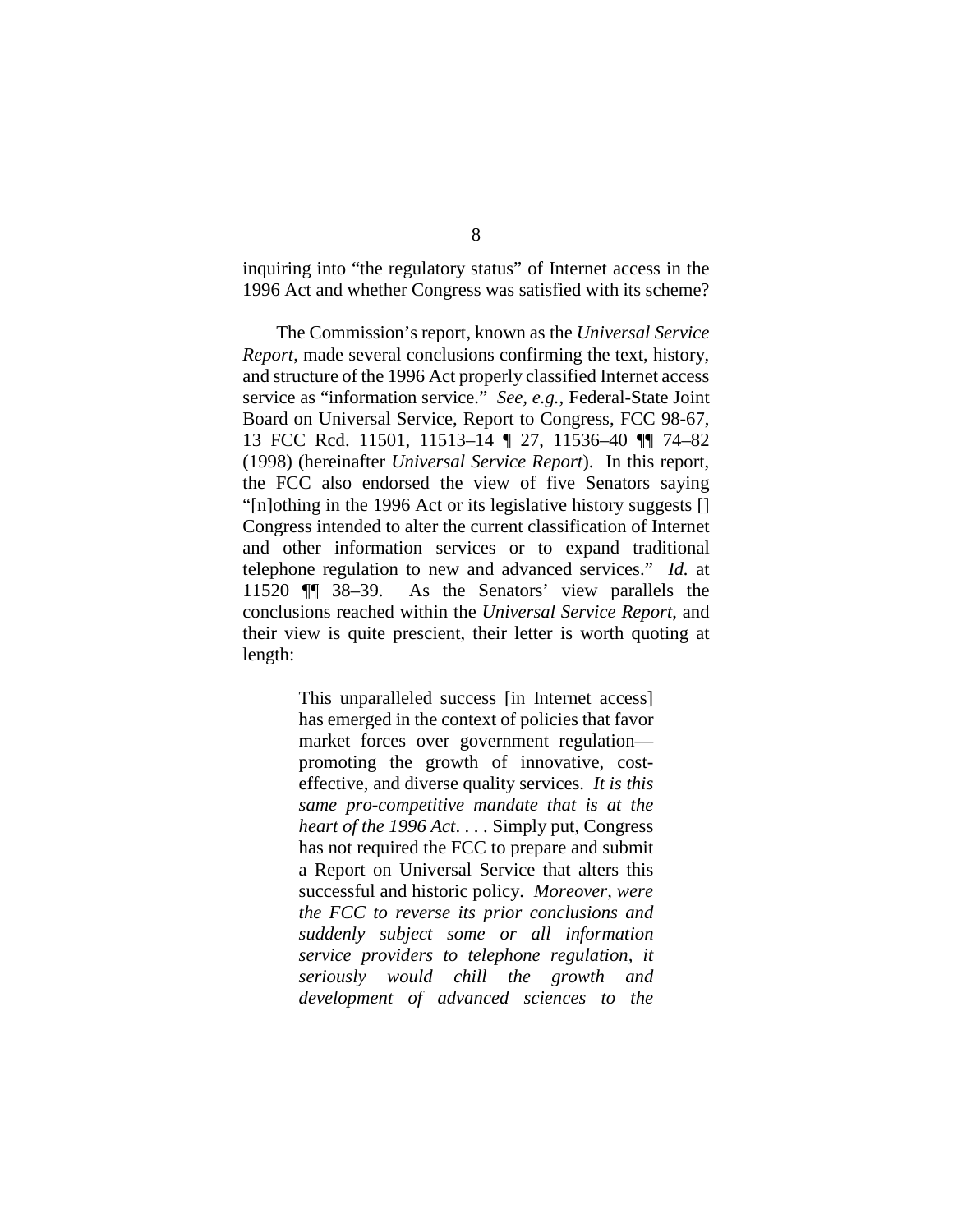*detriment of our economic and educational well-being*.

Some have argued Congress intended that the FCC's implementing regulations be expanded to reclassify certain information service providers, specifically Internet Service Providers (ISPs), as telecommunications carriers. *Rather than expand regulation to new service providers, a critical goal of the 1996 Act was to diminish regulatory burdens as competition grew.* Significantly, this goal has been the springboard for sound telecommunications policy throughout the globe, and underscores U.S. leadership in this area. *The FCC should not act to alter this approach*.

Letter from Senators John Ashcroft, Wendell Ford, John Kerry, Spencer Abraham, and Ron Wyden to the Honorable William E. Kennard, Chairman, FCC (Received Mar. 23, 1998), http://apps.fcc.gov/ecfs/document/view?id=2038710001 (emphasis added).

The FCC heeded the *Universal Service Report*'s conclusions in subsequent Orders. In its *Advanced Services Order*, the FCC characterized the "last mile" of Digital Subscriber Line services (DSL services), or "broadband Internet service furnished over telephone lines," as a "telecommunications service." *See Verizon*, 740 F.3d at 630– 31 (citing In re Deployment of Wireline Services Offering Advanced Telecommunications Capability, 13 FCC Rcd. 24012, 24014 ¶ 3, 24029–30 ¶¶ 35–36 (1998) ("*Advanced Services Order*")). But, the *Advanced Services Order* specified the last-mile *transmission* between the end user and the Internet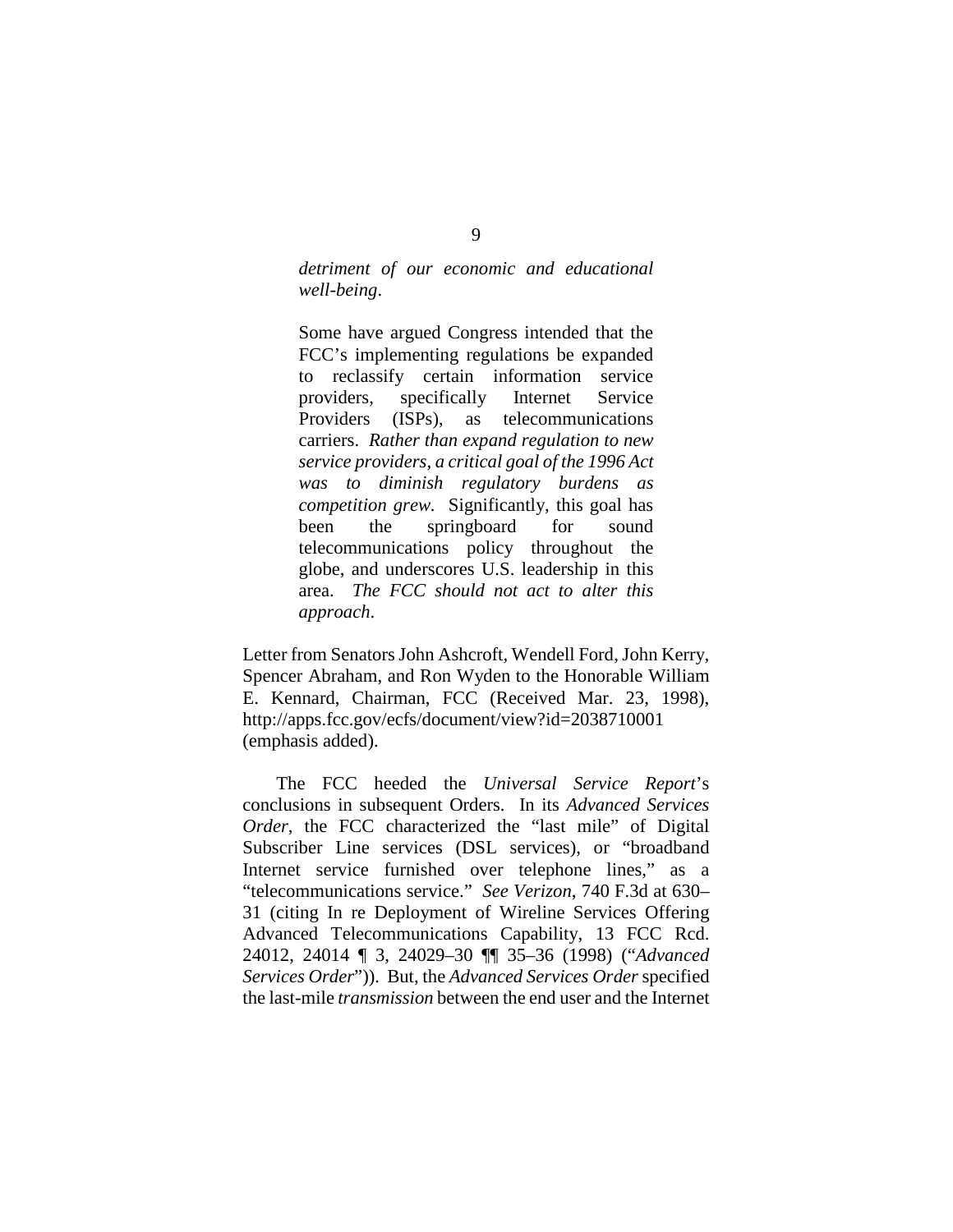Service Provider is distinct from the "enhanced service" of Internet access itself. "The first service is a telecommunications service (e.g., the . . . transmission path), and the second service is an information service, in this case Internet access." *See Advanced Services Order* 24030 ¶ 36.

In 2002, the FCC issued its *Cable Broadband Order*. The Commission found that cable modem service "supports such functions as email, newsgroups, maintenance of the user's world wide web presence, and the DNS. Accordingly . . . cable modem service" is "an Internet access service," making it "an information service." *See* Inquiry Concerning High-Speed Access to the Internet Over Cable and Other Facilities; Internet Over Cable Declaratory Ruling; Appropriate Regulatory Treatment for Broadband Access to the Internet Over Cable Facilities, FCC 02-77, 17 FCC Rcd. 4798, 4822 ¶ 38 (2002) ("*Cable Broadband Order*"). This classification stood irrespective of the fact that "cable modem service provides the [enhanced service] capabilities described [] via 'telecommunications.'" *Id.* 4823 ¶ 39. In the case of cable modem service, "[t]he cable operator providing cable modem service over its own facilities . . . is not offering telecommunications service to the end user, but rather is merely using telecommunications to provide end users with cable modem service." *Id.* 4823–24 ¶ 41. The distinction between the services still stood, even as the nature of cable modem service rendered it an integrated "information service." This confirms, again, what is of relevance here: the fact that an "information service," like Internet access, has "telecommunications services" among its component parts does not *per se* make it a "telecommunications service." The *Cable Broadband Order* was at issue in *Brand X*.

*A.*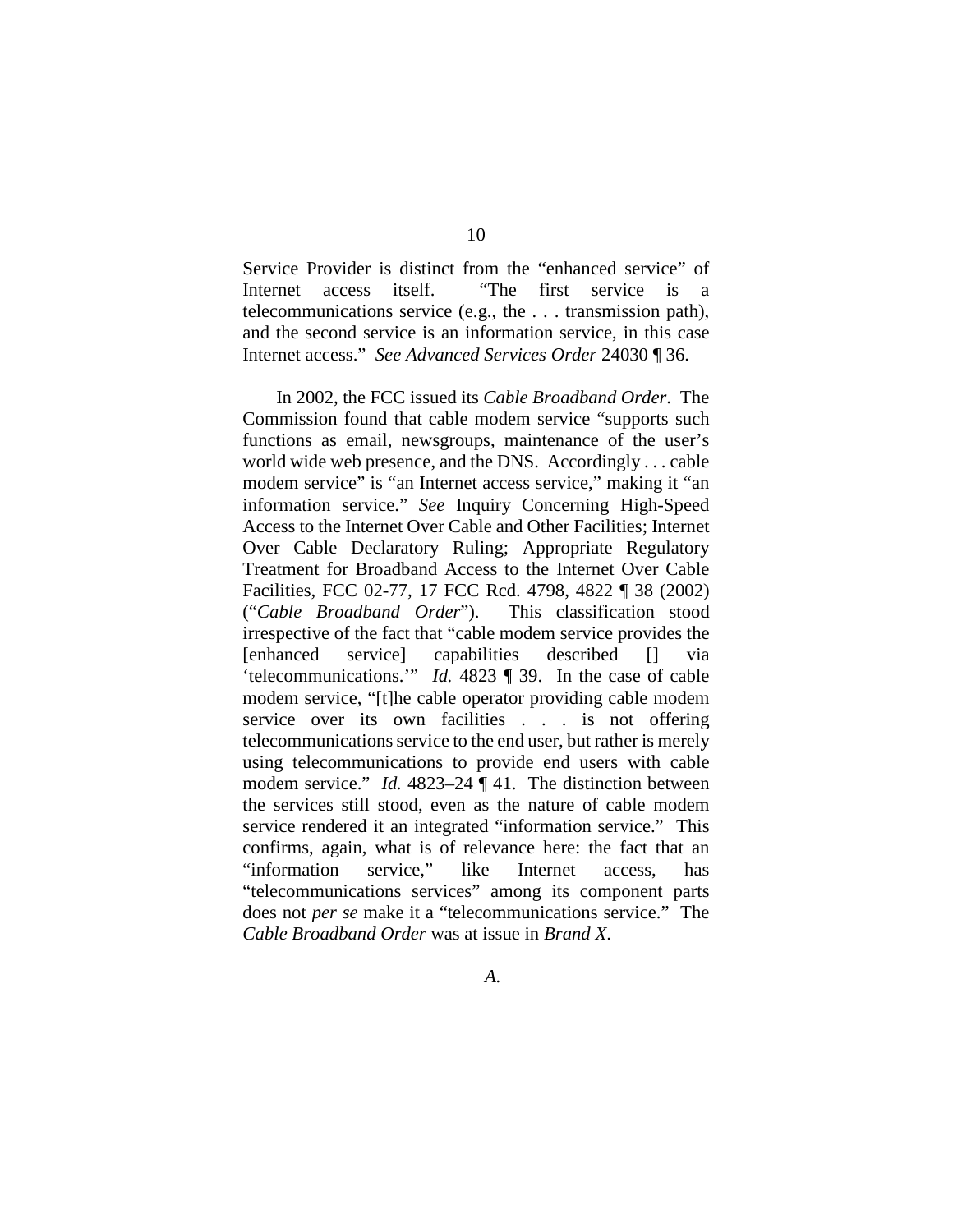# Brand X

# In *Brand X*, the Supreme Court left the FCC's "information service" classification of cable-provided Internet access "unchallenged." *See* 545 U.S. at 987–88. *Brand X* also acknowledged, as FCC acknowledged in its prior Orders and in its briefing before the *Brand X* Court, "information service . . . [is] the analog to enhanced service" in the 1996 Act, and this "information service" includes accessing the Internet. *See* 545 U.S. at 987; *see also* FCC *Brand X* Reply Br. 5, No. 04-277 (Mar. 18, 2005) (explaining Internet access allows the user to "interact[] with stored data . . . maintained on the facilities of the other ISP (namely the contents of . . . web pages, e-mail boxes, etc.)"). When explaining why cable modem service was an "information service," the *Brand X* Court relied on cable modem service "provid[ing] consumers with a comprehensive capability for manipulating information using the Internet via high-speed telecommunications"—namely, "enabling users, for example, to browse the World Wide Web . . . . [to] match[] the Web page addresses that end users type into their browsers (or 'click' on) with the Internet Protocol (IP) addresses of the servers containing the Web pages the users wish to access." *Id.* at 987. Even as cable modem service relied on "telecommunications service" to bring this "information service" to the end user, "the nature of the functions the *end user* is offered" was Internet access, an information service rendering the classification proper. *See id.* at 988 (emphasis added). The presumption here is, under the 1996 Act, Internet access is information service.

*Brand X* cannot be read to render broadband Internet access a "telecommunications service." As the Supreme Court said, "*the entire question* [in *Brand X*] is whether the products here are functionally integrated or functionally separate." *Id.* at 991 (emphasis added). In other words, does the fact that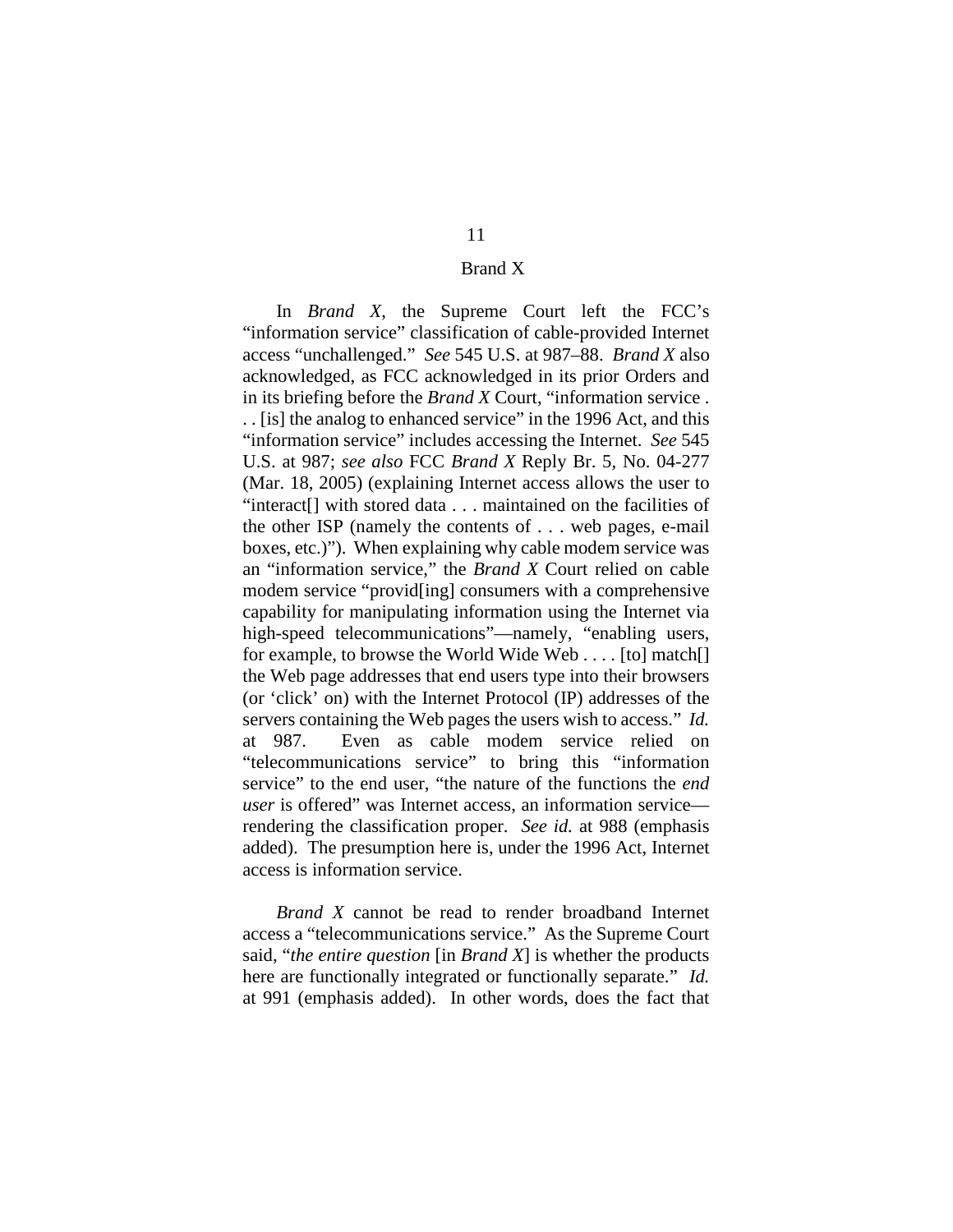cable modem service delivers the "information service" of Internet access through a "telecommunications service" render the two services one "offer" of "information service?" Or, is there one "offer" of "telecommunications service" in the transmission and one "offer" of "information service" in the Internet access? To channel Justice Scalia's *Brand X* pizzeria analogy, the *Brand X* majority found cable modem service a single "offer" of "information service," or a pizzeria's single "offer" of pizza and pizza delivery. Justice Scalia, in contrast, thought cable modem service contained "offers" of "telecommunications" *and* "information" services, respectively, or separate "offers" of "pizza delivery" and "pizza." *No* member of the *Brand X* Court disputed that what occurred at the Internet Service Providers' computerprocessing facilities constituted an "information service." *See* 545 U.S. at 997–1000; *see also id.* at 1009–11 (Scalia, J., dissenting). Or, continuing the analogy, no member of the *Brand X* Court disputed that the pizzeria makes pizza. FCC would confirm that *nothing* in *Brand X* rendered Internet access itself a "telecommunications service." *See* Appropriate Framework for Broadband Access to the Internet Over Wireline Facilities, *et al*., FCC 05-150, 20 FCC Rcd. 14853, 14862 ¶ 12 (2005) ("Internet access service is an information service").

# *B.*

### *Reclassification and* Verizon

The FCC repeatedly affirmed the Act's deregulatory approach toward mobile broadband Internet access as well. In 2007, the Commission said "mobile wireless broadband Internet access service does not fit within the definition of 'commercial mobile service'" because it is not an "interconnected service"—it connects to the Internet and not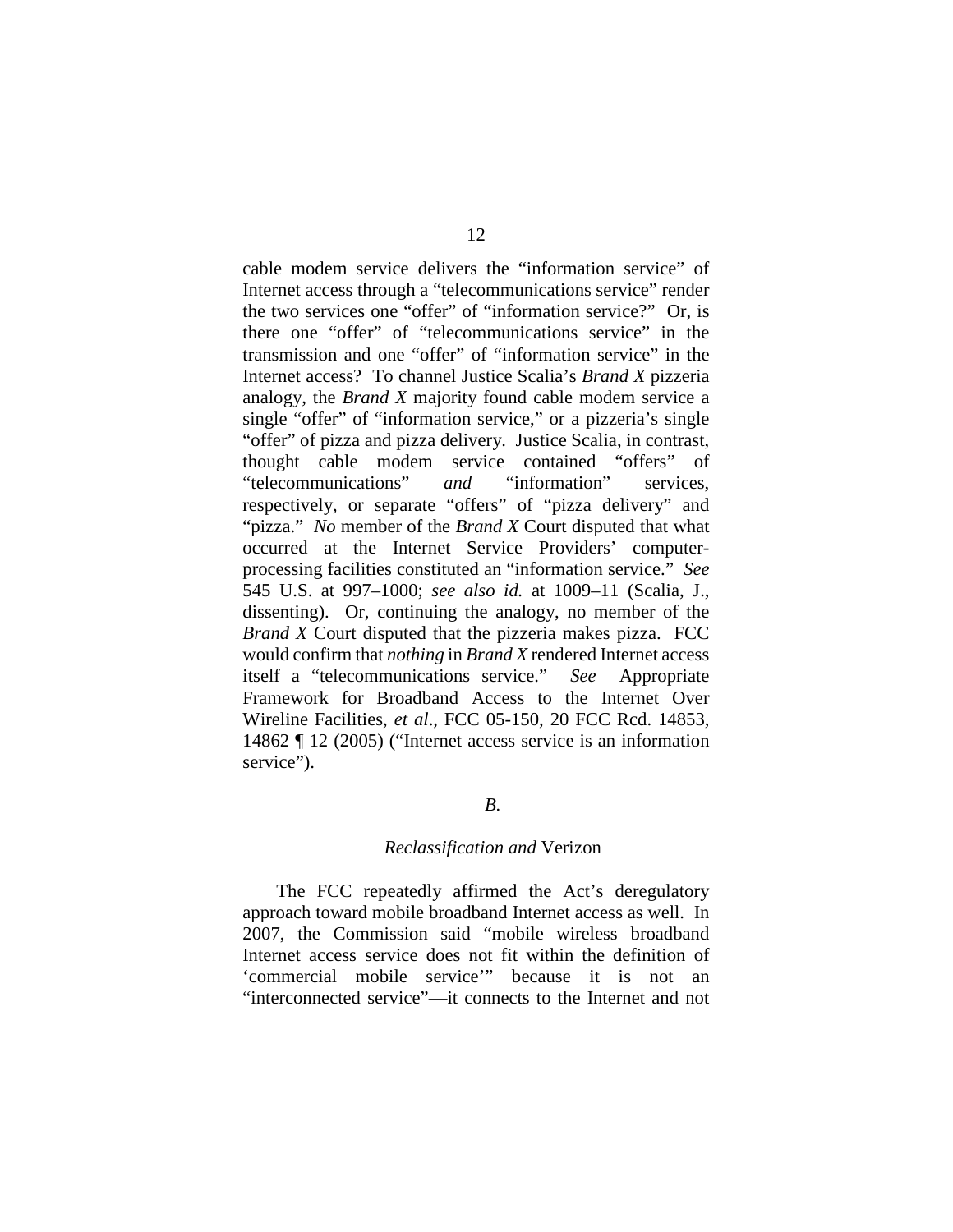the telephone network. *See* Appropriate Regulatory Treatment for Broadband Access to the Internet Over Wireless Networks, FCC 07-30, [2](#page-37-0)2 FCC Rcd. 5901, 5916  $\P$ 41, 5917 (2007).<sup>2</sup> The FCC reached the same conclusion in 2011. *See* Reexamination of Roaming Obligations of Commercial Mobile Radio Service Providers and Other Providers of Mobile Data Services, FCC 11-52, 26 FCC Rcd. 5411, 5431 ¶ 41 (2011). In doing so, the Commission confirmed mobile broadband's status as outside common carrier classification.

This Court was equally consistent about the status of mobile broadband Internet service. In *Cellco Partnership v. FCC*, 700 F.3d 534 (D.C. Cir. 2012), this Court said Section 332 provides a "statutory exclusion of mobile-internet providers from common carrier status." *See id.* at 544. When the FCC attempted to treat mobile broadband like a common carrier in *Verizon*, this Court minced no words—the "treatment of mobile broadband providers as common carriers would violate section 332." 740 F.3d at 650.

To be sure, this Court said in *Verizon* that, under Section 706 of the 1996 Act, the FCC "never disclaimed authority to regulate the Internet or Internet providers altogether." *See id.* at 638. Whatever the wisdom of *Verizon*'s interpretation of Section 706, the FCC did not "reclassify broadband" to

<span id="page-37-0"></span> <sup>2</sup> Importantly, one of the reasons the FCC saw no sense in classifying mobile broadband as "commercial mobile service" is the "internal contradiction within the statutory scheme" doing so would create with the status of Internet access as an information service. *See* 22 FCC Rcd. at 5916 ¶41 ("Concluding that mobile wireless broadband Internet access service . . . should not be . . . subject to . . . common carrier obligations . . . is most consistent with *Congressional intent to maintain a regime in which information service providers are not subject to Title II regulations as common carriers*.") (emphasis added).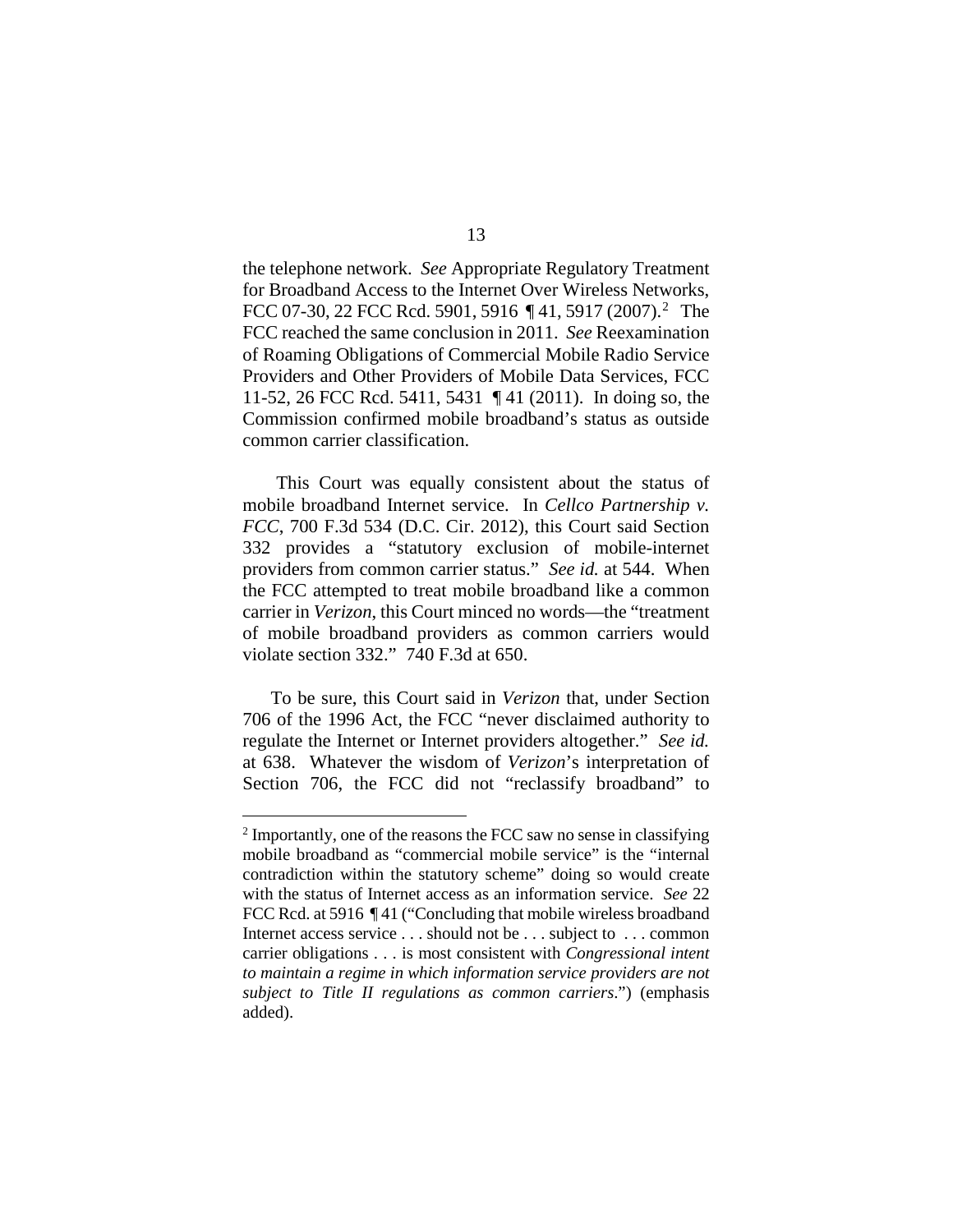implement "net neutrality" principles in that case. *See id.* at 633. In fact, as Judge Williams noted in dissent from the Court's Opinion here, "the *Verizon* court *struck down* the rules at issue on the ground that they imposed common carrier duties on the broadband carriers, impermissibly so" under the Act. *See* Concurring & Dissenting Op. 52 (emphasis in original); *see also Verizon*, 740 F.3d at 650 ("[R]egulating broadband providers as common carriers" would "obvious[ly] . . . violate the Communications Act."); *see also id.* at 656–59. Moreover, *Verizon* did not require the FCC to reclassify broadband in the future if the Commission wanted to implement any form of "net neutrality." Instead, *Verizon* identified FCC authority in Section 706 to implement some "net neutrality" regulations *without* reclassification (such as FCC's "transparency rules," which the *Verizon* Court upheld). When crafting this *Order*, the Commission took note of *Verizon*'s conclusions.

In announcing the *Order* here, the FCC Chairman claimed the *Order* "proposed" to "reinstate rules that achieve the goals of the 2010 Order using the Section 706-based roadmap laid out by the court [in *Verizon*]." *See* Notice of Proposed Rulemaking, FCC 14-61, 29 FCC Rcd. 5561, 5647 (2014) (statement of Chairman Tom Wheeler). No statement from the FCC—until after the President intervened, that is—ever suggested the Commission felt compelled by *Verizon* to reclassify broadband if it wanted to implement any "net neutrality" principles. Indeed, when the Notice of Proposed Rulemaking explained the contours of the *Order*'s ban on commercially unreasonable practices, it stated the following as FCC's goal: "*[C]odifying an enforceable rule to protect the open Internet that is not common carriage per se*." *See id.* at 5599, Subpart III.E (capitalizations omitted) (emphasis added). The Notice of Proposed Rulemaking made similar statements with respect to its revisions to the "no-blocking" rule after *Verizon*. *See id.* at 5595 ¶ 95.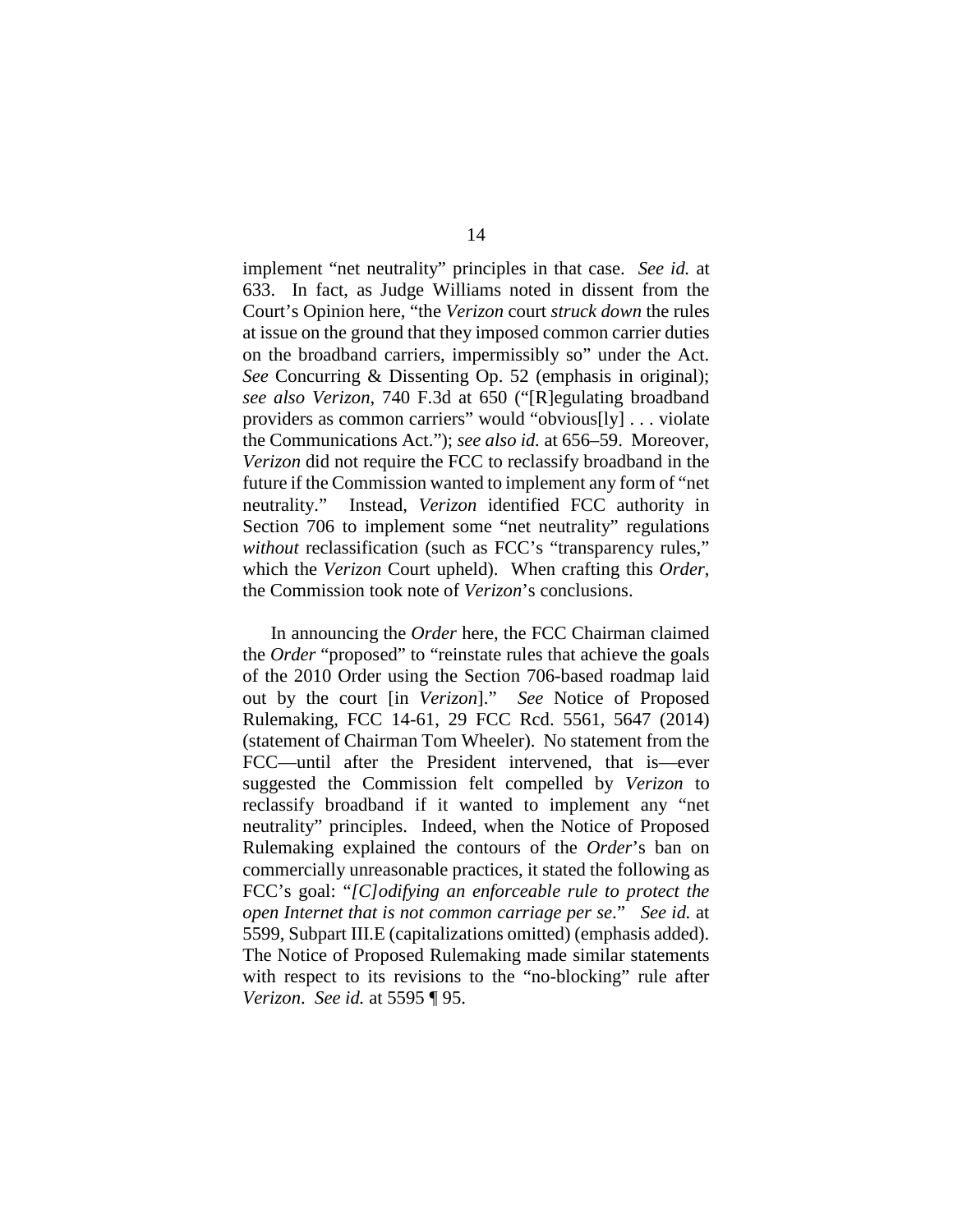*Verizon* found the FCC's proper Section 706 authority consistent with "the backdrop of the Commission's long [regulatory] history." *See* 740 F.3d at 638. That "backdrop" led *Verizon* to say: "Congress clearly contemplated that the Commission would continue regulating Internet providers in the manner it had previously." *Id.* at 639. Before the President's intervention in this *Order* and in light of *Verizon*, the Commission was going to do exactly that. But by reclassifying broadband Internet access as common carriage, "the circumstances" of this *Order* are "entirely different" from what *Verizon* considered. *See id.* at 638.

# **III.**

#### *The Order Here Lacks Congressional Authorization*

The *Order* at issue gives FCC the authority to regulate "all users of public IP addresses," or everything that connects to the Internet. *See* In the Matter of Protecting and Promoting the Open Internet ("*Order*") ¶ 396 (Feb. 26, 2015). By 2020, according to the FCC Chairman, this could amount to 50 billion interconnected devices. *See, e.g.*, Remarks of FCC Chairman Tom Wheeler, International Institute of Communications Annual Conference (Oct. 7, 2015), https://apps.fcc.gov/ edocs\_public/attachmatch/DOC-335877A1.pdf. This vast power comes from two different, but related statutory reclassifications. First, the FCC reclassifies fixed broadband Internet access from an "information service" under Title I of the Act to a "telecommunications service" under Title II. Second, the FCC reclassifies mobile broadband service as an "interconnected service" with "the public switched network" under Title III.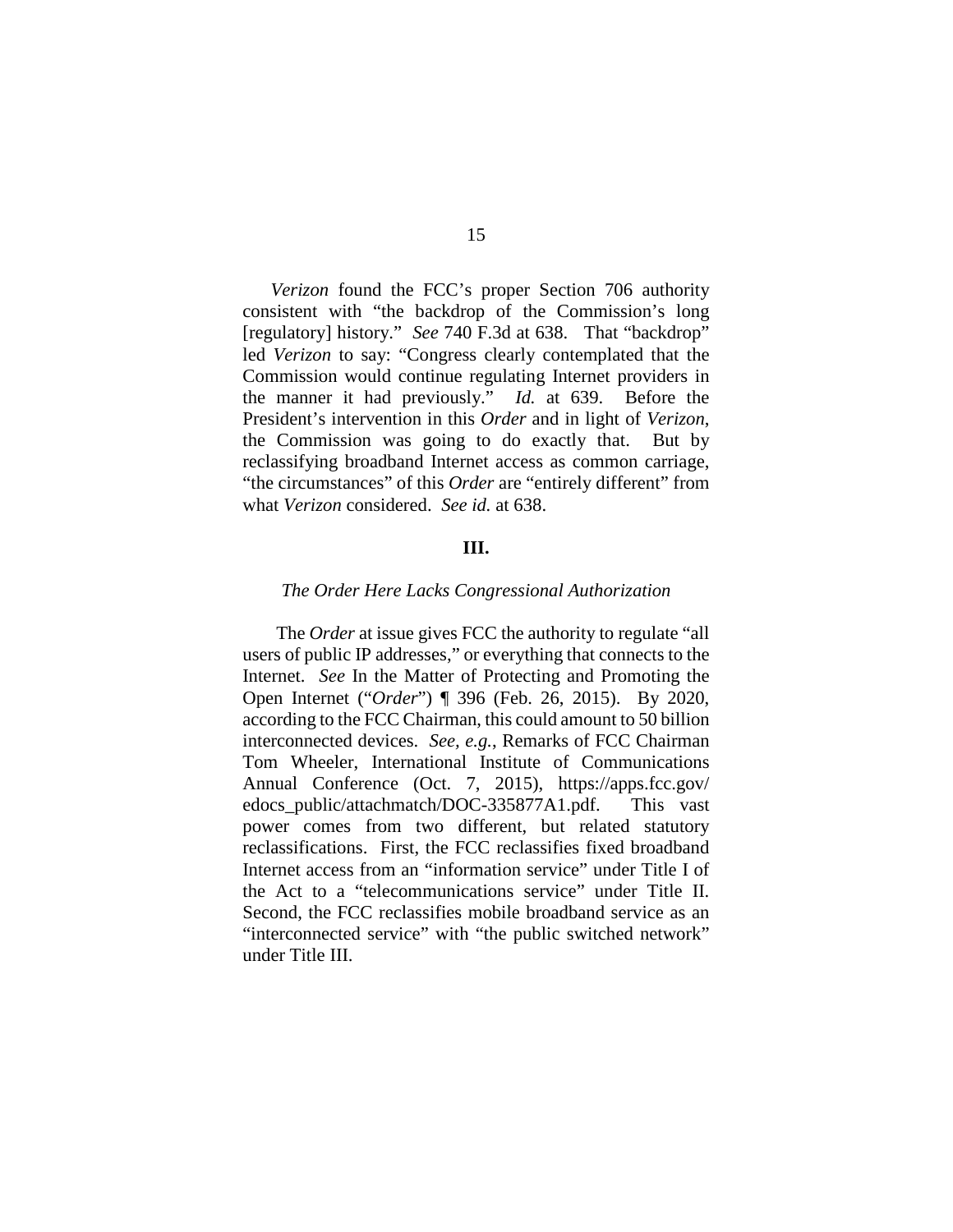Both reclassifications ensure what the Court calls "consistent regulatory treatment" of mobile and fixed broadband Internet access. *See* Op. 77. By "consistent regulatory treatment," the Court means the FCC can treat Internet access like monopolist railroads and telephone services—as a common carrier subject to public utility regulation. The innovation of modern technology now falls prey to the regulatory labyrinth smothering the old.

Subjecting all broadband Internet access to common carrier regulation lets FCC decide how to apply onerous requirements on Internet access. This authority covers all the ways in which Internet Service Providers conduct and run their respective businesses. The *Order* gives the FCC authority to determine, case-by-case, whether any activities "unreasonably interfere with or unreasonably disadvantage the ability of consumers to reach the Internet content, services, and applications of their choosing." *Order* ¶ 135. FCC is empowered to assess the "reasonableness" of all rates, terms, and practices of Internet Service Providers. *See, e.g.*, *id.* ¶¶ 441–52, 512, 522. The *Order* also includes an outright ban on several practices, including: "throttling," or slowing Internet service down, *id.* ¶ 119; blocking access to certain Internet content; and on individualized negotiation of Internet access between content owners and Internet Service Providers (called "paid prioritization"), *id.*  $\P$  125. Some practices are explicitly left for the FCC to address in the future, like not charging end customers for the data used by certain applications or Internet services ("zero rating"), and sponsored-data plans, *id.* ¶¶ 151– 53. In short, the *Order* establishes the FCC's long-term authority over Internet access.

The FCC's unheralded assertion of power has already led some smaller Internet Service Providers to "cut[] back on investments [in broadband Internet access]." *See* Statement of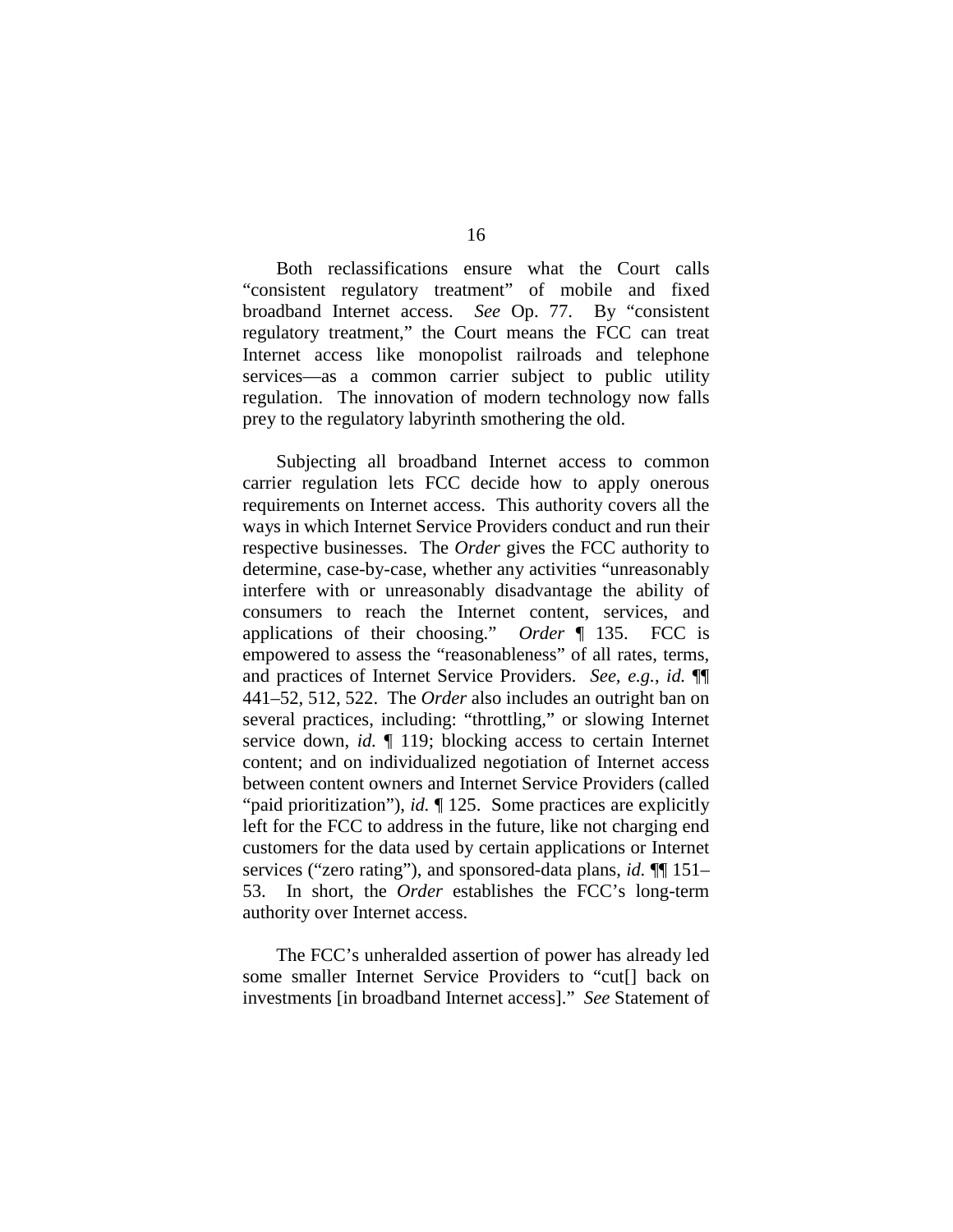FCC Commissioner Ajit Pai On New Evidence That President Obama's Plan To Regulate The Internet Harms Small Businesses And Rural Broadband Deployment (May 7, 2015), http://go.usa.gov/3wAkn. I doubt they will be the last Providers to lessen their investments in Internet access, or to attempt navigating their business practices around FCC regulation. The Court's Opinion is blasé about grafting public utility regulation on to an innovative enterprise. *See* Op. 97. But, the conceit of regulatory capture is often fatal to growth, leading regulation to fail at its own aims by operating on only a pretense of knowledge. *See* F.A. Hayek, THE FATAL CONCEIT: THE ERRORS OF SOCIALISM 76 (W.W. Bartley, III ed. 1991) ("The curious task of economics is to demonstrate to men how little they really know about what they imagine they can design.").

Reclassifying broadband Internet access so as to subject it to common carrier regulation upends the Act's core distinction between "information service" and "telecommunications service," and it rewrites the statutory prohibition on treating mobile broadband providers as common carriers. Distinguishing "enhanced service," like Internet access, from "basic services" subjected to public utility regulation is not some trivial matter, nor is it resolved simply by whether Congress authorized FCC to have *some* degree of regulatory authority over the Internet. Drawing this distinction is "the essential characteristic" of the 1996 Act. *Cf. MCI Telecomms. Corp.*, 512 U.S. at 231. "What we have here, in reality, is a fundamental revision of the statute, changing it from a scheme of" common carrier regulation for telecommunications services, to common carrier regulation of information service when that service merely has telecommunications services among its component parts. *Cf. id.* "That may be a good idea, but it was not the idea Congress enacted into law in 19[96]." *See id.* at 232. Therein lies the problem.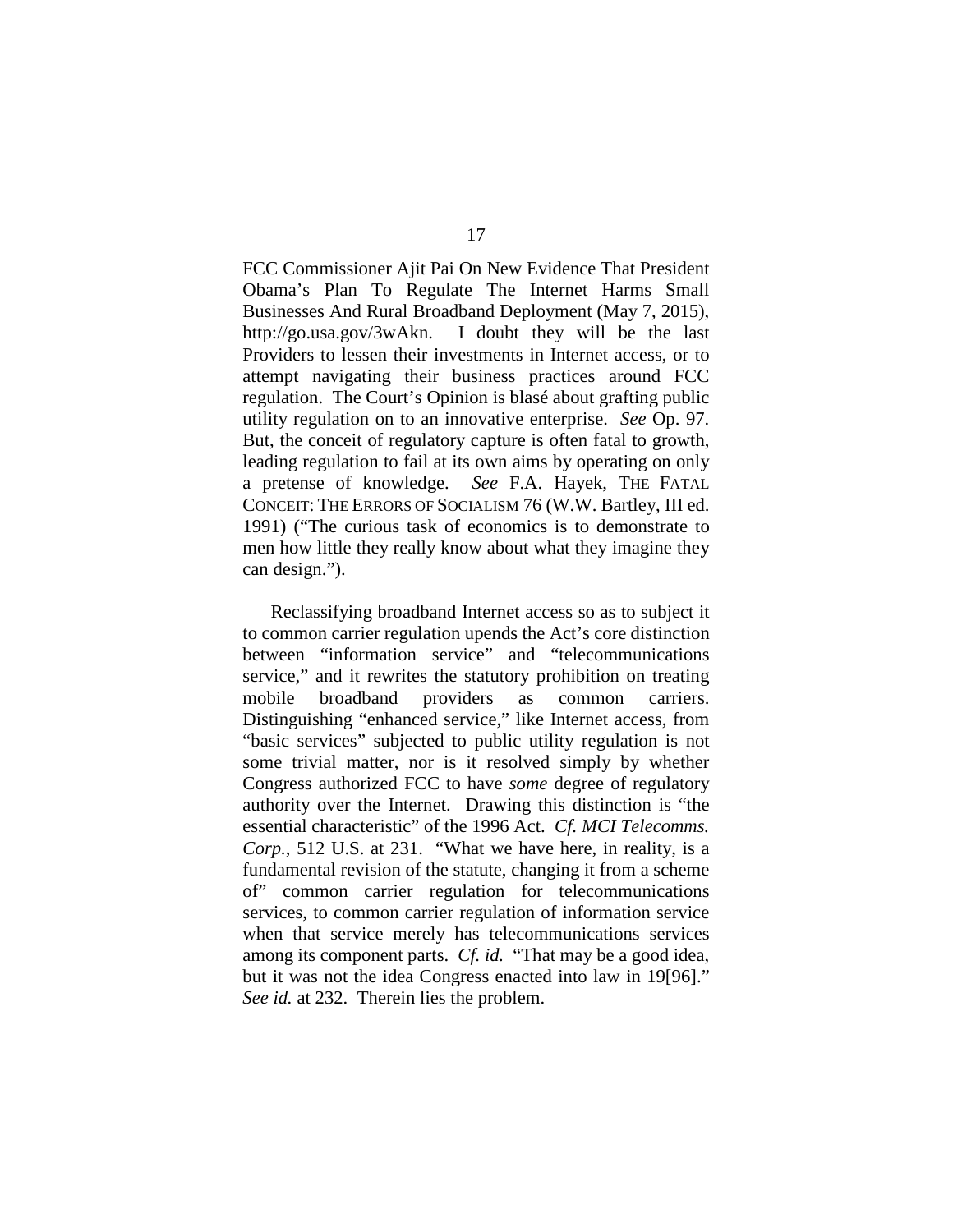#### *A.*

18

# *The Major Question Of Reclassification Requires Clear Congressional Authority*

One might be tempted to say turning Internet access into a public utility is obviously a "major question" of deep economic and political significance—any other conclusion would fail the straight-face test. But, the Court exhibits no such qualms. *See* Op. 37–38. Of course, the Opinion does not—and cannot dispute the FCC's *Order* implicates a "major question." Indeed, the Court has already characterized "net neutrality" regulation as a "major question," even without the distinct salience brought by implementing "net neutrality" through reclassifying broadband Internet access. *See Verizon*, 740 F.3d at 634 ("Before beginning our analysis, we think it important to emphasize that . . . the question of net neutrality implicates serious policy questions, which have engaged lawmakers, regulators, businesses, and other members of the public for years . . . . Regardless of how serious the problem an administrative agency seeks to address, . . . it may not exercise its authority in a manner that is inconsistent with the administrative structure that Congress enacted into law."). The problem here is the Court's analysis—it ignores the legal consequences flowing from the "major question" determination.

As Chief Justice John Marshall recognized long ago, there is a difference between "those important subjects, which must be entirely regulated by the legislature itself, from those of less interest, in which a general provision may be made, and power given to those who are to act under such general provisions to fill up the details." *See Wayman v. Southard*, 23 U.S. (10 Wheat.) 1, 43 (1825). Accordingly, the deference courts afford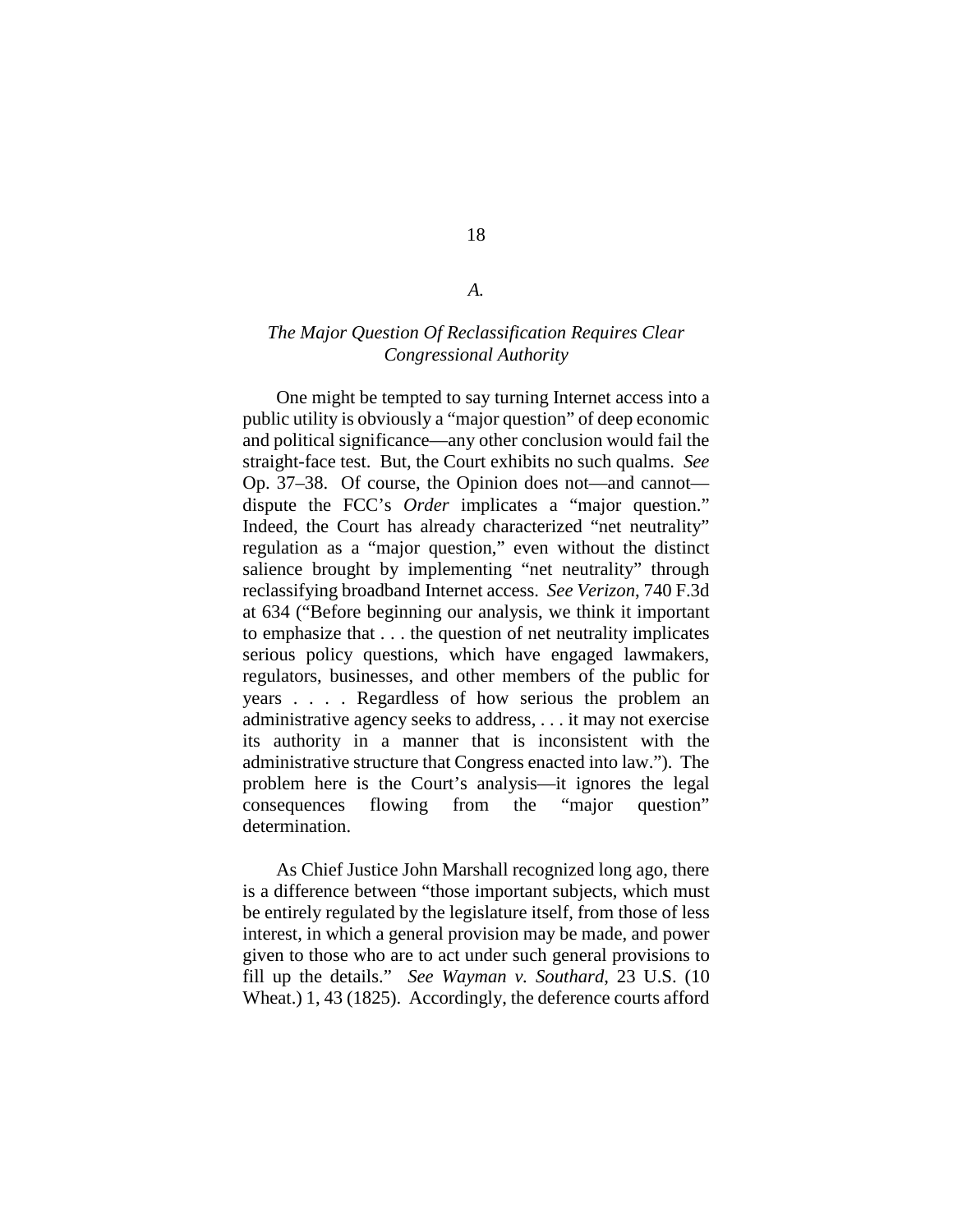to administrative agencies under *Chevron, U.S.A., Inc. v. Natural Resources Defense Council, Inc.*, 467 U.S. 837 (1984) is "premised on the theory that a statute's ambiguity constitutes an implicit delegation from Congress to the agency to fill in the statutory gaps." *FDA v. Brown & Williamson Tobacco Corp.*, 529 U.S. 120, 159 (2000) (citing *Chevron*, 467 U.S. at 844); *see also La. Pub. Serv. Comm'n v. FCC*, 476 U.S. 355, 374 (1986) (holding the FCC has "literally  $\dots$  no power to act  $\dots$ unless and until Congress confers power upon it"). In other words, the mere existence of "a statutory ambiguity," *see* Op. 38, "is not enough *per se* to warrant deference to the agency's interpretation. The ambiguity must be such as to make it appear that Congress either explicitly or implicitly delegated authority to cure that ambiguity." *Am. Bar Ass'n v. Fed. Trade Comm'n*, 430 F.3d 457, 469 (D.C. Cir. 2005); *see also Brown & Williamson*, 529 U.S. at 133 (requiring an agency to bear in mind "the fundamental canon of statutory construction that the words of a statute must be read in their context and with a view to their place in the overall statutory scheme").

An agency's freedom to regulate on a matter via a statutory ambiguity therefore turns on what Congress authorized—and that latter determination is "shaped, at least in some measure, by the nature of the question presented." *See id.* at 125; *see also Am. Bar Ass'n*, 430 F.3d at 469. Is the agency regulating on a "major question" of deep economic and political significance, or is it regulating on an interstitial matter? If Congress is not going to leave "those important subjects" to "itself," but instead authorize an agency to regulate on them, an implicit authorization is insufficient. "We expect Congress to speak clearly if it wishes to assign to an agency decisions of vast economic and political significance." *Util. Air Regulatory Group v. EPA*, 134 S. Ct. 2427, 2444 (2014) (*UARG*); *King v. Burwell*, 135 S. Ct. 2480, 2488–89 (2015) ("[H]ad Congress wished to assign that [extraordinary] question to an agency, it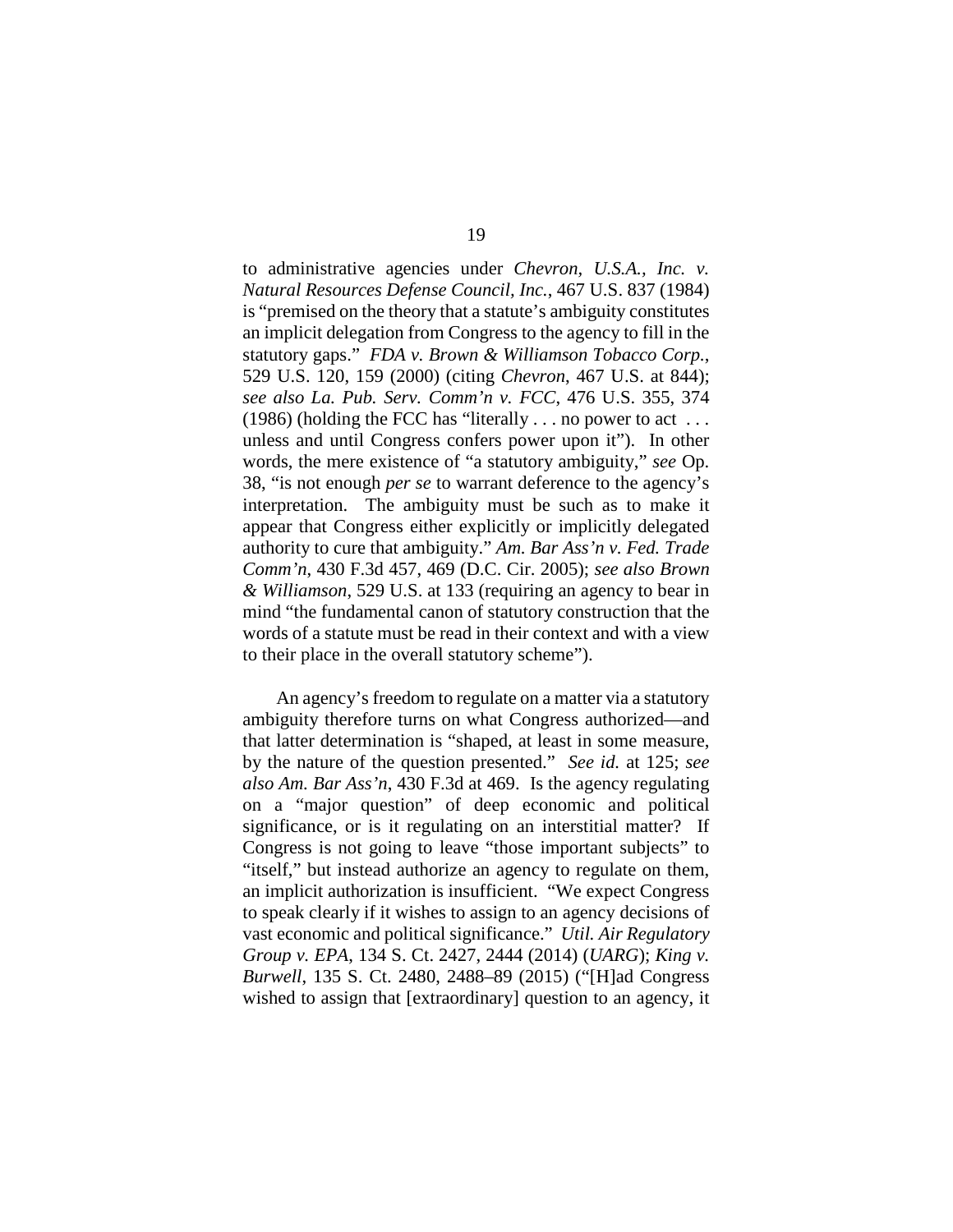surely would have done so expressly;" requiring the Court to interpret the statute *de novo* for a clear statement of congressional authorization); *Brown & Williamson*, 529 U.S. at 160 (authorizing an agency to regulate on a matter of "such economic and political significance" would not occur "in so cryptic a fashion"); *Whitman v. Am. Trucking Ass'n*, 531 U.S. 457, 468 (2001) ("Congress . . . does not alter the fundamental details of a regulatory scheme in vague terms or ancillary provisions—it does not, one might say, hide elephants in mouseholes."); *MCI Telecomms. Corp.*, 512 U.S. at 231 ("It is highly unlikely that Congress would leave the determination of whether an industry will be entirely, or even substantially, rateregulated to agency discretion—and even more unlikely that it would achieve that through such a subtle device as permission to 'modify' rate-filing requirements.").

The Court fails to fairly engage this standard of review, both overrating the role of the statutory ambiguity here and underrating the application of the clear statement rule to major questions.[3](#page-44-0) After jumping right into *Chevron*'s two-step deference analysis, the Court's Opinion treats *Brand X* as the

<span id="page-44-0"></span> <sup>3</sup> Unfortunately, cavalier treatment of the clear statement requirement for major questions is not unprecedented. When *Verizon* admitted "net neutrality" implicated a major question, it quoted *Brown & Williamson*'s standard of review (though, perhaps to avoid facing the clear statement rule head on, *Verizon* chose to quote a case quoting *Brown & Williamson*, not *Brown & Williamson* itself). *Compare Verizon*, 740 F.3d at 634 ("Regardless of how serious the problem an administrative agency seeks to address, . . . it may not exercise its authority in a manner that is inconsistent with the administrative structure that Congress enacted into law.") *with Brown & Williamson*, 529 U.S. at 125. But then, *Verizon* did *not* apply the clear statement analysis, *see* 740 F.3d at 634, concluding instead that the case "is a far cry" from *Brown & Williamson*, despite its supporting quotation. *See id.* at 638.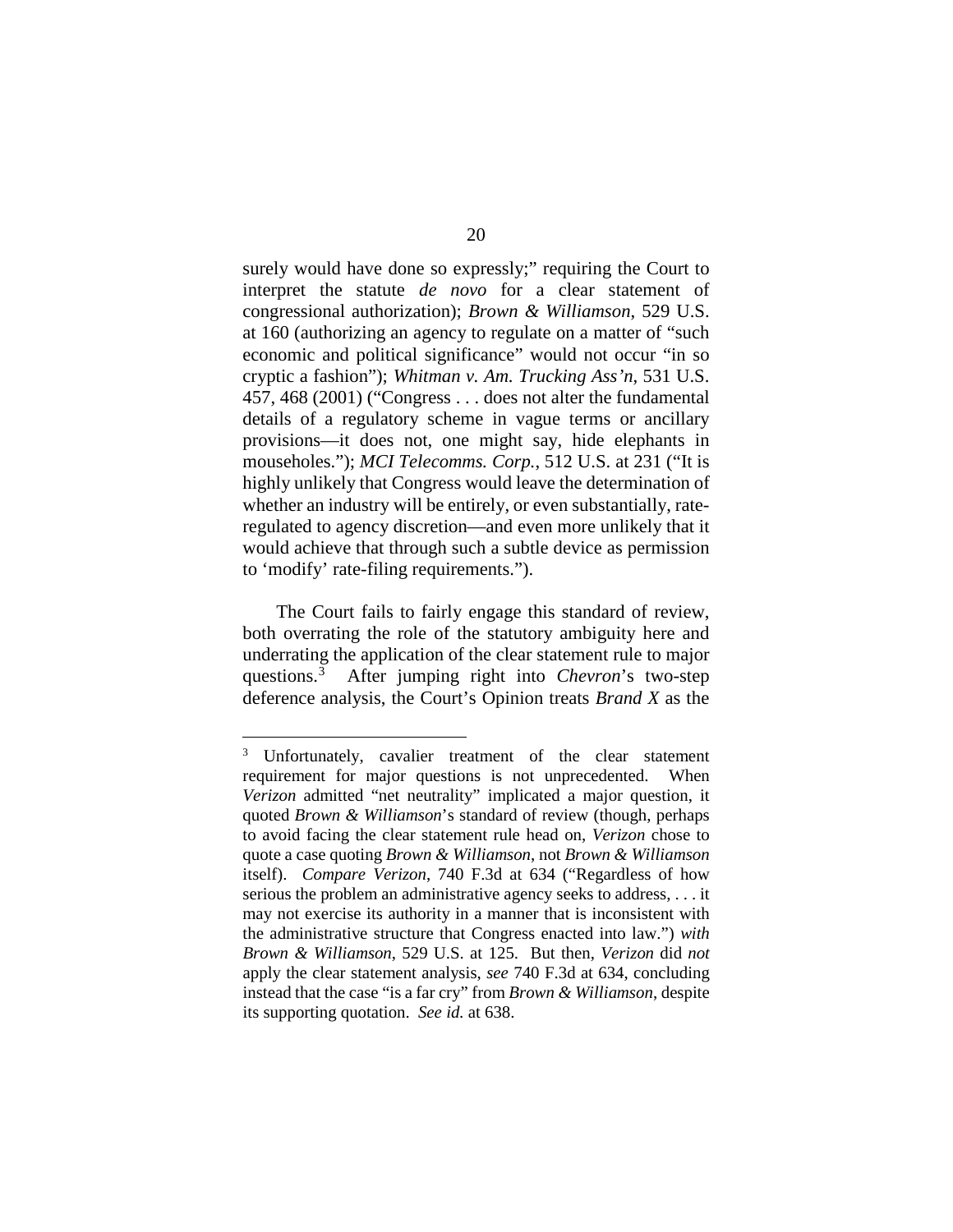*coup de grace* for any requirement of clear congressional authorization. *See* Op. 32–38. Yes, *Brand X* did uphold the FCC's determination that the "offering" of "telecommunications service" in Title II of the Communications Act is ambiguous. *See* 545 U.S. at 986, 989. But this "statutory ambiguity" does not allow the FCC to reclassify broadband Internet access without any serious judicial scrutiny. *But see* Op. 38.

The mere fact that a "statutory ambiguity" exists for some purposes does not mean it authorizes the agency to reach major questions—statutory context and the overall scheme must be considered. *See, e.g.*, *UARG*, 134 S. Ct. at 2441 ("[W]hile *Massachusetts* rejected EPA's categorical contention that greenhouse gases *could not* be 'air pollutants' for any purposes of the Act, it did not embrace EPA's current, equally categorical position that greenhouse gases *must* be air pollutants for all purposes, regardless of the statutory context.") (emphasis in original); *Whitman*, 531 U.S. at 469 n.1 ("None of the sections of the CAA in which the District of Columbia Circuit has found authority for the EPA to consider costs shares § 109(b)(1)'s prominence in the overall statutory scheme."). When the statutory context and backdrop against which Congress passed the 1996 Act are considered, as they were in *Brand X*, the Supreme Court's decision reinforces the need for FCC to show a textual assignment of authority before it can reclassify broadband Internet access as common carriage.

The *Order* posits—and the Court's Opinion approves—an untenable reading of *Brand X*: the pizzeria no longer offers "pizza" or "pizza delivery," it just offers "delivery." In other words, because the "information service" of retrieving information from Internet websites includes "telecommunications service," every aspect of that "information service" is now just a "telecommunications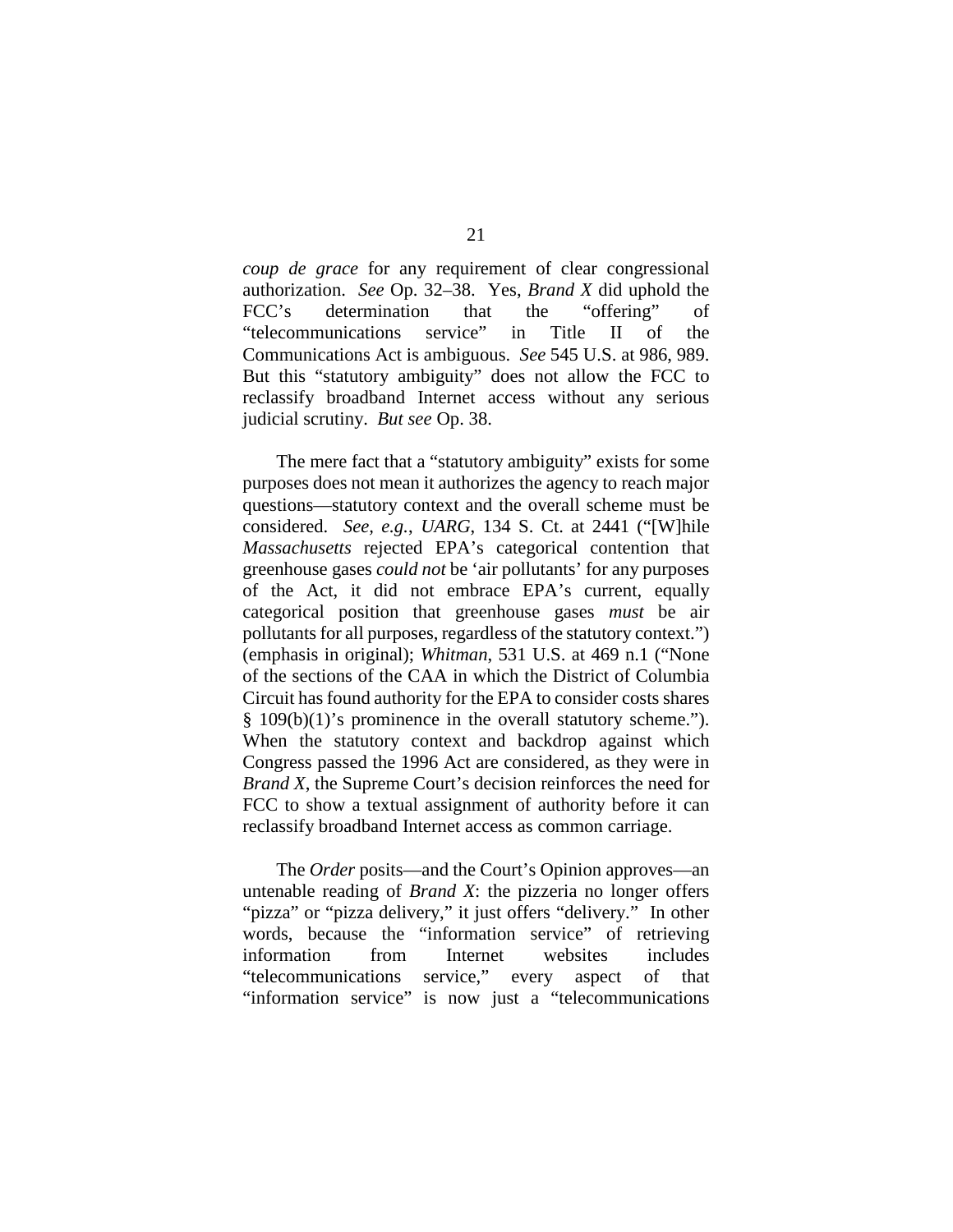service." *See, e.g.*, *Order* ¶ 195. The Court tries to wave off this problem by quickly saying *Brand X* "focused on the nature of the functions broadband providers offered to end users, not the length of the transmission pathway" Op. 33. This is true, but it does nothing to support the Court's position. As the history explained above reveals, "the nature of the functions broadband providers offered to end users" was the focus of *Brand X* because the Supreme Court did not challenge the fact that "enabl[ing] users . . . to browse the World Wide Web" is information service. *See* 545 U.S. at 987. In response, the Court's Opinion resorts to crying wolf—claiming a full reading of *Brand X* would "freeze in place the Commission's existing classifications of various services," which neither Congress nor *Brand X* intended. *See* Op. 35. But this misses the point. Yes, *Brand X* found the "offering" of "telecommunications service" ambiguous. And yes, *Brand X* allows FCC to assess the "factual particulars" of changed broadband technology. *See* 545 U.S. at 991. But, nothing in *Brand X* renders the *statutory* term "information service" indistinguishable from "telecommunications service." Computer processing at ISP facilities remains an "enhanced service" exempt from common carrier status under the statute. *See* 47 U.S.C. §§ 230(f)(2),  $231(e)(4)$ .

By incorporating FCC's distinction between "enhanced service" and "basic service" into the statutory scheme, and by placing Internet access on the "enhanced service" side, Congress prohibited the FCC from construing the "offering" of "telecommunications service" *to be* the "information service" of Internet access. *See Universal Service Report* ¶ 39 ("After careful consideration of the statutory language and legislative history, we affirm our prior findings that telecommunications service and information service in the 1996 Act are *mutually exclusive*.") (emphasis added); *see also Sekhar v. United States*, 133 S. Ct. 2720, 2724 (2013) ("[I]f a word is obviously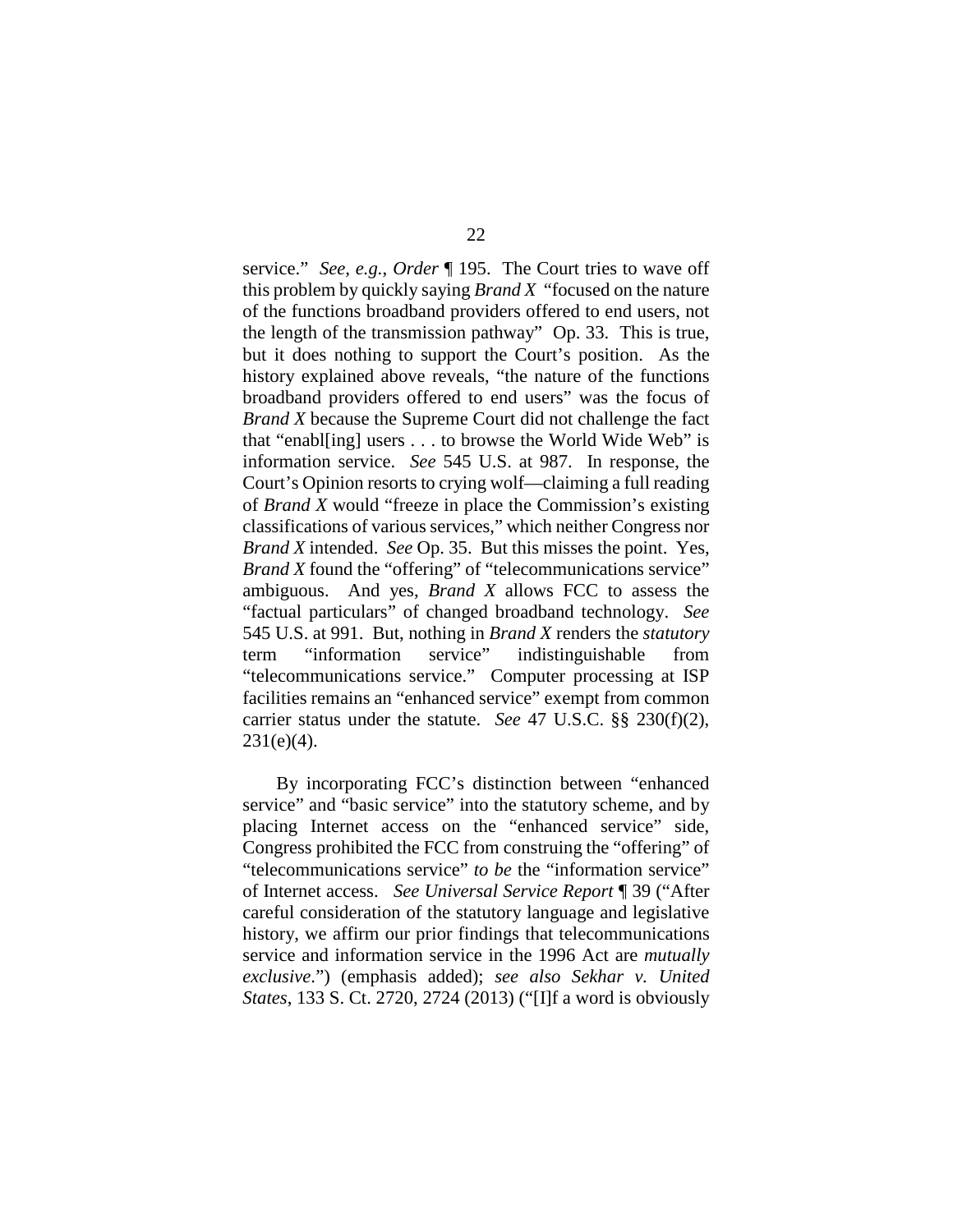transplanted from another legal source . . . it brings the old soil with it."); *see also Brown v. Gardner*, 513 U.S. 115, 118 (1994) ("Ambiguity is a creature not of definitional possibilities but of statutory context."); *cf. Brown & Williamson*, 529 U.S. at 144 ("In adopting each statute, Congress has acted against the backdrop of FDA's consistent and repeated statements that it lacked authority under the FDCA to regulate tobacco . . . ."). The issue therefore, is *not* whether FCC can assess technological changes to Internet access, or whether FCC has discretion to reasonably construe the "offer" of "telecommunications service" by considering that transmission part of the "information service" it transmits, or considering the transmission itself an "offer" of "telecommunications service" separate from the "information service" it transmits. Rather, the issue is whether FCC can use this discretion to transgress congressional distinctions and definitions—such as the distinction drawn between "Internet access service" and "telecommunications services," *see* 47 U.S.C. § 231(e)(4), or the definition of "interactive computer services," which "means any information service . . . *including specifically a service or system that provides access to the Internet*," *id.* § 230(f)(2) (emphasis added). Nothing, not even *Chevron* deference, makes "a statutory ambiguity," *see* Op. 38, a tool to override congressional standards.

Congress has declined to authorize "net neutrality" legislation of any kind, let alone revisit its classification of Internet access as outside the realm of common carrier regulation. The FCC's historic practice, taken together with Congress's refusal to cede this authority, obligates us "to defer not to the agency's expansive construction of the statute, but to Congress'[s] consistent judgment." *See Brown & Williamson*, 529 U.S. at 160.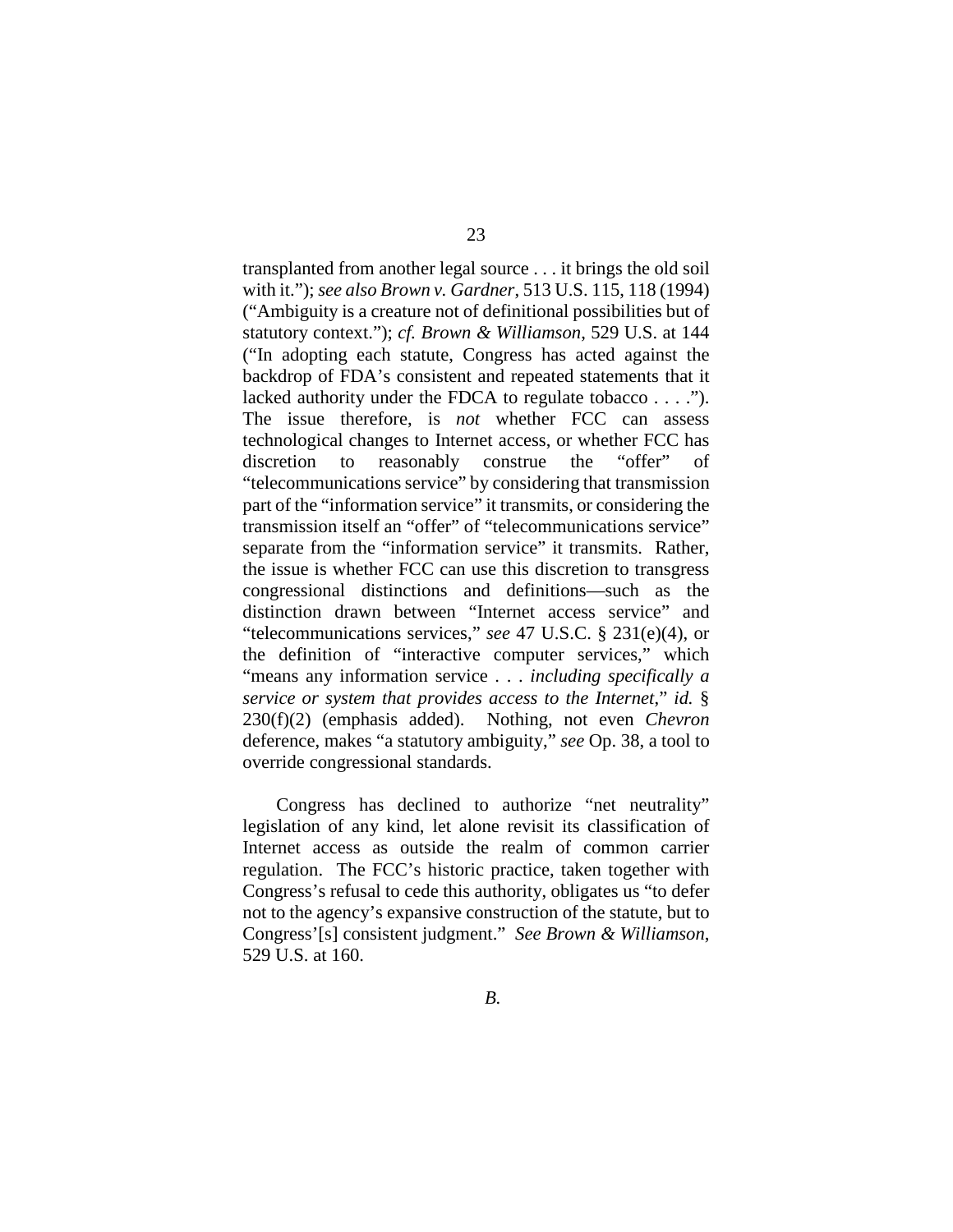# *No Clear Congressional Authority To Reclassify*

"Since an agency's interpretation of a statute is not entitled to deference when it goes beyond the meaning that the statute can bear, the Commission's . . . policy can be justified only if it makes a less than radical or fundamental change in the Act . . . . The Commission's attempt to establish that no more than that is involved greatly understates the extent to which its policy deviates from the [Act's] requirement[s], and greatly undervalues the importance of the [Act's] requirement[s]." *MCI Telecomms. Corp.*, 512 U.S. at 229; *see also UARG*, 134 S. Ct. at 2442 ("Thus, an agency interpretation that is inconsisten[t] with the design and structure of the statute as a whole . . . does not merit deference.").

Perhaps this explains why the Court's Opinion foregoes a statutory analysis. On issue after issue, the Court puts agency *ipse dixit* where reasoned analysis should be:

*First*, as to the 1996 Act's policy statements, the Court simply parrots the Commission's speculation that it is "unlikely [] Congress would attempt to settle the regulatory status of broadband Internet access services in such an oblique and indirect manner, especially given the opportunity to do so when it adopted the Telecommunications Act of 1996." *See* Op. 34– 35. But the clear statement rule requires reading the statute, not nodding along with the agency. Broadband Internet access may be more sophisticated than Internet access from the 1990s, but this does not change the *nature* of broadband Internet access. *Cf. Brand X*, 545 U.S. at 992 ("In any event, we doubt that a statute that, for example, subjected offerors of 'delivery' service (such as Federal Express and United Parcel Service) to common-carrier regulation would unambiguously require pizza-delivery companies to offer their delivery services on a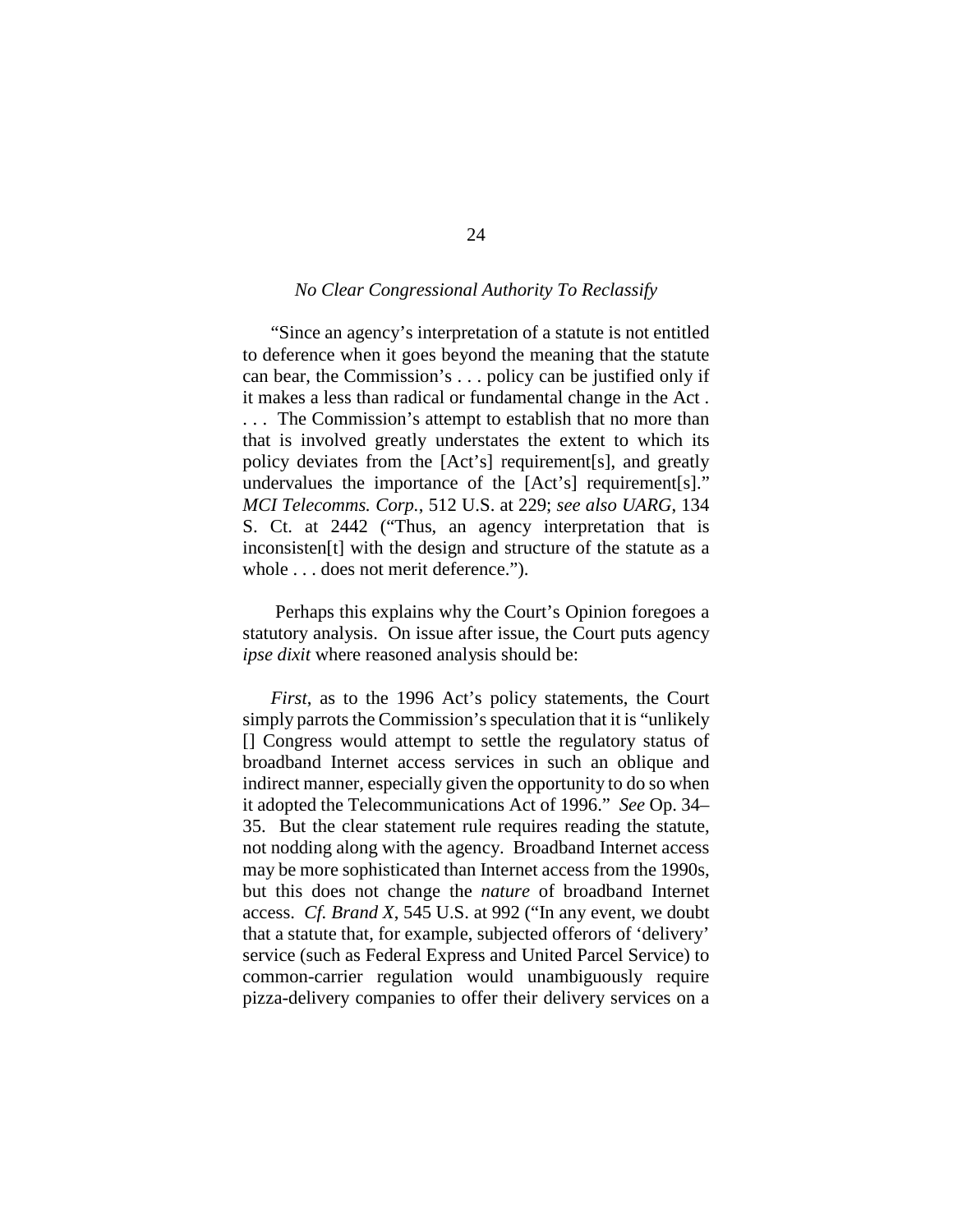common carrier basis  $[$ too]." $)$ .<sup>[4](#page-49-0)</sup> The Act's policy statements are fulfilled in specific statutory provisions, but the Court's Opinion ignores them.

*Second*, the Court's Opinion makes mincemeat of *Verizon* and sends the *Universal Service Report* silently into the night. The *Order* here claims the *Universal Service Report* was "not a binding Commission order." *Order* ¶ 315. This is as inexplicable as it is unexplained. The *Order* provides no principled reason why the *Universal Service Report*—a report of FCC Commissioners to Congress—should be dismissed, nor why the FCC's repeated citation to the *Universal Service Report* in prior Orders should be ignored. The Court is silent on this issue, and its assessment of *Verizon* is revisionist history. It claims FCC "did not believe" *Verizon* left it with any choice but to reclassify broadband Internet access as a "telecommunications service" if it wished to implement "net neutrality" principles. *See* Op. 43. But as *Verizon*'s upholding of FCC's transparency rules, the statements from FCC Chairman Wheeler, and this *Order*'s Notice of Proposed Rulemaking together confirm, this is false. The FCC identified a path to implement some "net neutrality" regulation without reclassification. The Court just ignores it.

<span id="page-49-0"></span> <sup>4</sup> Nor, incidentally, does the Act's exclusion from "information service" those services that are "the management, control, or operation of a telecommunications system or the management of a telecommunications [purpose]" provide the Court or the Commission any assistance. *See* 47 U.S.C. § 153(24). A contrary conclusion would mean that Congress in 1996 considered Internet access, and all its computer-processing functions, a "basic service," able to be provided by the Bell System companies. There is no evidence of that in the Act, FCC's longstanding practice, or in *Brand X*.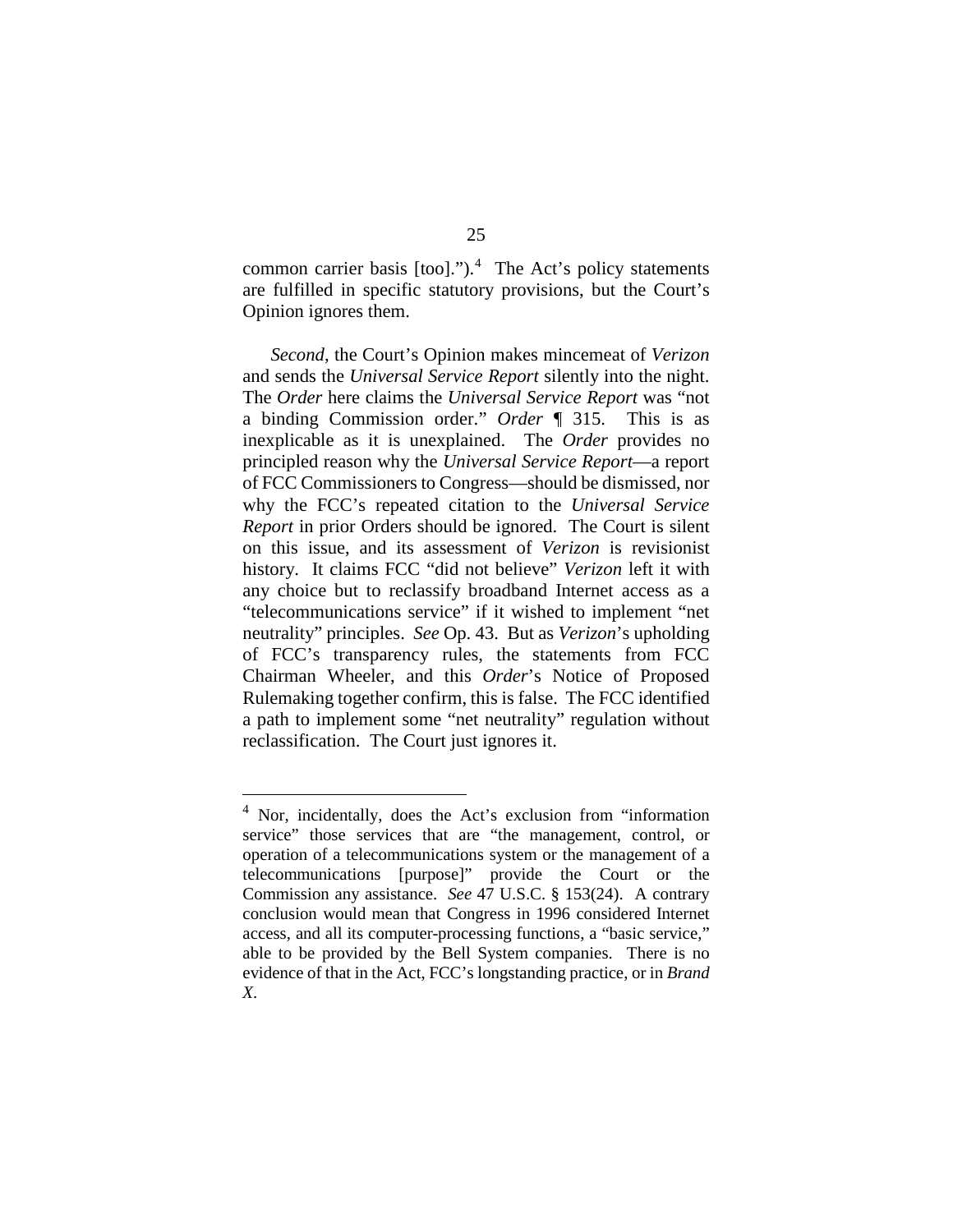*Third*, the Court nonsensically permits mobile broadband's reclassification by embracing the *Order*'s redefinition of "the public switched network." The Court's Opinion, like the *Order*, redefines "the public switched network" to "encompass devices using both IP addresses and telephone numbers." *See* Op. 66. Since mobile broadband Internet access allows users to access Voice-over-Internet-Protocol ("VoIP") applications (such as Skype), the Court concludes mobile broadband "gives subscribers the capability to communicate to telephone users." *See id.* at 67. But the backdrop against which Congress enacted the 1996 Act confirms the FCC *never* defined "the public switched network" to mean anything other or beyond the telephone network, and certainly not public IP addresses.<sup>[5](#page-50-0)</sup> Indeed, Congress itself distinguished "the public switched network" and the Internet. When Congress passed the Spectrum Act of 2012, it distinguished "connectivity" to "the public Internet" from "connectivity" to "the public switched network." *See* 47 U.S.C. § 1422(b)(1). This subsequent, specific distinction can

<span id="page-50-0"></span> <sup>5</sup> Time and again leading up to the Telecommunications Act of 1996, the FCC equated "the public switched network" with the telephone network. This was the case in 1981. *See Applications of Winter Park Tel. Co.*, Mem. Op. and Order, 84 FCC 2d 689, 690 ¶ 2 n.3 (1981). This Court said the same in 1982. *See Ad Hoc Telecomms. Users Comm. v. FCC*, 680 F.2d 790, 793 (D.C. Cir. 1982). This equation provided a key premise to the FCC's cell service policy in 1992. *See* Amendment of Part 22 of the Commission's Rules Relating to License Renewals in the Domestic Public Cellular Radio Telecommunications Service, FCC 91-400, 7 FCC Rcd. 719, 720 ¶ 9 (1992). Indeed, the calls to expand "the public switched network" to include the "network of networks," cited in the current *Order*, *were rejected by FCC in 1994*. *Compare* Implementation of Sections 3(n) and 332 of the Communications Act; Regulatory Treatment of Mobile Services, FCC 94-31, 9 FCC Rcd. 1411, 1433–34 ¶ 53, 1436– 37 ¶ 59 (1994) *with Order* ¶ 396 n. 1145.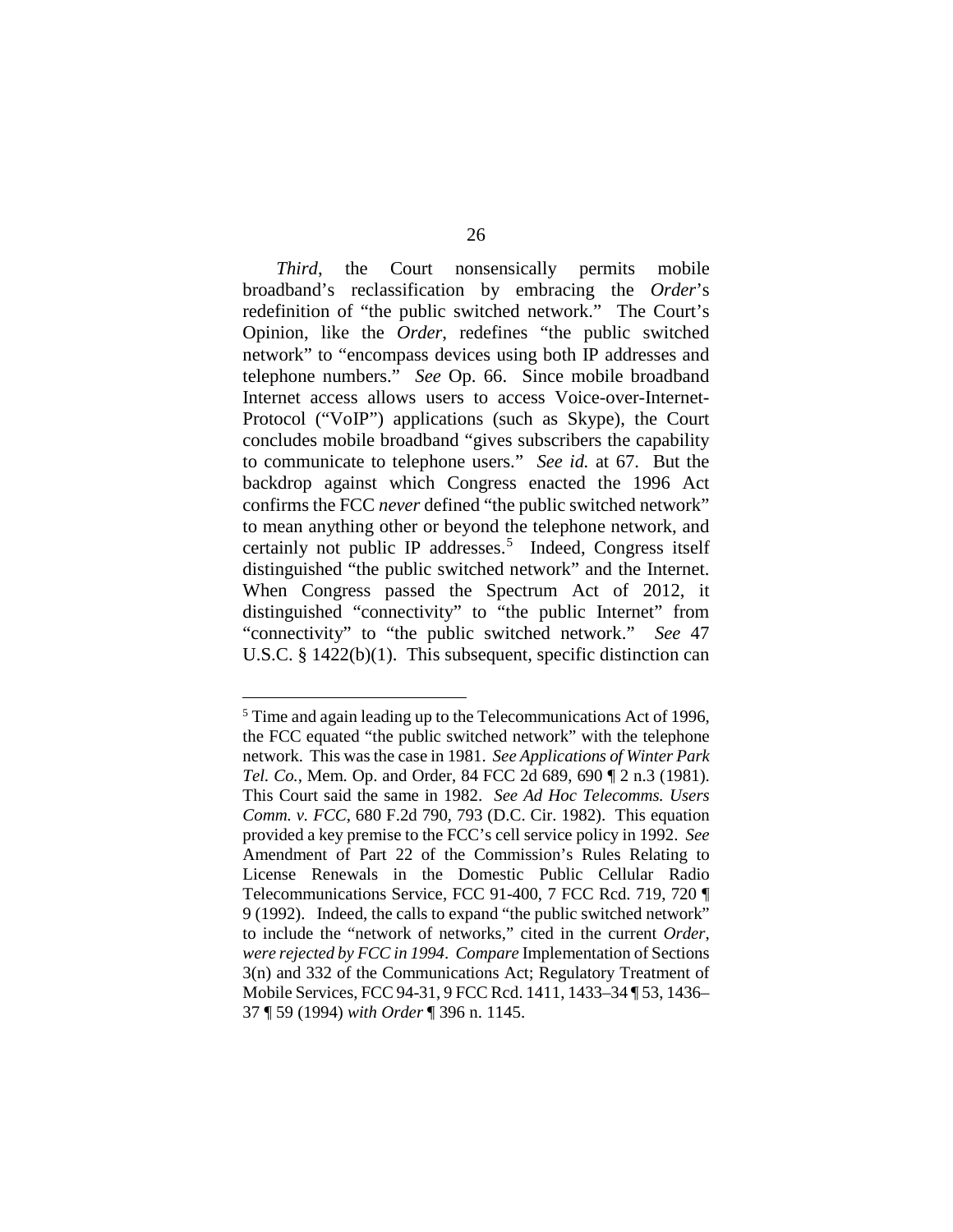inform what "the public switched network" meant to Congress in 1996. *See Brown & Williamson*, 529 U.S. at 133 ("[T]he meaning of one statute may be affected by other Acts, particularly where Congress has spoken subsequently and more specifically to the topic at hand."). The Court has no basis to claim it is "counter-textual" to equate "the public switched network" with "the public switched telephone network." *See* Op. 65 (emphasis omitted). Not even the Court can claim VoIP services make mobile broadband and the telephone network a single network. *See id.* at 67 ("[T]he VoIP service sends the call from her tablet's IP address *over the mobile broadband network to connect to the telephone network* and, ultimately, to her friend's home phone.") (emphasis added). Nothing about the increase of consumers accessing mobile broadband Internet service via smart phones, *see id.* at 68–69, the speed of Internet connection, *id.* at 69, or the "bundling" of VoIP applications with smart phones, *id.* at 69–70, undermines the FCC's 2007 distinction between the *transmission* of VoIP traffic and the VoIP *service* to the end user. Mobile broadband Internet access simply does not constitute a service interconnected with "*the* public switched network."

*Fourth*, the Court lets FCC get away with satisfying *none* of the statutory requirements to forbear common carriage regulation. The judiciary should take care to ensure the Commission rigorously applies these standards in accordance with the 1996 Act's overall scheme. Even as forbearance is designed to further freedom in the 1996 Act, giving an agency power to eviscerate statutory requirements is "astonishing even by administrative standards." *See* Phillip Hamburger, IS ADMINISTRATIVE LAW UNLAWFUL? 121 (2014). Under our Constitution, "[t]here is no provision . . . that authorizes the President [or any executive agency] to enact, to amend, or to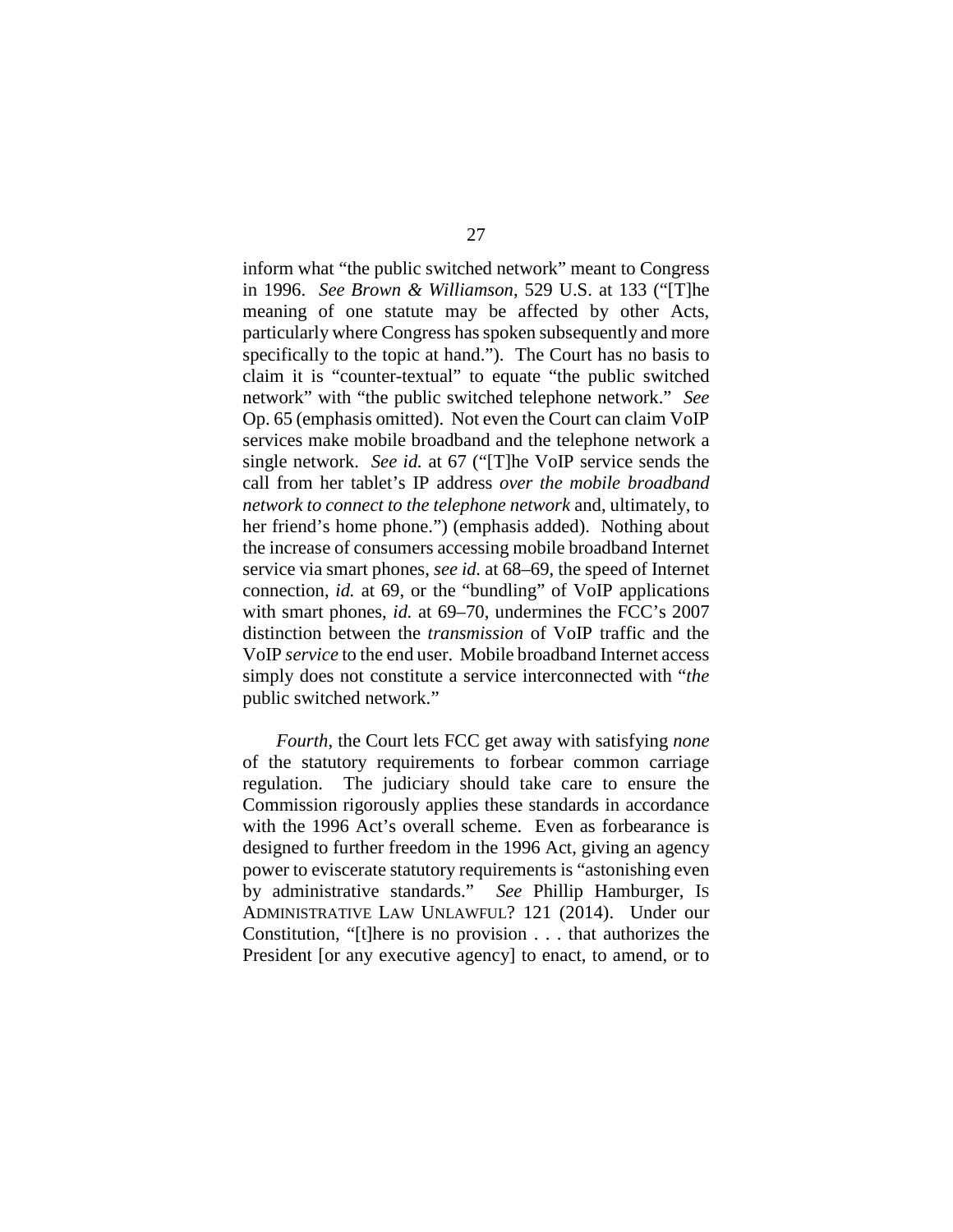repeal statutes." *Clinton v. City of New York*, 524 U.S. 417, 438 (1998).[6](#page-52-0)

"[T]he power to enact statutes may only be exercised in accord with a single, finely wrought and exhaustively considered, procedure." *Id.* at 439–440. This power is intrinsically legislative; it cannot be delegated away from the legislature. When Congress has delegated authority allowing the "suspension" or "repeal" of statutory provisions, "*Congress itself made the decision to suspend or repeal the particular* 

<span id="page-52-0"></span> $6$  The FCC's rulemaking here may "take [a] 'legislative' . . . form [], but [it] [is] [an] exercise[] of—indeed under our constitutional structure [it] *must be* [an] exercise[] of—the 'executive Power.'" *See City of Arlington v. FCC*, 133 S. Ct. 1863, 1873 n.4 (2013) (emphasis in original); *FCC v. Fox TV Stations, Inc.*, 556 U.S. 502, 524–25 (2009) ("In [Justice Stevens'] judgment, the FCC is better viewed as an agent of Congress than as part of the Executive. . . . *Leaving aside the unconstitutionality of a scheme giving the power to enforce laws to agents of Congress*, it seems to us that Justice [Stevens'] conclusion does not follow from his premise.") (emphasis added); *see also* 47 U.S.C. § 151 (creating the FCC to "execute and enforce the provisions of this [Act]"). Moreover, there is an argument that, though a nominally independent agency, the FCC, as a general matter, should be treated like an executive agency because Congress never created a for-cause removal statute prohibiting "the President [from] supervis[ing], direct[ing], and remov[ing] at will the" FCC Commissioners. *See PHH Corp. v. Consumer Fin. Prot. Bureau*, 839 F.3d 1, 18 n.4 (D.C. Cir. 2016). "We need not tackle that question in this case," however, *id.*, because the rulemaking exercised here facilitates a change in the execution and enforcement of the Act this must be executive Power, *see City of Arlington*, 133 S. Ct. at 1873 n.4; *Fox TV Stations*, 556 U.S. at 525 ("The Administrative Procedure Act, after all, does not apply to Congress and its agencies," only to executive agency action).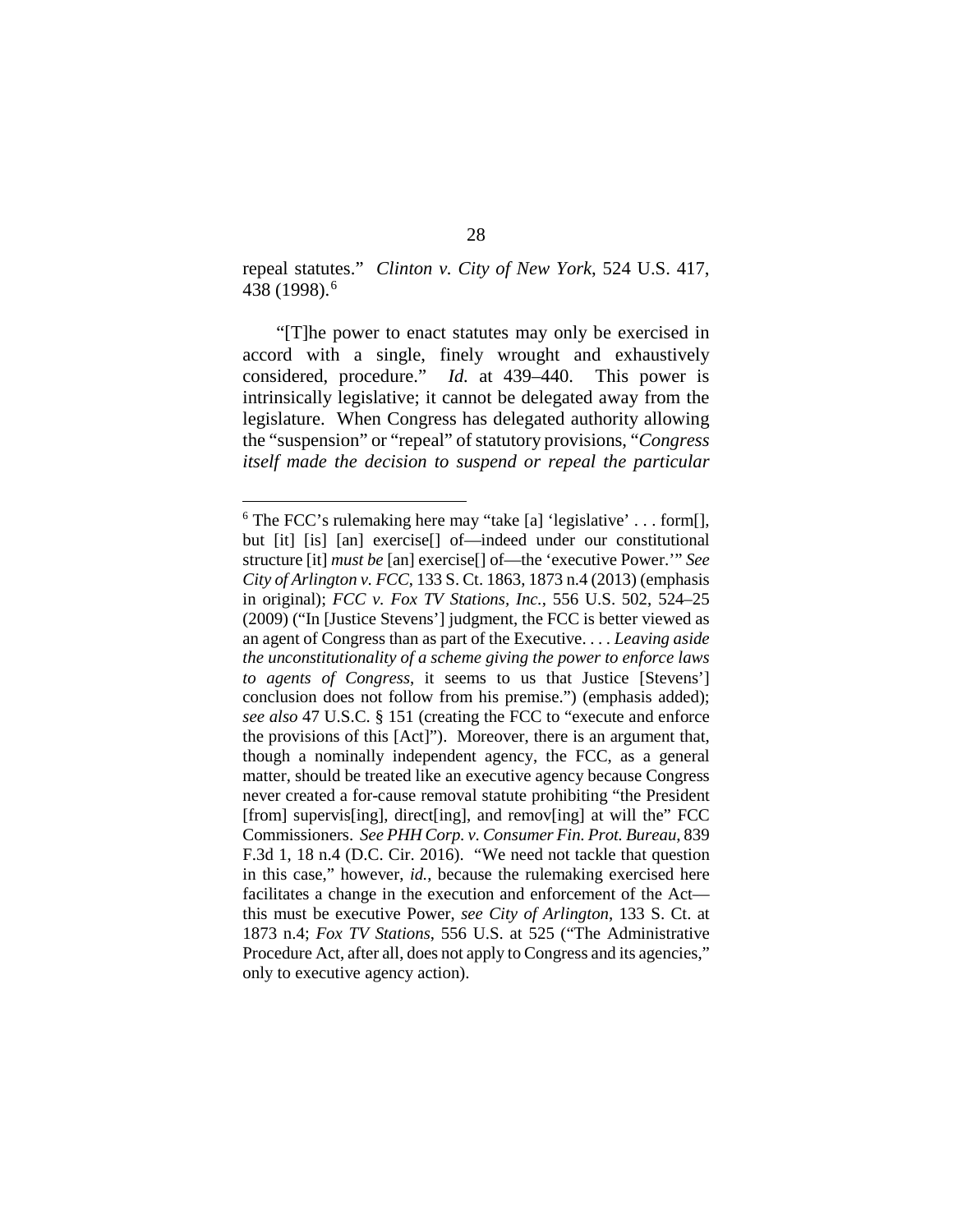*provisions at issue upon the occurrence of particular events subsequent to enactment, and it left only the determination of whether such events occurred up to the President," or in this case, the FCC*. *See id.* at 445 (emphasis added). In other words, only Congress may alter statutory standards—an agency or the President is left simply to make factual findings about whether those legal standards should apply.

Yet, as Judge Williams noted in his opinion here, "the Commission's massive forbearance [came] without findings that the forbearance is justified" under the statute's conditions. *See* Concurring & Dissenting Op. 62; *see also id.* at 62–69. Both the FCC and the Court found reclassifying Internet access as a "telecommunications service," coupled with forbearance, would be within FCC's power *even without a change in the underlying factual circumstances of Internet access*. *See Order* ¶ 360 n.993; Op. 47. In other words, the Court concludes the FCC's forbearance need not have anything to do with factual findings—the Commission is free to rewrite statutory terms as it sees fit. Used in this way, forbearance usurps the exclusively-legislative function of lawmaking because, "[i]n both legal and practical effect, the [FCC] has amended [an] Act[] of Congress by repealing [or amending] a portion." *See Clinton*, 524 U.S. at 438; *see also UARG*, 134 S. Ct. at 2446 n.8 (I am "aware of no principle of administrative law that would allow an agency to rewrite such [] clear statutory term[s], and [I] shudder to contemplate the effect that such a principle w[ill] have on democratic governance").

Troubling as the failure to follow the Act's requirements is, that is not the FCC's only abuse. It also used forbearance to pervert the Act's requirements.

*C.*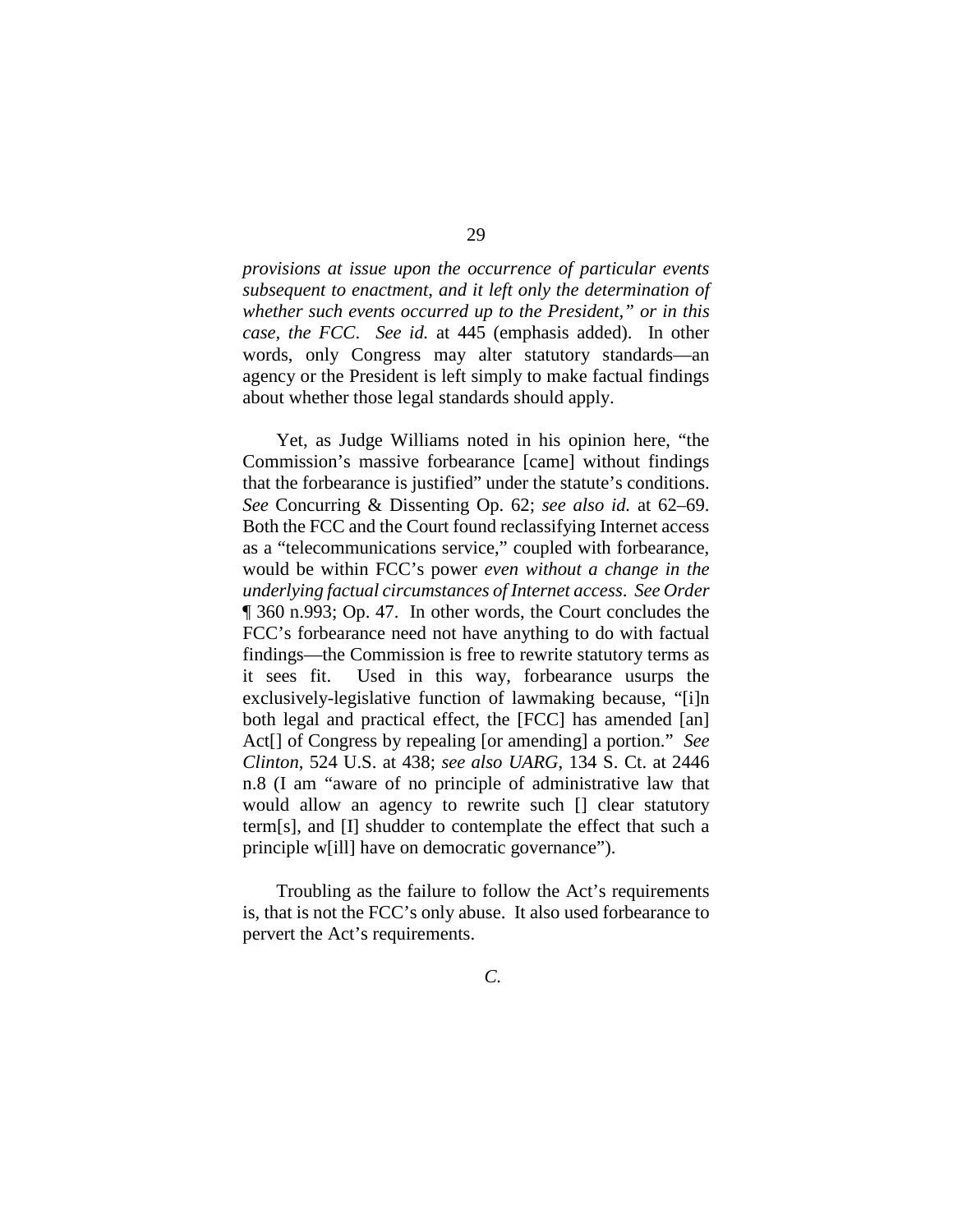#### *Perversion Of Forbearance Authority*

FCC's use of its forbearance authority confirms this *Order* is "an enormous and transformative expansion [of its] regulatory authority without clear congressional authorization" and, thus, "unreasonable." *UARG*, 134 S. Ct. at 2444 n.8. By the FCC Chairman's own admission, the Act's common carrier regulations do not contemplate broadband Internet access. So, the *Order* cannot merely reclassify broadband Internet access, it must also "modernize Title II, tailoring it for the 21st century." Tom Wheeler, *FCC Chairman Tom Wheeler: This is How We Will Ensure Net Neutrality*, WIRED (Feb. 4, 2015, 11:00 AM), https://www.wired.com/2015/02/fcc-chairmanwheeler-net-neutrality/. As the Chairman conceded, this required "taking the legal construct that once was used for phone companies and pairing it back to modernize it." *FCC Proposes Treating All Internet Traffic Equally*, PBS NEWSHOUR (PBS television broadcast Feb. 4, 2015, 6:35 PM), http://www.pbs.org/newshour/bb/fcc-proposes-treating-allinternet-traffic-equally.

The *Order* acknowledges its tailoring of the Act's common carrier requirements so as to capture broadband Internet access is "extensive," "broad," "[a]typical," and "expansive"—including at least 30 Title II provisions and 700 rules promulgated under them. *See Order* ¶¶ 37, 51, 438, 461, 493, 508, 512, 514. The *Order* also says this level of forbearance results in a modernization of Title II "never" before contemplated. *See id.* ¶¶ 37, 38. The Court's Opinion and the *Order* disregard the nature of forbearance.

Forbearance permits the FCC *to reduce* common carriage regulation over telecommunications, *not expand* common carriage regulation by reclassifying an information service and shaping common carriage regulations around it. The FCC has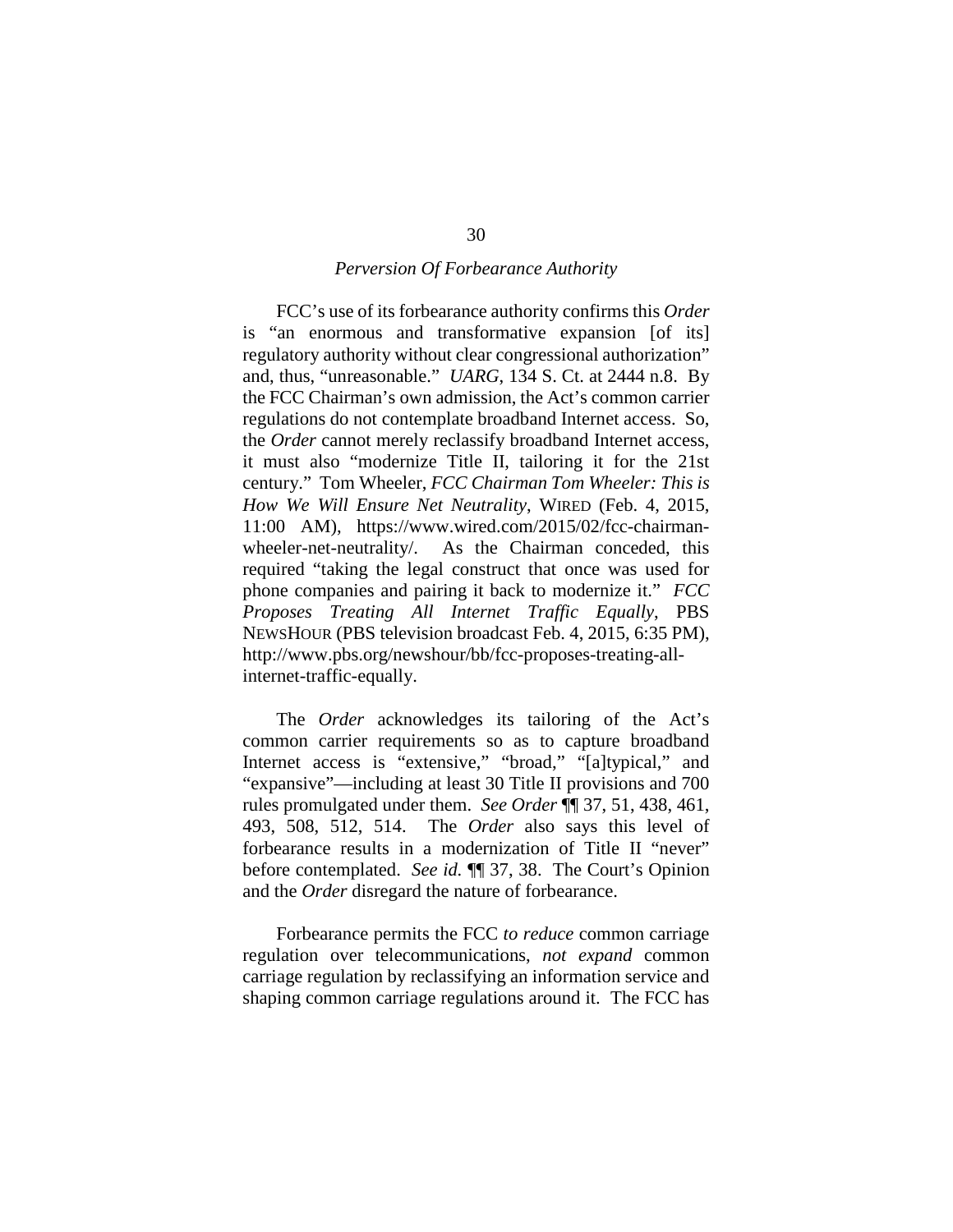consistently understood this, invoking forbearance toward one of "Congress's primary aims in the 1996 Act:" "deregulate telecommunications markets to the extent possible." *See, e.g.*, Memorandum Op. & Order, Petition of Qwest Corp. for Forbearance Pursuant to 47 U.S.C. § 160(c) in the Omaha Metro. Statistical Area, 20 FCC Rcd. 19415, 19454 (2005); *see also* Petition of ACS of Anchorage, Inc. Pursuant to Section 10 of the Commc'ns Act of 1934, as Amended, for Forbearance from Sections  $251(c)(3)$  &  $252(d)(1)$  in the Anchorage Study Area, 22 FCC Rcd. 1958, 1969 ¶ 16 (2007) (referring to the "deregulatory aims" of FCC's statutory forbearance authority). The Court, however, makes an argument foreign to the 1996 Act. The Opinion claims "the rapid deployment of new telecommunications technologies" "might occasion the promulgation of additional regulation." Op. 97. Congress, however, clearly did not consider the 1996 Act's goals promoting competition and reducing regulation—in tension with "the rapid deployment of new telecommunications technologies." Rather, the Act's obvious reading is that more competition and lower regulation would lead to increased deployment of new telecommunications technologies. The ensuing history of Internet innovation vindicated Congress's policy choice. Understanding the expansion of common carrier regulation as an affirmative good, as the Court seems to do, is foreign to the Act.

There is a sad irony here. Both this Court and the Supreme Court admonished the FCC for asserting forbearance authority without congressional authorization when the Commission's aim was *deregulatory*. Now, when the Commission's aim is to *increase regulation*, this Court is willing to bless the Commission using forbearance without any satisfaction of the statutory requirements, and at odds with the nature of forbearance itself.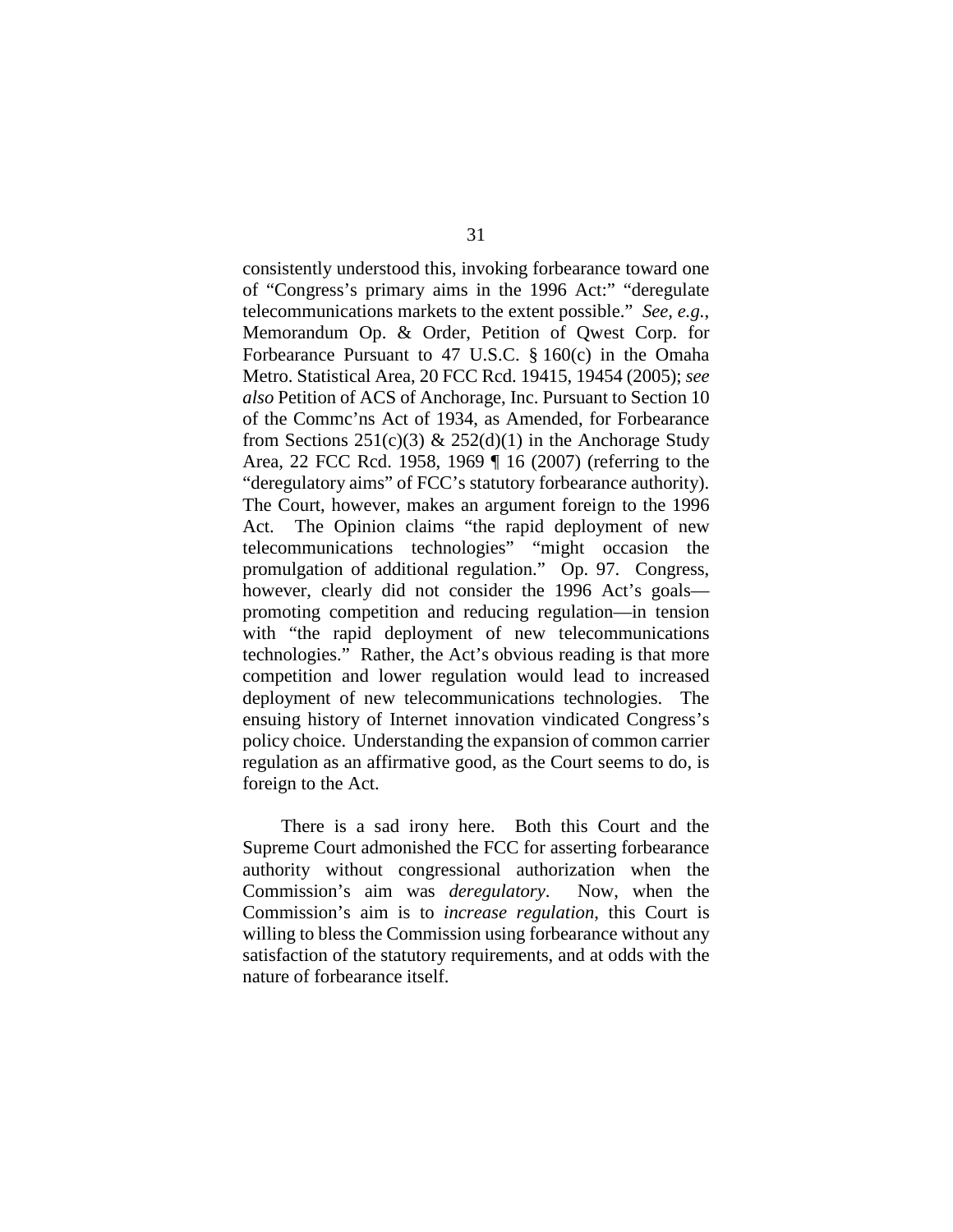*UARG* cited generally-applicable tenets of administrative law and the separation of powers—not some Clean Air Act novelty—when it said "[a]n agency has no power to 'tailor' legislation to bureaucratic policy goals by rewriting unambiguous statutory terms." 134 S. Ct. at 2445. The Court blithely ignores its "severe blow to the Constitution's separation of powers" by reading the FCC's forbearance authority to expand, rather than lessen, common carrier regulation at the legislature's expense. *See id.* at 2446. The Court provides no answer to the problems of public accountability and individual liberty with its mere assertion of forbearance being a "statutory mandate." *Compare* Op. 41 *with Clinton*, 524 U.S. at 451–52 (Kennedy, J., concurring). If the FCC is to possess statutory forbearance authority, it should conform to forbearance's statutory conditions and the overall statutory scheme. Neither is the case here. The FCC's abuse of forbearance amounts to rewriting the 1996 Act in the bowels of the administrative state, when it should petition Congress for these purportedly-necessary changes.

### **IV.**

#### *Presidential Interference*

When all the statutory somersaults, revisionist history, and judicial abdication are done, we are still left with a lingering question: *Why*, on the verge of announcing a new *Open Internet Order* in 2014 that both implemented "net neutrality" principles and preserved broadband Internet access as an "information service," would the FCC instead reclassify broadband Internet access as a public utility? Simple. President Obama pressured the FCC to do it. This Court once held "an agency may not repudiate precedent simply to conform with a shifting political mood." *Nat'l Black Media*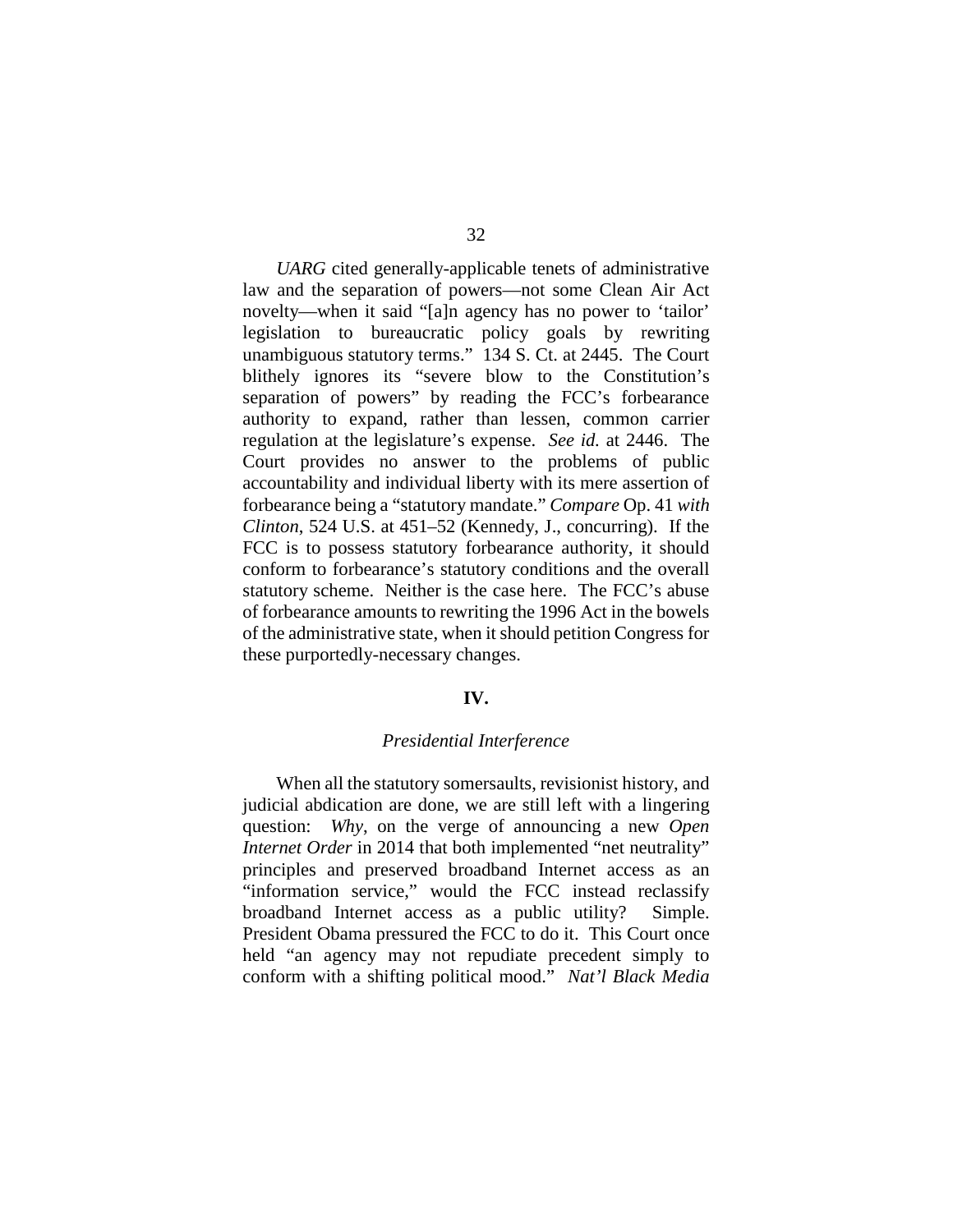*Coal. v. FCC*, 775 F.2d 342, 356 n.17 (D.C. Cir. 1985). Alas, here we see the exception that kills the rule.

The FCC released its Notice of Proposed Rulemaking in May of 2014—where it was clear that broadband Internet would not be reclassified for common carrier regulation. Afterward, "an unusual, secretive effort" began "inside the White House" with activists interested in getting the FCC to change its position. *See* G. Nagesh & B. Mullins, *Net Neutrality: How White House Thwarted FCC Chief*, WALL ST. J. (Feb. 4, 2015). White House staffers were directed "not to discuss the process openly." *Id.* One can see why—the FCC is, after all, supposed to be independent from Presidential control. *See, e.g.*, *Humphrey's Ex'r v. United States*, 295 U.S. 602, 624–26 (1935).

In addition to the White House's private meetings, the President issued an online video (from China, without any irony) urging the subjugation of broadband Internet access to common carrier regulation. *See* G. Nagesh & B. Mullins, *Net Neutrality: How White House Thwarted FCC Chief*, WALL ST. J. (Feb. 4, 2015); *see also The President's Message On Net Neutrality* (Nov. 10, 2014), https://www.whitehouse.gov/netneutrality ("To put these protections in place, I am asking the FCC to reclassify Internet service under Title II of a law known as the Telecommunications Act."). In the President's written statement, he said this reclassification should be facilitated by "at the same time forbearing from rate regulation and other provisions less relevant to broadband services." *Id.*

The President's statements "stunned officials at the FCC;" "the statement[s] boxed in [the FCC Chairman] by giving the FCC's two other Democratic commissioners cover to vote against anything falling short of [the President's] position." G. Nagesh & B. Mullins, *Net Neutrality: How White House*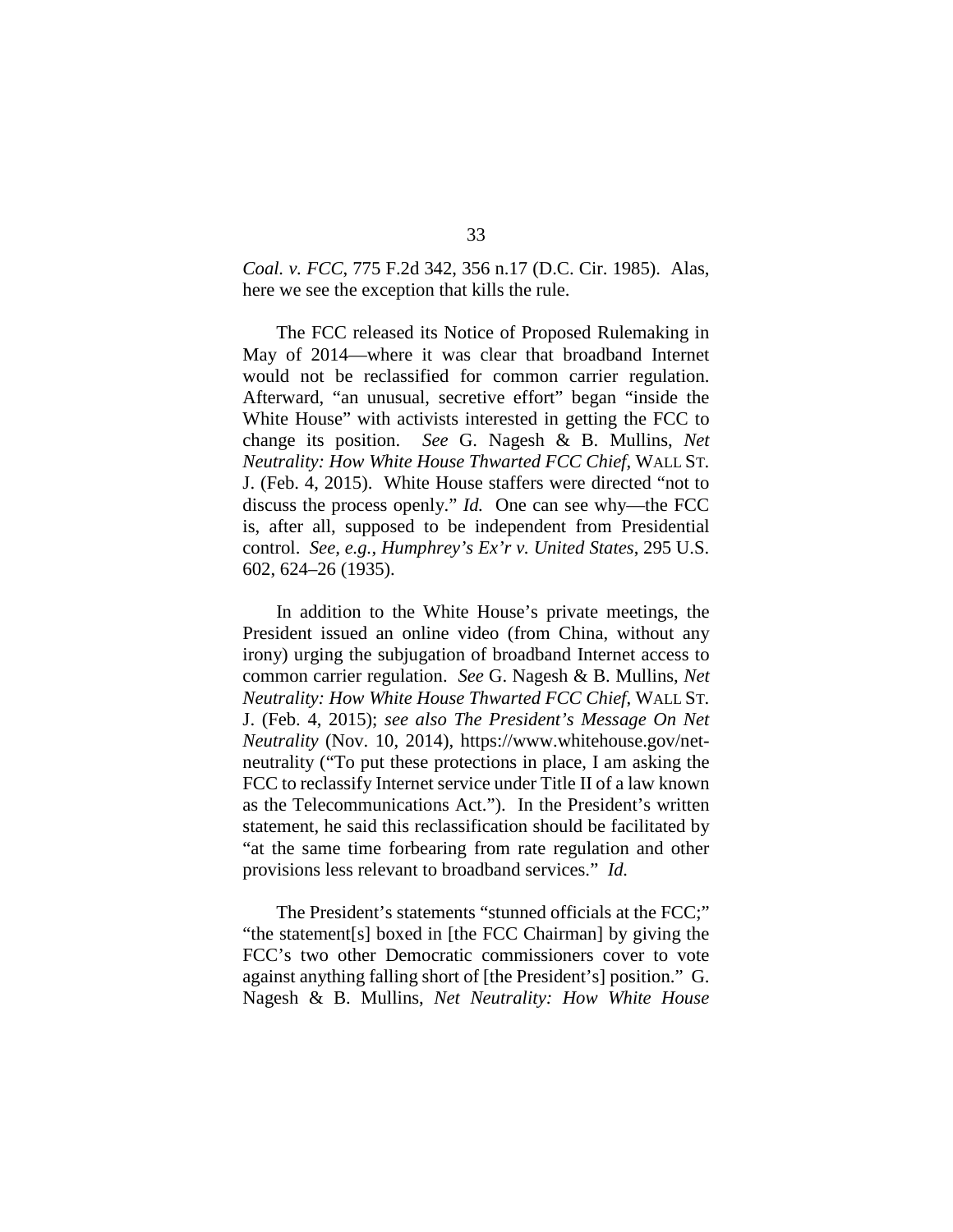*Thwarted FCC Chief*, WALL ST. J. (Feb. 4, 2015). Moreover, President Obama's statements were issued "outside of the window that the FCC had set for public comments," but the FCC accepted them anyway. *See* Kathryn A. Watts, *Controlling Presidential Control*, 114 MICH. L. REV. 683, 741 (2016); *see also The Path To A Free And Open Internet*, https://www.whitehouse.gov/net-neutrality (identifying in a timeline that "[t]he FCC's comment period c[ame] to a close" on September 15, 2014, but "President Obama call[ed] on the FCC to take up the strongest possible rules to protect net neutrality" on November 10, 2014).

The President's efforts "essentially killed the compromise" of "net neutrality" without reclassification. G. Nagesh & B. Mullins, *Net Neutrality: How White House Thwarted FCC Chief*, WALL ST. J. (Feb. 4, 2015). The FCC Chairman promptly delayed release of the new *Order* to consider the President's position. *See FCC Chairman Tom Wheeler's Statement on President Barack Obama's Statement Regarding Open Internet* (Nov. 10, 2014), https://apps.fcc.gov/edocs\_public/attachmatch/DOC-330414A1.pdf*.* "On February 26, 2015, the FCC voted 3-2 along party lines to regulate broadband Internet service as a public utility under Title II of the Communications Act, thus voting for net neutrality rules aligned with [President] Obama's own plan." Watts, *Controlling Presidential Control*, 114 MICH. L. REV. at 741.

There is a wide spectrum of agreement that the President's intervention into the FCC's deliberations was, with respect to broadband's reclassification, outcome determinative. This spectrum includes a former Special Assistant to President Obama and current "net neutrality" advocate. *See* Susan Crawford, *A Tale of Two Commissioners*, BACKCHANNEL (May 26, 2015), https://backchannel.com/how-the-fcc-found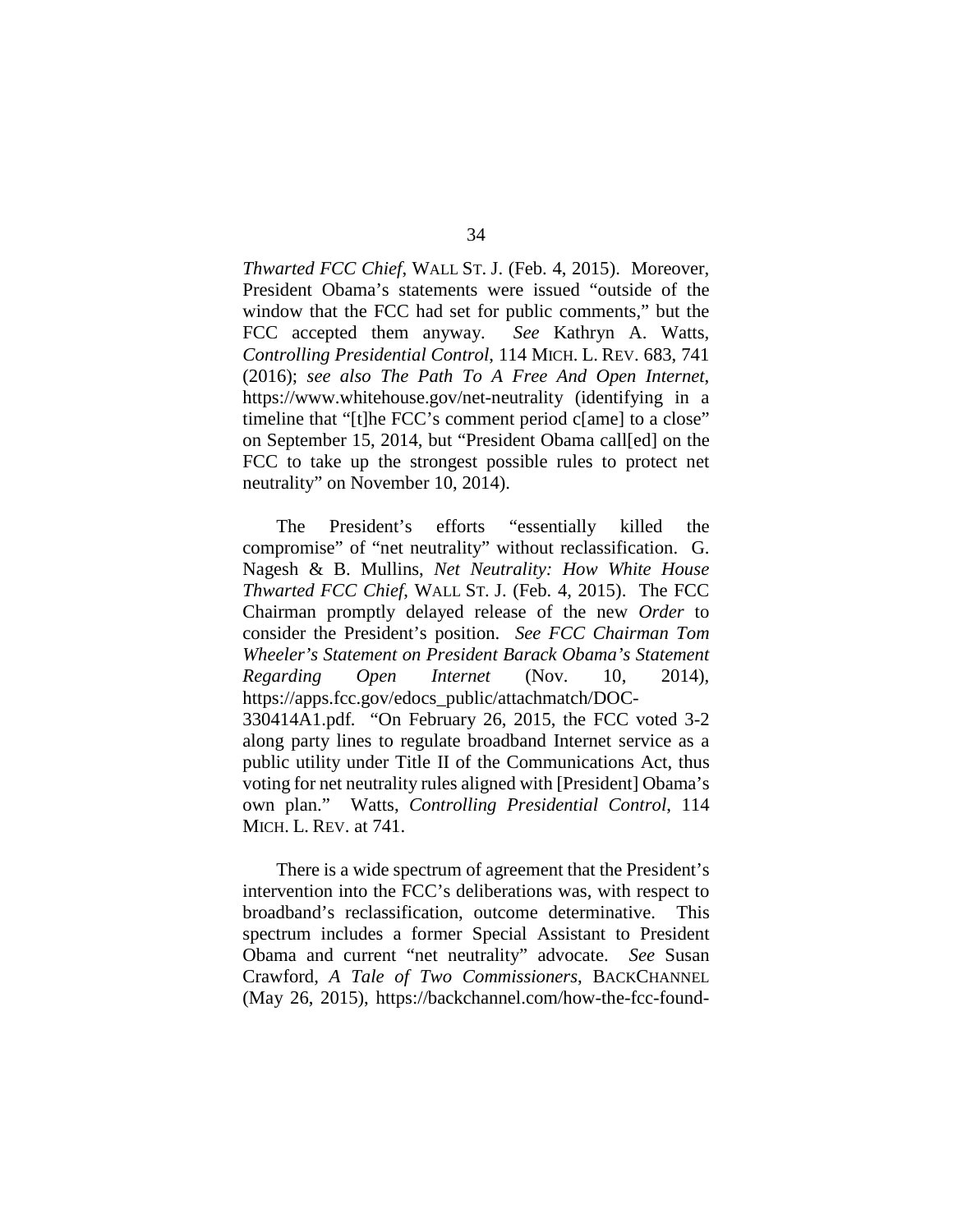its-backbone-960331bfac95#.s1rj231ui ("[T]he FCC, although an independent agency, can read the President's speeches like everyone else, sense the change in the wind, and act accordingly."). It includes a dissenting FCC Commissioner. *See Order* (dissenting statement of Commissioner Ajit Pai) ("So why is the FCC changing course? Why is the FCC turning its back on Internet freedom? Is it because we now have evidence that the Internet is not open? No. Is it because we have discovered some problem with our prior interpretation of the law? No. We are flip-flopping for one reason and one reason alone. President Obama told us to do so."). It includes a Report from the Majority Staff of the Senate Committee on Homeland Security and Governmental Affairs, which investigated the White House's involvement in the FCC's deliberations. *See* Majority Staff Report, Committee on Homeland Security and Governmental Affairs (Ron Johnson, Chairman), *Regulating The Internet: How The White House Bowled Over FCC Independence*, \*2 (Feb. 29, 2016) http://www.hsgac.senate.gov/download/regulating-the-

internet-how-the-white-house-bowled-over-fcc-independence (citing internal FCC correspondence to conclude, the "influence [of President Obama] was disproportionate relative to the comments of members of the public," and that his involvement created a "pause" within the FCC's deliberations so to build a legal argument for reclassification). It also includes law professors ultimately sympathetic with the President's intervention. *See, e.g.*, Watts, *Controlling Presidential Control*, 114 MICH. L. REV. at 719 ("Pai is clearly correct that President Obama played a key causal role in the FCC's shift in its approach and ultimate decision to reclassify broadband.").

Despite President Obama's "key causal role" behind the FCC's reclassification flip, his involvement goes virtually unmentioned in the *Order*. In the course of the *Order*'s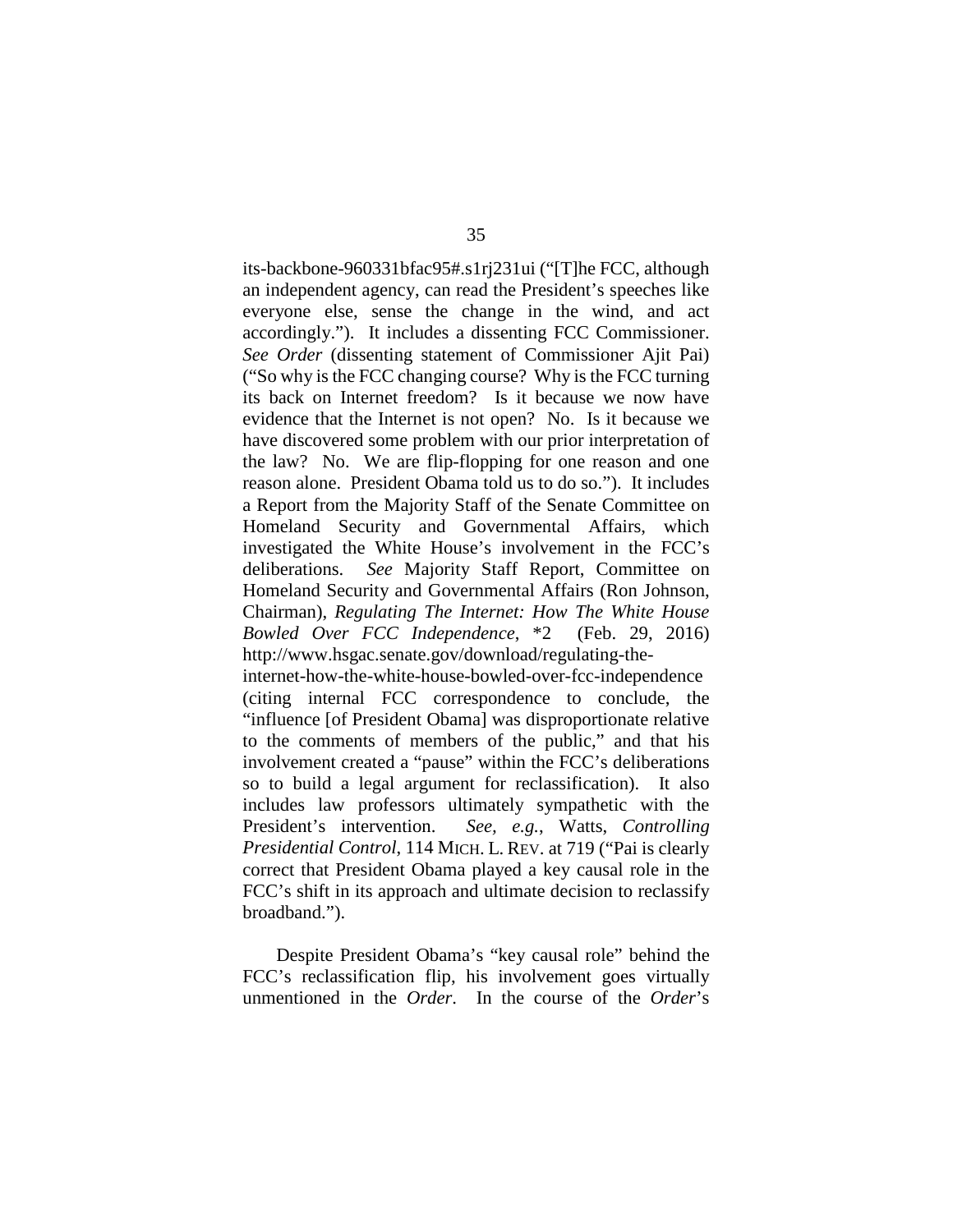hundreds of pages and more than a thousand footnotes, there is *one, indirect*, reference to President Obama's advocacy, buried in the middle of a footnote. *See Order* ¶ 416 n. 1223 (quoting a letter asking whether "the President's push for Title II reclassification would affect" a company's broadband investments). Despite the FCC's dearth of reference to the President's involvement, two footnotes within the *Order* contain citations to sources characterizing the approach the FCC would ultimately take toward "net neutrality" as President Obama's "plan." *See Order* ¶ 40 n. 35, ¶ 416 n. 1220.

The President's conduct—and the involvement of White House staff more generally—raise questions about the form and substance of executive Power. Unfortunately, none of these questions were addressed by the Court. Given the salience of these questions to our Constitution's separation of powers, this Court owed the American people a legal analysis, not silent obedience.

# *A.*

#### *A Double Standard*

The questions of form raised by the President's involvement concern the rulemaking procedures designed to ensure public accountability—namely, the FCC's regulations on *ex parte* communications and adherence to notice and comment requirements. To be sure, rulemaking is not a "rarified technocratic process, unaffected by political considerations or the presence of Presidential power." *Sierra Club v. Costle*, 657 F.2d 298, 408 (D.C. Cir. 1981). And, as we have held, "the need for disclosing *ex parte* conversations in some settings do[es] not require that courts know the details of every White House contact . . . ." *See id.* at 407. The FCC,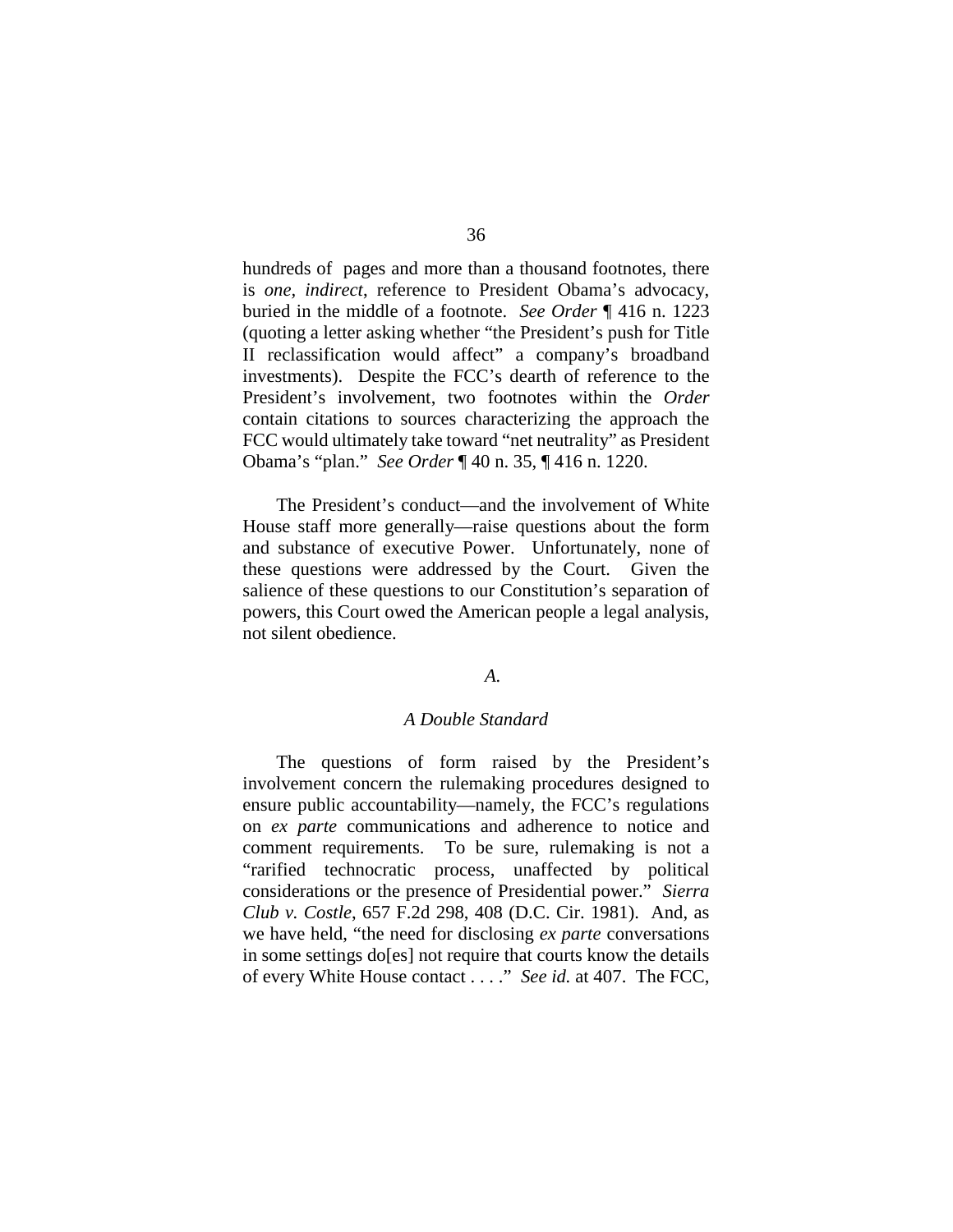however, has its own rules regarding *ex parte* contacts, and the White House would be aware of them.

The *Order*'s Notice of Proposed Rulemaking referred to and detailed some of the FCC's *ex parte* requirements. *See* Notice of Proposed Rulemaking 5624–25 ¶ 181 (citing, *inter alia*, FCC's *ex parte* rules, at 47 C.F.R. §§ 1.1200 *et seq*.). FCC Chairman Wheeler said the Commission would "incorporate the President's submission into the record of the Open Internet Proceeding," *FCC Chairman Tom Wheeler's Statement on President Barack Obama's Statement Regarding Open Internet* (Nov. 10, 2014), https://apps.fcc.gov/edocs\_public/attachmatch/DOC-

330414A1.pdf. But, neither the Chairman's statement nor the *Order* explain why the President was allowed to make his submission *after* the comment period expired. S*ee* Watts, *Controlling Presidential Control*, 114 MICH. L. REV. at 741. Nor does the Commission ever explain why further public comment was not solicited after the President intervened despite the Chairman stating he welcomed further comment. The *Order*'s record does not establish whether the communications between White House staffers and the FCC satisfied the Commission's regulations on *ex parte* communications (or why these communications were exempt from these rules). *See* Majority Staff Report, Committee on Homeland Security and Governmental Affairs (Ron Johnson, Chairman), *Regulating The Internet: How The White House Bowled Over FCC Independence*, \*25 (Feb. 29, 2016) http://www.hsgac.senate.gov/download/regulating-the-

internet-how-the-white-house-bowled-over-fcc-independence ("The documents reviewed by the Committee make clear that Chairman Wheeler regularly communicated with presidential advisors. None of the communications reviewed by the Committee were submitted to the FCC's formal record in the form of *ex parte* notices although the [*Open Internet*] *Order*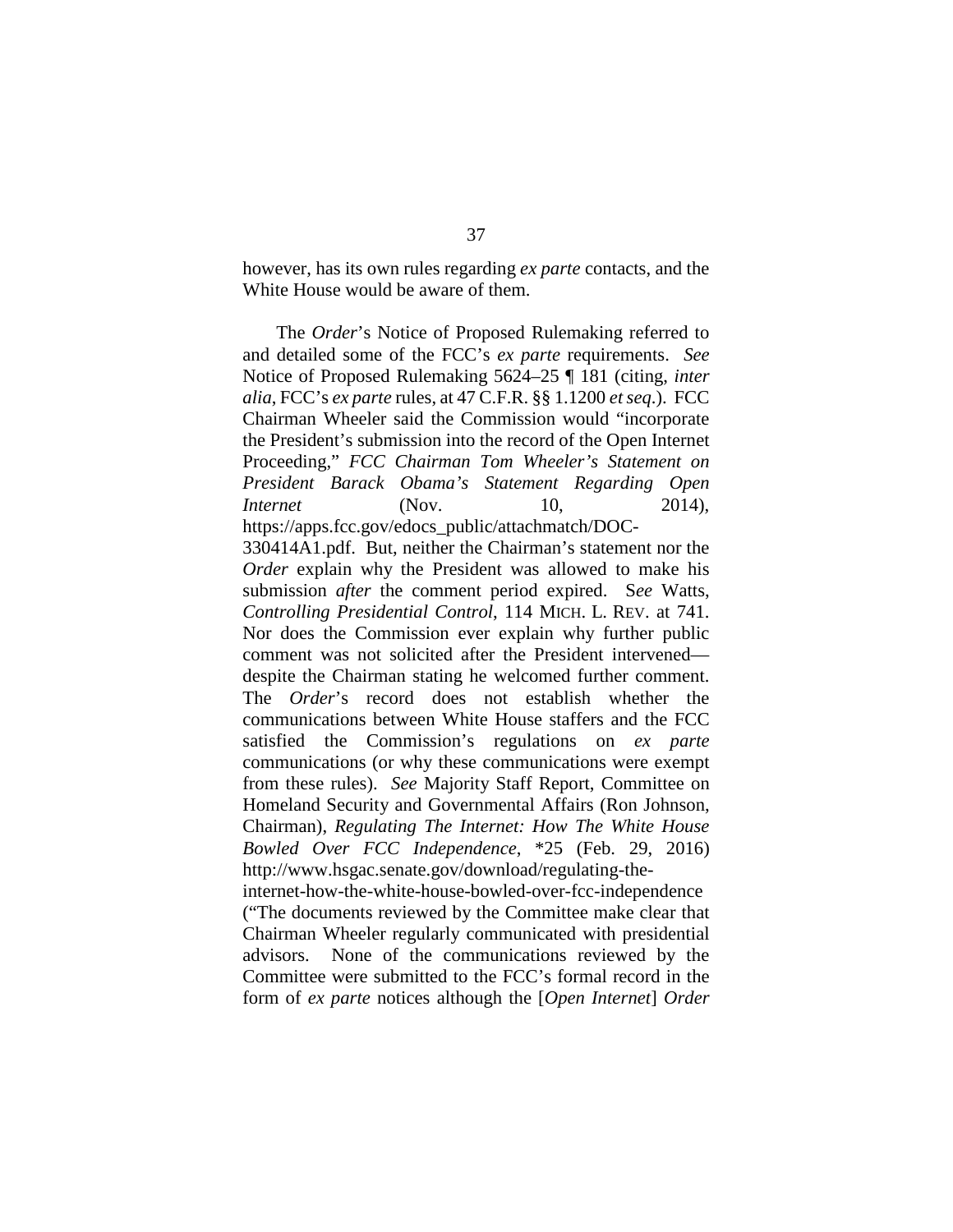was clearly discussed."). The White House had reason to know of its obligations under the FCC's *ex parte* rules. *See, e.g.*, Memorandum from Deputy Assistant Attorney Gen. John O. McGinnis to the Deputy Counsel to President George H. W. Bush, 15 Op. O.L.C. 1, 1 (Jan. 14, 1991) (assessing the propriety of *ex parte* communications between White House officials and the FCC, concluding that "*communications by the White House must be disclosed in the FCC rulemaking record if they are of substantial significance and clearly intended to affect the ultimate decision*") (emphasis added). In short, the *Order* and its administrative record leave us with many questions about the involvement of the President and his staff—questions made significant by us knowing enough to know that the President's involvement was outcome determinative.

Perhaps the involved parties thought the President's public advocacy of "net neutrality" through reclassifying broadband Internet access provided sufficient accountability; excusing the White House from following the FCC's rules. Perhaps the FCC paid no mind to the matter because of the many filed comments endorsing some form of "net neutrality" regulation during the comment period. Whatever the thinking, this course "effectively created two very different proceedings: First there was the FCC's conventional notice-and-comment proceeding replete with its formalized procedures and deadlines regarding the submission of comments and *ex parte* contacts. Next emerged a different, more real-world proceeding," the one where the President provided outcome-determinative influence. *See* Watts, *Controlling Presidential Control*, 114 MICH. L. REV. at 741. This "leav[es] the notice-and-comment proceeding and the political proceeding disconnected from one another and mak[es] the notice-and-comment process look like no more than a smokescreen." *See id.* Rules are only for Americans who lack friends in high places.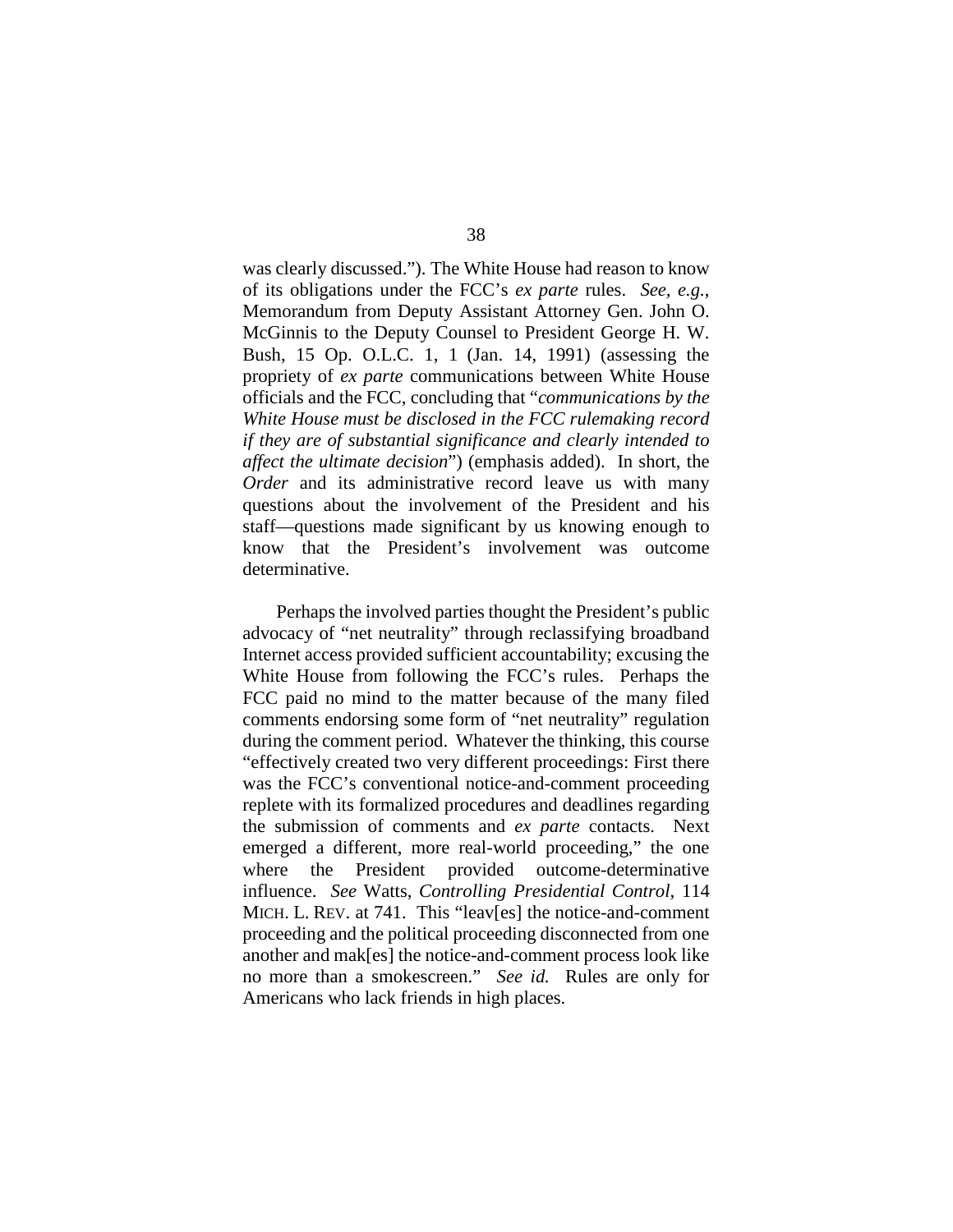To be clear, I am not suggesting the President has no legitimate means of interjecting himself into an agency's rulemaking process. Nor am I suggesting that the President should not bring an independent agency's executive actions within the Executive Branch. *See Free Enter. Fund. v. Pub. Co. Accounting Oversight Bd.*, 561 U.S. 477, 499 (2010) ("One can have a government that functions without being ruled by functionaries, and a government that benefits from expertise without being ruled by experts. Our Constitution was adopted to enable the people to govern themselves, through their elected leaders. The growth of the Executive Branch, which now wields vast power and touches almost every aspect of daily life, heightens the concern that it may slip from the Executive's control, and thus from that of the people."). Rather, my assertion follows from the nature of executive Power.

Executive Branch authority over the execution and enforcement of existing law is, in part, meant to ensure our government's republican form—thereby remaining publicly accountable. Some Presidents, in the name of shaping an agency's direction, "might accept a novel practice that violates Article II," but "'the separation of powers does not depend on the views of individual Presidents . . . .'" *PHH Corp.*, 839 F.3d at 35 (quoting *Free Enterprise Fund*, 561 U.S. at 497). The Constitution's structural features are, themselves, legal procedures designed to safeguard liberty by preserving public accountability against the current moment's political priorities. A President may attempt to shape an agency's deliberations so as to vindicate the Constitution's structural allocation of power; ensuring the exercise of executive Power is consistent with the publicly-accountable executive. *See, e.g.*, *Costle*, 657 F.2d at 405 ("The executive power under our Constitution, after all, is not shared[;] it rests exclusively with the President. . . . [T]he Founders chose to risk the potential for tyranny inherent in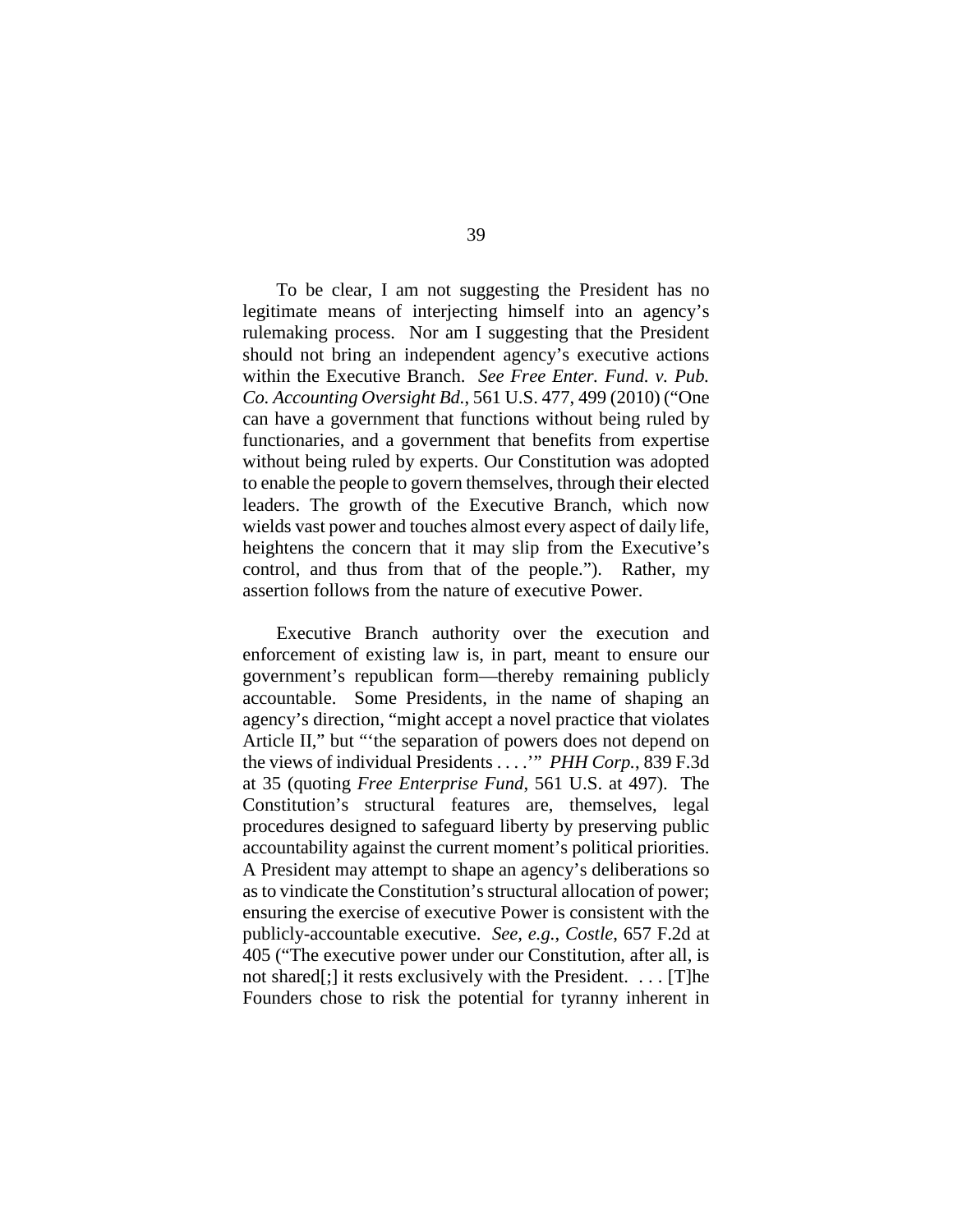placing power in one person, in order to gain the advantages of accountability fixed on a single source."). But if the *means* by which the President seeks to shape the agency's deliberations transgress legal procedures designed to ensure public accountability—like notice-and-comment requirements and rules regarding *ex parte* communications—he undermines the accountability rationale for confining executive Power to the President. *Cf.* Elena Kagan, *Presidential Administration*, 114 HARV. L. REV. 2245, 2332 (2001) (characterizing "the degree to which the public can understand the sources and levers of bureaucratic action" as a "fundamental precondition of accountability in administration"). Acting with concern for public accountability seems especially salient when the President "and his White House staff" seek to exert influence over the direction of an ostensibly-independent agency. *Cf. Costle*, 657 F.2d at 405–06 ("In the particular case of EPA, Presidential authority is clear since it has never been considered an 'independent agency,' but always part of the Executive Branch."). Perchance something else explains the White House's conduct here than attempting to confine the exercise of executive Power to the President. But, rather than acknowledge the double standard the President's involvement created between the American People and their Chief Executive, the FCC opted for the silent treatment. This Court has no such luxury. "[S]ome might think that judges should simply defer to the elected branches' design of the administrative state. But that hands-off attitude would flout a long, long line of Supreme Court precedent." *PHH Corp.*, 839 F.3d at 35. Unfortunately, under this Court's Opinion, the American People will never know quite how the government came to regulate their Internet access so pervasively.

*B.*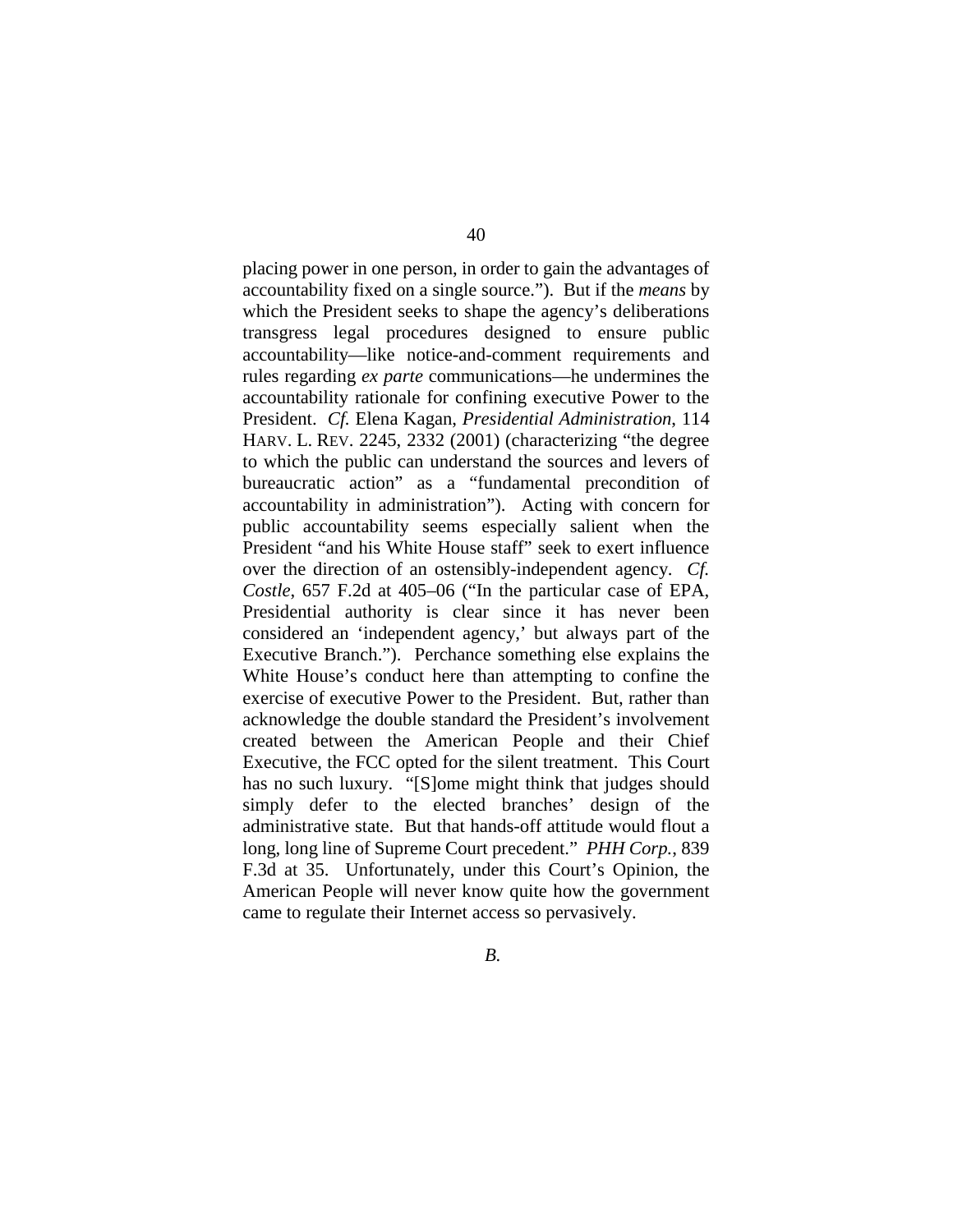# *Reclassification Is Not A "Faithful" Execution Of Existing Law*

The questions of substance regarding the President's involvement here go to the core of our Constitution's separation of executive and legislative Power.

The nature of executive Power differs depending upon whether the President is *executing* law, *or seeking a change* in existing law. In the former context, the President is *required* to "faithfully" execute the law. *See* U.S. CONST. Art. II, § 3, cl. 5;[7](#page-65-0) *see also* Robert G. Natelson, *The Original Meaning of the Constitution's "Executive Vesting Clause,*" 31 WHITT. L. REV. 1, 14 & n.59 (2009) (discussing Article II's Take Care Clause as a "power-conferring" text historically "reminiscent" of "royal instructions" to act as an agent). "In the framework of our Constitution, the President's power to see that the laws are faithfully executed refutes the idea that he is to be a lawmaker." *Youngstown Sheet & Tube Co. v. Sawyer*, 343 U.S. 579, 587 (1952); *United States v. Midwest Oil Co.*, 236 U.S. 459, 505 (1915) ("The Constitution does not confer upon [the President] any power to enact laws or to suspend or repeal such as the Congress enacts."). The lawmaking power belongs exclusively to Congress, not to agencies. *See City of Arlington*, 133 S. Ct. at 1873 n.4. When the President petitions Congress to change the law, however, he, necessarily, need not advocate a position "faithful" to existing law. *See* U.S. CONST. Art. II, § 3, cl. 2

<span id="page-65-0"></span> <sup>7</sup> The President's obligation under the Take Care Clause does not extend to laws the President considers unconstitutional, nor does it prohibit prosecutorial discretion. But, otherwise, "the Executive has to follow and comply with laws regulating the executive branch." *See* Brett M. Kavanaugh, *Our Anchor for 225 Years and Counting: The Enduring Significance of the Precise Text of the Constitution*, 89 NOTRE DAME L. REV. 1907, 1911 (2014).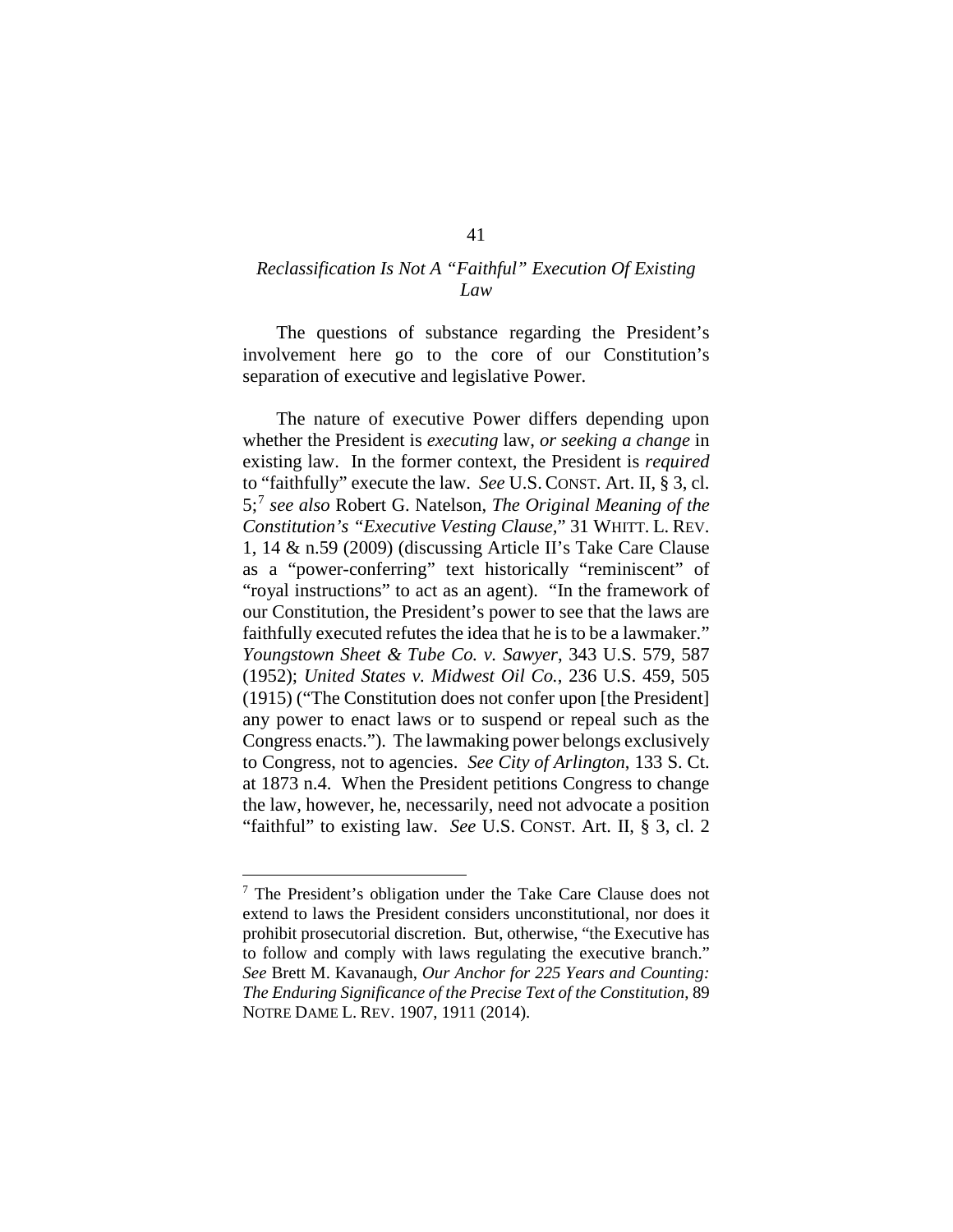(authorizing the President to "recommend such measures as he shall judge necessary and expedient").

To be sure, the creation of agency rules can muddle these distinct aspects of executive Power. "Because most regulatory statutes have multiple goals and are not written with crystal clarity, the agency often has considerable interpretational leeway before it steps over the statutory line, and the President may attempt to push the agency as close to that line as possible." Thomas O. McGarity, *Presidential Control of Regulatory Agency Decisionmaking*, 36 AM. U.L. REV. 443, 454 (1987). Our Constitution ensures that the line remains, however. *Cf.* THE FEDERALIST No. 73 (Hamilton), p. 441 (Clinton Rossiter ed., 1961) (adhering to the separation of powers avoids "the legislative and executive powers . . . com[ing] to be blended in the same hands"). "An activist President with control over the rulemaking process could use his power to press agencies beyond statutory limits that he was unable to persuade Congress to remove. Such a President would be guilty of unfaithful execution of the laws." McGarity*, Presidential Control of Regulatory Agency Decisionmaking*, 36 AM. U.L. REV. at 455. A "related problem" "occurs when members of the President's staff attempt to implement their own policy agendas in the name of the President." *See id.* Given the outcome-determinative nature of the President's involvement on the reclassification of broadband Internet access—and the clarity with which Congress set forth its deregulatory policy and standards in the 1996 Act—the question of how the President upheld his Take Care Clause obligation in urging the FCC to reclassify Internet access arises.

Here, the President did not ask the FCC to enforce "a congressional policy . . . in a manner prescribed by Congress;" instead, he called on FCC to "execute" a "presidential policy"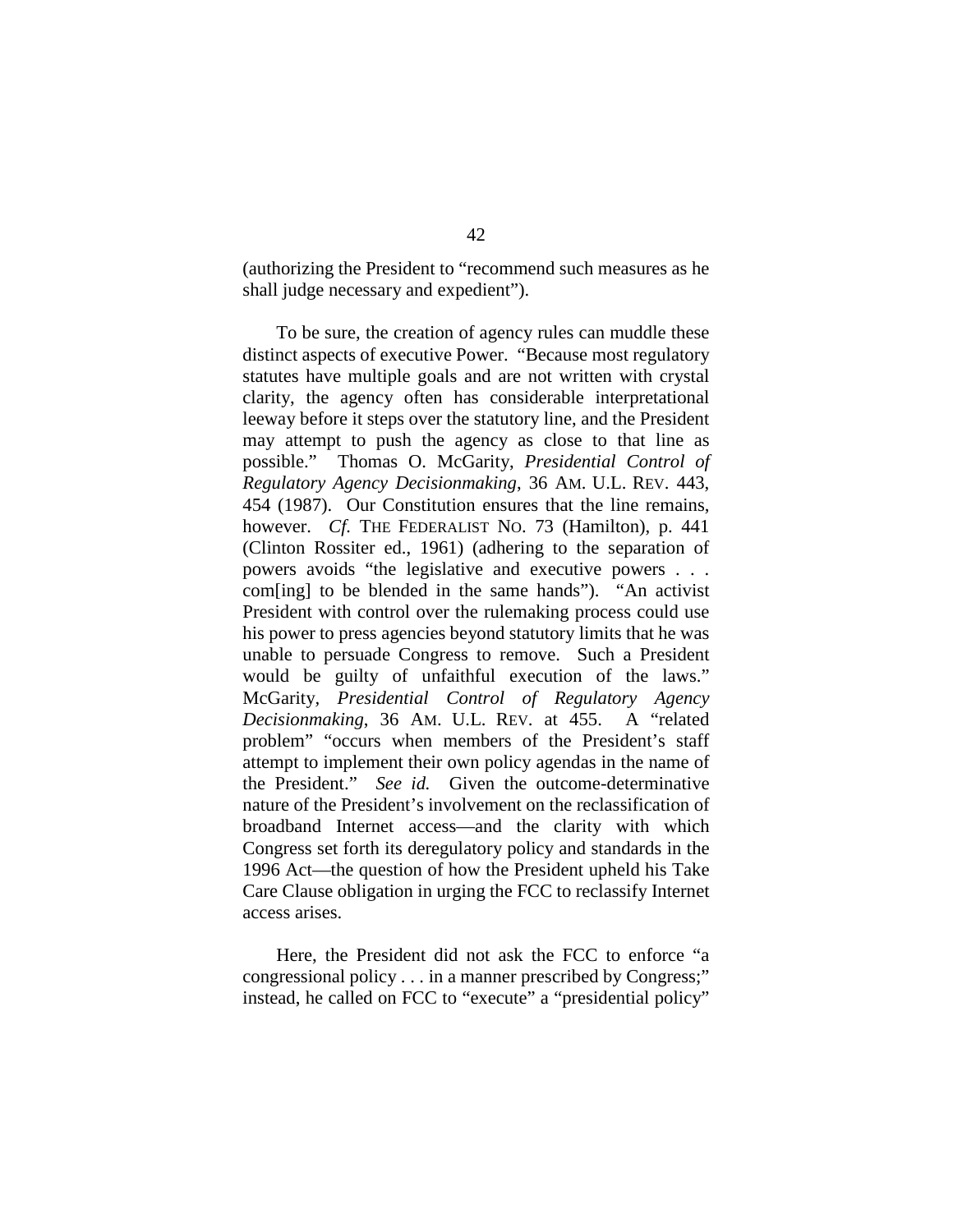preference on net neutrality "in a manner prescribed by the President." *Youngstown*, 343 U.S. at 588. The President did not ask Congress to reclassify broadband Internet access as a "telecommunications service" and implement "net neutrality" through public utility regulation. Rather, the President urged *the FCC* to *reject* Congress's deregulatory aims and its classification of Internet access to further his preferred approach to "net neutrality." As explained above, the classification of Internet access as "information service" is a core feature of the 1996 Act. The use of forbearance to lessen, rather than expand common carrier regulation, and the prohibition on treating mobile broadband Internet access as common carriage are all part of the 1996 Act's deregulatory text, history, and structure. Nevertheless, the President sought to *change* this law not by petitioning Congress, but by influencing the FCC's deliberations over how to *enforce* existing law. The President's conduct collapsed the distinction between his constitutional authority to seek changes in the law from the legislature, and his constitutional *obligation* to faithfully execute the law passed by Congress when interacting with the agency charged with executing the law.

The President's obligation to "faithfully" execute existing law limits the realm of reasonable constructions he can provide to those charged with enforcing existing law. For example, during the "Quasi War" with France, Congress passed a statute permitting the seizure of any U.S. ship *bound for* France or its dependent powers. When President Adams sent the statute to the military for execution, he reinterpreted the statute allowing for the seizure of any U.S. ship going "*to or from* Fr[e]nch ports." *See Little v. Barreme*, 6 U.S. (2 Cranch) 170, 178 (1804) (emphasis added). The Supreme Court affirmed the Circuit Court's finding that the seizure of a U.S. ship from French-controlled Haiti (then Jérémie) to Danish-controlled St. Thomas was invalid. Writing for the Court, Chief Justice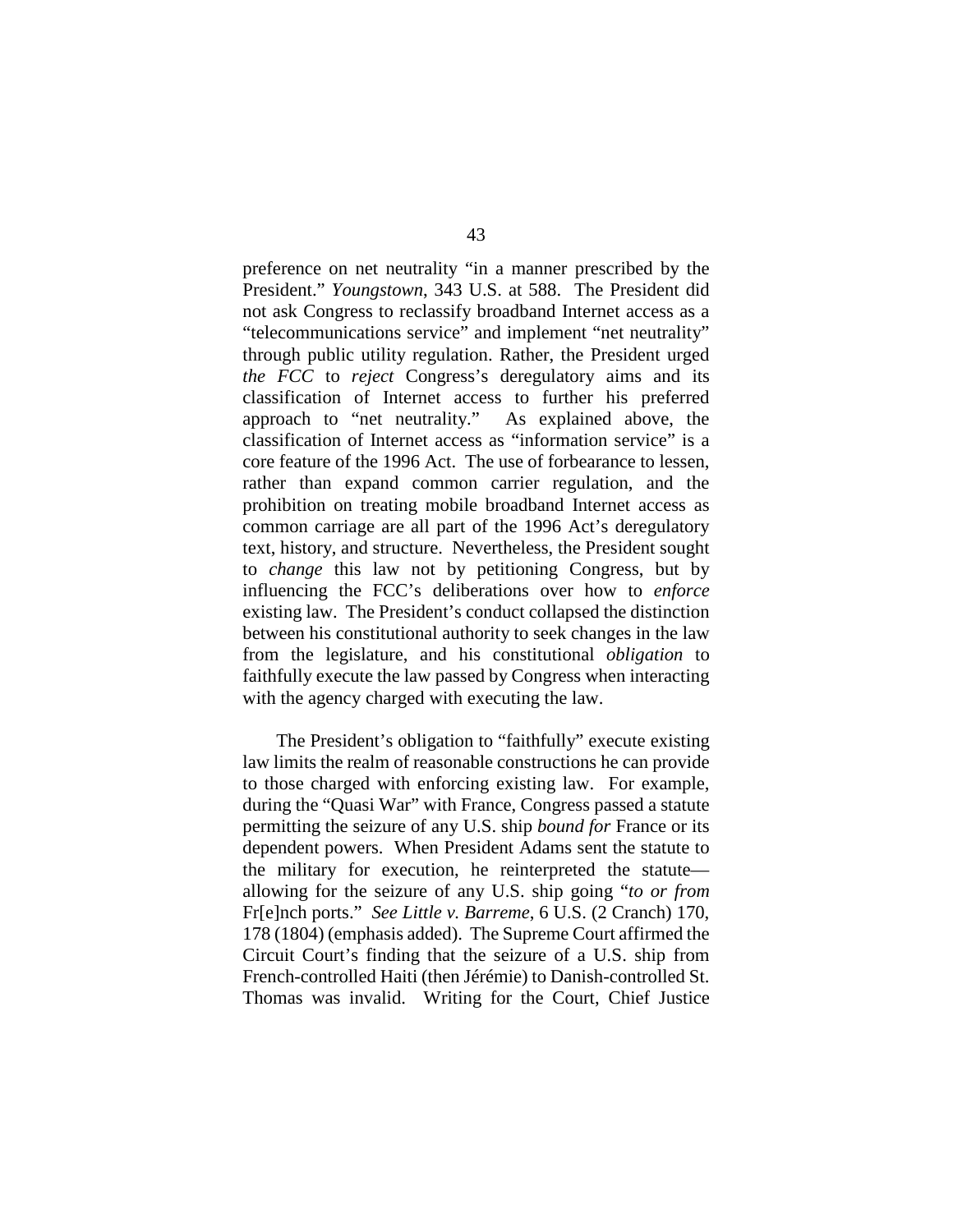Marshall said it did not matter that the President's construction was motivated by it being "obvious[] that if only vessels sailing to a French port could be seized on the high seas that the law would very often be evaded." *Id.* Congress, the Marshall Court said, "prescribed [] the manner in which this law shall be carried into execution," and that "was to exclude a seizure of any vessel not bound to a French port." *Id.* at 177–78. President Adams, however, gave it a "different construction," *id.* at 178, one at odds with what Congress passed in both the statute's "general clause" stating its purpose and the statute's more specific limitations, *id.* at 177–78.

Similarly here, $8$  the President urged the FCC to adopt a construction of Internet classification at odds with both the "general clause[s]" of the 1996 Act's deregulatory policy and the statute's more specific definitions of "interactive computer service," "information service," "Internet access service," "interconnected service," and "the public switched network." No doubt the President thought reclassifying broadband

<span id="page-68-0"></span> <sup>8</sup> That the military is under the President's command and the FCC is an independent agency is of no moment here. The issue here is not the *scope* of the President's authority to enforce the law (i.e., the extent to which the President can "direct" the FCC to act). Rather, the issue here is the *nature* of the authority the President exercises when seeking to change the *enforcement* of existing law. Enforcement authority cannot be conflated with the President's separate and distinct ability to petition for changes in existing law itself. Nevertheless, as explained above, that is what the President attempted. It is no answer to say the President's action is not subject to judicial direction. *See Mississippi v. Johnson*, 71 U.S. (4 Wall.) 475, 499 (1867). I do not dispute that the Court cannot issue an order directing the President's "exercise of judgment" in law enforcement. *See id.* What is within this Court's determination, however, is whether the *Order* at issue faithfully executes existing law. It does not, and it does not because of the construction set forth by the President.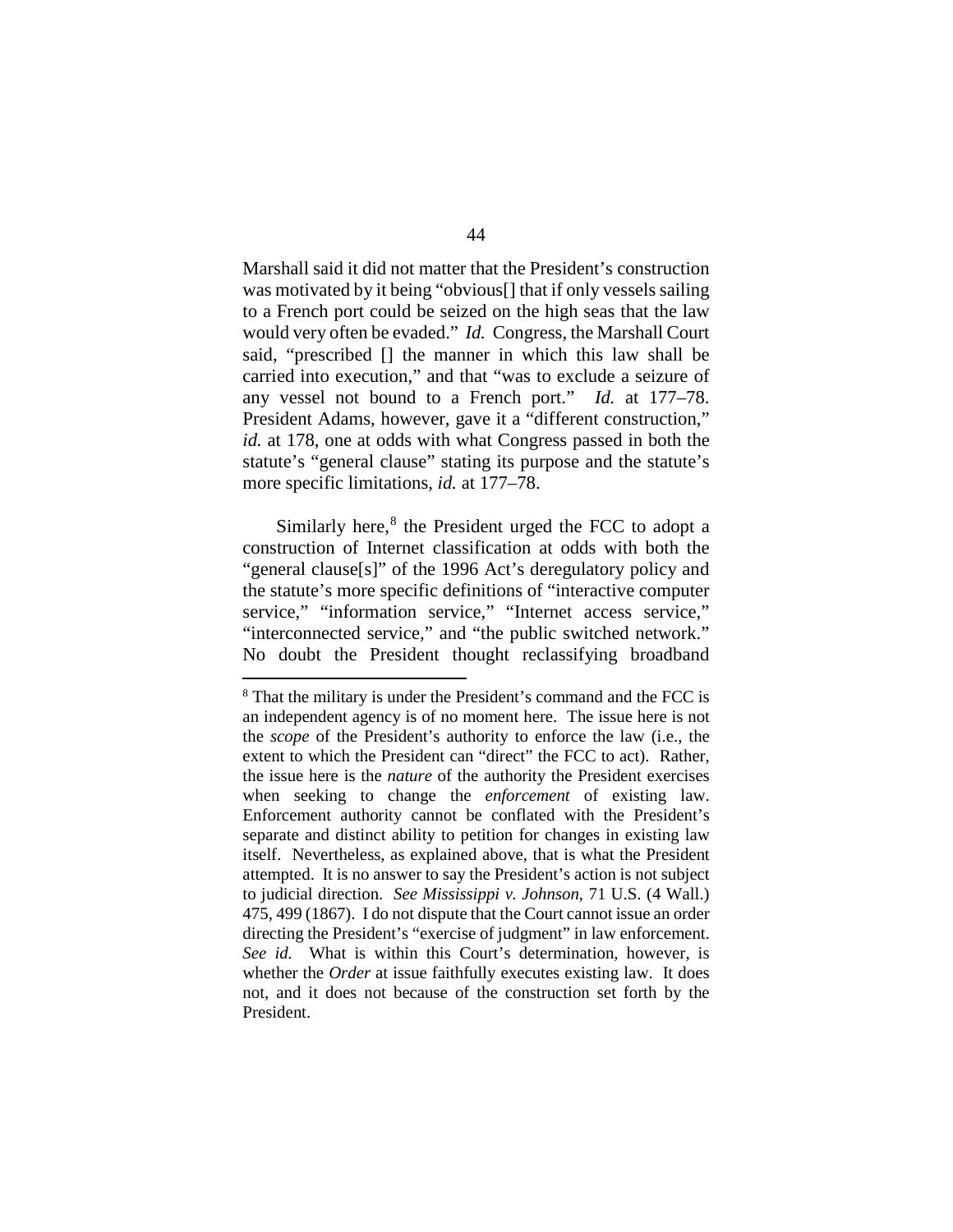Internet access better captured the on-the-ground realities of Internet access. But, as in *Barreme*, Congress "prescribed [] the manner in which this law shall be carried into execution," and the President is limited to urging the execution of existing law with legal constructions that faithfully execute what Congress enacted. *See id.* at 177–78. As Justice Jackson famously put it, "[w]hen the President takes measures incompatible with the expressed or implied will of Congress, his power is at its lowest ebb." *Youngstown*, 343 U.S. at 637 (Jackson, J., concurring).

The President's intervention did not result from a "failure of Congress to legislate" on the issue of Internet access regulation, but because he desired "a different and inconsistent way of his own" respecting that regulation. *See id.* at 639 (Jackson, J., concurring). The fact that Congress has, up until now, decided not to revise its 1996 Act with legislation amenable to President Obama's view of Internet regulation does not mean Congress has "failed" to act. Congress "acted" with respect to the classification of Internet access service in 1996—if President Obama thought a reclassification was needed, then Congress was the place to go. *See, e.g.*, *id.* at 603 (Frankfurter, J., concurring) (explaining that, five years before President Truman's steel seizure, "Congress said to the President, 'You may not seize. Please report to us and ask for seizure power if you think it is needed in a specific situation.'"). Nothing about our Constitution's deliberative legislative structure is meant to facilitate a one-way ratchet in the President's favor. *See id.* at 604 (Frankfurter, J., concurring) ("The need for new legislation does not enact it. Nor does it repeal or amend existing law."); THE FEDERALIST NO. 73 (Hamilton) p. 442 (Clinton Rosseiter ed., 1961) ("It may perhaps be said that the power of preventing bad laws includes that of preventing good ones . . . . But this objection will have little weight with those who can properly estimate the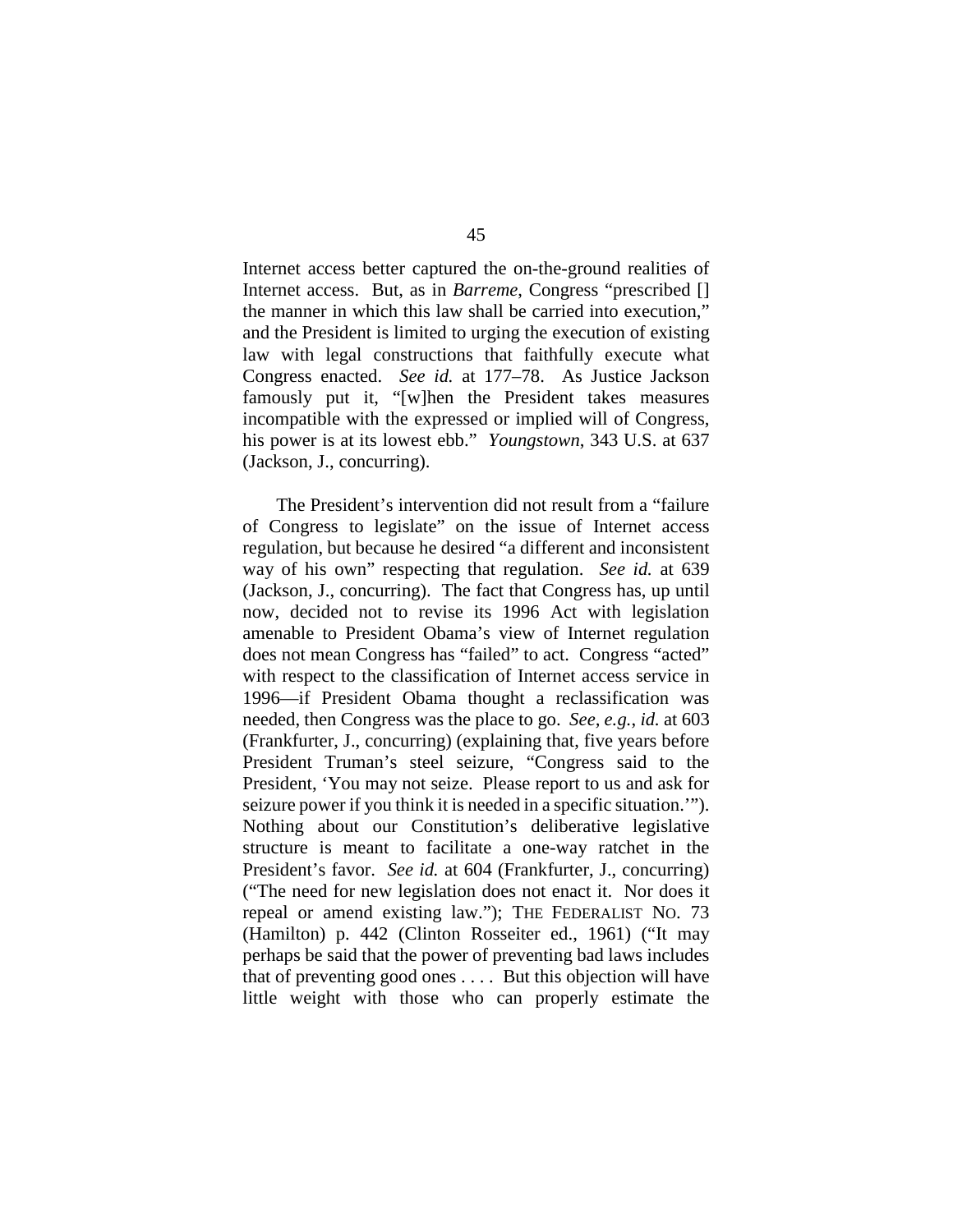mischiefs of that inconstancy and mutability in the laws . . . . They will consider every institution calculated to . . . keep things in the same state in which they happen to be at any given period as much more likely to do good than harm."). Nor does the Constitution give the President an "I'm-frustrated-withdemocracy" exception to Bicameralism and Presentment; allowing him to petition the FCC, rather than Congress, for a change in existing law. *See NLRB v. Noel Canning*, 134 S. Ct. 2550, 2567 (2014) ("It should go without saying . . . that political opposition in the Senate would not qualify as an unusual circumstance" allowing the President to disregard constitutional limitations).

"With all its defects, delays and inconveniences, men have discovered no technique for long preserving free government except that the Executive be under the law, and that the law be made by parliamentary deliberations. . . . [I]t is the duty of the Court to be last, not first, to give [these institutions] up." *Youngstown*, 343 U.S. at 655 (Jackson, J., concurring). This issue deserved much more scrutiny than the silence given to it by this Court.

#### **V.**

This *Order* shows signs of a government having grown beyond the consent of the governed: the collapsing respect for Bicameralism and Presentment; the administrative state shoehorning major questions into long-extant statutory provisions without congressional authorization; a preference for rent-seeking over liberty. This Court had an opportunity to see the wisdom of the "Man Controlling Trade" statue on Constitution Avenue, but we are no longer on the Constitution's path. Hopefully, there is a clearer view of the road back to a government of limited, enumerated power from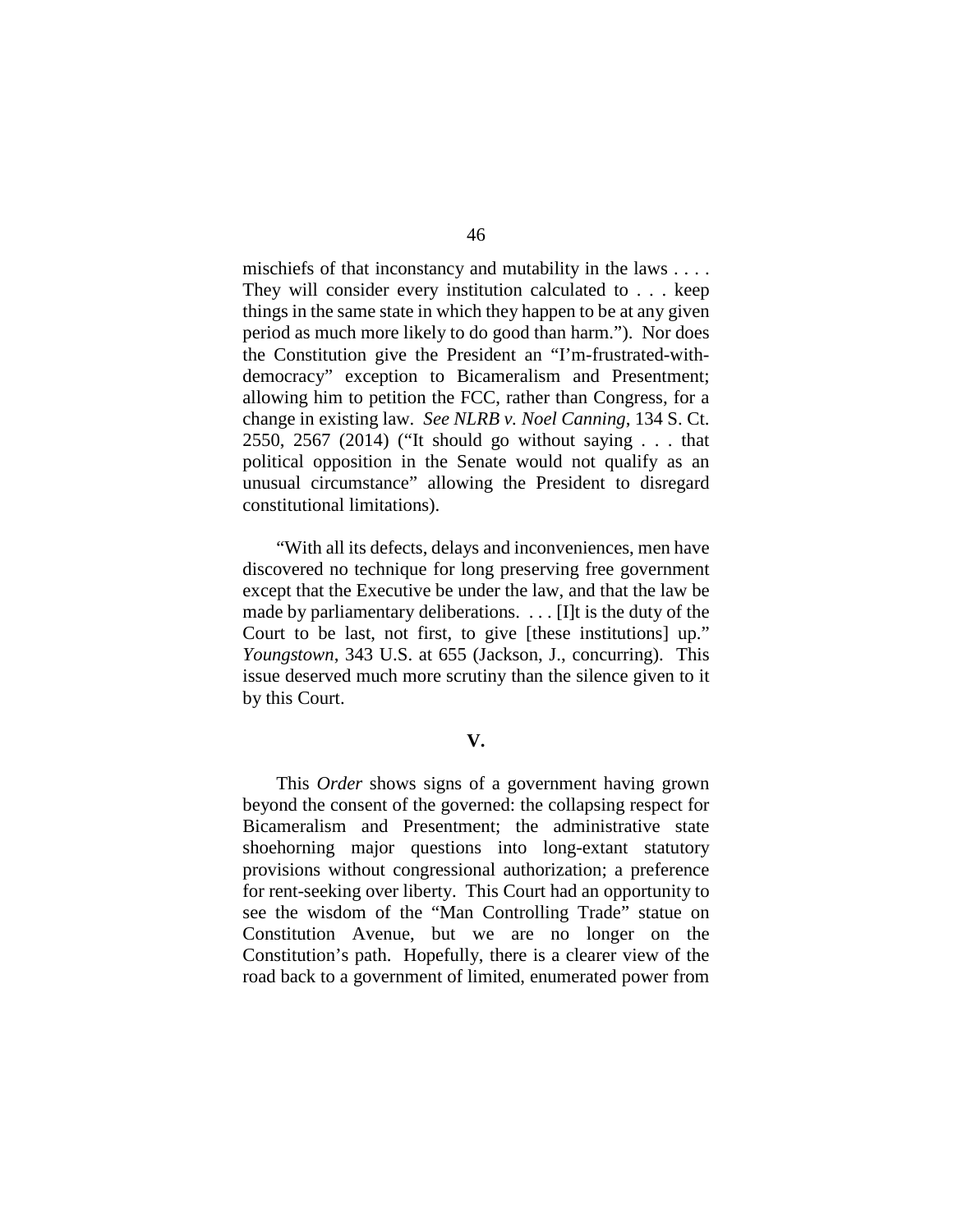One First Street in our Capital City. In that hope, I respectfully dissent from the Court's denial of rehearing *en banc*.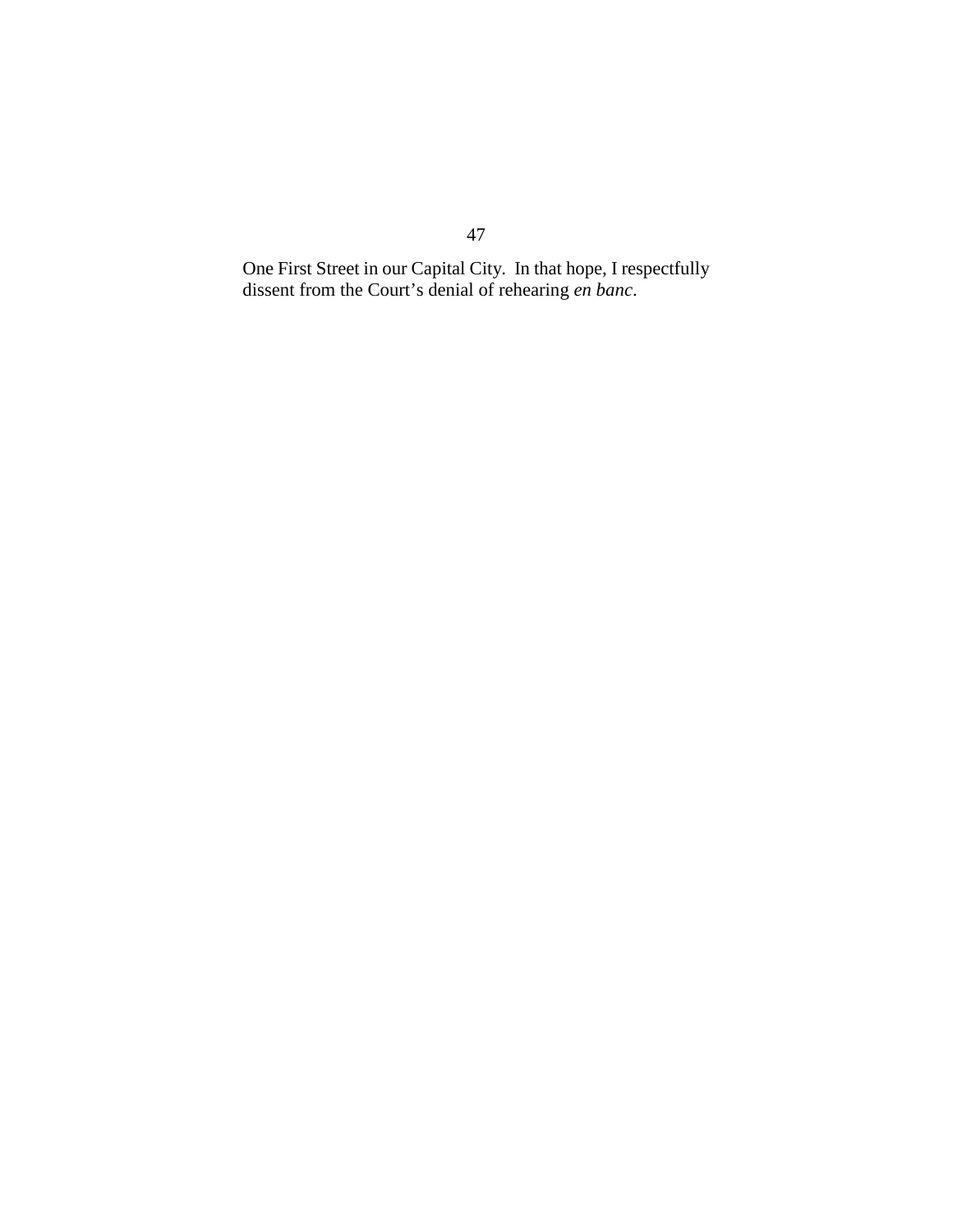KAVANAUGH, *Circuit Judge*, dissenting from the denial of rehearing en banc:

The FCC's 2015 net neutrality rule is one of the most consequential regulations ever issued by any executive or independent agency in the history of the United States. The rule transforms the Internet by imposing common-carrier obligations on Internet service providers and thereby prohibiting Internet service providers from exercising editorial control over the content they transmit to consumers. The rule will affect every Internet service provider, every Internet content provider, and every Internet consumer. The economic and political significance of the rule is vast.

The net neutrality rule is unlawful and must be vacated, however, for two alternative and independent reasons.

First, Congress did not clearly authorize the FCC to issue the net neutrality rule. Congress has debated net neutrality for many years, but Congress has never enacted net neutrality legislation or clearly authorized the FCC to impose commoncarrier obligations on Internet service providers. The lack of clear congressional authorization matters. In a series of important cases over the last 25 years, the Supreme Court has required *clear* congressional authorization for major agency rules of this kind. The Court, speaking through Justice Scalia, recently summarized the major rules doctrine in this way: "We expect Congress to speak clearly if it wishes to assign to an agency decisions of vast 'economic and political significance.'" *Utility Air Regulatory Group v. EPA*, 134 S. Ct. 2427, 2444, slip op. at 19 (2014) (quoting *FDA v. Brown & Williamson Tobacco Corp.*, 529 U.S. 120, 160 (2000)). The major rules doctrine helps preserve the separation of powers and operates as a vital check on expansive and aggressive assertions of executive authority.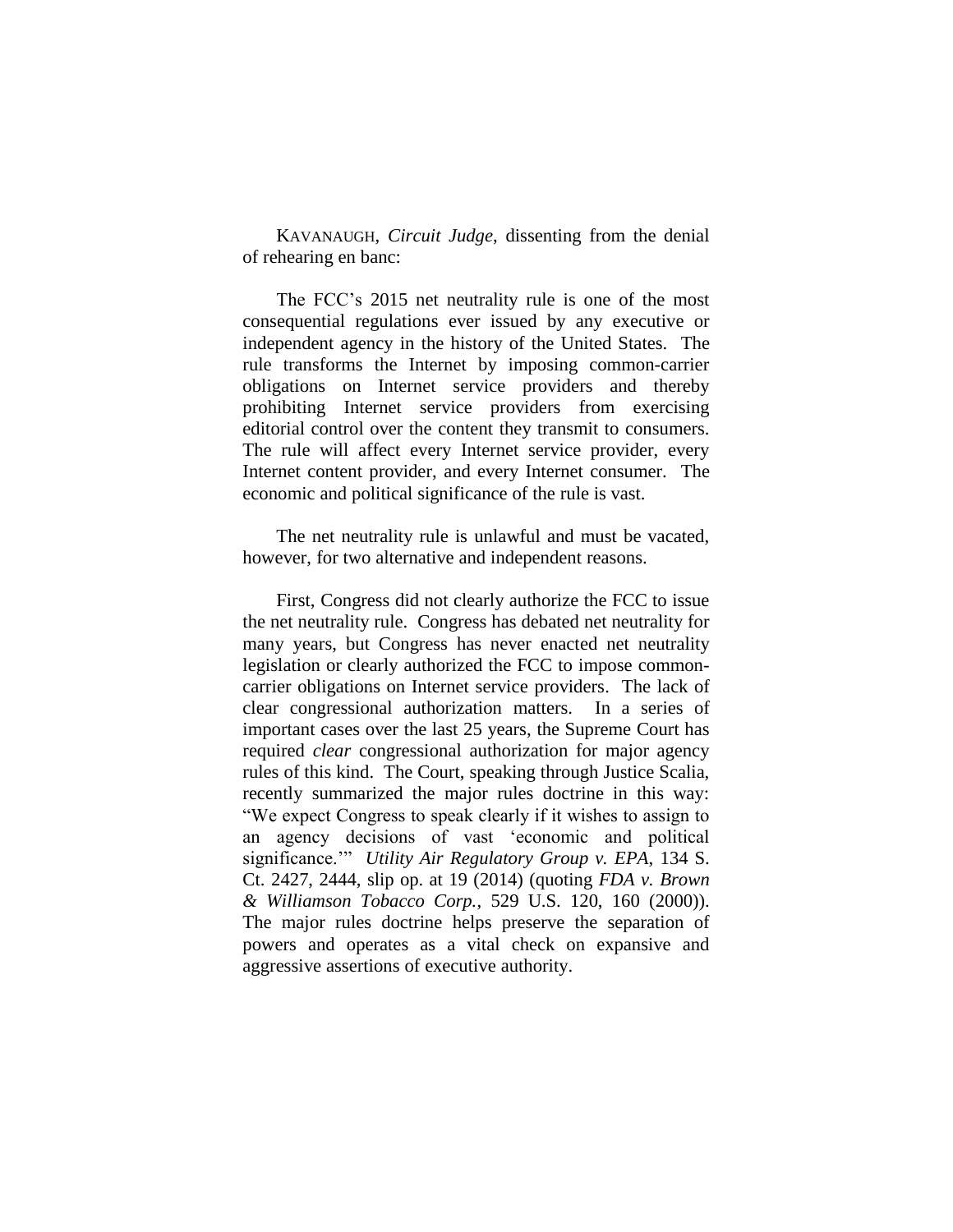Here, because Congress never passed net neutrality legislation, the FCC relied on the 1934 Communications Act, as amended in 1996, as its source of authority for the net neutrality rule. But that Act does not supply *clear* congressional authorization for the FCC to impose commoncarrier regulation on Internet service providers. Therefore, under the Supreme Court's precedents applying the major rules doctrine, the net neutrality rule is unlawful.

Second and in the alternative, the net neutrality rule violates the First Amendment to the U.S. Constitution. Under the Supreme Court's landmark decisions in *Turner Broadcasting System, Inc. v. FCC*, 512 U.S. 622 (1994), and *Turner Broadcasting System, Inc. v. FCC*, 520 U.S. 180 (1997), the First Amendment bars the Government from restricting the editorial discretion of Internet service providers, absent a showing that an Internet service provider possesses market power in a relevant geographic market. Here, however, the FCC has not even tried to make a market power showing. Therefore, under the Supreme Court's precedents applying the First Amendment, the net neutrality rule violates the First Amendment.

In short, although the briefs and commentary about the net neutrality issue are voluminous, the legal analysis is straightforward: If the Supreme Court's major rules doctrine means what it says, then the net neutrality rule is unlawful because Congress has not clearly authorized the FCC to issue this major rule. And if the Supreme Court's *Turner Broadcasting* decisions mean what they say, then the net neutrality rule is unlawful because the rule impermissibly infringes on the Internet service providers' editorial discretion. To state the obvious, the Supreme Court could always refine or reconsider the major rules doctrine or its decisions in the *Turner Broadcasting* cases. But as a lower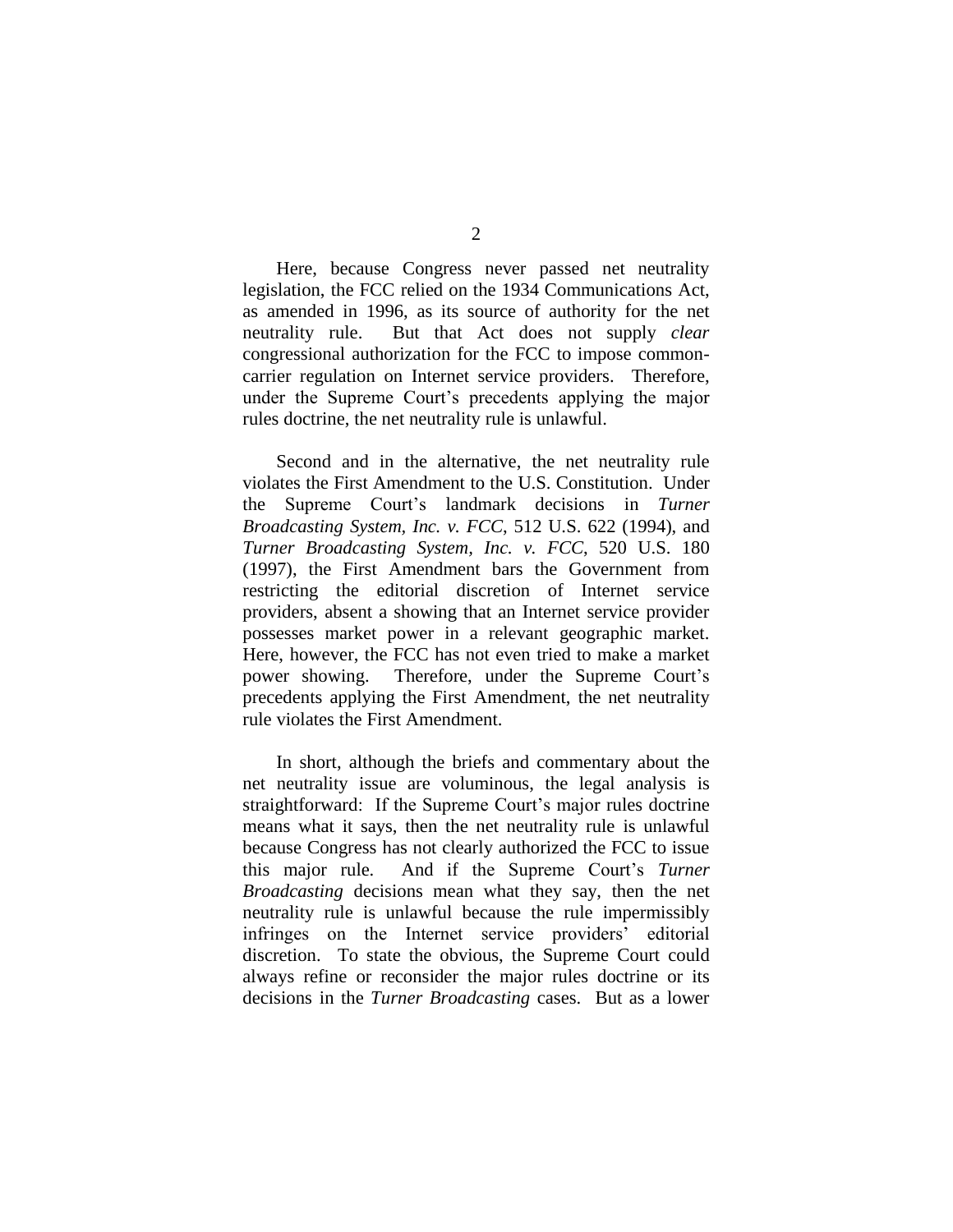court, we do not possess that power. Our job is to apply Supreme Court precedent as it stands.

For those two alternative and independent reasons, the FCC's net neutrality regulation is unlawful and must be vacated. I respectfully disagree with the panel majority's contrary decision and, given the exceptional importance of the issue, respectfully dissent from the denial of rehearing en banc. $<sup>1</sup>$ </sup>

I

The FCC's net neutrality rule is a major rule, but Congress has not clearly authorized the FCC to issue the rule. For that reason alone, the rule is unlawful.

#### A

The Framers of the Constitution viewed the separation of powers as the great safeguard of liberty in the new National Government. To protect liberty, the Constitution divides power among the three branches of the National Government. The Constitution vests Congress with the legislative power. U.S. CONST. art. I, § 1. The Constitution vests the President with the executive power, including the responsibility to "take

<sup>&</sup>lt;sup>1</sup> I also agree with much of Judge Williams' panel dissent and with much of Part III.A and Part III.B of Judge Brown's dissent from denial of rehearing en banc.

The concurrence in the denial of rehearing en banc suggests that the FCC may withdraw the net neutrality rule, mitigating any need for en banc review now. Unless and until the FCC does so, however, the panel opinion will remain the law of the Circuit. If the panel were to withdraw its opinion or if the opinion gets vacated as moot, then the need for en banc review would go away as well. But not until then, in my judgment.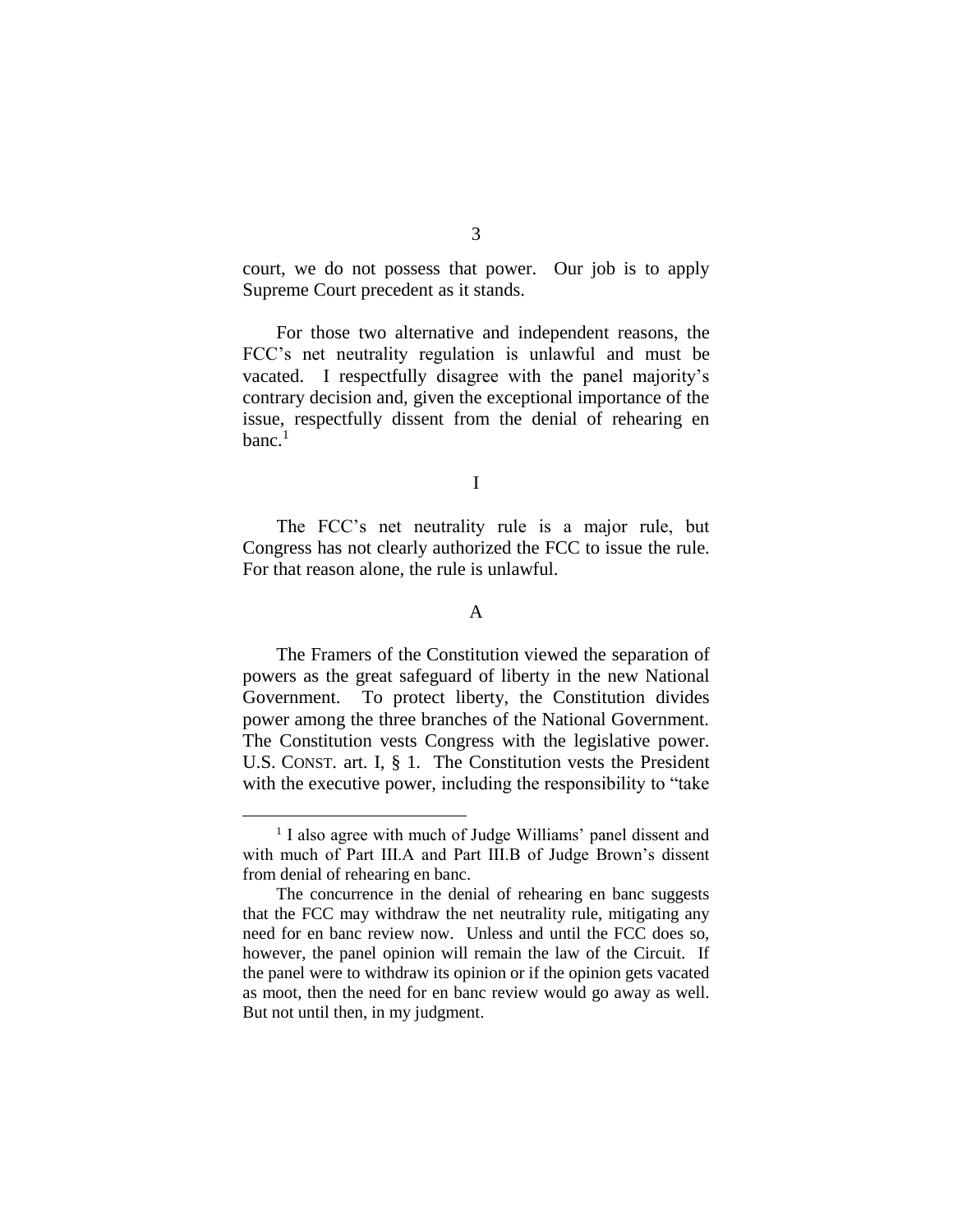Care that the Laws be faithfully executed." *Id.* art. II, § 1, cl. 1; *id.* § 3. The Constitution vests the Judiciary with the judicial power, including the power in appropriate cases to determine whether the Executive has acted consistently with the Constitution and statutes. *See id.* art. III, §§ 1, 2; *Marbury v. Madison*, 5 U.S. 137 (1803).

Under the Constitution's separation of powers, Congress makes the laws, and the Executive implements and enforces the laws. The Executive Branch does not possess a general, free-standing authority to issue binding legal rules. The Executive may issue rules only pursuant to and consistent with a grant of authority from Congress (or a grant of authority directly from the Constitution). *See Youngstown Sheet & Tube Co. v. Sawyer*, 343 U.S. 579, 585 (1952).

When the Judiciary exercises its Article III authority to determine whether an agency's rule is consistent with a governing statute, two competing canons of statutory interpretation come into play.

First, for ordinary agency rules, the Supreme Court applies what is known as *Chevron* deference to authoritative agency interpretations of statutes. If the statute is clear, the agency must follow the statute. But if the statute is ambiguous, the agency has discretion to adopt its own preferred interpretation, so long as that interpretation is at least reasonable. *See Chevron U.S.A. Inc. v. Natural Resources Defense Council, Inc.*, 467 U.S. 837, 842-45 (1984). The theory of *Chevron* is that a statutory ambiguity or gap reflects Congress's implicit delegation of authority for the agency to make policy and issue rules within the reasonable range of the statutory ambiguity or gap.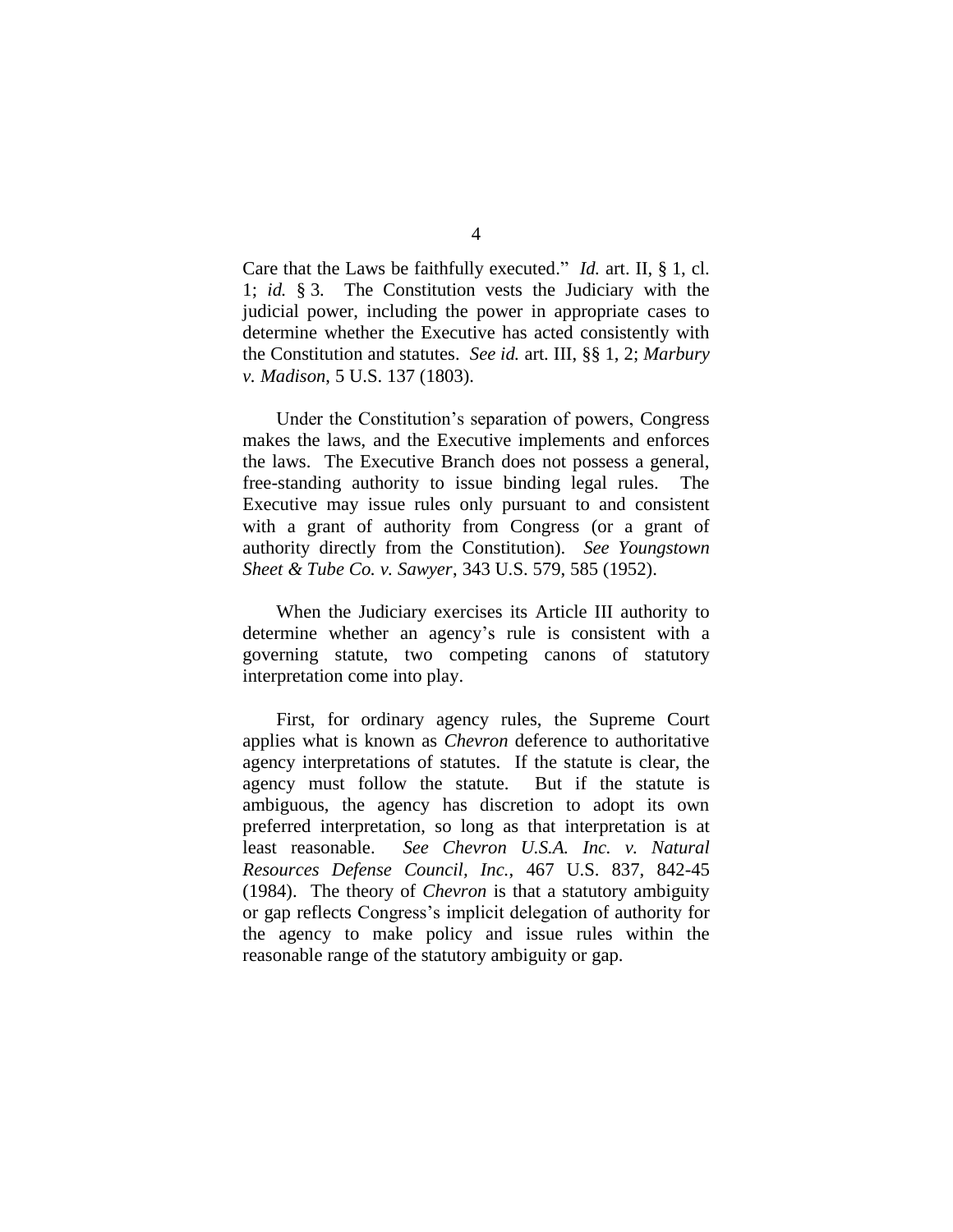Second, in a narrow class of cases involving major agency rules of great economic and political significance, the Supreme Court has articulated a countervailing canon that constrains the Executive and helps to maintain the Constitution's separation of powers. For an agency to issue a major rule, Congress must *clearly* authorize the agency to do so. If a statute only *ambiguously* supplies authority for the major rule, the rule is unlawful. This major rules doctrine (usually called the major questions doctrine) is grounded in two overlapping and reinforcing presumptions: (i) a separation of powers-based presumption against the delegation of major lawmaking authority from Congress to the Executive Branch, *see Industrial Union Department, AFL-CIO v. American Petroleum Institute*, 448 U.S. 607, 645-46 (1980) (opinion of Stevens, J.), and (ii) a presumption that Congress intends to make major policy decisions itself, not leave those decisions to agencies.

In short, while the *Chevron* doctrine *allows* an agency to rely on statutory ambiguity to issue *ordinary* rules, the major rules doctrine *prevents* an agency from relying on statutory ambiguity to issue *major* rules.

Justice Breyer appears to have been the first to describe a dichotomy between ordinary and major rules and to articulate the major rules doctrine as a distinct principle of statutory interpretation. In an article written more than 30 years ago, he explained the principle this way: When determining "the extent to which Congress intended that courts should defer to the agency's view of the proper interpretation," courts should take into account the legislative reality that Congress may grant the Executive Branch the authority to resolve various "interstitial matters," but Congress itself is "more likely to have focused upon, and answered, major questions." Stephen Breyer, *Judicial Review of Questions of Law and Policy*, 38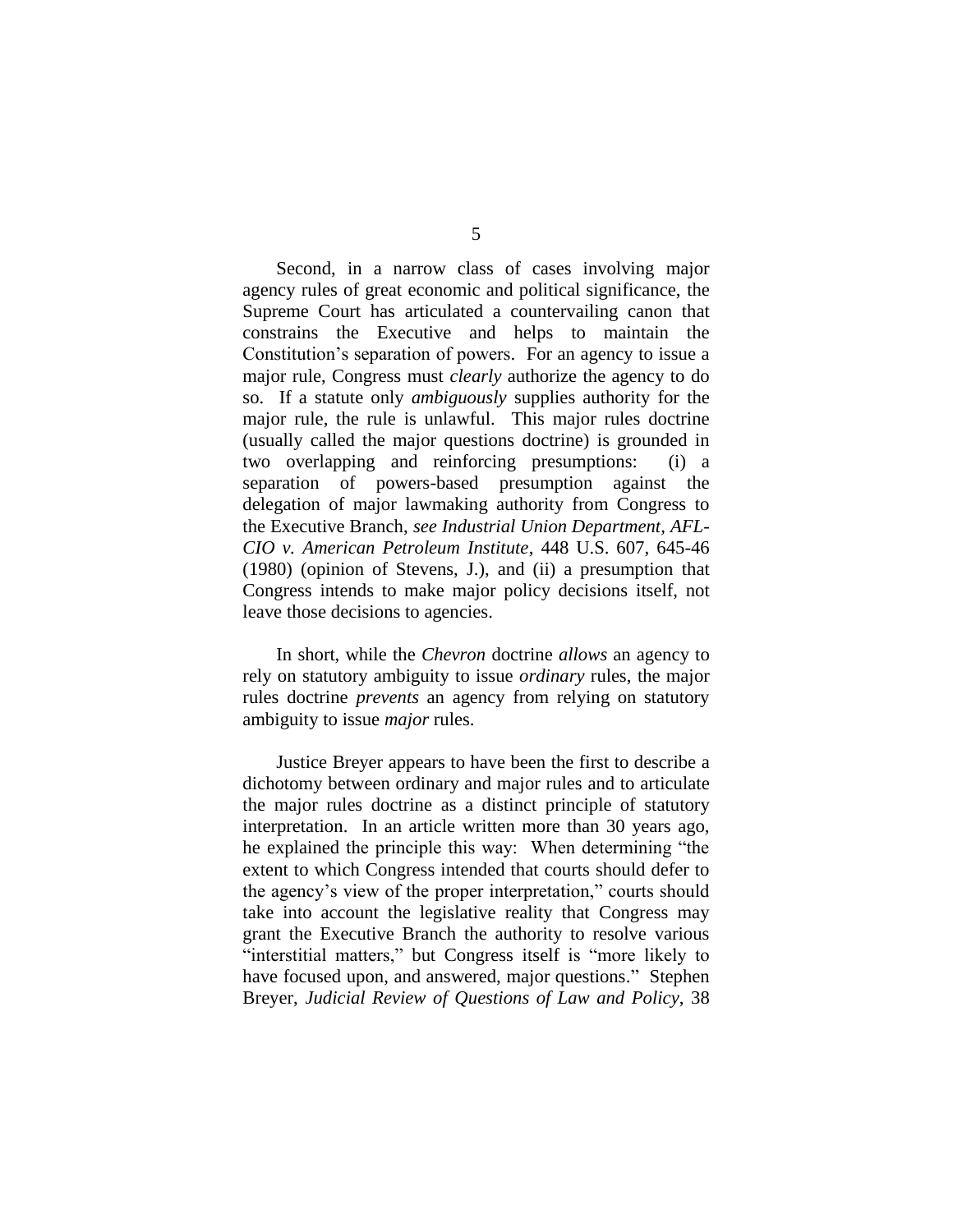Admin. L. Rev. 363, 370 (1986). Citing Justice Breyer's 1986 article, the Supreme Court later explained that, in "extraordinary cases," Congress could not have "intended to delegate a decision of such economic and political significance to an agency in so cryptic a fashion." *FDA v. Brown & Williamson Tobacco Corp.*, 529 U.S. 120, 159, 160 (2000).

In keeping with the principle articulated by Justice Breyer, the Supreme Court has repeatedly rejected agency attempts to take major regulatory action without *clear* congressional authorization. Consider the following examples:

- *MCI Telecommunications Corp. v. American Telephone & Telegraph Co.*, 512 U.S. 218 (1994). The Communications Act of 1934 gave the FCC authority to "modify" rate-filing requirements. The FCC issued a rule that completely exempted certain telephone companies from rate-filing requirements. The Court struck down the rule, holding that the FCC's authority to *modify* statutory requirements did not permit the agency to *eliminate* those requirements. It would have been a major step for the FCC to eliminate those requirements. Yet there was no clear statutory authority for the FCC to do so. The Court explained that it was "highly unlikely that Congress would leave the determination of whether an industry will be entirely, or even substantially, rate-regulated to agency discretion." *Id.* at 231.
- *FDA v. Brown & Williamson Tobacco Corp.*, 529 U.S. 120 (2000). The Food, Drug, and Cosmetic Act gave the FDA broad and general authority to regulate "drugs" and "devices." The FDA attempted to use this general authority to regulate the tobacco industry,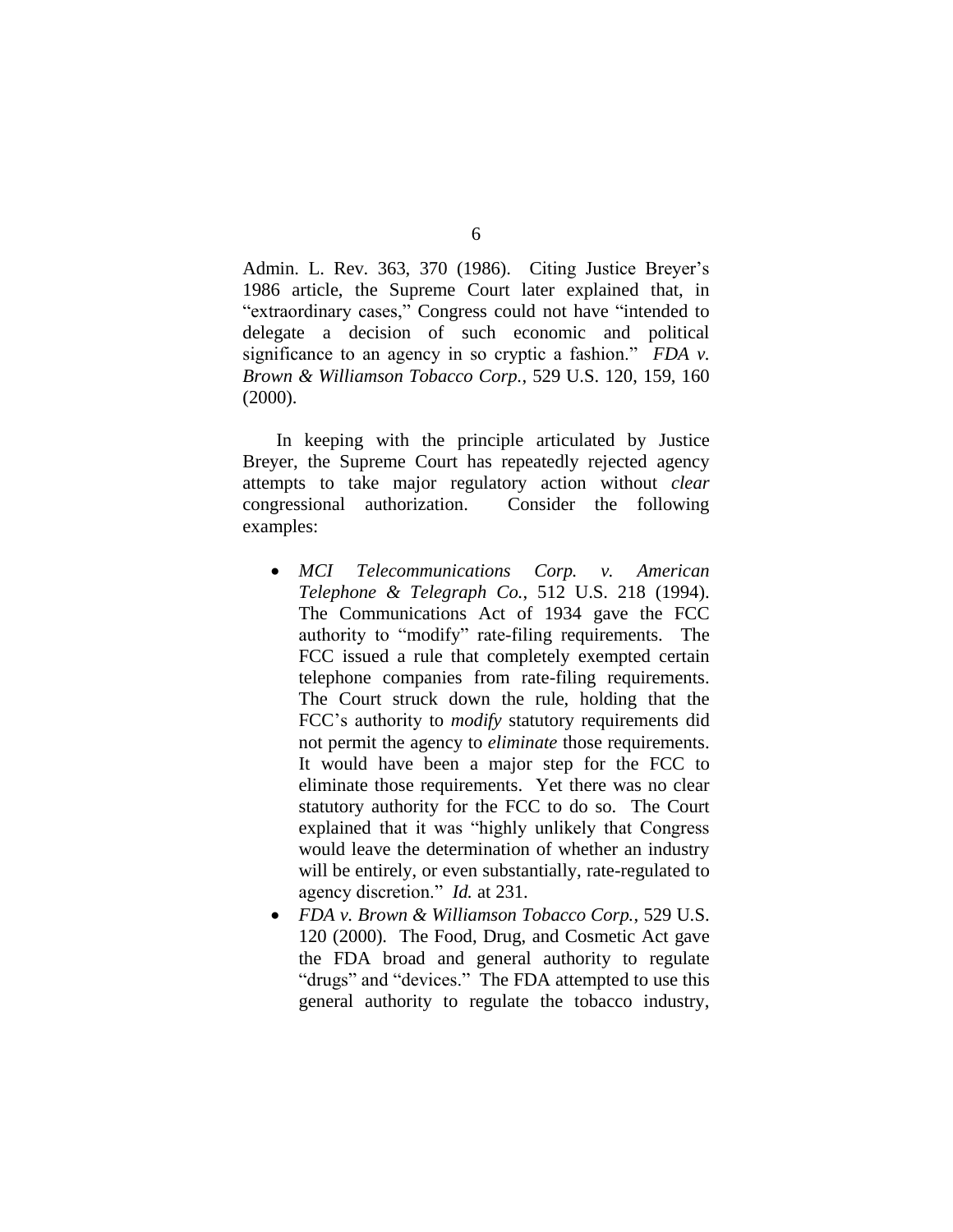including cigarettes. Regulating cigarettes would have been a major economic and political action. Yet there was no clear statutory authorization for the FDA to regulate the tobacco industry generally, or cigarettes specifically. The Court thus invalidated the rule, stating that it was "confident that Congress could not have intended to delegate a decision of such economic and political significance to an agency in so cryptic a fashion." *Id.* at 160.

- *Gonzales v. Oregon*, 546 U.S. 243 (2006). The Controlled Substances Act gave the Attorney General authority to de-register physicians, thus preventing them from writing prescriptions for certain drugs, if the Attorney General concluded that de-registration was in the "public interest." The Attorney General issued an interpretive rule declaring that physicians could not prescribe controlled substances for assisted suicides. It would have been a major step for the Attorney General to proscribe physician-assisted suicide in this way. Yet there was no clear statutory authority for the Attorney General to do so. The Court therefore rejected the rule, stating that it "would be anomalous for Congress to have so painstakingly described the Attorney General's limited authority to deregister a single physician or schedule a single drug, but to have given him, just by implication, authority to declare an entire class of activity outside the course of professional practice." *Id.* at 262 (internal quotation marks omitted). "The idea that Congress gave the Attorney General such broad and unusual authority through an implicit delegation in the CSA's registration provision is not sustainable." *Id.* at 267.
- *Utility Air Regulatory Group v. EPA*, 134 S. Ct. 2427 (2014). Various parts of the Clean Air Act gave the Environmental Protection Agency authority to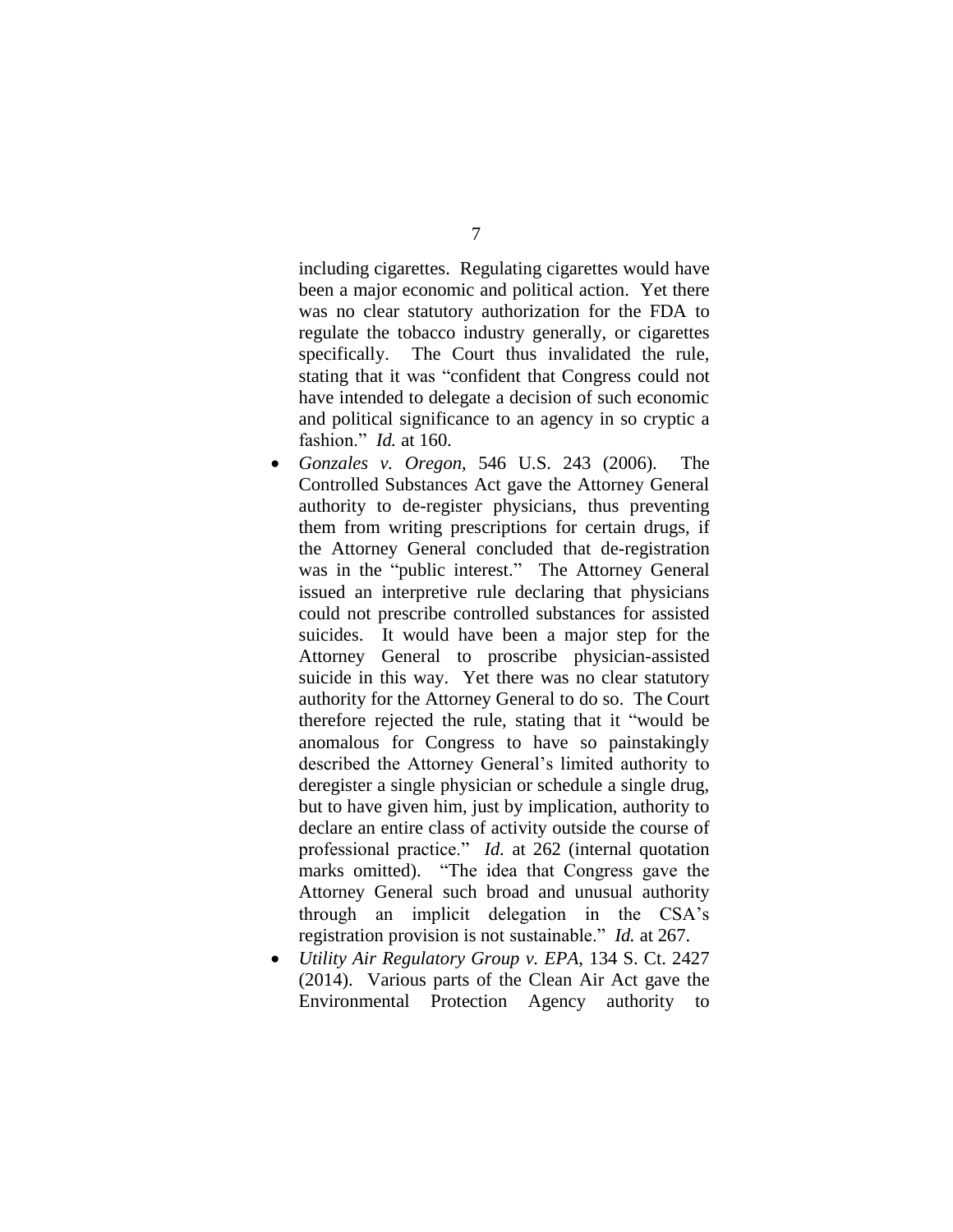regulate "any air pollutant." It was not clear whether greenhouse gases were air pollutants for all Clean Air Act programs. The EPA nonetheless promulgated a rule subjecting millions of previously unregulated emitters of greenhouse gases to burdensome permitting regulations under the Clean Air Act's Prevention of Significant Deterioration and Title V permitting programs. It would have been a major step for EPA to regulate the greenhouse gas emissions of so many large and small facilities. But there was no clear statutory authorization for the EPA to do so. As a result, the Supreme Court vacated the relevant part of the rule, stating: "When an agency claims to discover in a long-extant statute an unheralded power to regulate 'a significant portion of the American economy,' we typically greet its announcement with a measure of skepticism. We expect Congress to speak clearly if it wishes to assign to an agency decisions of vast 'economic and political significance.'" *Id.* at 2444, slip op. at 19 (quoting *Brown & Williamson*, 529 U.S. at 159, 160) (citation omitted). $<sup>2</sup>$ </sup>

 $\overline{a}$ 

*Second*, in *King v. Burwell*, 135 S. Ct. 2480 (2015), the Court applied a form of the major rules doctrine and stated that *Chevron*

<sup>2</sup> For completeness, two other cases warrant mention. *First*, in *Massachusetts v. EPA*, 549 U.S. 497 (2007), the Court concluded that the Clean Air Act's provision for the regulation of new motor vehicles clearly authorized EPA to regulate the greenhouse gas emissions of those vehicles, once EPA made a finding that greenhouse gases may endanger the public health. *See id.* at 528- 29. So even though such a rule would presumably be a major rule, the statute clearly authorized it, according to the Court. In *UARG*, by contrast, the Court concluded that the Clean Air Act's Prevention of Significant Deterioration and Title V permitting programs did not clearly authorize EPA to regulate emitters of greenhouse gases under those programs.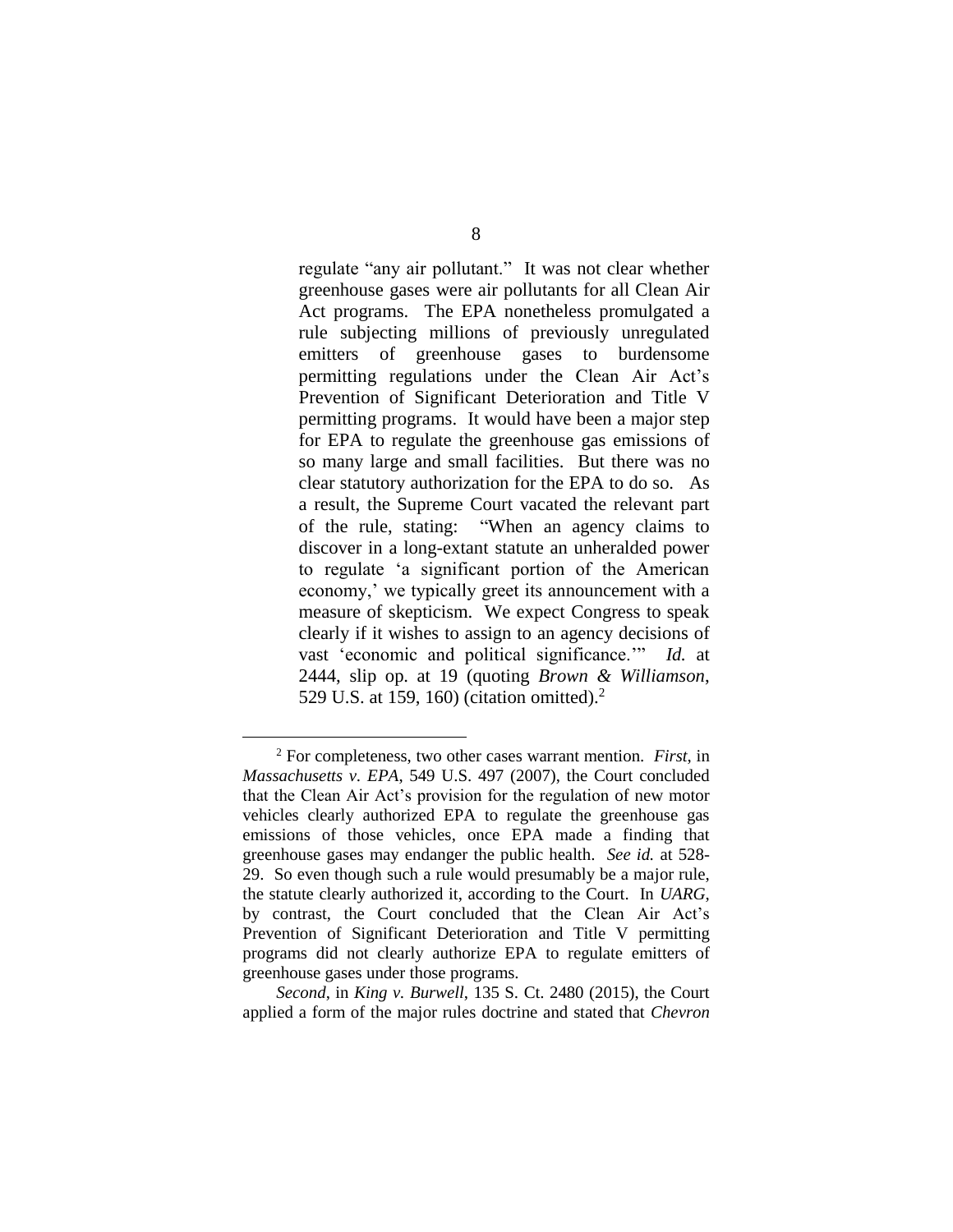The lesson from those cases is apparent. If an agency wants to exercise expansive regulatory authority over some major social or economic activity – regulating cigarettes, banning physician-assisted suicide, eliminating telecommunications rate-filing requirements, or regulating greenhouse gas emitters, for example – an *ambiguous* grant of statutory authority is not enough. Congress must *clearly* authorize an agency to take such a major regulatory action.<sup>3</sup>

Consistent with the Supreme Court case law, leading scholars on statutory interpretation have recognized the significance of the major rules doctrine. Professor Eskridge has explained the doctrine this way: The "Supreme Court has carved out a potentially important exception to delegation, the

 $\overline{a}$ 

<sup>3</sup> This Court has also employed the major rules doctrine. *See, e.g.*, *District of Columbia v. Department of Labor*, 819 F.3d 444, 446 (D.C. Cir. 2016) (rejecting the Department of Labor's interpretation of the Davis-Bacon Act, which regulates public works, to apply to construction of privately funded, owned, and operated buildings); *Loving v. IRS*, 742 F.3d 1013, 1021 (D.C. Cir. 2014) (rejecting the Internal Revenue Service's interpretation of a tax statute to authorize new regulation of hundreds of thousands of tax-return preparers).

deference did not apply to the major question of whether the Affordable Care Act authorized government subsidies to individuals who obtained health insurance on exchanges established by the Federal Government. *Id.* at 2488-89, slip op. at 8. That case is somewhat different from the prototypical major rules cases because the agency in that particular rule was not seeking to regulate or de-regulate (as opposed to tax or subsidize) some major private activity. Rather, the case concerned the scope of government subsidies under the health care statute. The case therefore seems to stand for the distinct proposition that *Chevron* deference may not apply when an agency interprets a major government benefits or appropriations provision of a statute.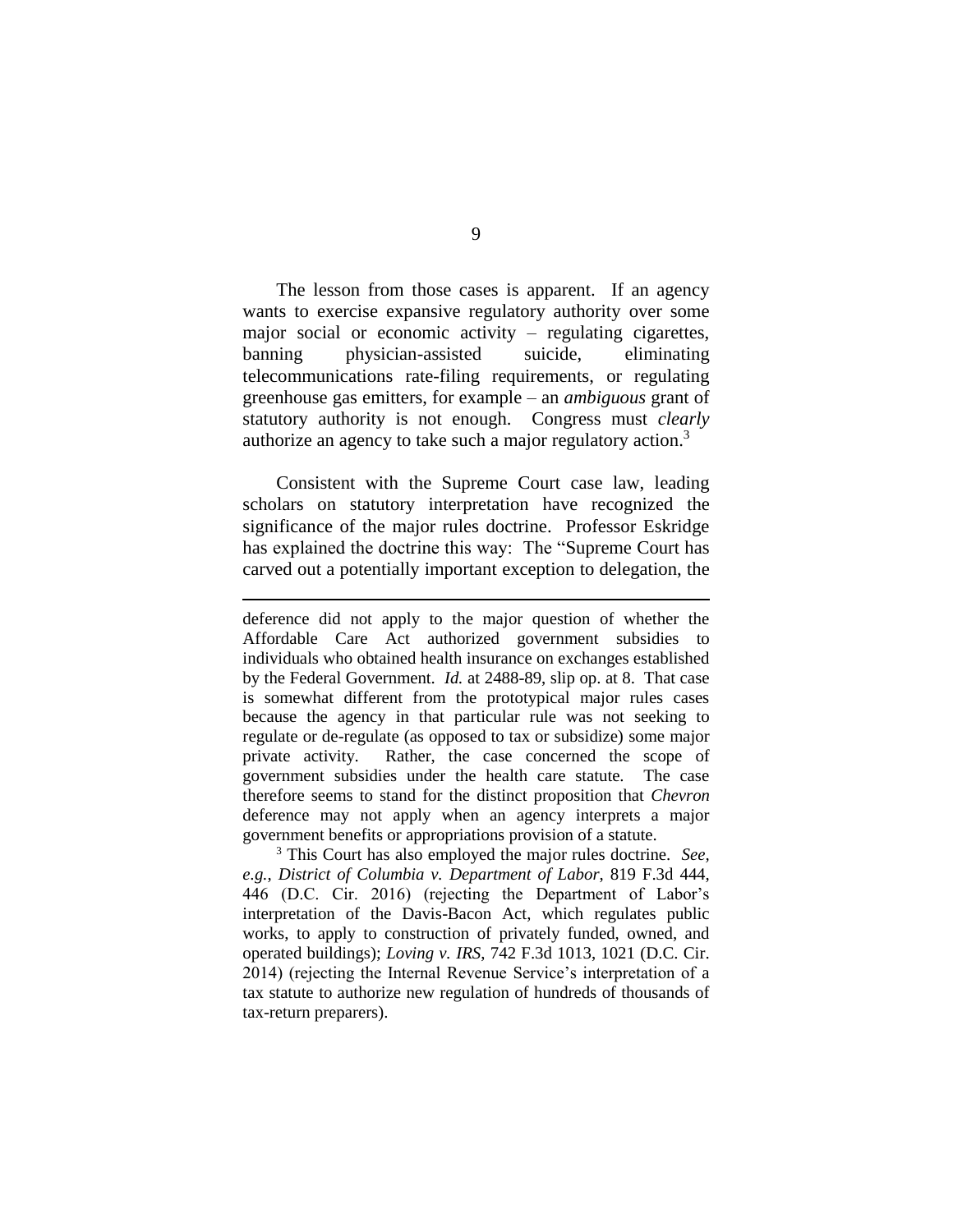*major questions canon*. Even if Congress has delegated an agency general rulemaking or adjudicatory power, judges presume that Congress does not delegate its authority to settle or amend major social and economic policy decisions." WILLIAM N. ESKRIDGE JR., INTERPRETING LAW: A PRIMER ON HOW TO READ STATUTES AND THE CONSTITUTION 288 (2016). The "key reason" for the doctrine, Professor Eskridge has explained, "is the strong presumption of continuity for major policies unless and until Congress has deliberated about and enacted a change in those major policies . . . . Because a major policy change should be made by the most democratically accountable process—Article I, Section 7 legislation—this kind of continuity is consistent with democratic values." *Id.* at 289.

In their landmark study of Congress's statutory drafting practices, Professors Gluck and Bressman likewise stated that "the major questions doctrine is a departure from *Chevron*'s simple presumption of delegation. In particular, that doctrine supports a presumption of *non*delegation in the face of statutory ambiguity over major policy questions or questions of major political or economic significance." Abbe R. Gluck & Lisa Schultz Bressman, *Statutory Interpretation from the Inside—An Empirical Study of Congressional Drafting, Delegation, and the Canons: Part I*, 65 Stan. L. Rev. 901, 1003 (2013). Their empirical study concluded that the major rules doctrine reflects congressional intent and accords with the in-the-arena reality of how legislators and congressional staff approach the legislative function. As one congressional official put it to them: "Major policy questions, major economic questions, major political questions, preemption questions are all the same. Drafters don't intend to leave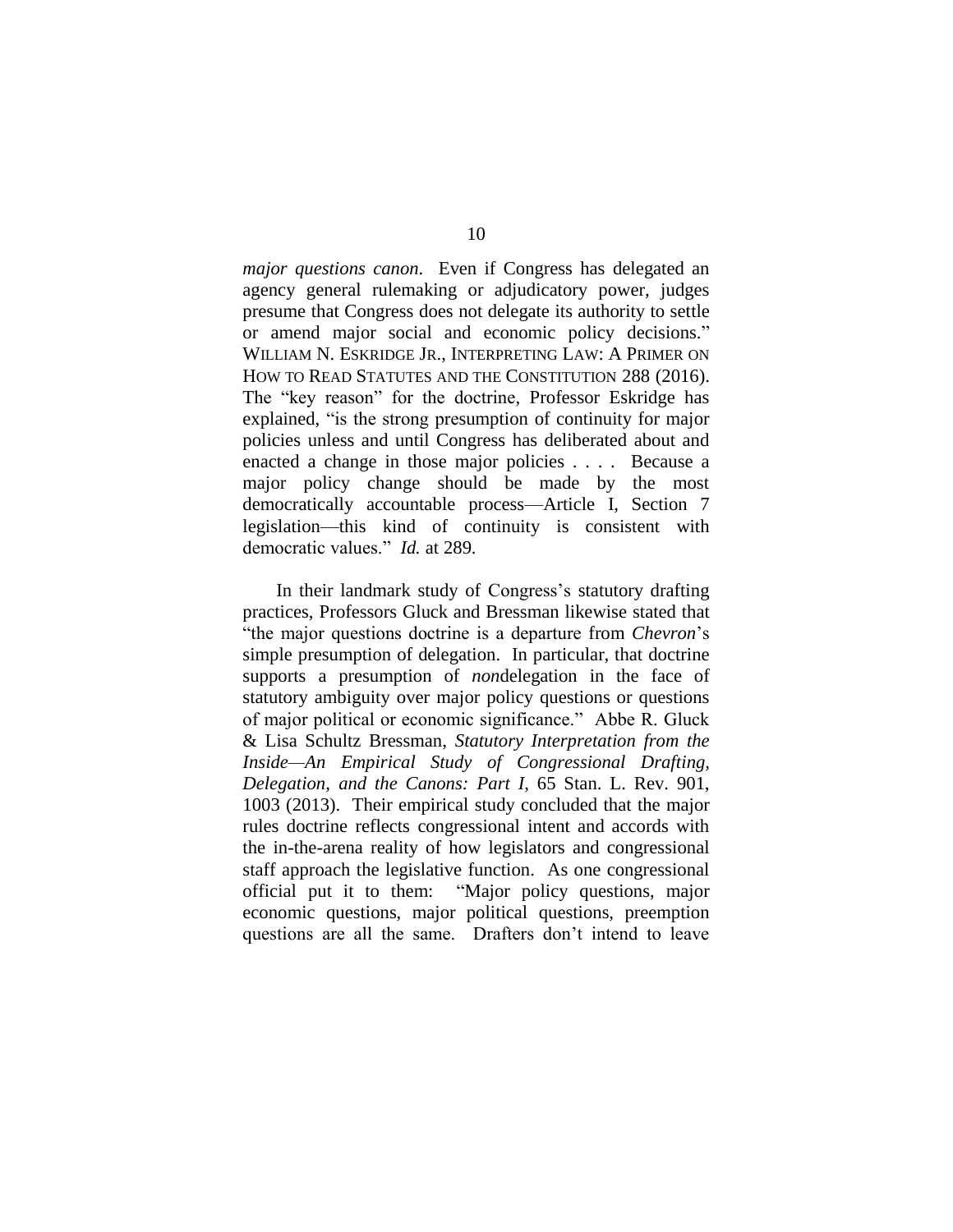them unresolved." *Id.* at 1004 (internal quotation marks and alterations omitted).<sup>4</sup>

In short, the major rules doctrine constitutes an important principle of statutory interpretation in agency cases. As a lower court, we must follow the major rules doctrine as it has been articulated by the Supreme Court.

#### B

In order for the FCC to issue a major rule, Congress must provide clear authorization. We therefore must address two questions in this case: (1) Is the net neutrality rule a major rule? (2) If so, has Congress clearly authorized the FCC to issue the net neutrality rule?

#### 1

The FCC's net neutrality rule is a major rule for purposes of the Supreme Court's major rules doctrine. Indeed, I believe that proposition is indisputable.

The Supreme Court has described major rules as those of "vast 'economic and political significance.'" *UARG*, 134 S. Ct. at 2444, slip op. at 19 (quoting *Brown & Williamson*, 529

<sup>4</sup> Some commentators do not believe that there should be a major rules doctrine. *See, e.g.*, Lisa Heinzerling, *The Power Canons*, 58 Wm. & Mary L. Rev. (forthcoming 2017); Kevin O. Leske, *Major Questions About the "Major Questions" Doctrine*, 5 Mich. J. Envtl. & Admin. L. 479 (2016). But as a lower court, we are constrained by precedent. The Supreme Court has articulated and applied the major rules doctrine in a series of high-profile and important cases. As a lower court, we cannot dismiss the Court's repeated invocations of the doctrine as casual or meaningless asides. We cannot airbrush the cases out of the picture.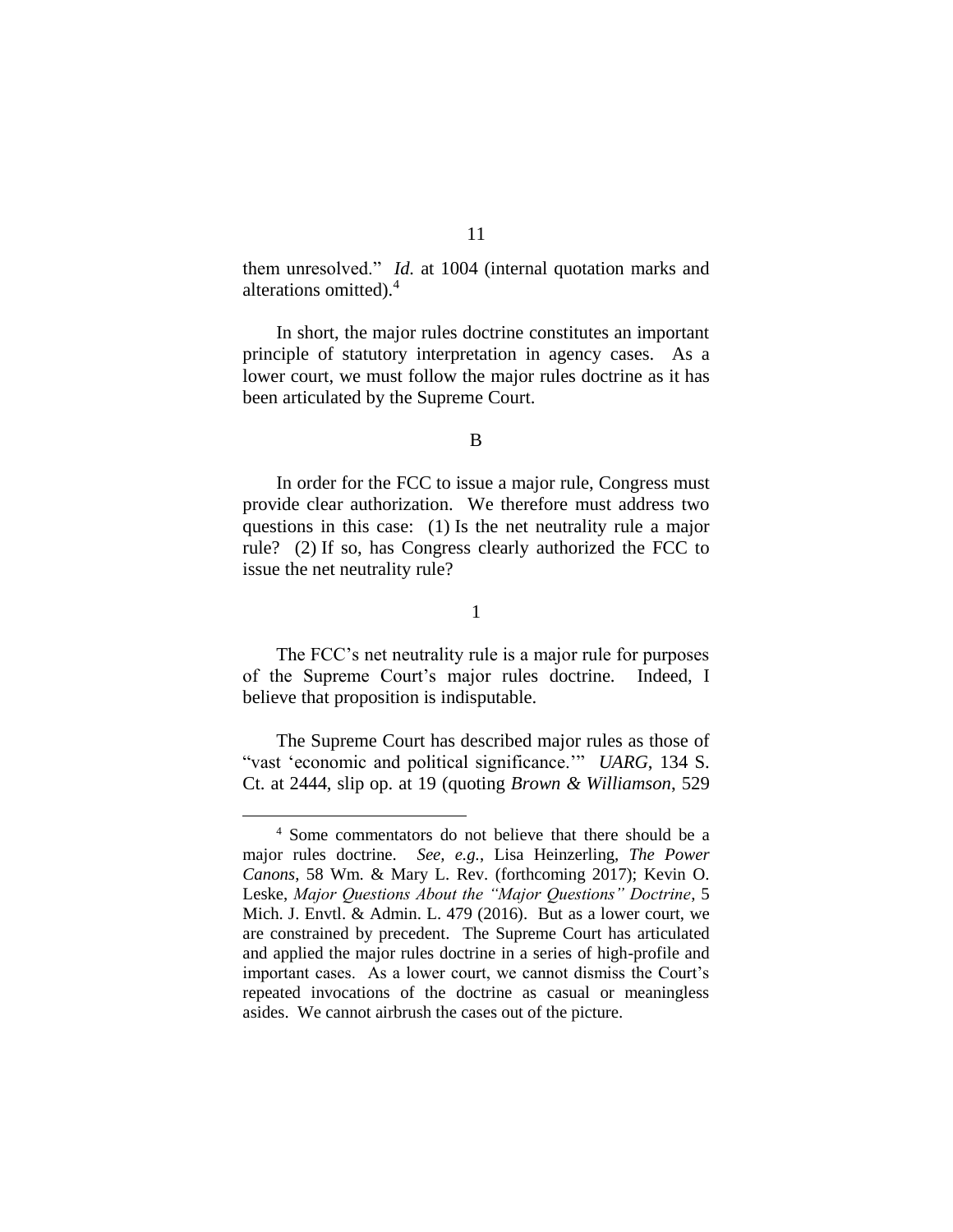U.S at 160). The Court has not articulated a bright-line test that distinguishes major rules from ordinary rules. As a general matter, however, the Court's cases indicate that a number of factors are relevant, including: the amount of money involved for regulated and affected parties, the overall impact on the economy, the number of people affected, and the degree of congressional and public attention to the issue. *See UARG*, 134 S. Ct. at 2443-44, slip op. at 17-19 (regulation would impose massive compliance costs on millions of previously unregulated emitters); *Gonzales v. Oregon*, 546 U.S. at 267 (physician-assisted suicide is an important issue subject to "earnest and profound debate across the country"); *Brown & Williamson*, 529 U.S. at 126-27, 133, 143-61 (FDA's asserted authority would give it expansive power over tobacco industry, which was previously unregulated under the relevant statute); *MCI*, 512 U.S. at 230, 231 (rate-filing requirements are "utterly central" and of "enormous importance" to the statutory scheme). The Court's concern about an agency's issuance of a seemingly major rule is heightened, moreover, when an agency relies on a long-extant statute to support the agency's bold new assertion of regulatory authority. *See UARG*, 134 S. Ct. at 2444, slip op. at 19.

To be sure, determining whether a rule constitutes a major rule sometimes has a bit of a "know it when you see it" quality. So there inevitably will be close cases and debates at the margins about whether a rule qualifies as major. But under any conceivable test for what makes a rule major, the net neutrality rule qualifies as a major rule.

The net neutrality rule is a major rule because it imposes common-carrier regulation on Internet service providers. (A common carrier generally must carry all traffic on an equal basis without unreasonable discrimination as to price and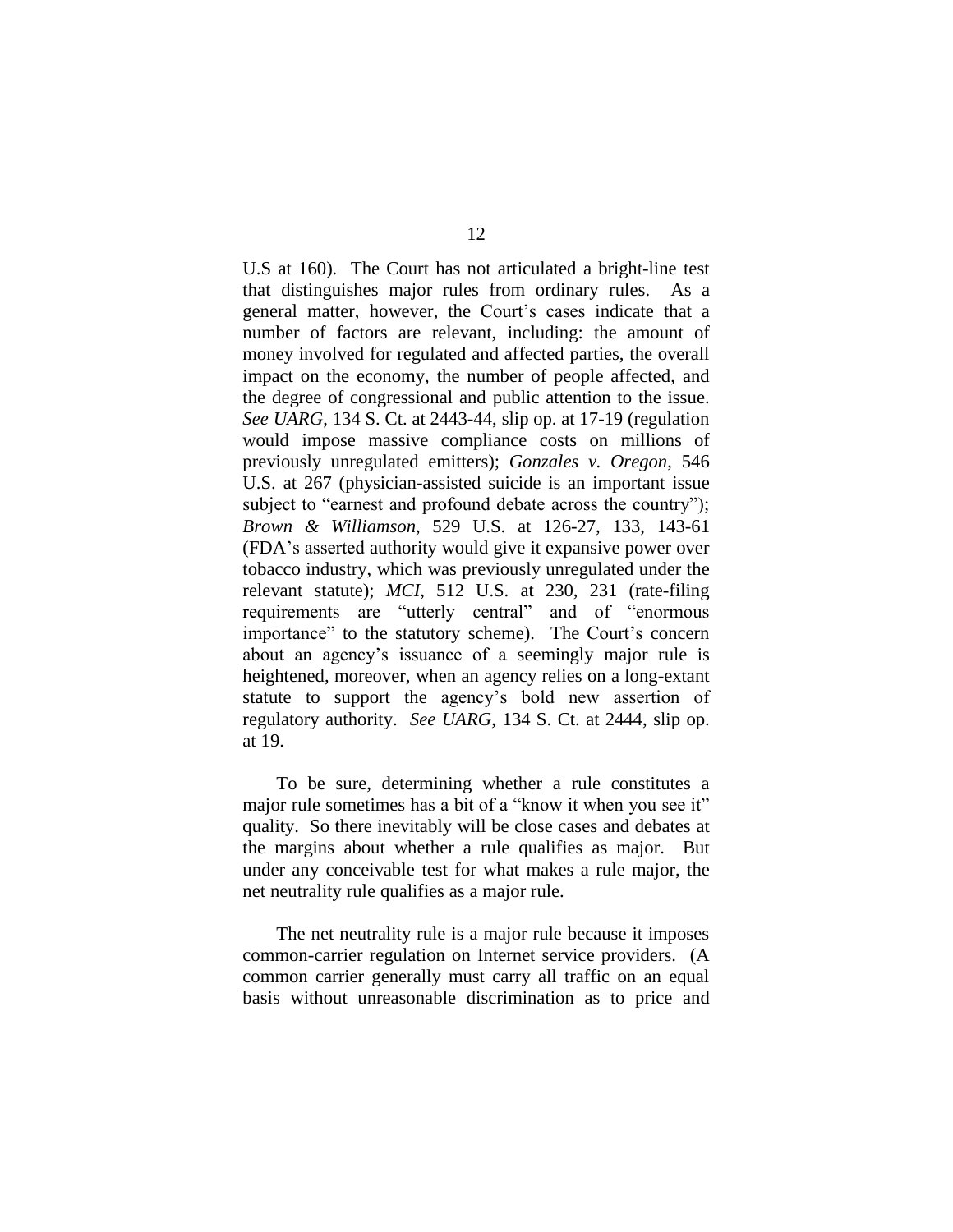carriage.) In so doing, the net neutrality rule fundamentally transforms the Internet by prohibiting Internet service providers from choosing the content they want to transmit to consumers and from fully responding to their customers' preferences. The rule therefore wrests control of the Internet from the people and private Internet service providers and gives control to the Government. The rule will affect every Internet service provider, every Internet content provider, and every Internet consumer. The financial impact of the rule – in terms of the portion of the economy affected, as well as the impact on investment in infrastructure, content, and business – is staggering. Not surprisingly, consumer interest groups and industry groups alike have mobilized extraordinary resources to influence the outcome of the policy discussions.

Moreover, Congress and the public have paid close attention to the issue. Congress has been studying and debating net neutrality regulation for years. It has considered (but never passed) a variety of bills relating to net neutrality and the imposition of common-carrier regulations on Internet service providers. *See, e.g.*, H.R. 5252, 109th Cong. (2006); H.R. 5273, 109th Cong. (2006); H.R. 5417, 109th Cong. (2006); S. 2360, 109th Cong. (2006); S. 2686, 109th Cong. (2006); S. 2917, 109th Cong. (2006); S. 215, 110th Cong. (2007); H.R. 5353, 110th Cong. (2008); H.R. 5994, 110th Cong. (2008); H.R. 3458, 111th Cong. (2009); S. 74, 112th Cong. (2011); S. 3703, 112th Cong. (2012); H.R. 2666, 114th Cong. (2016). The public has also focused intensely on the net neutrality debate. For example, when the issue was before the FCC, the agency received some 4 million comments on the proposed rule, apparently the largest number (by far) of comments that the FCC has ever received about a proposed rule. Indeed, even President Obama publicly weighed in on the net neutrality issue, an unusual presidential action when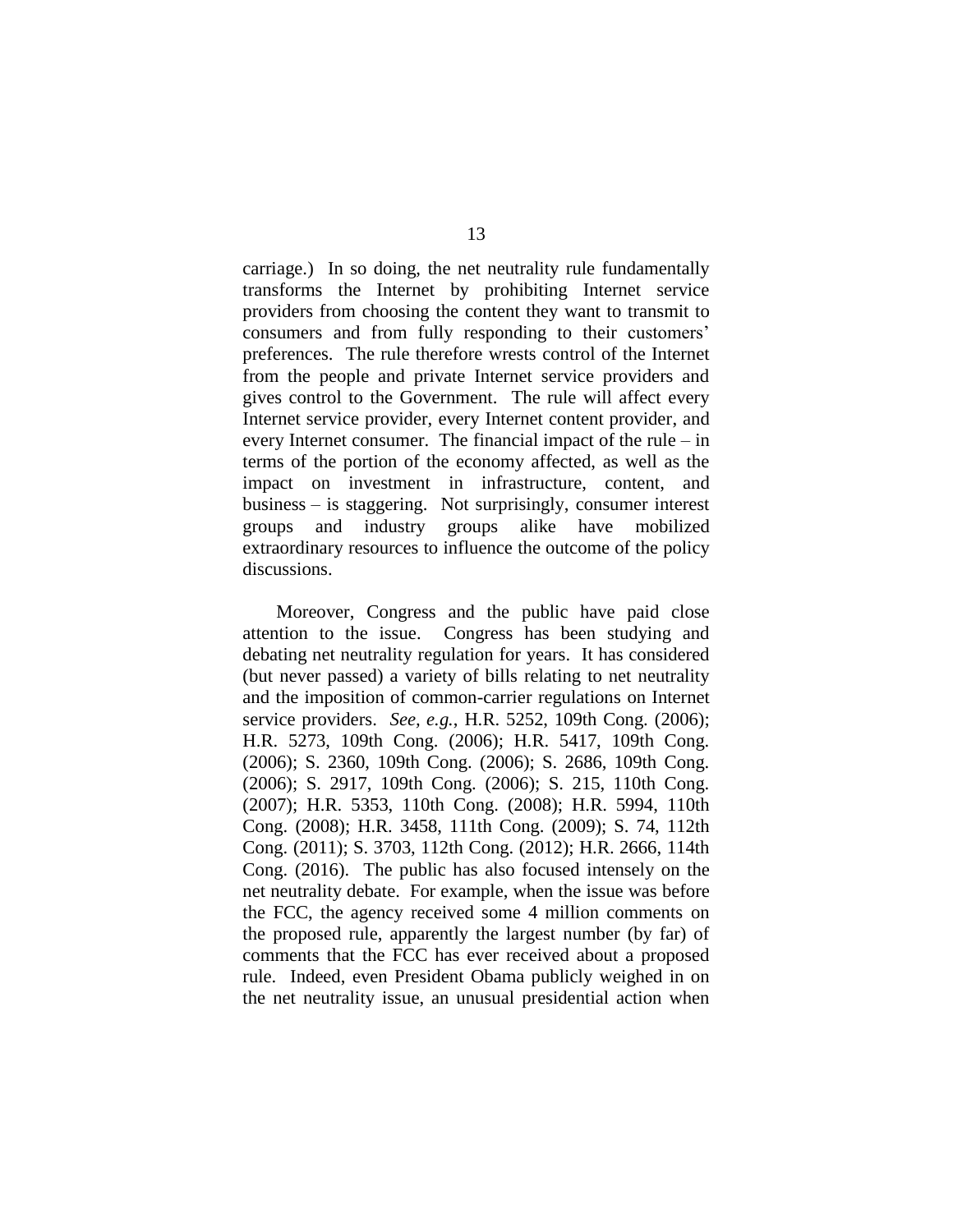an independent agency is considering a proposed rule. *See* Statement on Internet Neutrality, 2014 DAILY COMP. PRES. Doc. 841 (Nov. 10, 2014). The President's intervention only underscores the enormous significance of the net neutrality issue.

In addition, as in other cases where the Supreme Court has held that the major rules doctrine applied, the FCC is relying here on a long-extant statute – namely, the Communications Act of 1934, as amended in 1996. In *UARG*, the Supreme Court wrote the following: "When an agency claims to discover in a long-extant statute an unheralded power to regulate 'a significant portion of the American economy,' we typically greet its announcement with a measure of skepticism. We expect Congress to speak clearly if it wishes to assign to an agency decisions of vast 'economic and political significance.'" 134 S. Ct. at 2444, slip op. at 19 (quoting *Brown & Williamson*, 529 U.S. at 159, 160) (citation omitted). The Court in *UARG* might as well have been speaking about the net neutrality rule. That *UARG* language is directly on point here.

The net neutrality rule is a major rule under any plausible conception of the major rules doctrine. As Judge Brown rightly states, "any other conclusion would fail the straightface test." Brown Dissent at 18.

2

Because the net neutrality rule is a major rule, the next question is whether Congress *clearly* authorized the FCC to issue the net neutrality rule and impose common-carrier regulations on Internet service providers. The answer is no.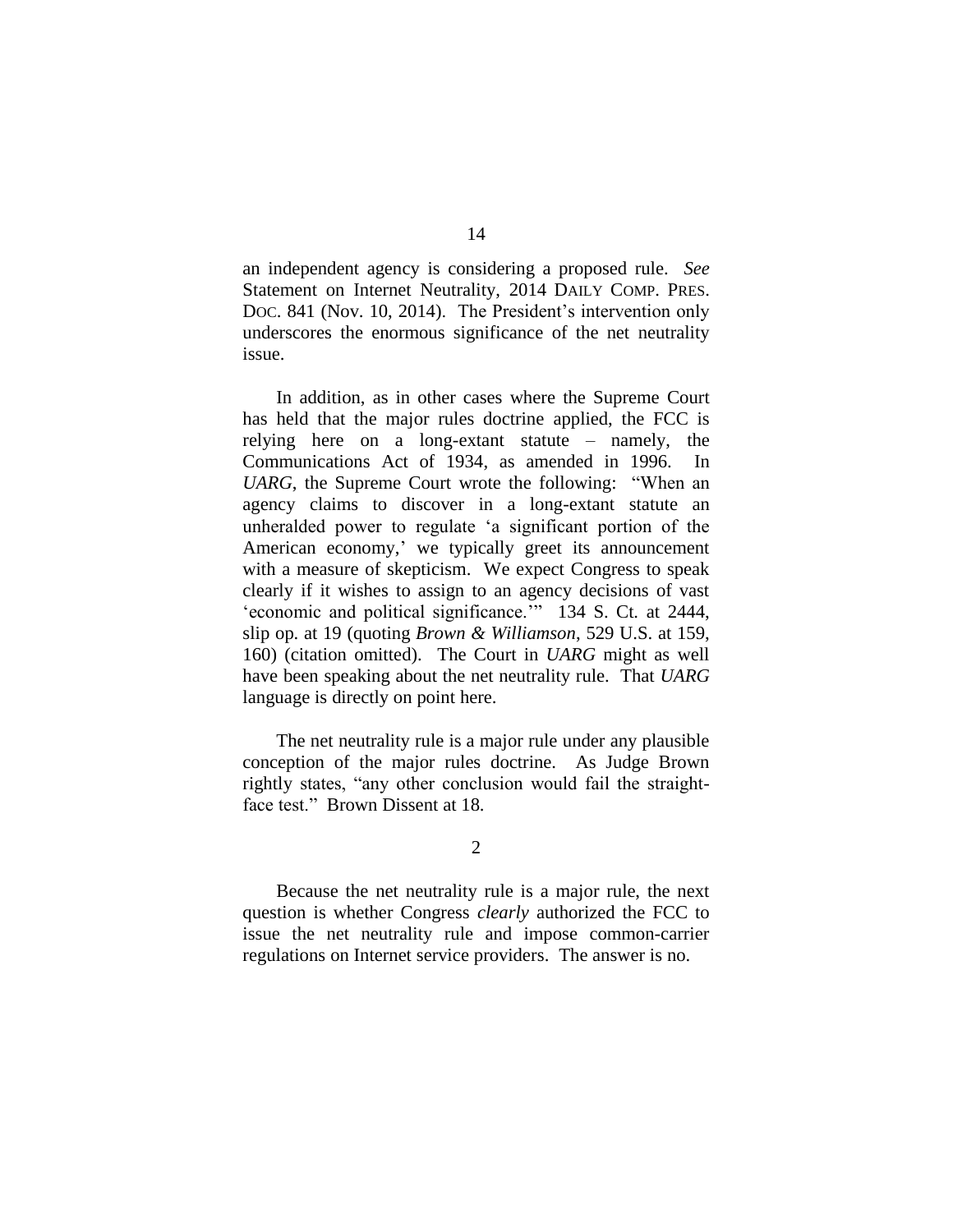Congress enacted the Communications Act in 1934 and amended it in 1996. The statute sets up different regulatory schemes for "telecommunications services" and "information services." To simplify for present purposes, the statute authorizes heavy common-carrier regulation of telecommunications services but light regulation of information services. (Recall that a common carrier generally must carry all traffic on an equal basis without unreasonable discrimination as to price and carriage.) The statute was originally designed to regulate telephone service providers as common carriers.

By the time of the 1996 amendments to the Act, the Internet had come into being. The 1996 amendments reflected that development. Among other things, the amendments articulated a general philosophy of limited regulation of the Internet. "It is the policy of the United States," Congress stated, "to preserve the vibrant and competitive free market that presently exists for the Internet and other interactive computer services, unfettered by Federal or State regulation." 47 U.S.C. § 230(b).

In keeping with the express statutory philosophy of light regulation of the Internet, the FCC until 2015 regulated Internet service provided over cable systems as an information service, the lighter regulatory model. The 1934 Act (as amended in 1996) permits such light regulation of the Internet. What that Act does not clearly do is treat Internet service as a telecommunications service and thereby authorize the FCC to regulate Internet service providers as common carriers. At most, the Act is ambiguous about whether Internet service is an information service or a telecommunications service.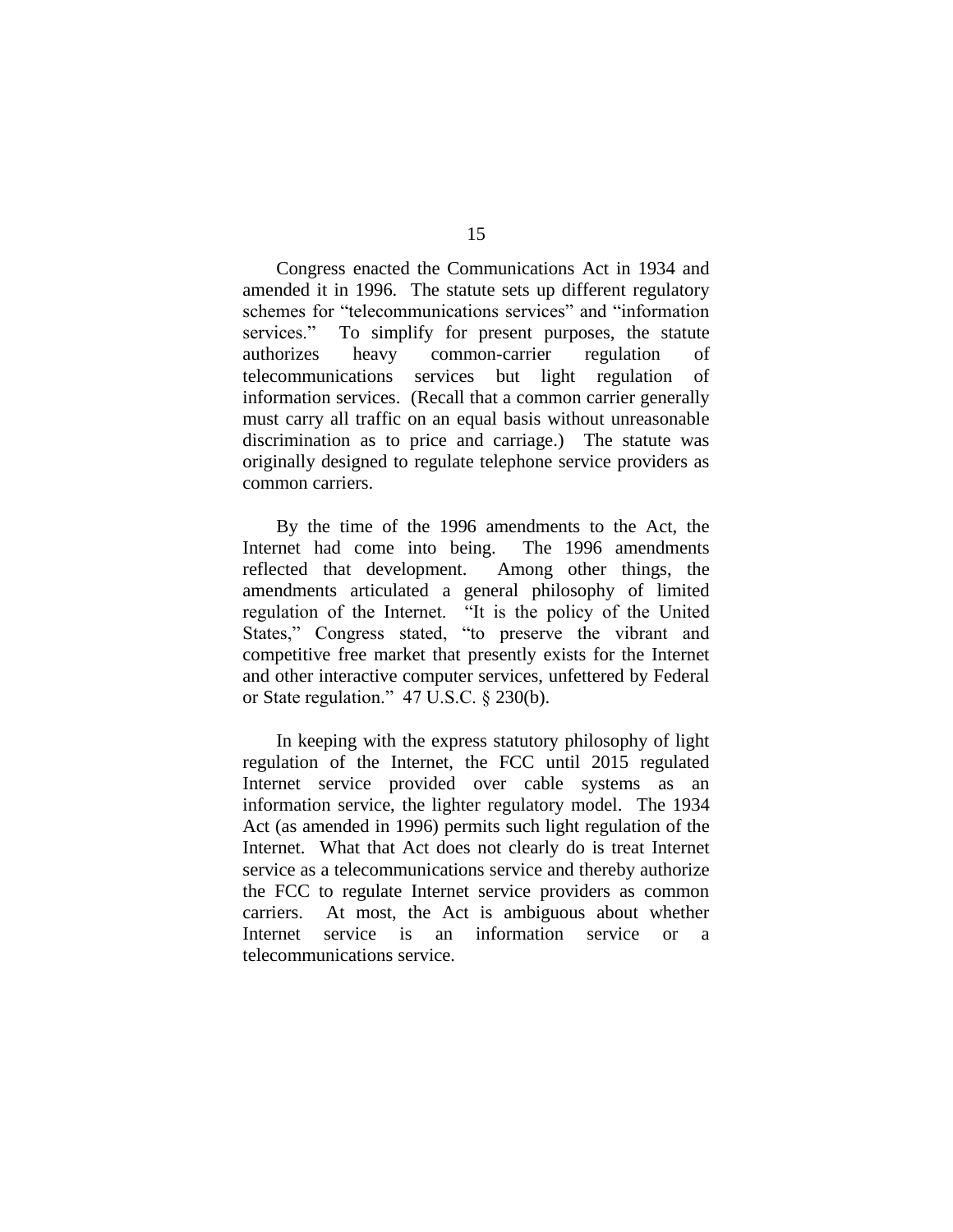Since 1996, Congress has not passed a statute clearly classifying Internet service as a telecommunications service or otherwise giving the FCC authority to impose commoncarrier regulations on Internet service providers. That inaction has not been the result of inattention. On the contrary, as noted above, Congress has been studying and debating the net neutrality issue for years. And Congress has considered a variety of bills relating to net neutrality and the imposition of common-carrier regulations on Internet service providers. But none of those bills has passed.

In 2015, notwithstanding the lack of clear congressional authorization, the FCC decided to unilaterally plow forward and issue its net neutrality rule. The rule classified Internet service as a telecommunications service and imposed onerous common-carrier regulations on Internet service providers. By doing so, the FCC's 2015 net neutrality rule upended the agency's traditional light-touch regulatory approach to the Internet.

The problem for the FCC is that Congress has not clearly authorized the FCC to classify Internet service as a telecommunications service and impose common-carrier obligations on Internet service providers. Indeed, not even the FCC claims that Internet service is *clearly* a telecommunications service under the statute. On the contrary, the FCC concedes that "the Communications Act did not clearly resolve the question of how broadband should be classified." FCC Opposition Br. 9. Therefore, by the FCC's own admission, Congress has not clearly authorized the FCC to subject Internet service providers to the range of burdensome common-carrier regulations associated with telecommunications services.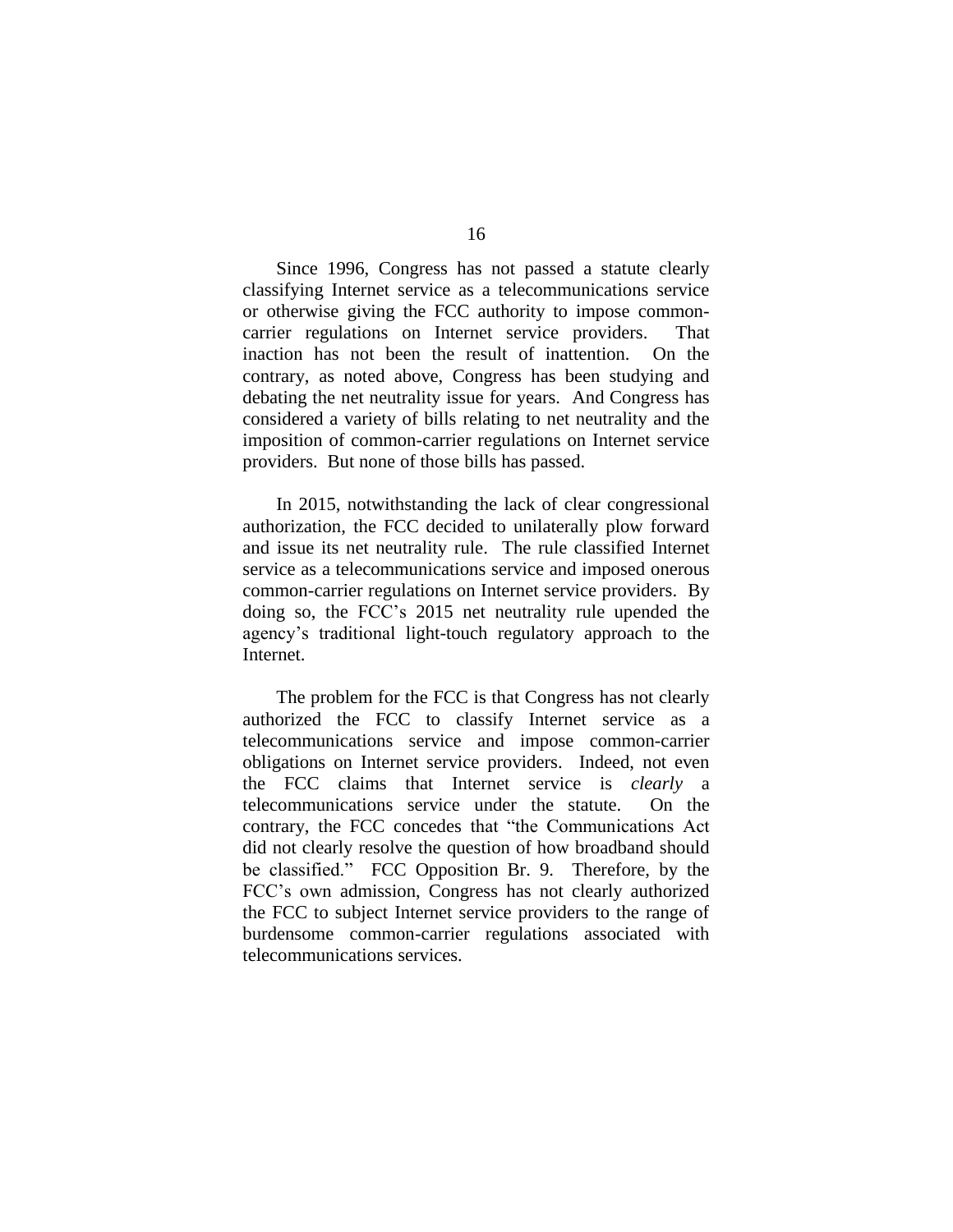Under the major rules doctrine, that is the end of the game for the net neutrality rule: Congress must clearly authorize an agency to issue a major rule. And Congress has not done so here, as even the FCC admits.

To avoid that conclusion, the FCC relies almost exclusively on the Supreme Court's 2005 decision in *National Cable & Telecommunications Association v. Brand X Internet Services*, 545 U.S. 967 (2005). In *Brand X*, the FCC had classified Internet service over cable lines as an information service and, consistent with that classification, imposed only light regulation on Internet service providers. Various petitioners sued to try to force the FCC to classify Internet service as a telecommunications service and to impose common-carrier regulation on Internet service providers. The Supreme Court stated that the statute was ambiguous about whether Internet service was an information service or a telecommunications service. The Court applied *Chevron* deference and upheld the FCC's decision to classify Internet service as an information service and to subject Internet service providers to only light regulation.

Here, the FCC argues that, under *Brand X*, the agency has authority to classify Internet service as a telecommunications service because the statute is ambiguous. The FCC is badly mistaken. *Brand X*'s finding of statutory ambiguity cannot be the *source* of the FCC's authority to classify Internet service as a telecommunications service. Rather, under the major rules doctrine, *Brand X*'s finding of statutory ambiguity is a *bar* to the FCC's authority to classify Internet service as a telecommunications service.

Importantly, the *Brand X* Court did not have to – and did not – consider whether classifying Internet service as a telecommunications service and imposing common-carrier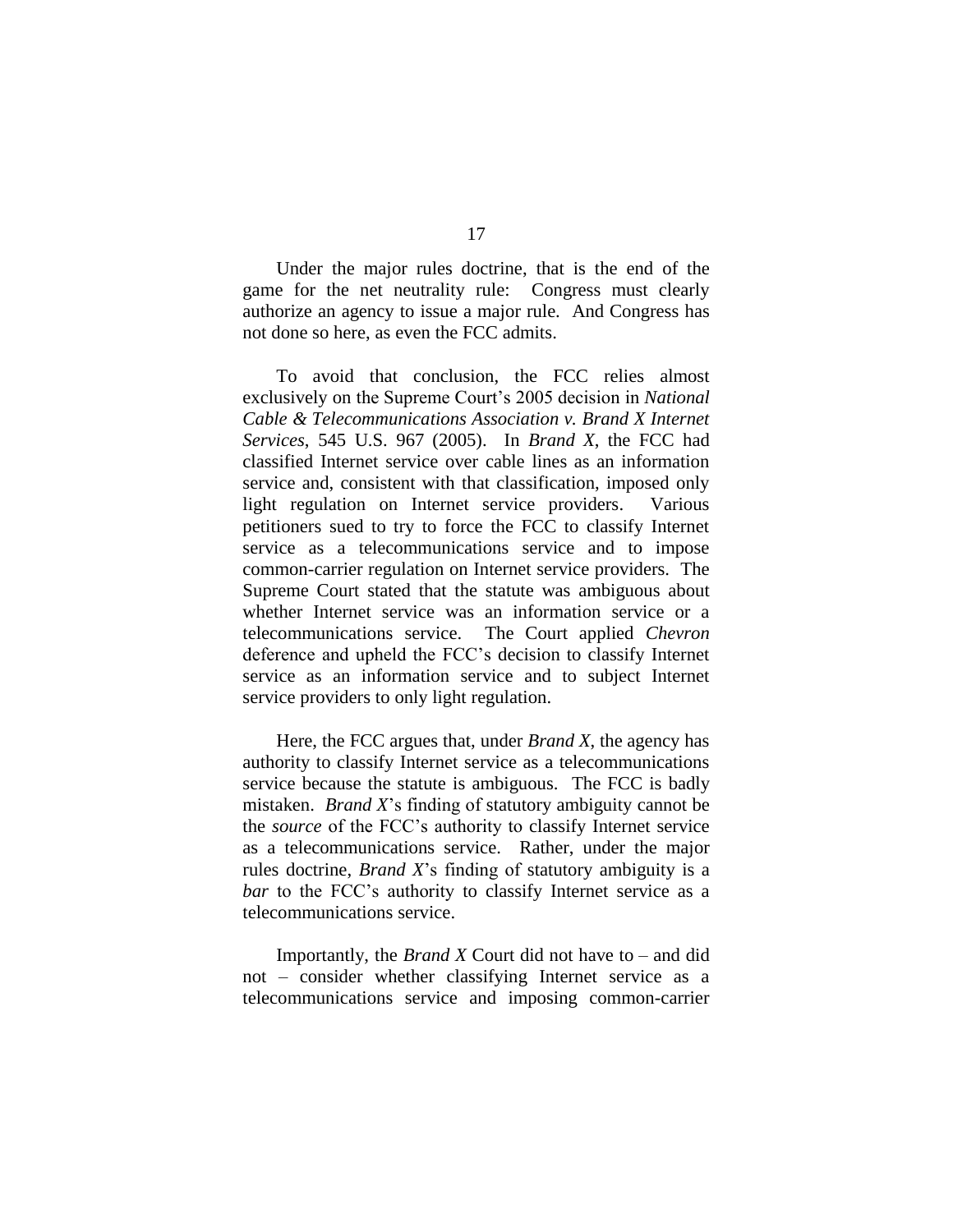regulation on the Internet would be consistent with the major rules doctrine. In other words, *Brand X* nowhere addressed the question presented in this case: namely, whether Congress has *clearly* authorized common-carrier regulation of Internet service providers.<sup>5</sup> Therefore, we must consider that question in the first instance. And that is where *Brand X*'s finding of statutory ambiguity actually torpedoes the FCC's current argument. *Brand X*'s finding of ambiguity by definition means that Congress has not clearly authorized the FCC to issue the net neutrality rule. And that means that the net neutrality rule is unlawful under the major rules doctrine.<sup>6</sup>

<sup>5</sup> One might wonder whether it was a major step for the FCC to impose even light-touch "information services" regulation on Internet service providers. The answer is no; indeed, apparently no Internet service provider raised such a claim in *Brand X*. The FCC's light-touch regulation did not entail common-carrier regulation and was not some major new regulatory step of vast economic and political significance. The rule at issue in *Brand X* therefore was an ordinary rule, not a major rule. As a result, the *Chevron* doctrine applied, not the major rules doctrine.

<sup>6</sup> The concurrence in the denial of rehearing en banc articulates what it describes as "two distinct species of ambiguity." Concurrence at 9. The concurrence distinguishes (i) whether the statute itself clearly classifies Internet service providers as telecommunications providers and (ii) whether the statute clearly authorizes the agency to classify Internet service providers as telecommunications providers. I agree that those are two distinct questions. But the answer to both questions is no. I see no statutory language that, in the concurrence's words, "clearly classifies ISPs as telecommunications providers" or "clearly authorizes the *agency* to classify ISPs as telecommunications providers." *Id.* Nor did *Brand X*, as I read it, say either of those two things.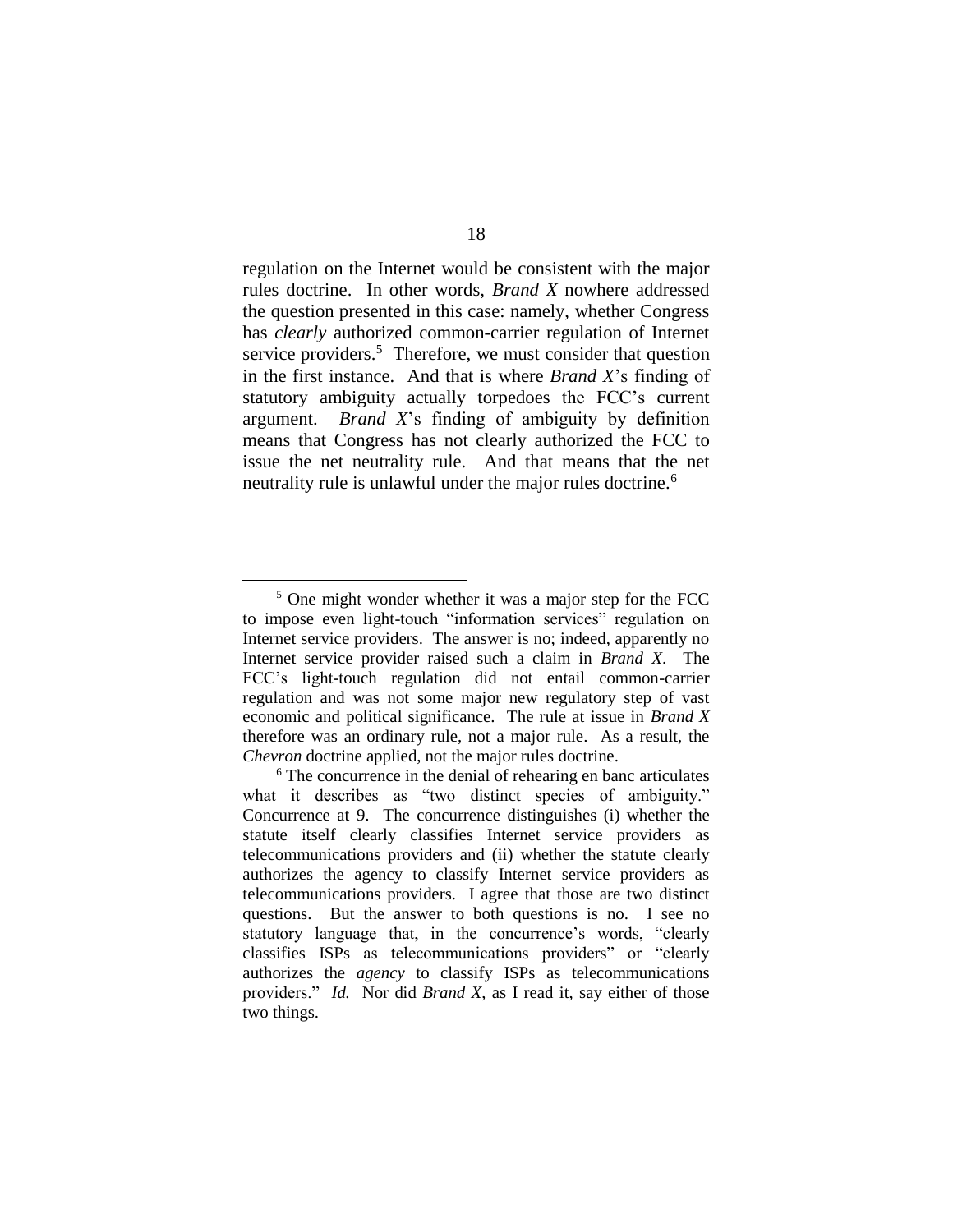The FCC adopted the net neutrality rule because the agency believed the rule to be wise policy and because Congress would not pass it. The net neutrality rule might be wise policy. But even assuming that the net neutrality rule is wise policy, congressional inaction does not license the Executive Branch to take matters into its own hands. Far from it. *See Hamdan v. Rumsfeld*, 548 U.S. 557, 636 (2006) (Breyer, J., concurring) (gravely serious policy problem is nonetheless not a "blank check" for the Executive Branch to address the problem); *Youngstown Sheet & Tube Co.*, 343 U.S. 579 (Jackson, J., concurring). Under our system of separation of powers, an agency may act only pursuant to statutory authority and may not exceed that authority. For major rules, moreover, the agency must have *clear* congressional authorization. The net neutrality rule is a major rule. But Congress has not *clearly* authorized the FCC to issue that rule. Under the Supreme Court's major rules doctrine, the net neutrality rule is therefore unlawful and must be vacated.<sup>7</sup>

# II

The net neutrality rule is unlawful for an alternative and independent reason. The rule violates the First Amendment, as that Amendment has been interpreted by the Supreme

 $\overline{a}$ 

# \* \* \*

<sup>7</sup> If the major rules doctrine meant only that *Chevron* did not apply, but did not go so far as to require clear congressional authorization for a major rule, we would then simply determine the better reading of this statute without a thumb on the scale in either direction. It is not necessary to delve deeply into that hypothetical inquiry here, but the better reading of this statute is that Internet service is an information service, as Judge Brown has explained. *See* Brown Dissent at 3-5.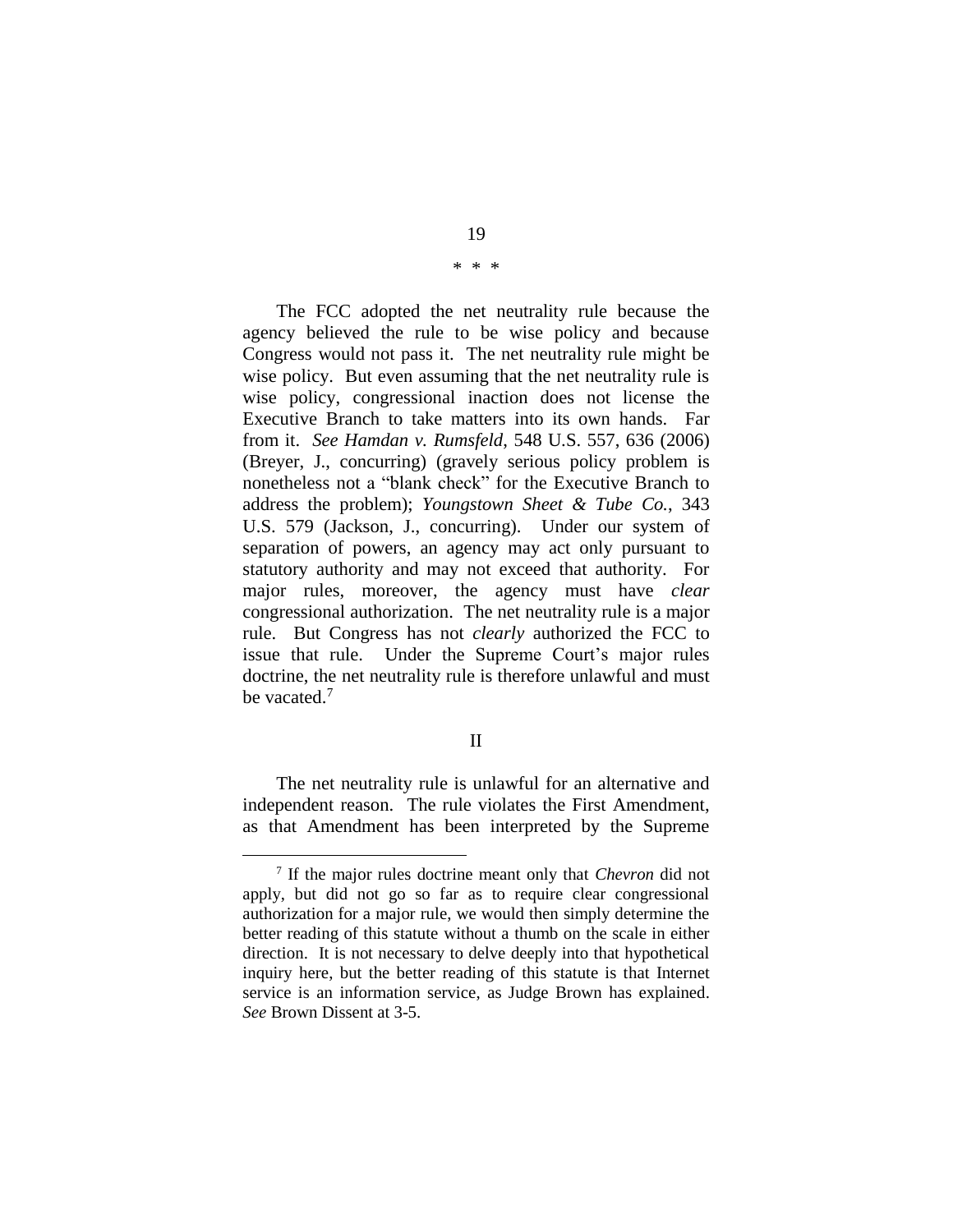Court. Absent a demonstration that an Internet service provider possesses market power in a relevant geographic market – a demonstration that the FCC concedes it did not make here – imposing common-carrier regulations on Internet service providers violates the First Amendment.

# A

The threshold question is whether the First Amendment applies to Internet service providers when they exercise editorial discretion and choose what content to carry and not to carry. The answer is yes.

Article I of the Constitution affords Congress substantial power to regulate interstate commerce. But the First Amendment demands that the Government employ a more "laissez-faire regime" for the press and other editors and speakers in the communications marketplace. *Columbia Broadcasting System, Inc. v. Democratic National Committee*, 412 U.S. 94, 161 (1973) (Douglas, J., concurring in judgment).

Ratified in 1791, the First Amendment provides that "Congress shall make no law . . . abridging the freedom of speech, or of the press." U.S. CONST. amend. I. The First Amendment protects an independent media and an independent communications marketplace against takeover efforts by the Legislative and Executive Branches. The First Amendment operates as a vital guarantee of democratic selfgovernment.

At the time of the Founding, the First Amendment protected (among other things) the editorial discretion of the many publishers, newspapers, and pamphleteers who produced and supplied written communications to the citizens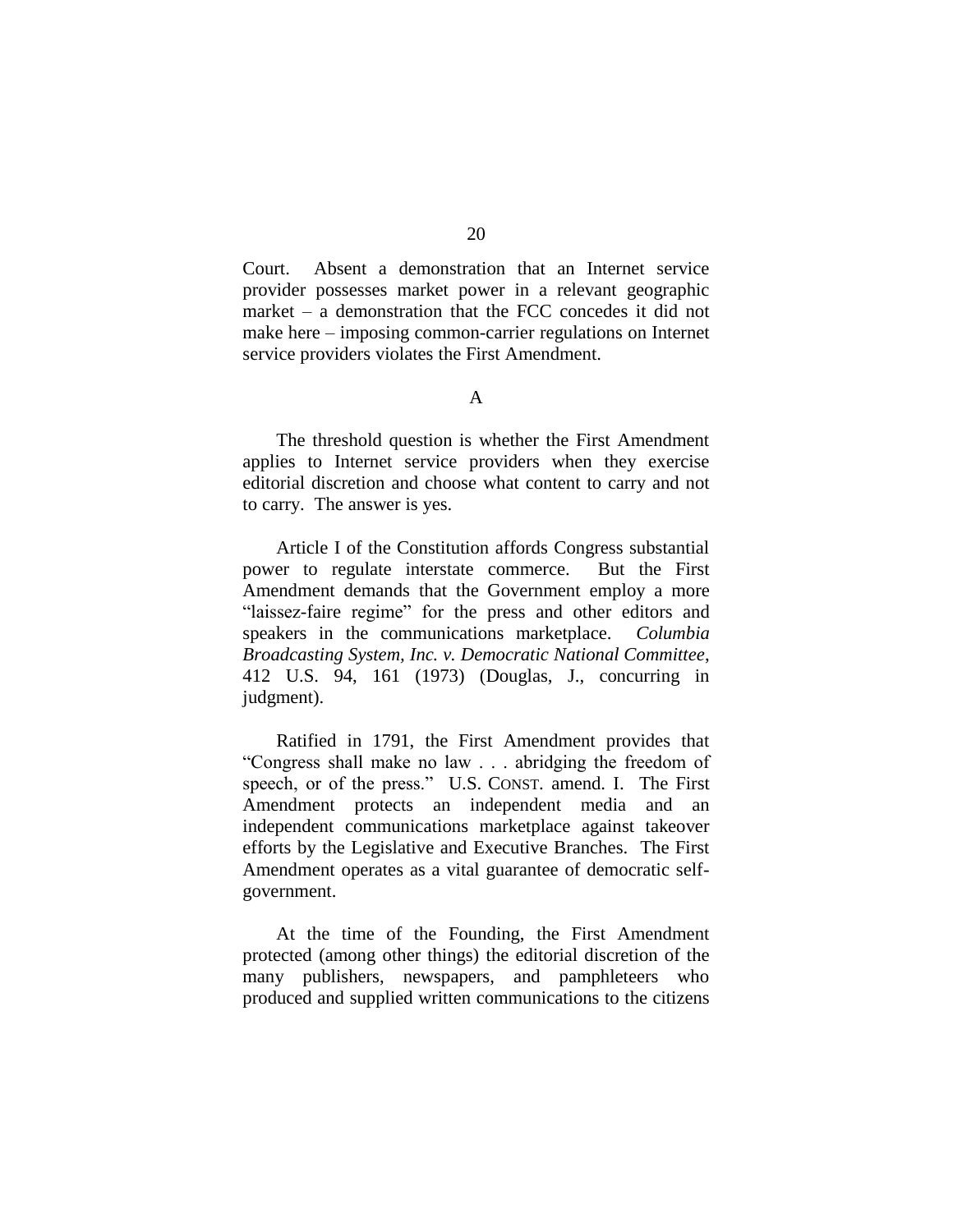of the United States. For example, the Federal Government could not tell newspapers that they had to publish letters or commentary from all citizens, or from citizens who had different viewpoints. The Federal Government could not compel book publishers to accept and promote all books on equal terms or to publish books from authors with different perspectives. As Benjamin Franklin once remarked, his newspaper "was not a stagecoach, with seats for everyone." *Columbia Broadcasting System*, 412 U.S. at 152 (Douglas, J., concurring in judgment) (quoting FRANK LUTHER MOTT, AMERICAN JOURNALISM: A HISTORY, 1690-1960, at 55 (3d ed. 1962)).

The Supreme Court's landmark decisions in *Turner Broadcasting System, Inc. v. FCC*, 512 U.S. 622 (1994), and *Turner Broadcasting System, Inc. v. FCC*, 520 U.S. 180 (1997) (*Turner Broadcasting II*), established that those foundational First Amendment principles apply to editors and speakers in the modern communications marketplace in much the same way that the principles apply to the newspapers, magazines, pamphleteers, publishers, bookstores, and newsstands traditionally protected by the First Amendment.

The *Turner Broadcasting* cases addressed "must-carry" regulation of cable operators. The relevant statute required cable operators to carry certain local and public television stations. Proponents of must-carry regulation argued that the First Amendment posed little barrier to must-carry regulation because cable operators merely operated the pipes that transmitted third-party content and did not exercise the kind of editorial discretion that was traditionally protected by the First Amendment.

The Supreme Court, speaking though Justice Kennedy in both *Turner Broadcasting* cases, rejected that threshold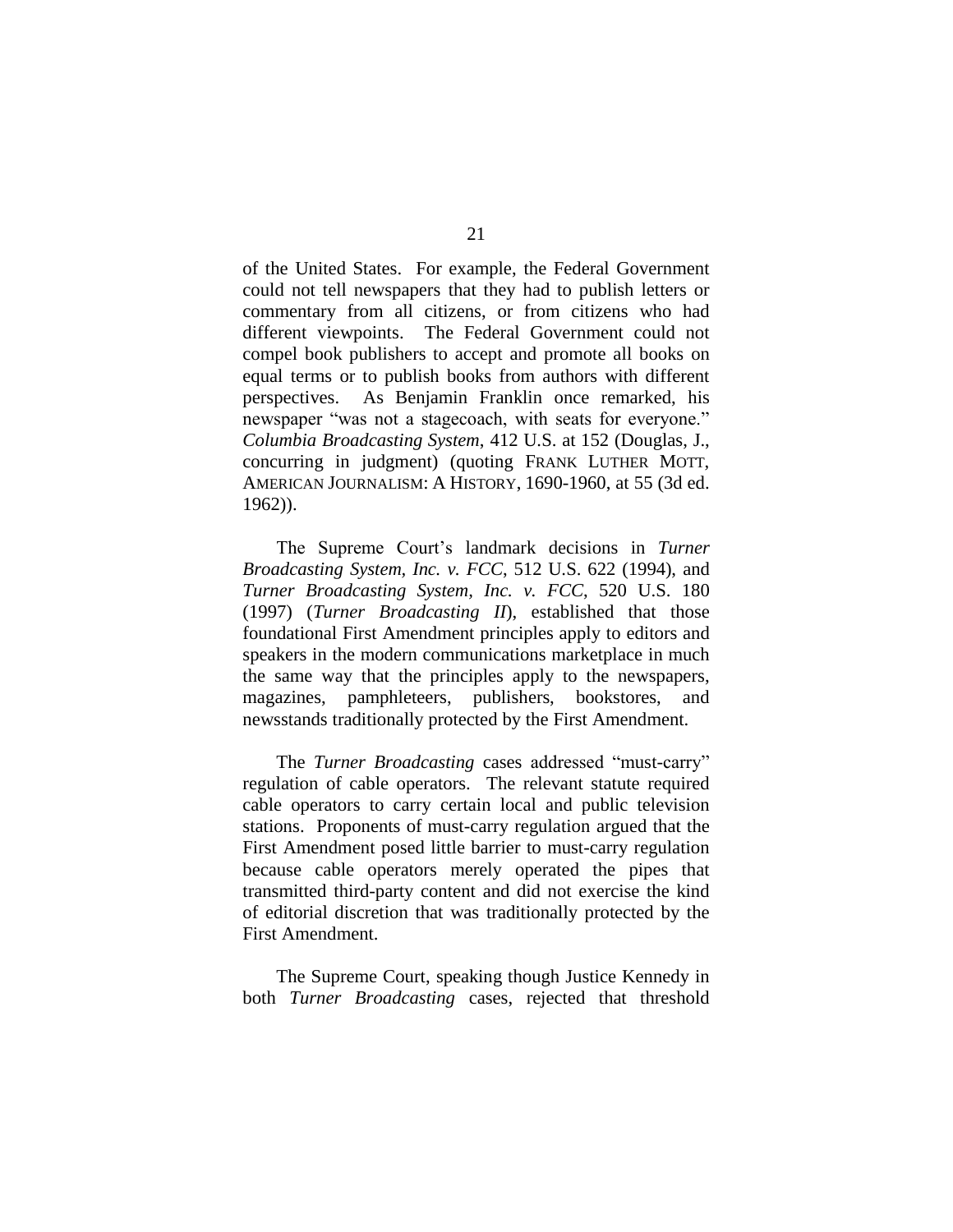argument out of hand. The Court held that "cable operators engage in and transmit speech, and they are entitled to the protection of the speech and press provisions of the First Amendment." *Turner Broadcasting*, 512 U.S. at 636. As the Court recognized, cable operators deliver television content to subscribers. Although the cable operators may not always generate that content themselves, they decide what content to transmit. That decision, the Supreme Court stated, constitutes an act of editorial discretion receiving First Amendment protection. In the Court's words: "Through 'original programming or by exercising editorial discretion over which stations or programs to include in its repertoire,' cable programmers and operators 'seek to communicate messages on a wide variety of topics and in a wide variety of formats.'" *Id.* (alteration omitted) (quoting *Los Angeles v. Preferred Communications, Inc.*, 476 U.S. 488, 494 (1986)); *see also Arkansas Educational Television Commission v. Forbes*, 523 U.S. 666, 674 (1998) ("Although programming decisions often involve the compilation of the speech of third parties, the decisions nonetheless constitute communicative acts.").

The Court's ultimate conclusion on that threshold First Amendment point was not obvious beforehand. One could have imagined the Court saying that cable operators merely operate the transmission pipes and are not traditional editors. One could have imagined the Court comparing cable operators to electricity providers, trucking companies, and railroads – all entities subject to traditional economic regulation. But that was not the analytical path charted by the *Turner Broadcasting* Court. Instead, the Court analogized the cable operators to the publishers, pamphleteers, and bookstore owners traditionally protected by the First Amendment. As *Turner Broadcasting* concluded, the First Amendment's basic principles "do not vary when a new and different medium for communication appears" – although there of course can be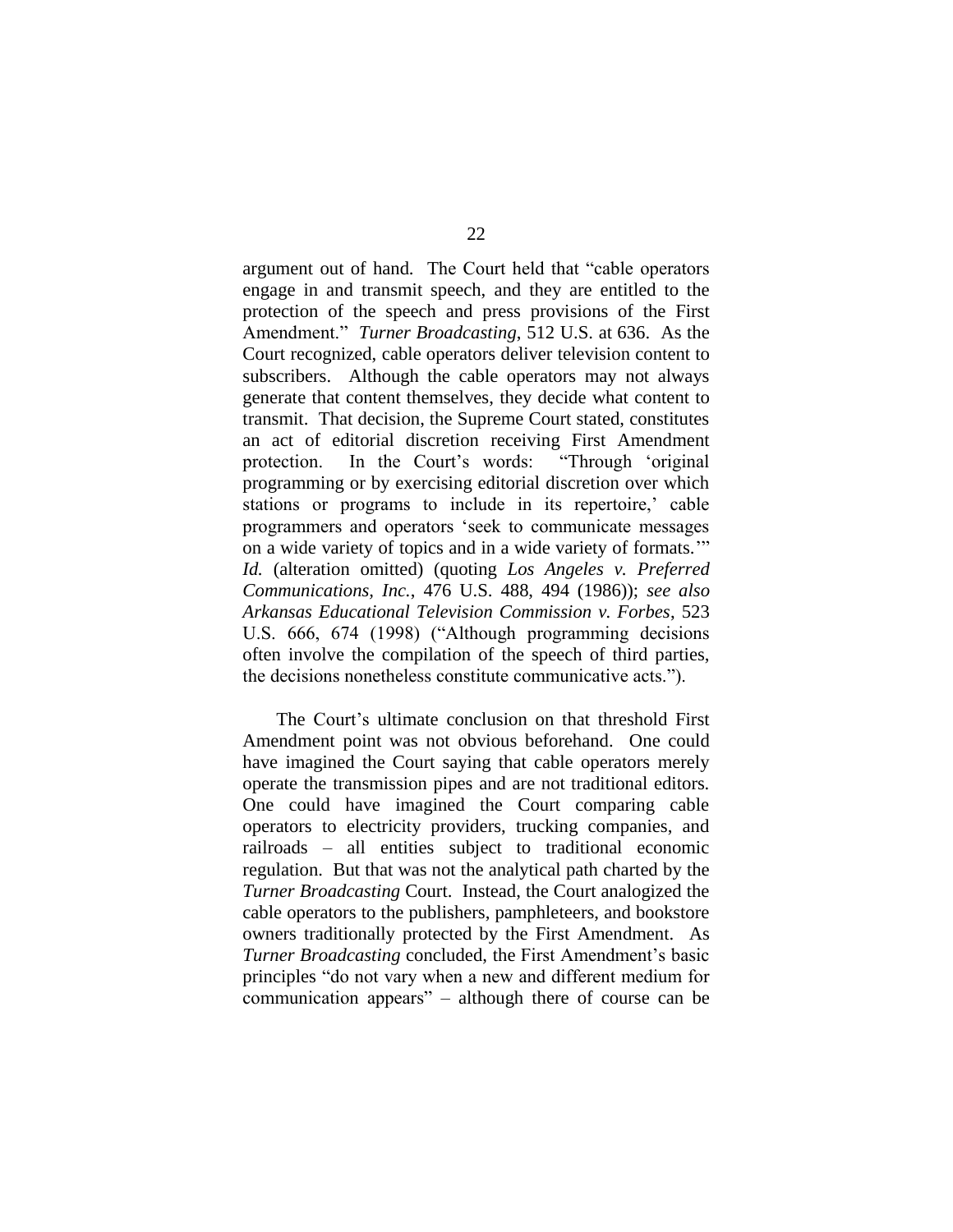some differences in how the ultimate First Amendment analysis plays out depending on the nature of (and competition in) a particular communications market. *Brown v. Entertainment Merchants Association*, 564 U.S. 786, 790 (2011) (internal quotation mark omitted).

Here, of course, we deal with Internet service providers, not cable television operators. But Internet service providers and cable operators perform the same kinds of functions in their respective networks. Just like cable operators, Internet service providers deliver content to consumers. Internet service providers may not necessarily generate much content of their own, but they may decide what content they will transmit, just as cable operators decide what content they will transmit. Deciding whether and how to transmit ESPN and deciding whether and how to transmit ESPN.com are not meaningfully different for First Amendment purposes.

Indeed, some of the same entities that provide cable television service – colloquially known as cable companies – provide Internet access over the very same wires. If those entities receive First Amendment protection when they transmit television stations and networks, they likewise receive First Amendment protection when they transmit Internet content. It would be entirely illogical to conclude otherwise. In short, Internet service providers enjoy First Amendment protection of their rights to speak and exercise editorial discretion, just as cable operators do.

The FCC advances two primary arguments in its effort to distinguish *Turner Broadcasting* and demonstrate that there is no real First Amendment issue here.

*First*, the FCC argues (and the panel agreed) that *Turner Broadcasting* does not apply in this case because many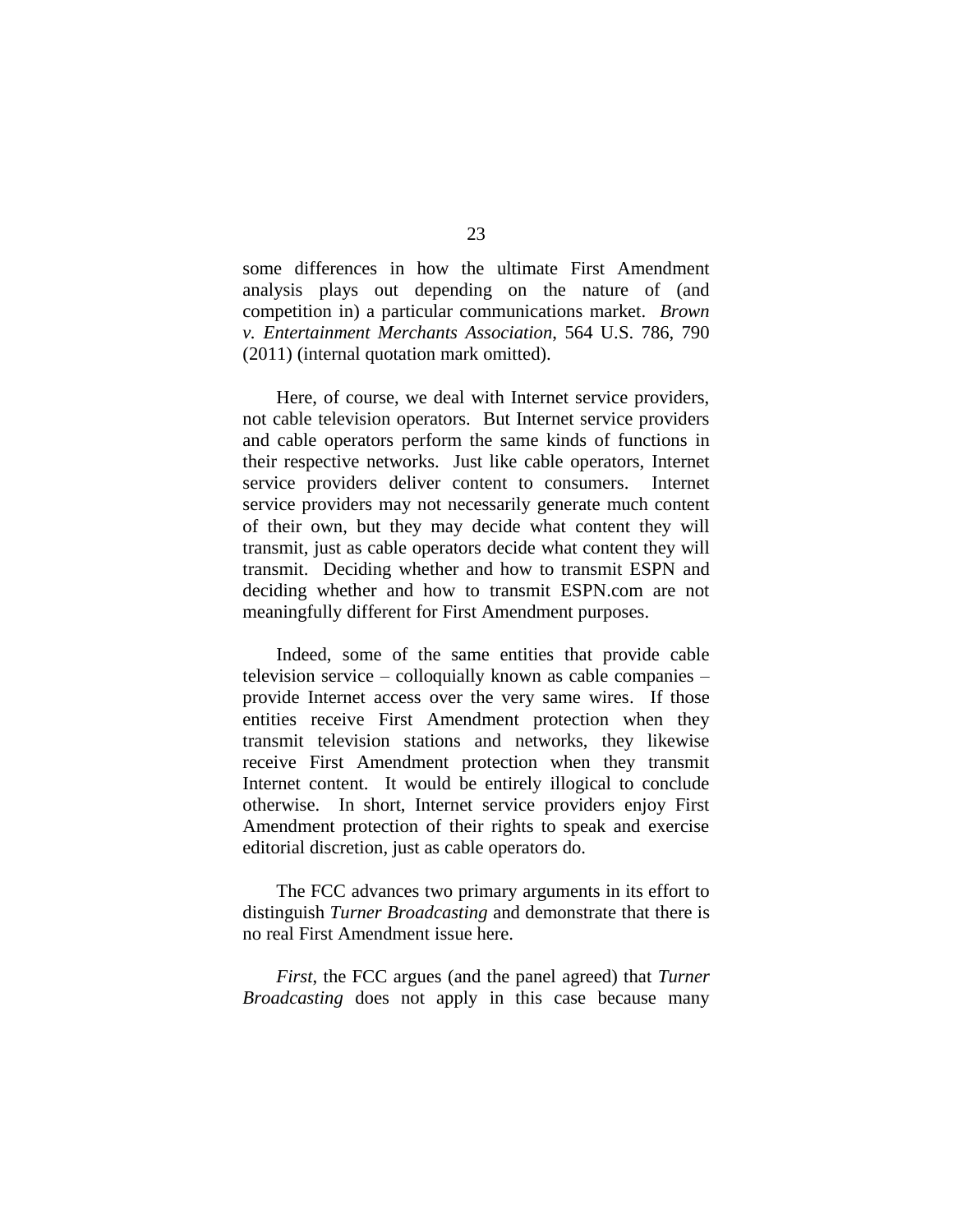Internet service providers do not actually exercise editorial discretion to favor some content over others. Many Internet service providers simply allow access to all Internet content providers on an equal basis. For that reason, the FCC contends that it may prevent Internet service providers from exercising their editorial discretion or speech rights to favor some content or disfavor other content.

I find that argument mystifying. The FCC's "use it or lose it" theory of First Amendment rights finds no support in the Constitution or precedent. The FCC's theory is circular, in essence saying: "They have no First Amendment rights because they have not been regularly exercising any First Amendment rights and therefore they have no First Amendment rights." It may be true that some, many, or even most Internet service providers have chosen not to exercise much editorial discretion, and instead have decided to allow most or all Internet content to be transmitted on an equal basis. But that "carry all comers" decision itself is an exercise of editorial discretion. Moreover, the fact that the Internet service providers have not been aggressively exercising their editorial discretion does not mean that they have no *right* to exercise their editorial discretion. That would be akin to arguing that people lose the right to vote if they sit out a few elections. Or citizens lose the right to protest if they have not protested before. Or a bookstore loses the right to display its favored books if it has not done so recently. That is not how constitutional rights work. The FCC's "use it or lose it" theory is wholly foreign to the First Amendment.

Relatedly, the FCC claims that, under the net neutrality rule, an Internet service provider supposedly may opt out of the rule by choosing to carry only *some* Internet content. But even under the FCC's description of the rule, an Internet service provider that chooses to carry most or all content still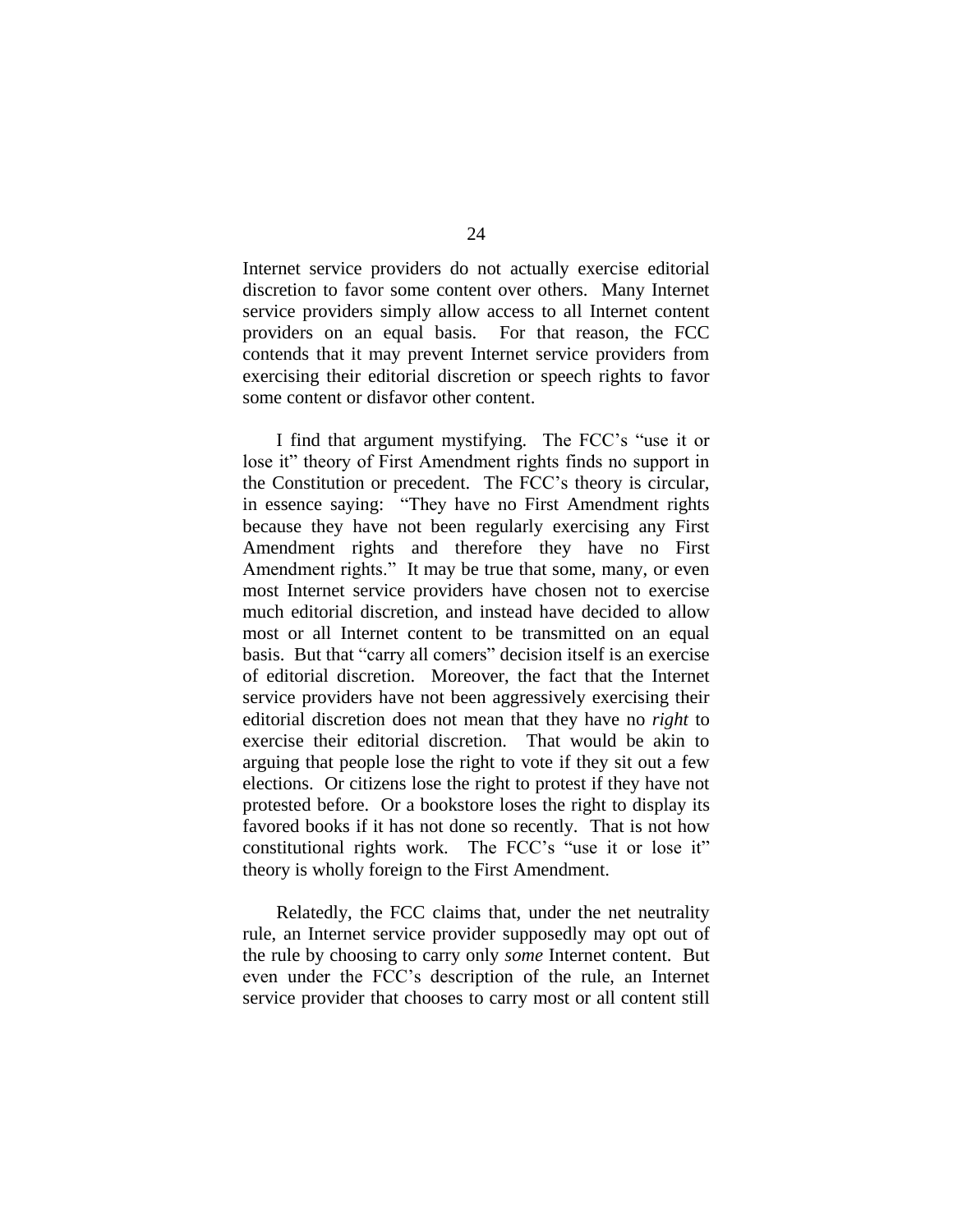is not allowed to *favor* some content over other content when it comes to price, speed, and availability. That half-baked regulatory approach is just as foreign to the First Amendment. If a bookstore (or Amazon) decides to carry all books, may the Government then force the bookstore (or Amazon) to feature and promote all books in the same manner? If a newsstand carries all newspapers, may the Government force the newsstand to display all newspapers in the same way? May the Government force the newsstand to price them all equally? Of course not. There is no such theory of the First Amendment. Here, either Internet service providers have a right to exercise editorial discretion, or they do not. If they have a right to exercise editorial discretion, the choice of whether and how to exercise that editorial discretion is up to them, not up to the Government.

Think about what the FCC is saying: Under the rule, you supposedly can exercise your editorial discretion to refuse to carry some Internet content. But if you choose to carry most or all Internet content, you cannot exercise your editorial discretion to favor some content over other content. What First Amendment case or principle supports that theory? Crickets.<sup>8</sup>

<sup>&</sup>lt;sup>8</sup> The concurrence in the denial of rehearing en banc seems to suggest that the net neutrality rule is voluntary. According to the concurrence, Internet service providers may comply with the net neutrality rule if they want to comply, but can choose not to comply if they do not want to comply. To the concurring judges, net neutrality merely means "if you say it, do it." Concurrence at 21. If that description were really true, the net neutrality rule would be a simple prohibition against false advertising. But that does not appear to be an accurate description of the rule. *See* Protecting and Promoting the Open Internet, 30 FCC Rcd. 5601, 5682 ¶ 187 (2015) (imposing various net neutrality requirements on an Internet service provider that "provides the capability" to access "all or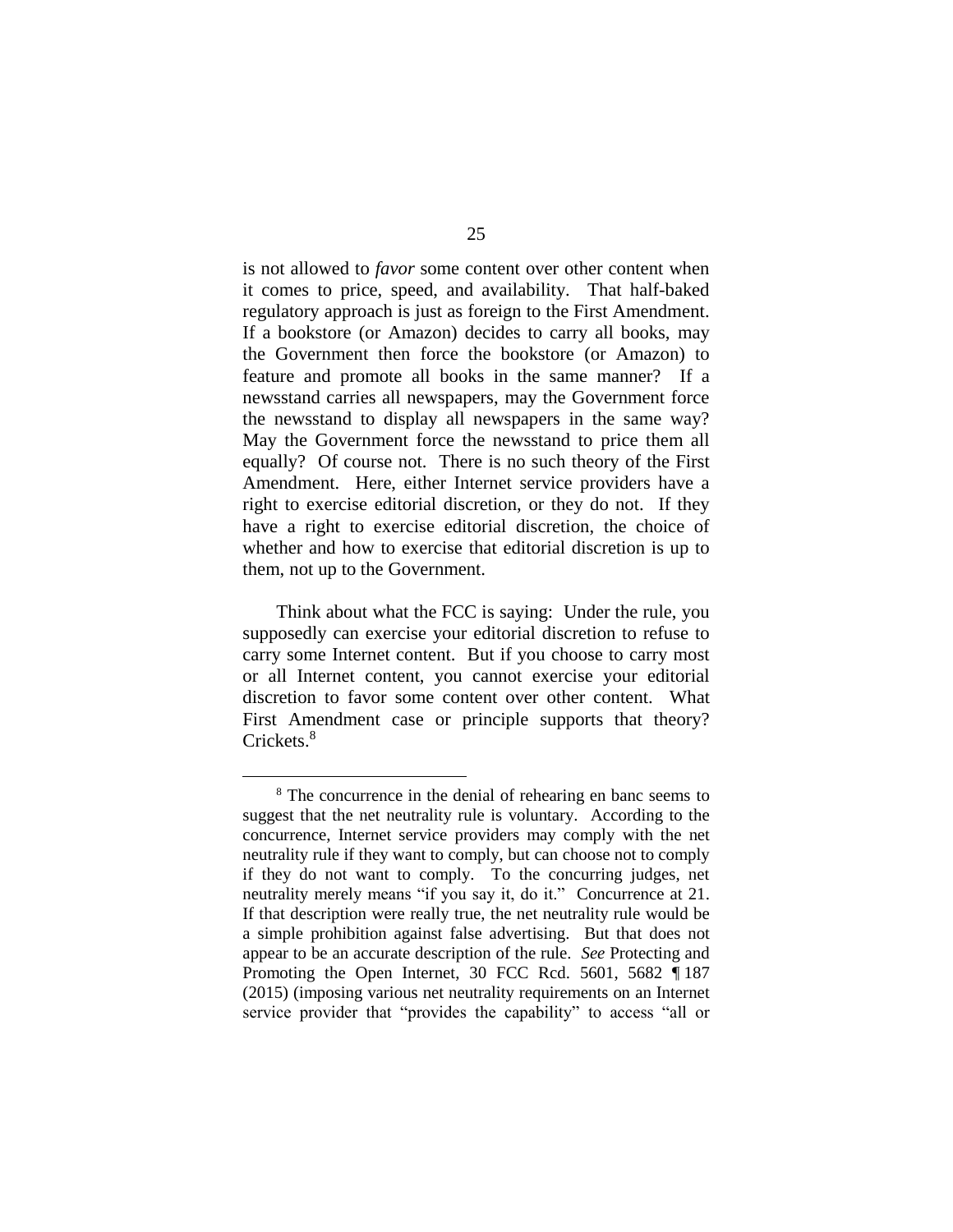*Second*, the FCC suggests that *Turner Broadcasting* may not apply in the same way in the Internet context because the Internet service providers do not face the same kind of scarcity-of-space problem that a cable operator, for example, might face. In other words, the FCC argues that cable operators have fixed "space" and can carry only a limited number of channels; therefore, forced-carriage requirements would necessarily restrict First Amendment rights by depriving cable operators of their ability to carry some desired content. By contrast, for the Internet, forced-carriage requirements do not necessarily deprive Internet service providers of their ability to carry any of their desired content. There is space for everyone.

That argument, too, makes little sense as a matter of basic First Amendment law. First Amendment protection does not go away simply because you have a large communications platform. A large bookstore has the same right to exercise editorial discretion as a small bookstore. Suppose Amazon has capacity to sell every book currently in publication and therefore does not face the scarcity of space that a bookstore does. Could the Government therefore force Amazon to sell, feature, and promote every book on an equal basis, and prohibit Amazon from promoting or recommending particular

substantially all" content on the Internet) (italics omitted). It would be strange indeed if all of the controversy were over a "rule" that is in fact entirely voluntary and merely proscribes false advertising. In any event, I tend to doubt that Internet service providers can now simply say that they will choose not to comply with any aspects of the net neutrality rule and be done with it. But if that is what the concurrence means to say, that would of course avoid any First Amendment problem: To state the obvious, a supposed "rule" that actually imposes no mandates or prohibitions and need not be followed would not raise a First Amendment issue.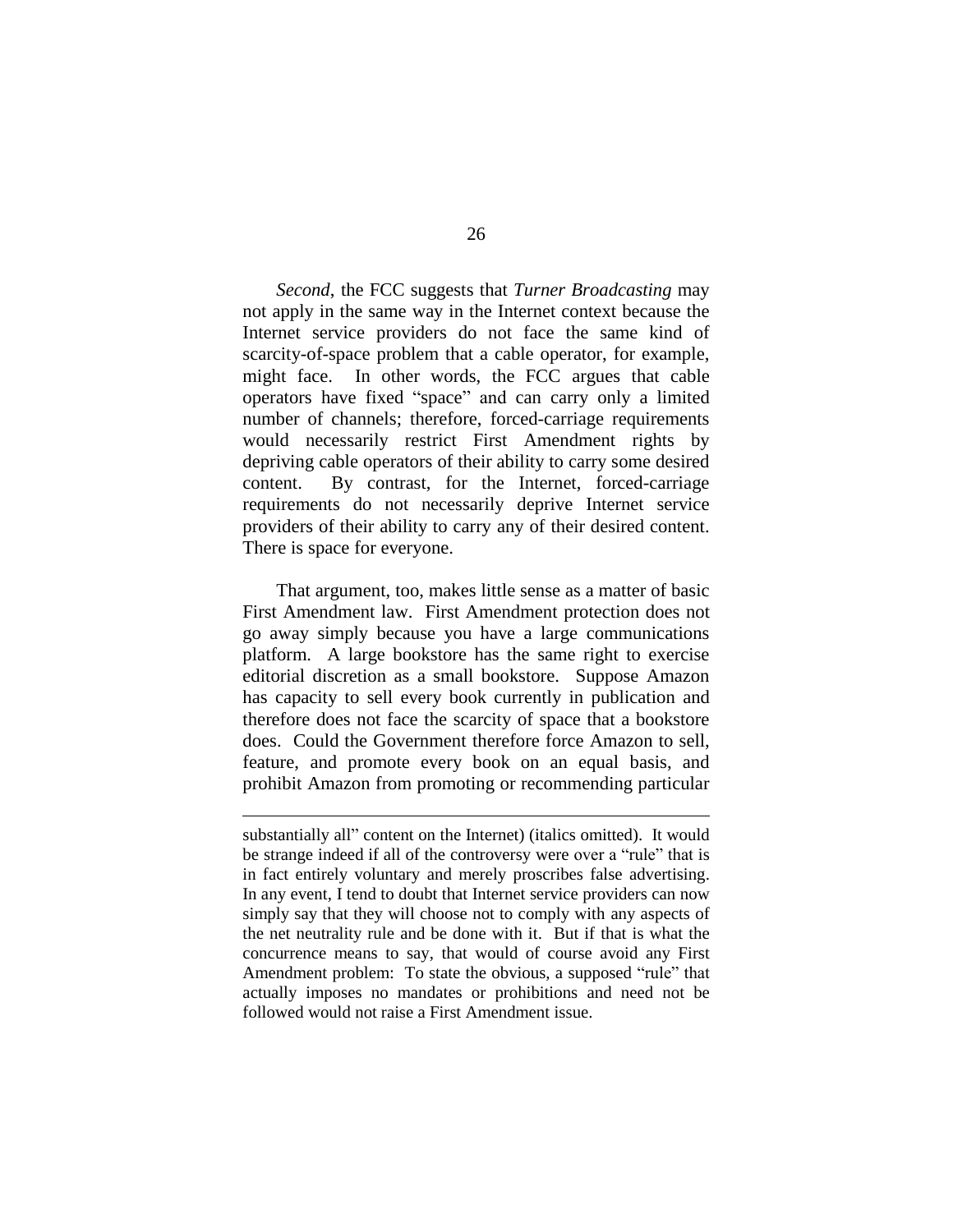books or authors? Of course not. And there is no reason for a different result here. Put simply, the Internet's technological architecture may mean that Internet service providers *can* provide unlimited content; it does not mean that they *must*.

Keep in mind, moreover, why that is so. The First Amendment affords editors and speakers the right *not* to speak and *not* to carry or favor unwanted speech of others, at least absent sufficient governmental justification for infringing on that right. *See, e.g.*, *Riley v. National Federation of the Blind of North Carolina, Inc.*, 487 U.S. 781, 796-97 (1988); *Pacific Gas & Electric Co. v. Public Utilities Commission of California*, 475 U.S. 1, 16 (1986) (plurality opinion); *Miami Herald Publishing Co. v. Tornillo*, 418 U.S. 241, 256-58 (1974). That foundational principle packs at least as much punch when you have room on your platform to carry a lot of speakers as it does when you have room on your platform to carry only a few speakers.

In short, the Supreme Court's *Turner Broadcasting* decisions mean that Internet service providers possess a First Amendment right to exercise their editorial discretion over what content to carry and how to carry it. To be sure, the *Turner Broadcasting* decisions have sparked great controversy because they have constrained the Government's ability to regulate the communications marketplace. *See, e.g.*, Susan Crawford, *First Amendment Common Sense*, 127 Harv. L. Rev. 2343, 2345 (2014); Stuart Minor Benjamin, *Transmitting, Editing, and Communicating: Determining What "The Freedom of Speech" Encompasses*, 60 Duke L.J. 1673, 1682 (2011); Moran Yemini, *Mandated Network Neutrality and the First Amendment: Lessons from* Turner *and a New Approach*, 13 Va. J.L. & Tech. 1, 38 (2008). Those critics advance very forceful arguments. Perhaps the Supreme Court will someday overrule or narrow those cases.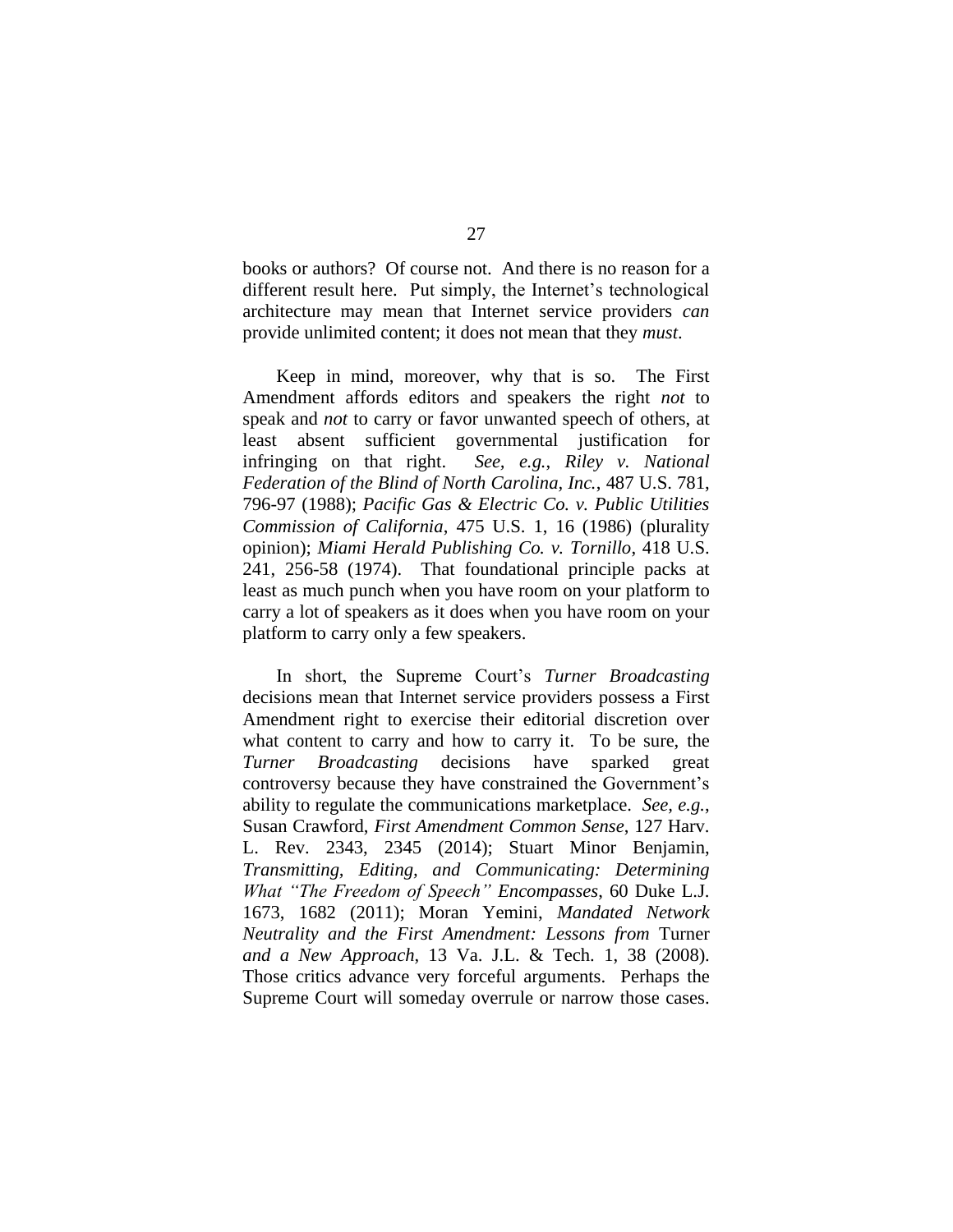But unless and until that happens, lower courts must follow the Supreme Court. The *Turner Broadcasting* cases were landmark decisions that were intended to (and have) marked the First Amendment boundaries for communications gatekeepers in the 21st century. And under those decisions, the First Amendment does not allow the FCC to treat Internet service providers as mere pipeline operators rather than as First Amendment-protected editors and speakers.<sup>9</sup>

B

In light of the *Turner Broadcasting* decisions, Internet service providers have First Amendment rights. Of course, under the Supreme Court's case law, First Amendment rights are not always absolute: The Government may sometimes infringe on First Amendment rights if the Government shows a sufficient justification for doing so.

*Turner Broadcasting* establishes that, to impose contentneutral regulations on Internet service providers, the Government must satisfy the intermediate scrutiny test. To

<sup>&</sup>lt;sup>9</sup> The concurrence in the denial of rehearing en banc notes that the cable trade association NCTA has not raised a First Amendment argument. But other Internet service providers have raised the First Amendment argument in this and other forums. And NCTA itself has previously argued that net neutrality obligations violate the First Amendment. *See, e.g.*, National Cable & Telecommunications Association, Comment Letter on Preserving the Open Internet 49-64 (Jan. 14, 2010). Moreover, the concurrence's point reflects a misunderstanding of who NCTA now is. NCTA represents content providers as well as cable operators. And content providers obviously have little interest in advocating for the First Amendment rights of Internet service providers and video programming distributors. That presumably explains NCTA's current silence on the First Amendment issue.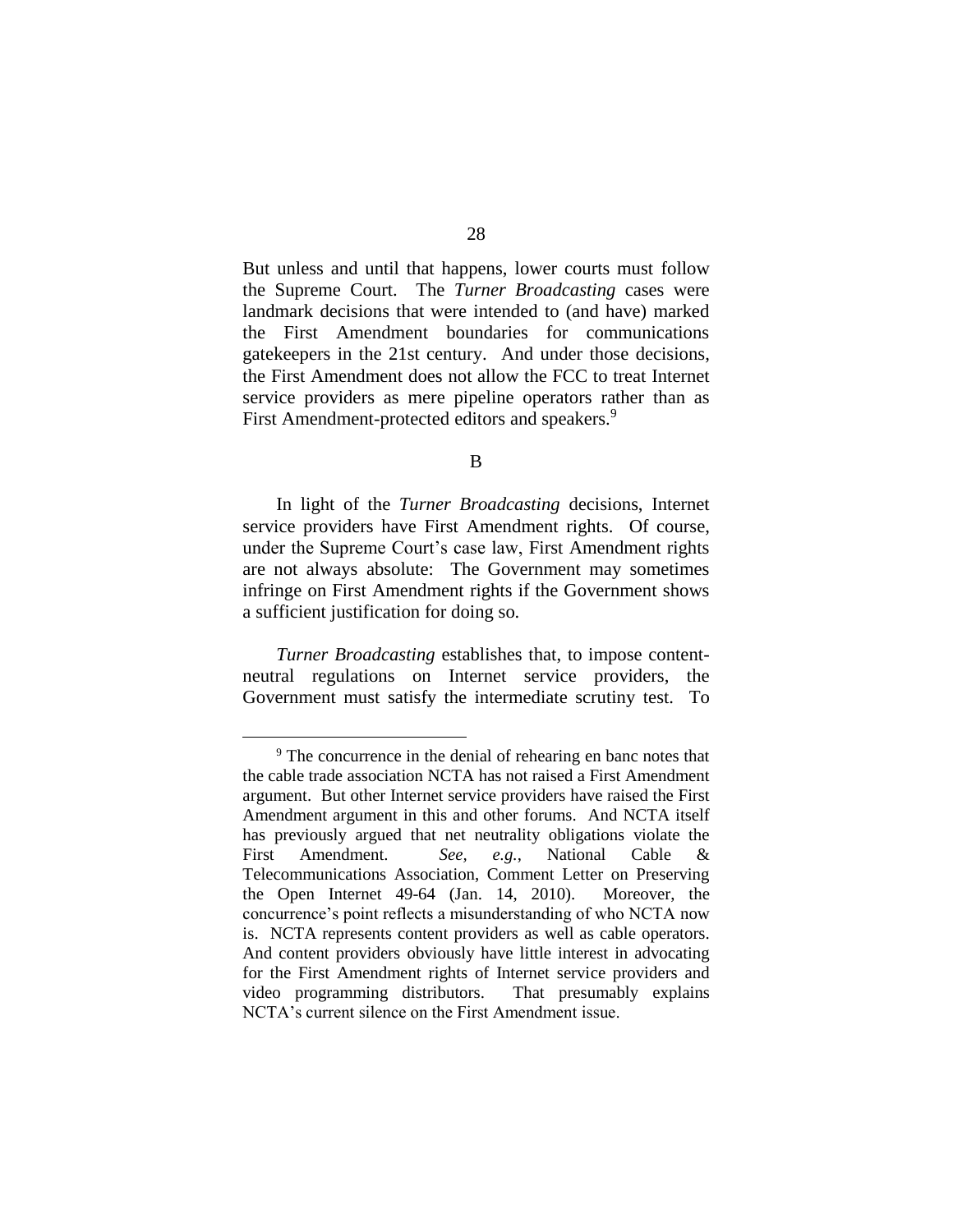satisfy the intermediate scrutiny test, the Government's regulation must promote a "substantial governmental interest," be "unrelated to the suppression of free expression," and impose a restriction on First Amendment rights that "is no greater than is essential to the furtherance of that interest." *Turner Broadcasting*, 512 U.S. at 662 (internal quotation mark omitted) (quoting *United States v. O'Brien*, 391 U.S. 367, 377 (1968)).

Does the FCC's net neutrality rule satisfy intermediate scrutiny? The answer is no.

In the abstract, the intermediate scrutiny test is somewhat question-begging (as is the strict scrutiny test, for that matter). The test almost necessarily calls for common-law-like decisions articulating and recognizing exceptions and qualifications to constitutional rights. In this particular context, however, the Supreme Court has already applied the intermediate scrutiny test in a way that provides relatively clear guidance for lower courts.

Applying intermediate scrutiny, the *Turner Broadcasting* Court held that content-neutral restrictions on a communications service provider's speech and editorial rights may be justified if the service provider possesses "bottleneck monopoly power" in the relevant geographic market. *Id.* at 661; *see also id.* at 666-67; *Turner Broadcasting II*, 520 U.S. 180 (controlling opinion of Kennedy, J.). 10 But absent a demonstration of a company's market power in the relevant geographic market, the Government may not interfere with a

<sup>10</sup> In *Turner Broadcasting II*, Justice Kennedy's opinion for four justices was controlling because it represented the "position taken by those Members who concurred in the judgment[] on the narrowest grounds." *Marks v. United States*, 430 U.S. 188, 193 (1977).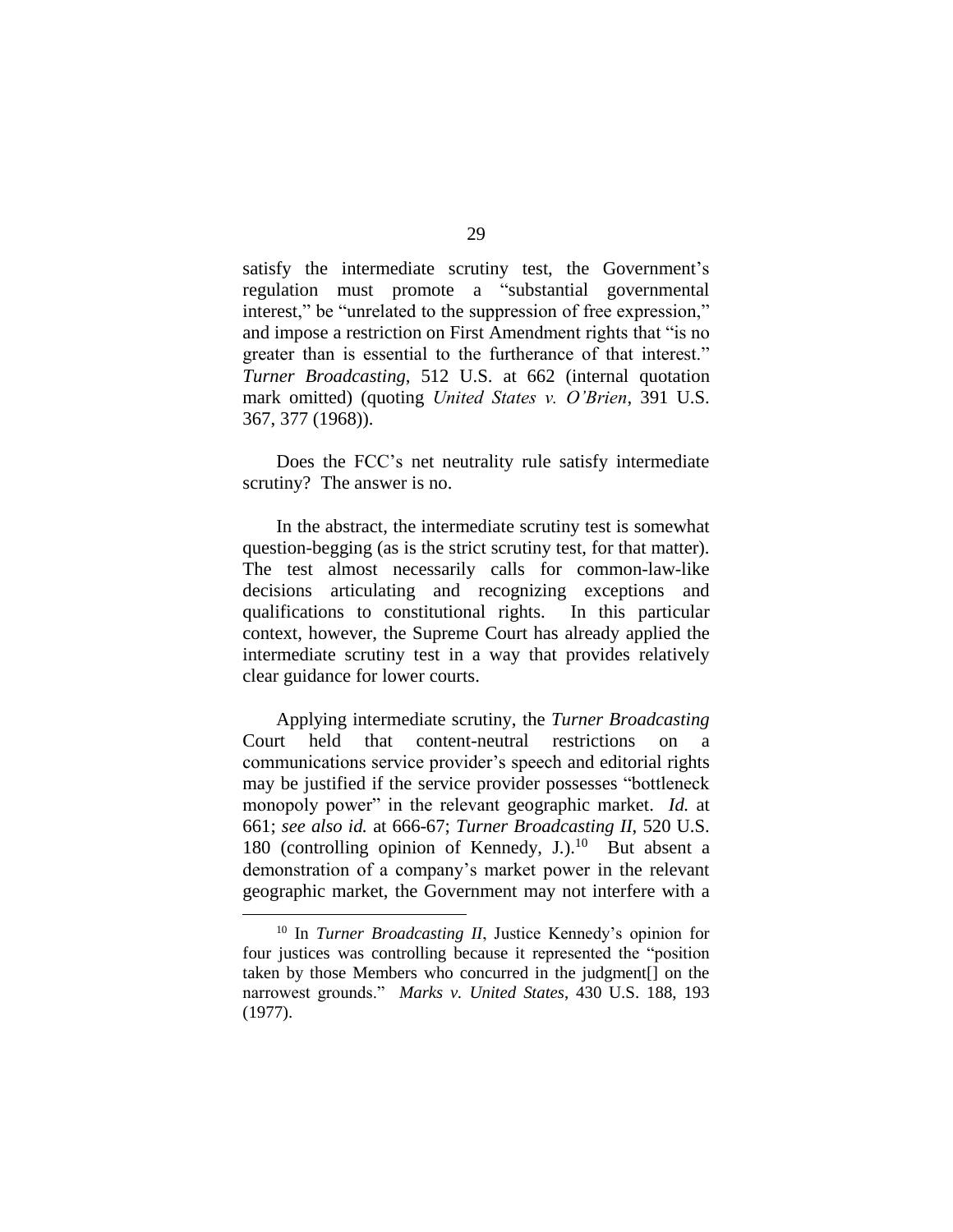cable operator's or an Internet service provider's First Amendment right to exercise editorial discretion over the content it carries. *See Comcast Cable Communications, LLC v. FCC*, 717 F.3d 982, 993 (D.C. Cir. 2013) (Kavanaugh, J., concurring); *Cablevision Systems Corp. v. FCC*, 597 F.3d 1306, 1323 (D.C. Cir. 2010) (Kavanaugh, J., dissenting).

At the time of the *Turner Broadcasting* decisions, cable operators exercised monopoly power in the local cable television markets. That monopoly power afforded cable operators the ability to unfairly disadvantage certain broadcast stations and networks. In the absence of a competitive market, a broadcast station had few places to turn when a cable operator declined to carry it. Without Government intervention, cable operators could have disfavored certain broadcasters and indeed forced some broadcasters out of the market altogether. That would diminish the content available to consumers. The Supreme Court concluded that the cable operators' market-distorting monopoly power justified Government intervention. Because of the cable operators' monopoly power, the Court ultimately upheld the must-carry statute. *See Turner Broadcasting II*, 520 U.S. at 196-208 (controlling opinion of Kennedy, J.).

The problem for the FCC in this case is that here, unlike in *Turner Broadcasting*, the FCC has not shown that Internet service providers possess market power in a relevant geographic market. Indeed, the FCC freely acknowledges that it has not even tried to demonstrate market power. The FCC's Order states that "these rules do not address, and are not designed to deal with, the acquisition or maintenance of market power or its abuse, real or potential." Protecting and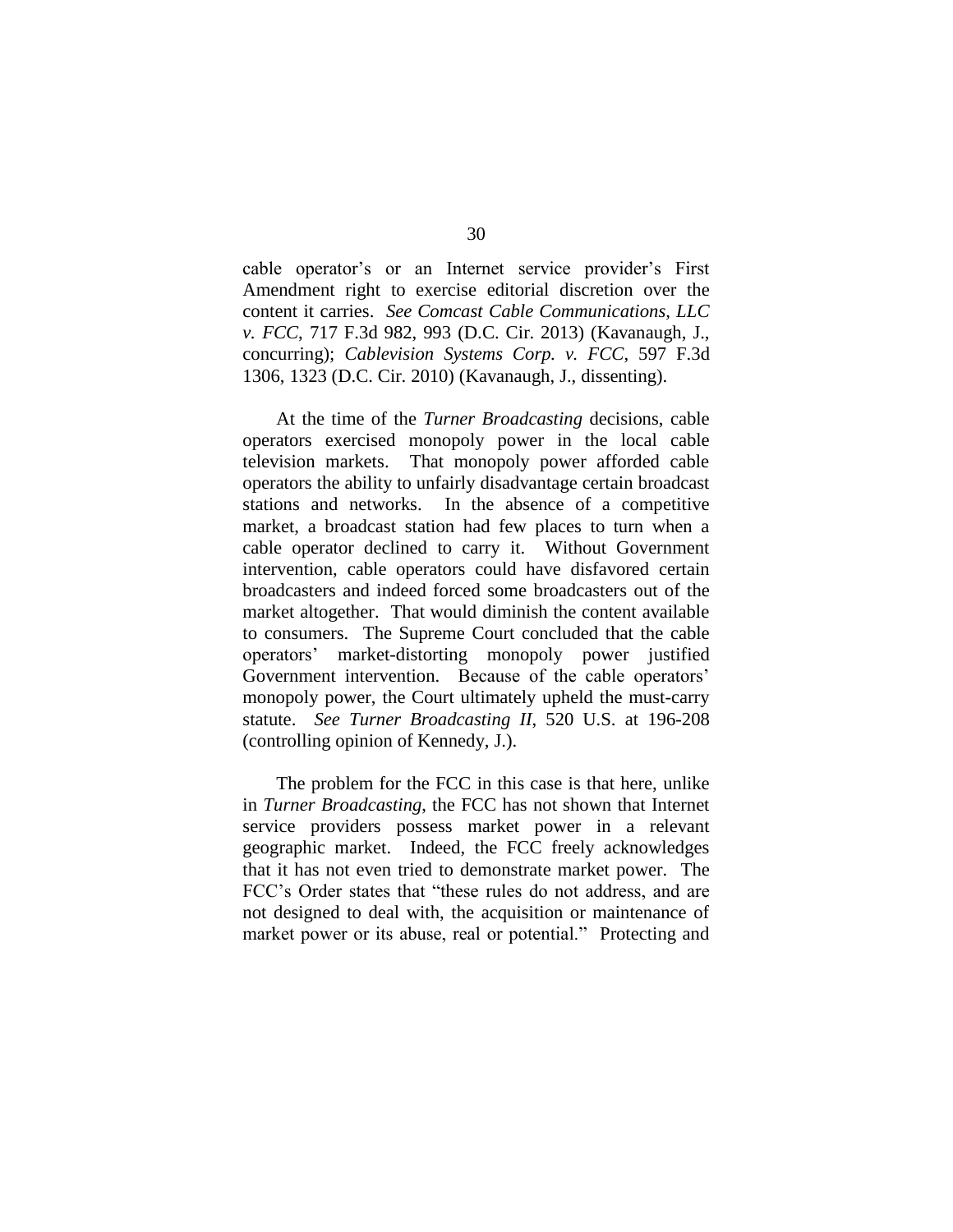Promoting the Open Internet, 30 FCC Rcd. 5601, 5606 ¶ 11  $n.12$  (2015).<sup>11</sup>

Rather than addressing any problem of market power, the net neutrality rule instead compels private Internet service providers to supply an open platform for all would-be Internet speakers, and thereby diversify and increase the number of voices available on the Internet. The rule forcibly reduces the relative voices of some Internet service and content providers and enhances the relative voices of other Internet content providers.

But except in rare circumstances, the First Amendment does not allow the Government to regulate the content choices of private editors just so that the Government may enhance certain voices and alter the content available to the citizenry. As the Supreme Court stated in *Buckley v. Valeo*, in one of the most important sentences in First Amendment history: The "concept that government may restrict the speech of some elements of our society in order to enhance the relative voice of others is wholly foreign to the First Amendment." 424 U.S. 1, 48-49 (1976). The Court in *Turner Broadcasting* reaffirmed that *Buckley* principle, as have many other Supreme Court cases before and since. *See, e.g.*, *Arizona Free Enterprise Club's Freedom Club PAC v. Bennett*, 564 U.S. 721, 741 (2011); *Citizens United v. FEC*, 558 U.S. 310, 350 (2010); *Meyer v. Grant*, 486 U.S. 414, 426 n.7 (1988); *First National Bank of Boston v. Bellotti*, 435 U.S. 765, 790-92 (1978).

<sup>&</sup>lt;sup>11</sup> Because the FCC has not tried to show market power, I need not determine exactly what a market power showing would entail in this context with respect to market share and the like. In *Turner Broadcasting*, the Court relied on the fact that the cable operators possessed "bottleneck monopoly power." 512 U.S. at 661; *see also id.* at 666-67.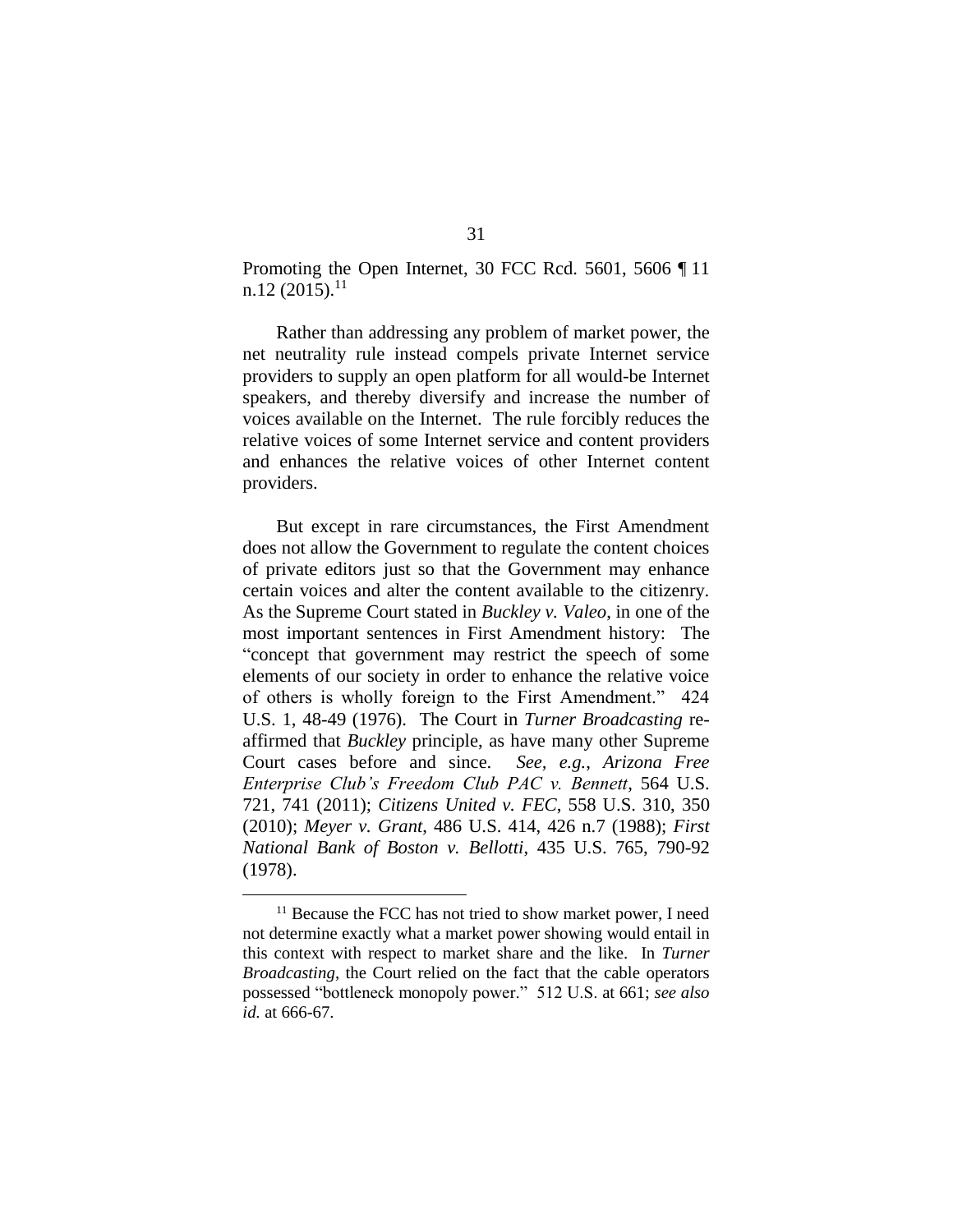Consistent with that bedrock *Buckley* principle, *Turner Broadcasting* did not allow the Government to satisfy intermediate scrutiny merely by asserting an interest in diversifying or increasing the number of speakers available on cable systems. After all, if that interest sufficed to uphold must-carry regulation without a showing of market power, the *Turner Broadcasting* litigation would have unfolded much differently. The Supreme Court would have had little or no need to determine whether the cable operators had market power. But the Supreme Court emphasized and relied on the Government's market power showing when the Court upheld the must-carry requirements. *See Turner Broadcasting II*, 520 U.S. at 196-208 (controlling opinion of Kennedy, J.). Indeed, in *Turner Broadcasting II*, Justice Breyer specifically disagreed with the Court's emphasis on market power as the justification for the must-carry law. Justice Breyer would have held that the Government's interest in promoting a multiplicity of voices sufficed to satisfy intermediate scrutiny. *See id.* at 226 (Breyer, J., concurring in part). But the Court did not go that route.

To be sure, the interests in diversifying and increasing content are important governmental interests in the abstract, according to the Supreme Court. *See Turner Broadcasting*, 512 U.S. at 663. But absent some market dysfunction, Government regulation of the content carriage decisions of communications service providers is not *essential* to furthering those interests, as is required to satisfy intermediate scrutiny. *See id.* at 662 (Content-neutral regulation will be sustained "if it furthers an important or substantial governmental interest; if the governmental interest is unrelated to the suppression of free expression; and if the incidental restriction on alleged First Amendment freedoms is no greater than is *essential* to the furtherance of that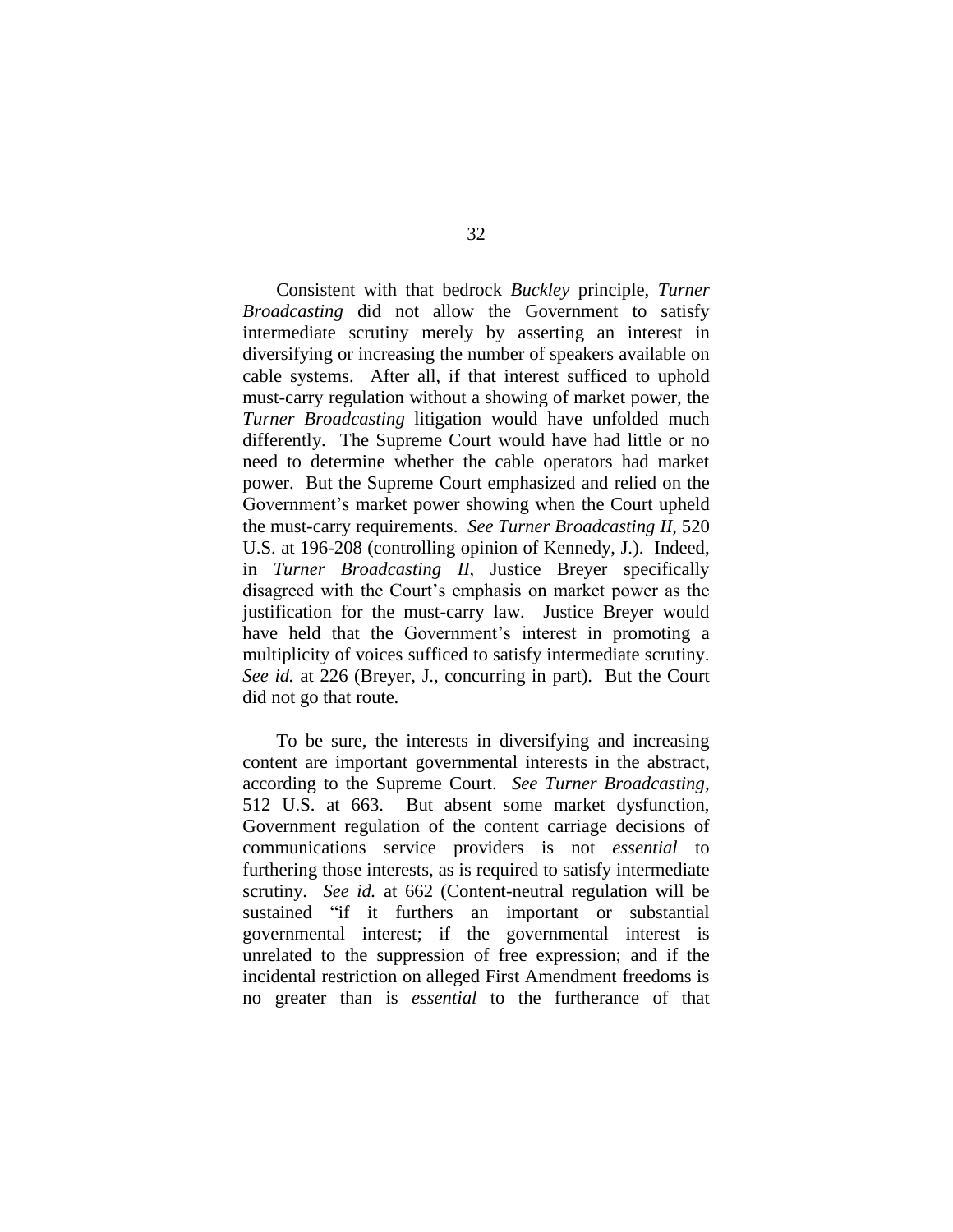interest.") (emphasis added) (internal quotation marks omitted). If the relevant communications marketplace is a competitive market, the theory is that the marketplace itself will both generate and provide room for a diversity and multiplicity of voices, without a need or justification for Government interference with private editorial choices. That is the lesson of the critical sentence in *Buckley*; it is the lesson of *Turner Broadcasting*; and indeed, it is the lesson of the entire history of First Amendment and competition law.

Consider the implications if the law were otherwise. If market power need not be shown, the Government could regulate the editorial decisions of Facebook and Google, of MSNBC and Fox, of NYTimes.com and WSJ.com, of YouTube and Twitter. Can the Government really force Facebook and Google and all of those other entities to operate as common carriers? Can the Government really impose forced-carriage or equal-access obligations on YouTube and Twitter? If the Government's theory in this case were accepted, then the answers would be yes. After all, if the Government could force Internet service providers to carry unwanted content even absent a showing of market power, then it could do the same to all those other entities as well. There is no *principled* distinction between this case and those hypothetical cases.

In short, under *Turner Broadcasting*, the net neutrality rule flunks intermediate scrutiny because the FCC has not shown that Internet service providers possess market power in a relevant geographic market.<sup>12</sup> It is debatable, moreover,

<sup>12</sup> At a minimum, *Turner Broadcasting* requires the Government to show market power in order to satisfy intermediate scrutiny. But *Turner Broadcasting* seems to require even more from the Government. The Government apparently must also show that the market power would actually be used to disadvantage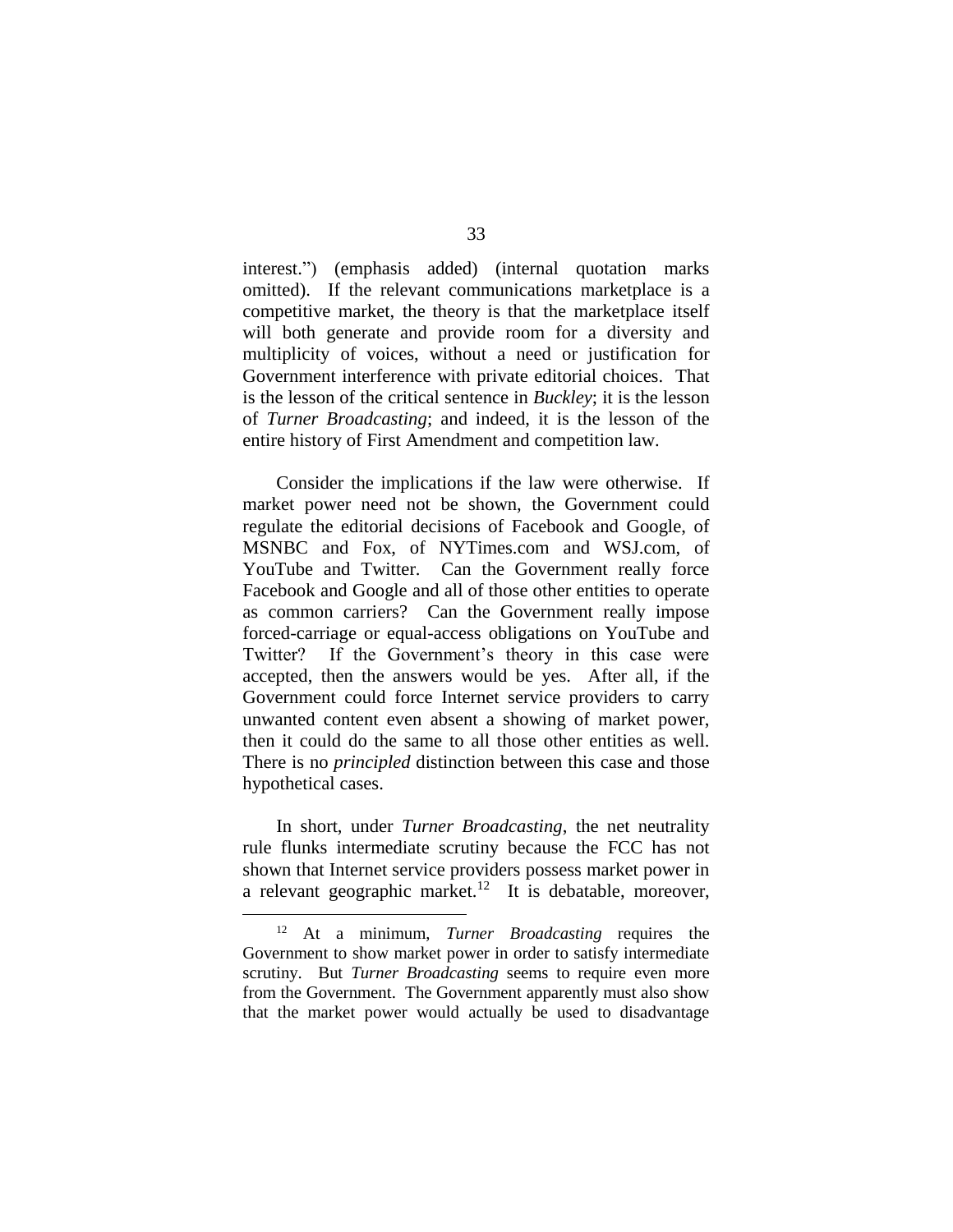whether the FCC could make such a market power showing in the current competitive marketplace. One leading scholar has explained that the presence of "vibrant competition" in the Internet service market makes it "difficult to see how any court could invoke the bottleneck rationale articulated in *Turner I* to justify greater intrusions into Internet providers' editorial discretion than would be permissible with respect to newspapers." Christopher S. Yoo, *Free Speech and the Myth of the Internet as an Unintermediated Experience*, 78 Geo. Wash. L. Rev. 697, 748, 749 (2010). In any event, the FCC did not try to make such a market power showing here.<sup>13</sup>

The net neutrality rule reflects a fear that the real threat to free speech today comes from private entities such as Internet service providers, not from the Government. For that reason, some say, the Government must be able to freely intervene in the market to counteract the influence of Internet service providers.

certain content providers, thereby diminishing the diversity and amount of content available. *See Turner Broadcasting*, 512 U.S. at 664-68; *Turner Broadcasting II*, 520 U.S. at 196-213 (controlling opinion of Kennedy, J.).

<sup>13</sup> Some defenders of net neutrality raise a slippery slope argument: If the First Amendment really bars the net neutrality rule, then the First Amendment would also bar Government regulation of telephone companies that connect person-to-person calls. That scary-sounding hypothetical is unpersuasive, however, because the telephone company is not engaged in carrying or making mass communications in those circumstances: "Massmedia speech implicates a broader range of free speech values that include interests of audiences and intermediaries, as well as speakers." Yoo, *Free Speech*, 78 Geo. Wash. L. Rev. at 701. The transmission of person-to-person communications does not implicate the same editorial discretion issues. So that slippery slope argument is not a persuasive reason to fear, or refrain from recognizing, Internet service providers' First Amendment rights.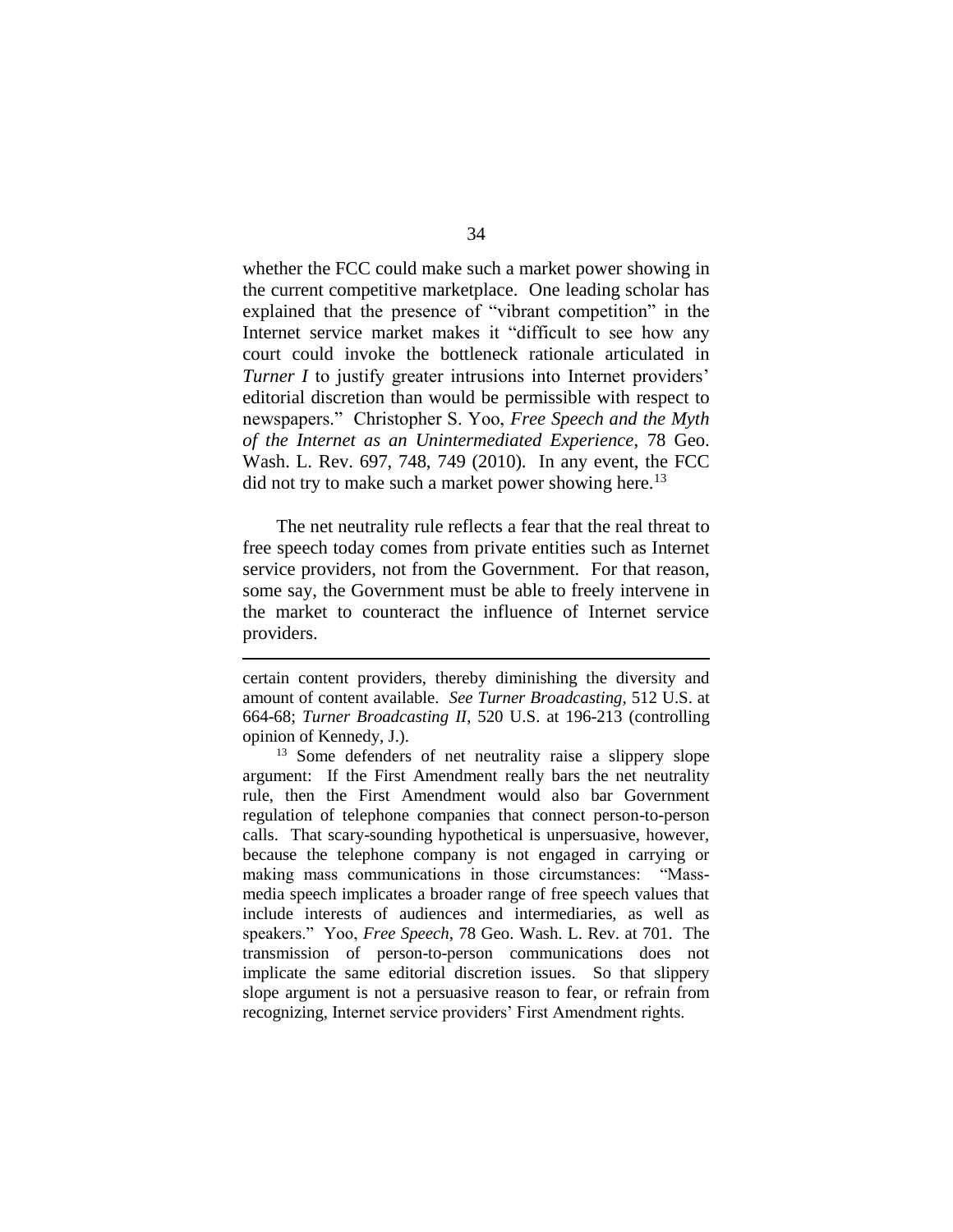That argument necessitates two responses. To begin with, the First Amendment is a restraint *on the Government* and protects private editors and speakers *from Government regulation*. The First Amendment protects the independent media and independent communications marketplace *against* Government control and overreaching.<sup>14</sup>

More to the point, the *Turner Broadcasting* cases already grant the Government ample authority to counteract the exercise of market power by private Internet service providers. If the Internet service providers have market power, then the Government may impose open-access or similar carriage obligations. In other words, if private Internet service providers possess market power, then *Turner Broadcasting* already gives the Government tools to confront that problem.

<sup>&</sup>lt;sup>14</sup> Over the years, many highly respected academic commentators have questioned that vision of the First Amendment. They have advanced extremely thoughtful arguments. *See, e.g.*, CASS R. SUNSTEIN, DEMOCRACY AND THE PROBLEM OF FREE SPEECH (1993); Robert Post & Amanda Shanor, *Adam Smith's First Amendment*, 128 Harv. L. Rev. F. 165 (2015). But the traditional laissez-faire model still reflects the basic tenor of the Supreme Court's First Amendment jurisprudence. Indeed, that approach to the First Amendment seems to have grown only stronger in recent decades. *See, e.g.*, *Brown*, 564 U.S. 786; *Sorrell v. IMS Health Inc.*, 564 U.S. 552 (2011); *United States v. Stevens*, 559 U.S. 460 (2010); *Citizens United*, 558 U.S. 310; *Thompson v. Western States Medical Center*, 535 U.S. 357 (2002); *Lorillard Tobacco Co. v. Reilly*, 533 U.S. 525 (2001); *Greater New Orleans Broadcasting Association, Inc. v. United States*, 527 U.S. 173 (1999); *44 Liquormart, Inc. v. Rhode Island*, 517 U.S. 484 (1996); *Rubin v. Coors Brewing Co.*, 514 U.S. 476 (1995). As a lower court, we of course must take the Supreme Court's jurisprudence as we find it.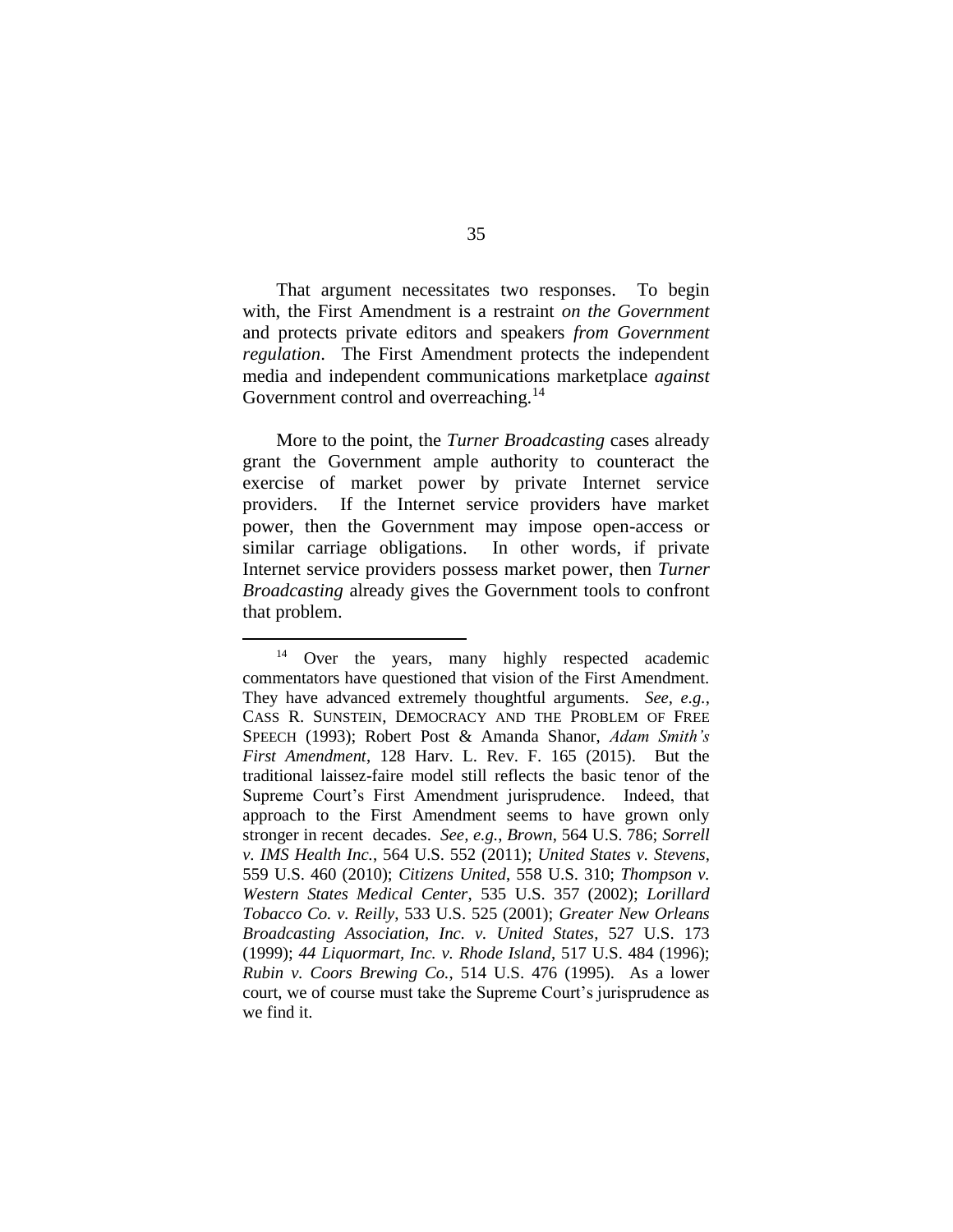Therefore, it is important to be crystal clear about one key point: The Supreme Court's First Amendment precedents *allow* the Government to impose net neutrality obligations on Internet service providers that possess market power. In that respect, *Turner Broadcasting* reached a middle ground. The Supreme Court did not go as far as some wanted in terms of protecting cable operators' editorial discretion even when the cable operators have market power. Some argued that a cable operator should receive the same First Amendment protections as a newspaper, whose editorial discretion is protected *even if the newspaper has market power*. *See Tornillo*, 418 U.S. 241. But the Court in *Turner Broadcasting* did not adopt that absolutist principle for cable operators.

Therefore, absent a showing of market power, the Government must keep its hands off the editorial decisions of Internet service providers. Absent a showing of market power, the Government may not tell Internet service providers how to exercise their editorial discretion about what content to carry or favor any more than the Government can tell Amazon or Politics & Prose what books to promote; or tell *The Washington Post* or the *Drudge Report* what columns to carry; or tell ESPN or the NFL Network what games to show; or tell *How Appealing* or *Bench Memos* what articles to feature; or tell Twitter or YouTube what videos to post; or tell Facebook or Google what content to favor.

On this record, the net neutrality rule violates the First Amendment. For that reason alone, the rule is unlawful, even apart from the rule's invalidity under the major rules doctrine discussed in Part I of this opinion.